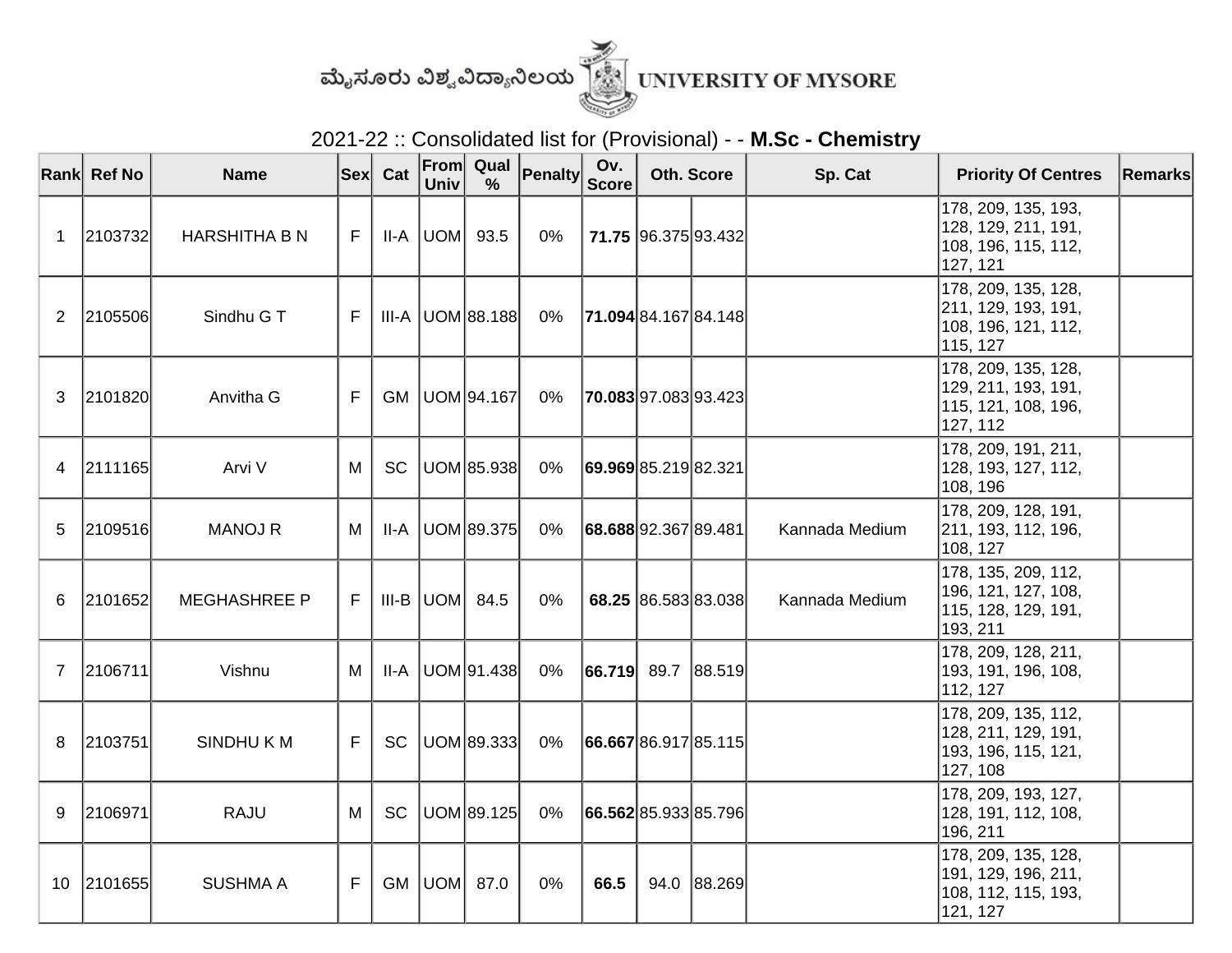| 11              | 2100846    | <b>ANUSHATS</b>       | F  |           | $III-B$ $UOM$ 84.0      | $0\%$ | 66.0                 | 85.75 83.091             |                    | 178, 209, 135, 127,<br>193, 191, 211, 128,<br>129, 196, 121, 115,<br>108, 112   |
|-----------------|------------|-----------------------|----|-----------|-------------------------|-------|----------------------|--------------------------|--------------------|---------------------------------------------------------------------------------|
| 12 <sup>°</sup> | 2108865    | THANUSHREE A H        | F. |           | III-A   UOM 81.167      | 0%    |                      | $ 65.583 $ 93.5 86.385   | Kannada Medium     | 178, 135, 196, 112,<br>121, 127, 129, 191,<br>193, 128, 108, 115                |
| 13              | 2104826    | Sachin Athrey S       | M  | GM        | UOM 85.062              | 0%    |                      | $ 65.531 $ 82.0 80.732   |                    | 178, 209, 128, 211,<br>191, 193, 112, 108,<br>196, 127                          |
|                 | 14 2100959 | SHILPA D              | F  | <b>ST</b> | UOM 83.667              | 0%    |                      | 64.833 87.667 84.423     |                    | 178, 135, 209, 127,<br>115, 196, 121, 112,<br>108, 193, 191, 129,<br>128, 211   |
| 15              | 2103781    | <b>MEGHASHREE V S</b> | F  |           | $III-B$ UOM 85.167      | 0%    |                      | $ 64.583 $ 91.25  87.846 |                    | 178, 209, 135, 128,<br>129, 211, 191, 115,<br>193, 121, 127, 108,<br>196, 112   |
| 16              | 2106065    | N ANUPALLAVI          | F. |           | III-B   UOM 87.062      | 0%    |                      | 64.531 86.469 85.321     |                    | 178, 209, 135, 128,<br> 127, 191, 129, 193,<br>211, 196, 121, 108,<br>112, 115  |
| 17              | 2103638    | Chithra M             | F. |           | $II-A$ $ UOM $ 93.0     | $0\%$ | 64.5                 | 93.25 90.053             |                    | 178, 209, 135, 128,<br>129, 211, 193, 108,<br>196, 115, 112, 191,<br>121, 127   |
| 18              | 2105250    | Rachana S             | F. |           | III-B $ $ UOM $ $ 90.75 | 0%    | 64.375 86.067 86.241 |                          |                    | 178, 209, 135, 128,<br> 129, 193, 191, 211,<br>196, 112, 115, 121,<br>127, 108  |
| 19              | 2100841    | <b>BHAVANA V</b>      | F  |           | GM   UOM   92.167       | 0%    |                      | 64.083 91.667 89.269     |                    | 178, 209, 128, 191,<br>211, 135, 193, 129,<br>108, 112, 115, 121,<br>127, 196   |
|                 | 20 2102103 | NANDANA J             | F  |           | GM   UOM   82.0         | 0%    | 64.0                 | 78.58380.077             |                    | 178, 209, 135, 128,<br>211, 191, 129, 193,<br>127, 112, 108, 115,<br>121, 196   |
| 21              | 2107258    | Sahana R              | F  |           | GM   UOM   87.0         | $0\%$ |                      | 63.5 91.719 88.946       |                    | 178, 209, 135, 129,<br> 128, 191, 193, 196,<br> 127, 121, 115, 112,<br>108, 211 |
|                 | 22 2102257 | Nithin Kumar S        | M  |           | $II-A$ $ UOM $ 85.0     | 0%    | 63.5                 | 95.0 85.583              | Hyderabad Karnatka | 178, 209, 128, 211,<br>108, 127, 112, 193,                                      |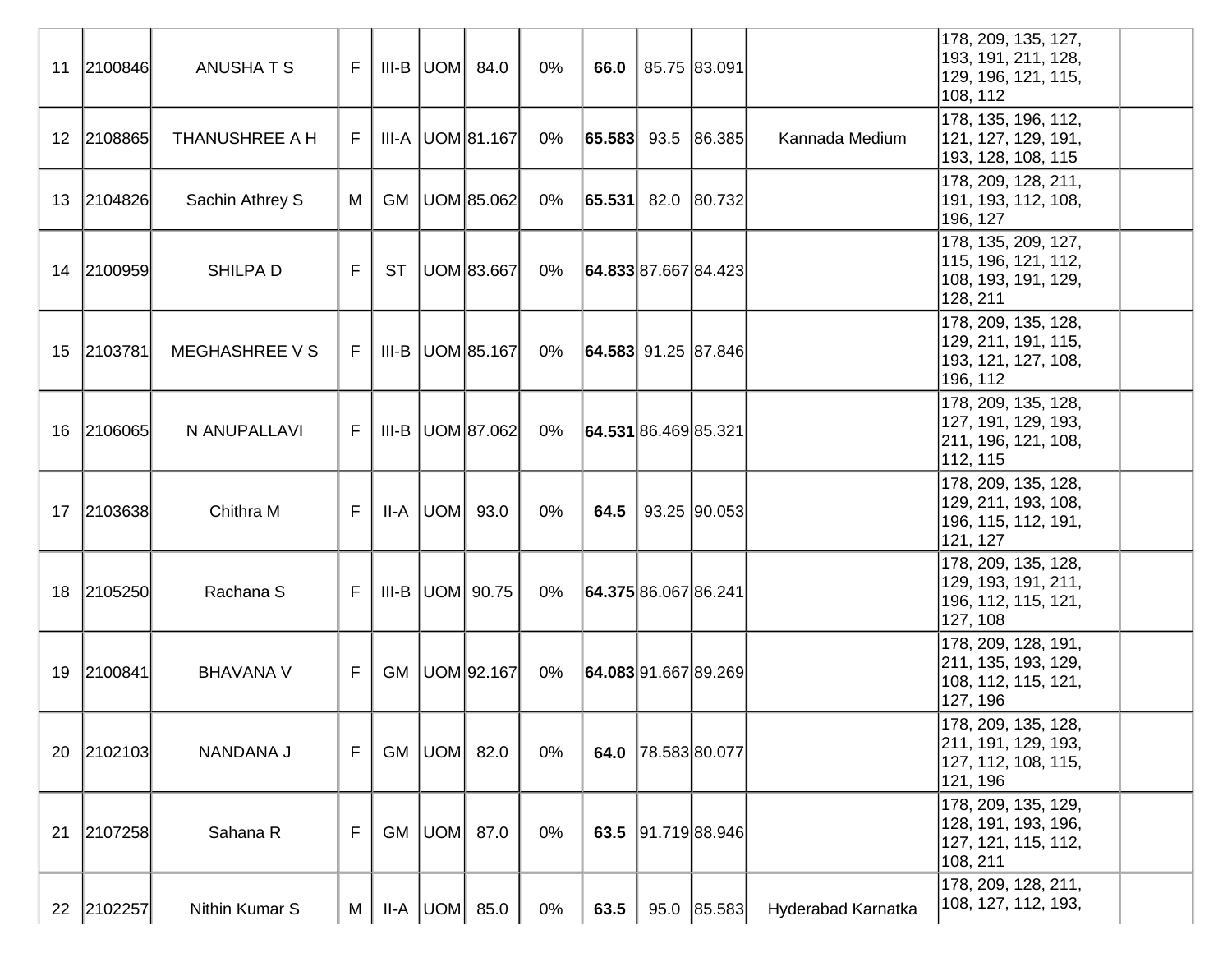|    |           |                                  |    |           |     |                        |       |                      |                                                      |                | 196, 191                                                                       |
|----|-----------|----------------------------------|----|-----------|-----|------------------------|-------|----------------------|------------------------------------------------------|----------------|--------------------------------------------------------------------------------|
| 23 | 2113616   | Spoorthi Subbanna                | F  |           |     | $III-B$ $ UOM 90.938 $ | 0%    | $ 63.469 $ 85.3      | 86.13                                                |                | 178, 209, 135, 191,<br>193, 211, 129, 128,<br>127, 196, 108, 112,<br>115, 121  |
| 24 | 2111656   | Sahana N                         | F  | III-B     |     | UOM  92.75             | 0%    | 63.375 95.062 92.946 |                                                      |                | 178, 209, 128, 129,<br> 135, 191, 112, 193,<br>127, 121, 115, 108,<br>196, 211 |
| 25 | 2100566   | Ruthu Ramachandra<br>Hegde       | F  | <b>GM</b> | UOM | 86.0                   | $0\%$ |                      | 63.0 92.333 87.846                                   |                | 178, 209, 135, 129,<br>128, 193, 191, 211,<br>112, 115, 121, 127,<br>196, 108  |
| 26 | 2112277   | Nandini N                        | F  | <b>ST</b> |     | UOM 86.688             | 3%    |                      | 62.844 86.062 83.982                                 |                | 178, 209, 135, 193,<br>128, 129, 191, 211,<br>127, 112, 108, 121,<br>196, 115  |
| 27 | 2102750   | <b>AYESHA AFREEN</b>             | F  | II-B      |     | UOM 81.667             | $0\%$ |                      | 62.833 93.083 88.654                                 |                | 127, 135, 191, 193,<br>196, 129, 128, 178,<br>112, 115, 121, 108               |
| 28 | 2104308   | Prajwal P                        | M  | <b>GM</b> |     | UOM 81.438             | $0\%$ | 62.719 82.562 79.411 |                                                      |                | 178, 209, 128, 193,<br>191, 211, 108, 196,<br>112, 127                         |
| 29 | 2113796   | Darshan H J                      | M  | III-B     |     | UOM 85.29              | 0%    |                      | <b>62.645</b> 84.951 84.525                          |                | 178, 209, 128, 112,<br> 127, 191, 193, 196,<br>108, 211                        |
| 30 | 2102655   | PRATHIMA A                       | F  | III-A     |     | UOM 82.833             | 0%    |                      | $\left  62.417 \right  85.704 \left  83.455 \right $ | Kannada Medium | 178, 135, 128, 108,<br>191, 193, 196, 121,<br>112, 115, 127, 129               |
| 31 | 2106752   | Ansar                            | M  | II-B      | UOM | 86.7                   | 0%    | 62.35                | 88.2 84.974                                          |                | 178, 209, 128, 193,<br>211, 191, 108, 196,<br>127, 112                         |
| 32 |           | [2105847] Pritham Joseph Pereira | M  | III-B     |     | UOM 86.688             | $0\%$ |                      | $\left  62.344 \right  78.433 \left  80.519 \right $ | Sports         | 178, 209, 211, 193,<br>128, 112, 127, 196,<br>108, 191                         |
| 33 | [2102318] | Mahalakshmi N                    | F. |           |     | CAT-I UOM 74.667       | $0\%$ | 62.333 83.833 80.962 |                                                      |                | 178, 135, 115, 196,<br>121, 127, 112, 209,<br>193, 191, 129, 128,<br>108, 211  |
| 34 | 2110061   | Vishnu Kumar I K                 | M  | <b>SC</b> |     | UOM 84.312             | $0\%$ | 62.156 79.867 80.13  |                                                      |                | 178, 209, 196, 127,<br>108, 128, 112, 191,<br>193, 211                         |
|    |           |                                  |    |           |     |                        |       |                      |                                                      |                | 178, 209, 135, 128,<br> 193, 191, 129, 112,                                    |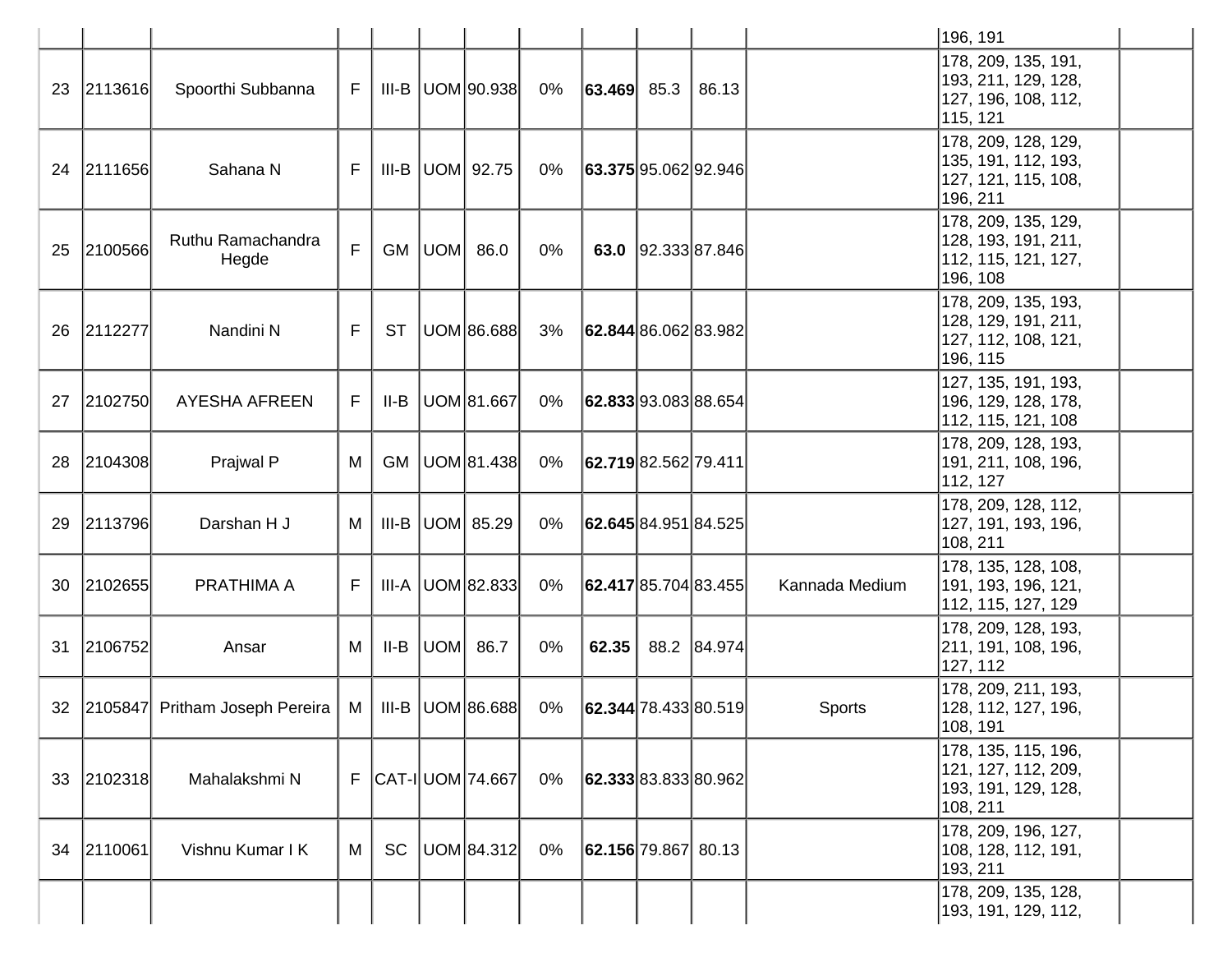| 35 | 2100010 | RADHIKA R J          | F  |           | $III-B$ UOM 81.47          | 0%    | 61.735 90.098 82.313 |                     | Kannada Medium                           | 196, 211, 127, 108,<br>115, 121                                               |  |
|----|---------|----------------------|----|-----------|----------------------------|-------|----------------------|---------------------|------------------------------------------|-------------------------------------------------------------------------------|--|
| 36 | 2104143 | <b>CHINMAYEE C H</b> | F. |           | $III-A$ UOM 80.875         | 0%    | 61.438 79.067 78.815 |                     |                                          | 178, 209, 211, 135,<br>128, 193, 129, 108,<br>191, 112, 115, 121,<br>127, 196 |  |
| 37 | 2100442 | <b>VITHESH N</b>     | M  | <b>SC</b> | UOM 84.375                 | $0\%$ | 61.188 84.062 83.393 |                     |                                          | 178, 209, 128, 211,<br>193, 191, 196, 108,<br>112, 127                        |  |
| 38 | 2102980 | Suprit Kulakarani    | M  | <b>GM</b> | UOM 82.167                 | $0\%$ | 61.083 88.667 85.423 |                     | Kannada<br>Medium, Hyderabad<br>Karnatka | 178, 209, 128, 193,<br>191, 211, 108, 112,<br>127, 196                        |  |
| 39 | 2104521 | <b>HARSHITHA M</b>   | F. |           | III-A   UOM   79.833       | 0%    | 60.917 84.583 81.962 |                     |                                          | 178, 209, 127, 135,<br>193, 211, 191, 115,<br>108, 128, 121, 196,<br>129, 112 |  |
| 40 | 2103183 | ANJU SHREE T J       | F  |           | $II-A$ UOM 85.7            | $0\%$ | 60.85                | 88.3 83.737         |                                          | 178, 209, 128, 135,<br>129, 191, 211, 193,<br>115, 108, 196, 121,<br>127, 112 |  |
| 41 | 2105021 | RAKSHITHA C S        | F. |           | III-A UOM 81.667           | $0\%$ | 60.833 85.056 83.0   |                     |                                          | 178, 135, 209, 191,<br>196, 108, 115, 193,<br>121, 128, 129, 211,<br>127, 112 |  |
| 42 | 2103248 | <b>RAGHUHS</b>       | M  | III-B     | UOM 77.667                 | $0\%$ | 60.833 81.333 78.769 |                     | Kannada Medium                           | 178, 196, 112, 127,<br> 209, 128, 108, 191,<br>211, 193                       |  |
| 43 | 2102811 | <b>MALINI C M</b>    | F  |           | $III-B$ UOM $83.5$         | 0%    |                      | 60.75 85.167 82.769 |                                          | 178, 209, 135, 193,<br>112, 128, 108, 115,<br>196, 121, 127, 129,<br>191, 211 |  |
| 44 | 2102130 | <b>HEMANTHA T</b>    | М  |           | III-A   UOM   86.67        | $0\%$ | 60.335 98.333 86.798 |                     | Kannada Medium                           | 178, 209, 127, 196,<br>191, 128, 193, 211,<br>108, 112                        |  |
| 45 | 2100150 | Shreya M J           | F  | II-A      | UOM 76.667                 | $0\%$ | 60.333 84.667 79.385 |                     |                                          | 178, 209, 196, 135,<br>128, 211, 191, 112,<br>115, 129, 193, 108,<br>121, 127 |  |
| 46 | 2102956 | Bhanu Prakash H M    | M  |           | $ CAT - I $ UOM $ 82.562 $ | $0\%$ | 60.281 78.333 78.944 |                     |                                          | 178, 209, 193, 191,<br>211, 128, 108, 196,<br>112, 127                        |  |
| 47 | 2106809 | Santhoshkumar S N    | М  |           | III-A   UOM 80.333         | $0\%$ | 60.167 85.667 82.577 |                     | Kannada Medium                           | 178, 127, 209, 196,<br> 128, 211, 191, 193,<br>108, 112                       |  |
|    |         |                      |    |           |                            |       |                      |                     |                                          |                                                                               |  |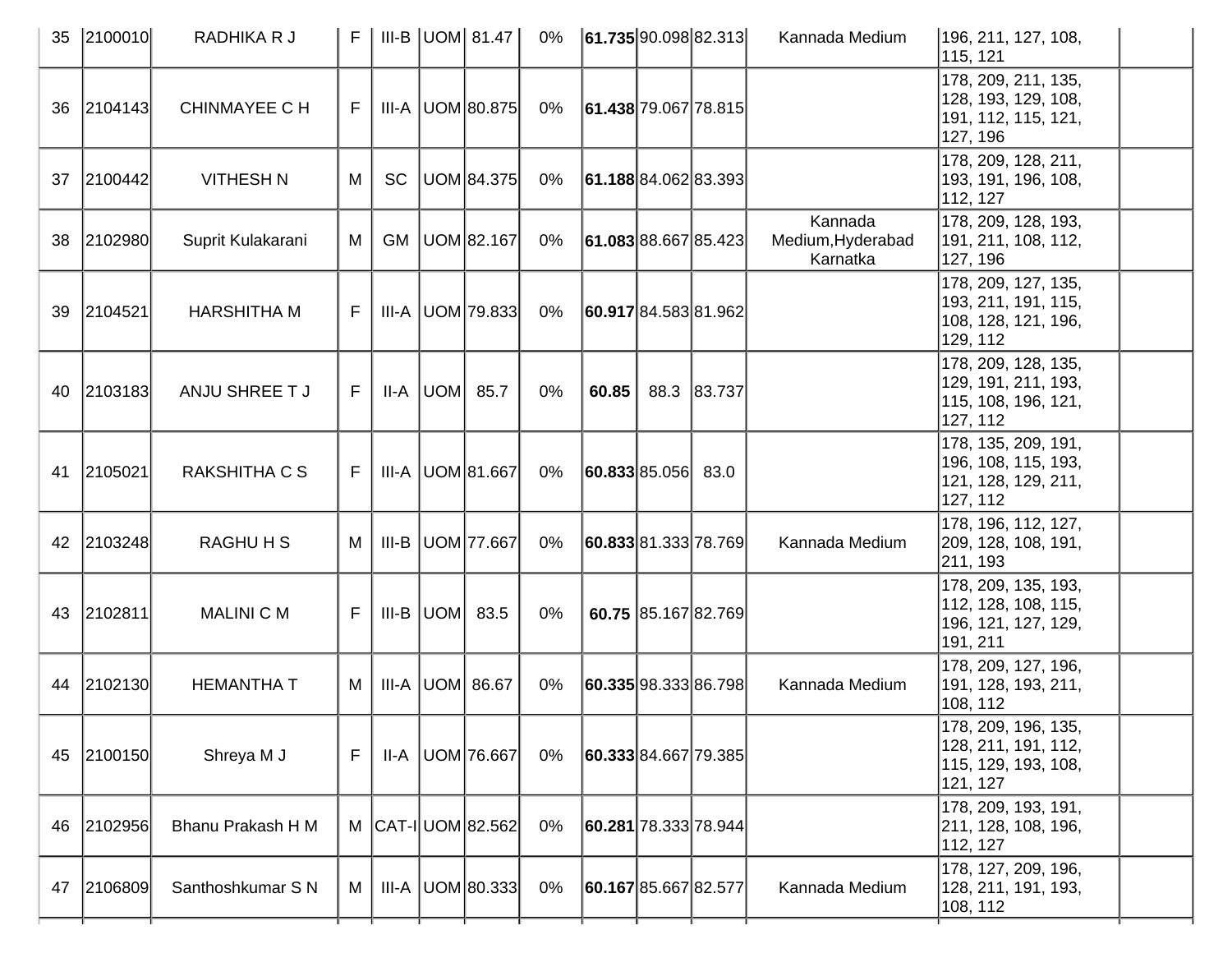|    | 48 2100627 | <b>BABY</b>          | F  |                              | $III-A$ $ UOM 76.333 $ | 0% | 60.167 80.333 77.846           |                     |                | 178, 135, 209, 193,<br>196, 128, 129, 127,<br>191, 108, 121, 211,<br>115, 112 |
|----|------------|----------------------|----|------------------------------|------------------------|----|--------------------------------|---------------------|----------------|-------------------------------------------------------------------------------|
|    | 49 2104528 | Chandana D           | F  | <b>SC</b>                    | UOM 74.167             | 0% | 60.083 83.167 79.0             |                     | Kannada Medium | 178, 135, 196, 209,<br>112, 108, 115, 121,<br>127, 128, 129, 191,<br>193, 211 |
|    | 50 2105786 | <b>CHITRASHREE S</b> | F. |                              | $III-B$ $ UOM $ 90.0   | 0% |                                | 60.0 90.667 87.423  |                | 178, 209, 128, 211,<br>127, 193, 129, 112,<br>115, 135, 108, 196,<br>121, 191 |
| 51 | 2113206    | <b>RADHIKA N</b>     | F  |                              | $III-A$ $ UOM $ 80.0   | 0% |                                | 60.0 71.188 73.339  |                | 178, 209, 135, 115,<br>193, 129, 108, 196,<br>191, 121, 211, 128,<br>112, 127 |
|    | 52 2100290 | <b>SAHANA M</b>      | F  |                              | $III-A$ UOM 81.833     | 0% | 59.917 82.792 81.545           |                     | <b>NSS</b>     | 178, 209, 135, 193,<br>128, 211, 127, 191,<br>129, 115, 121, 196,<br>108, 112 |
|    | 53 2100995 | JEEVAN D N           | M  | III-B                        | UOM 75.833             | 0% | 59.917                         | 89.0 82.346         |                | 178, 209, 196, 128,<br>127, 112, 108, 211,<br>191, 193                        |
|    | 54 2106172 | Aruna H M            | F  |                              | $III-B$ UOM 83.625     | 0% | $ $ <b>59.812</b> 83.25 81.821 |                     |                | 178, 209, 135, 128,<br>129, 211, 191, 193,<br>112, 108, 196, 115,<br>127, 121 |
|    | 55 2103755 | <b>CHAITHRA S</b>    |    | $F$ $ CAT-I $ UOM $ 87.5$    |                        | 0% |                                | 59.75 83.867 84.759 | Kannada Medium | 178, 209, 128, 135,<br>191, 193, 129, 112,<br>127, 196, 121, 108,<br>115, 211 |
|    | 56 2102023 | DEEPA J G            |    | $F$ $ CAT - I $ UOM $ $ 83.5 |                        | 0% |                                | 59.75 86.333 82.846 |                | 178, 209, 135, 128,<br>191, 129, 115, 112,<br>108, 193, 211, 196,<br>121, 127 |
|    | 57 2102000 | SINDHUPATEL N        | F  |                              | $III-B$ UOM 73.333     | 0% | 59.667 74.583 74.308           |                     |                | 178, 135, 209, 112,<br>196, 121, 191, 108,<br>115, 127, 128, 129,<br>193, 211 |
|    | 58 2104517 | PRIYA M B            | F  | III-B                        | UOM 83.167             | 0% | 59.583 81.333 81.692           |                     |                | 178, 128, 135, 129,<br>193, 209, 211, 191,<br>112, 115, 108, 127,<br>196, 121 |
|    |            |                      |    |                              |                        |    |                                |                     |                | 178, 209, 135, 128,                                                           |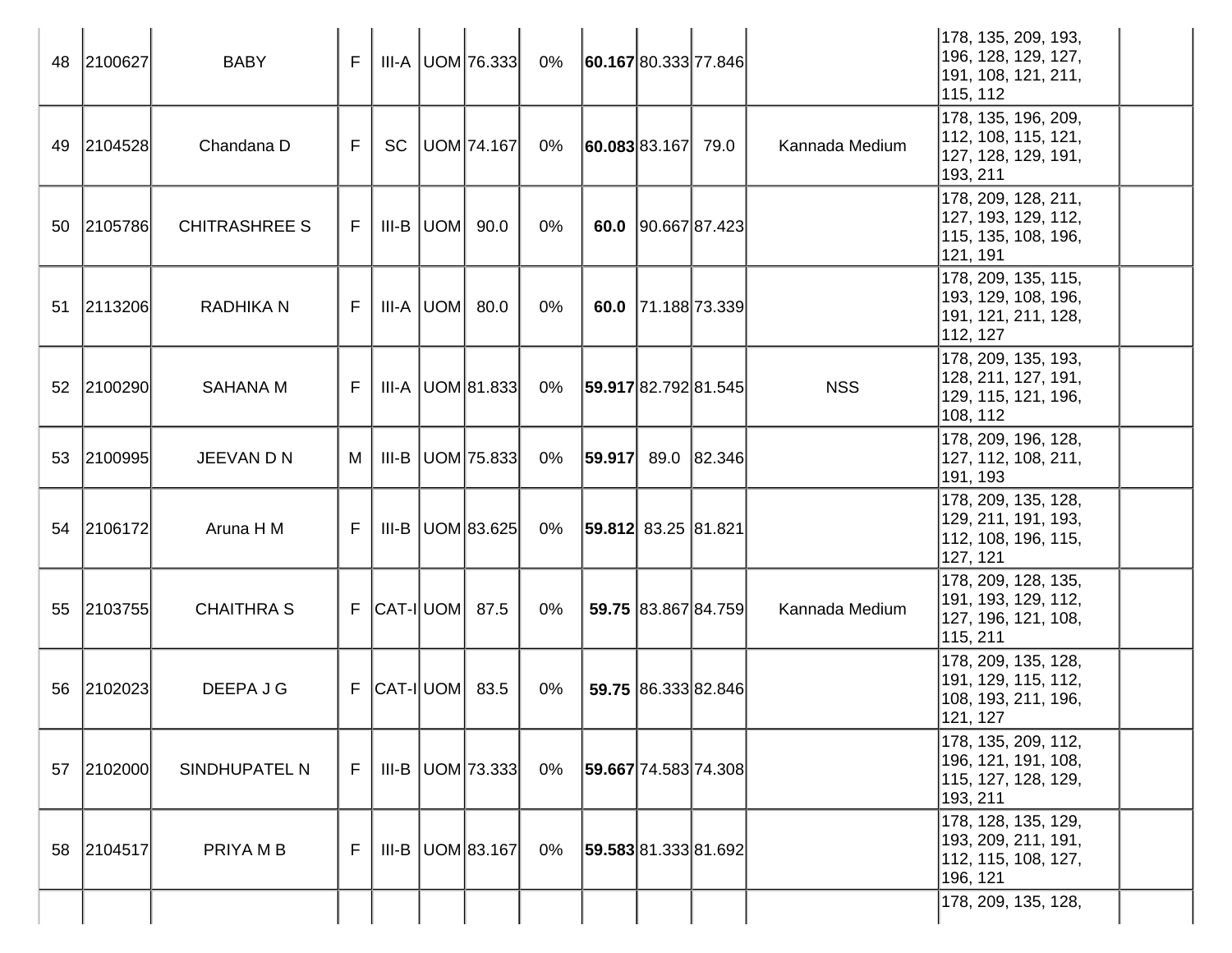| 59 | 2102916    | <b>SHWETHAP</b>        | F <sub>1</sub> |    | III-B $ $ UOM $ $ 85.0 | 0%    |                             | 59.5 87.745 84.167  |                | 196, 121, 108, 112,<br>127, 115, 193, 191,<br>129, 211                         |  |
|----|------------|------------------------|----------------|----|------------------------|-------|-----------------------------|---------------------|----------------|--------------------------------------------------------------------------------|--|
| 60 | 2106893    | <b>BRUNDASHREE B S</b> | F.             |    | $II-A$ UOM 82.833      | $0\%$ | 59.417  95.25   88.769      |                     |                | 178, 135, 196, 121,<br>191, 193, 112, 129,<br>128, 108, 115, 127               |  |
| 61 | 2108736    | <b>MONOJ S</b>         | M              | GM | $ UOM $ 80.3           | $0\%$ | 59.15                       | 83.6 79.421         |                | 178, 209, 128, 196,<br> 191, 193, 127, 108,<br>112, 211                        |  |
| 62 | 2105184    | <b>MOHAN REDDY R</b>   | M              |    | III-A  UOM  78.23      | 0%    | 59.115 72.059 76.815        |                     |                | 178, 209, 211, 191,<br>128, 193, 108, 196,<br>112, 127                         |  |
| 63 | 2110369    | Reetu Samnekar         | F.             |    | $II-A$ $ UOM 92.167 $  | 0%    | $ 59.083 $ 92.25 $ 88.962 $ |                     |                | 178, 135, 209, 129,<br> 128, 211, 191, 193,<br>112, 108, 196, 115,<br>121, 127 |  |
| 64 | 2104319    | Sangeetha B N          | F              |    | $III-B$ $ UOM 80.083 $ | 0%    | <b>59.042 80.792 80.091</b> |                     |                | 178, 135, 209, 191,<br>128, 129, 127, 211,<br>193, 108, 112, 115,<br>121, 196  |  |
|    | 65 2101427 | <b>ARPITHA H S</b>     | F              |    | III-A UOM 82.0         | $0\%$ |                             | 59.0 85.312 82.554  |                | 178, 209, 135, 121,<br>115, 128, 129, 193,<br>191, 108, 211, 196,<br>127, 112  |  |
| 66 | 2106393    | <b>KEERTHANA K</b>     | F              |    | $II-A$ $ UOM $ 81.9    | $0\%$ | 58.95                       | 75.35 75.763        |                | 178, 128, 129, 191,<br>108, 196, 135, 121,<br>127, 115, 112, 193               |  |
| 67 | 2102057    | <b>MAHESHWARIN</b>     | F              |    | $III-B$ UOM 83.667     | $0\%$ | $ 58.833 $ 85.75 $ 81.885 $ |                     | Kannada Medium | 178, 112, 135, 129,<br>128, 193, 191, 115,<br>108, 121, 196, 127, 211          |  |
| 68 | 2103525    | PREETHAM T S           | F.             |    | III-A $ $ UOM $ $ 87.5 | $0\%$ |                             | 58.75 91.667 88.923 |                | 178, 128, 209, 211,<br>191, 135, 129, 193,<br>127, 108, 196, 121,<br>115, 112  |  |
| 69 | 2108631    | <b>HARSHITHA B R</b>   | F              |    | $III-A$ UOM 75.333     | $0\%$ | $ 58.667 $ 82.5  79.808     |                     |                | 178, 135, 191, 193,<br> 127, 128, 129, 108,<br> 112, 115, 121, 196             |  |
|    | 70 2108369 | Sindhu P               | F              |    | GM $ UOM $ 87.3        | 0%    |                             | 58.65 86.15 83.474  |                | 178, 209, 135, 193,<br>191, 128, 211, 127,<br>129, 112, 108, 196,<br>115, 121  |  |
| 71 | 2103950    | SOWMYA H R             | F.             |    | $III-A  UOM $ 89.0     | 0%    |                             | 58.5 94.042 90.432  | <b>NSS</b>     | 178, 209, 193, 128,<br>135, 108, 196, 112,<br>115, 129, 121, 127,              |  |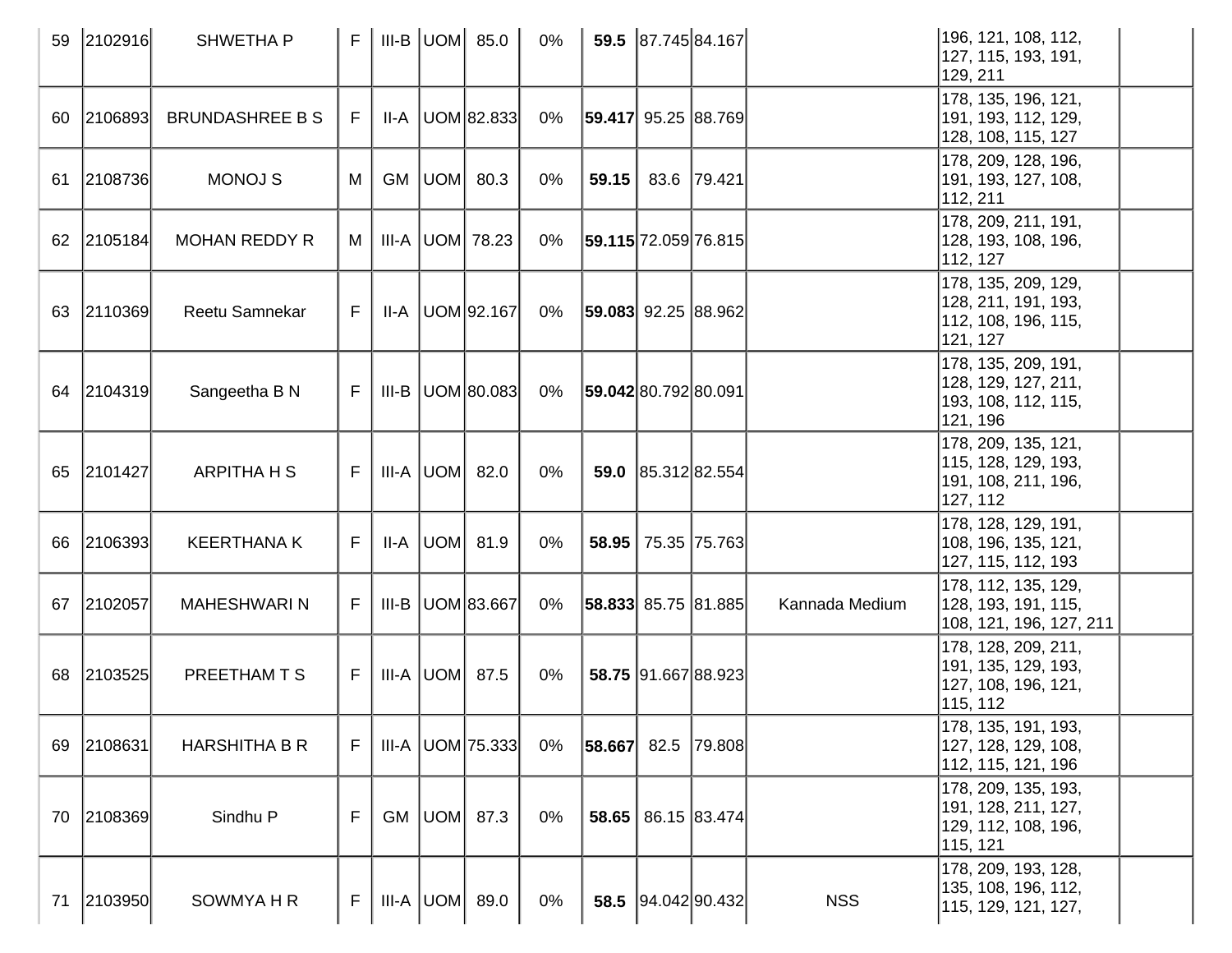|     |            |                            |    |           |                        |       |                          |                | 191, 211                                                                       |
|-----|------------|----------------------------|----|-----------|------------------------|-------|--------------------------|----------------|--------------------------------------------------------------------------------|
|     | 72 2104238 | <b>SOWJANYA P</b>          | F  |           | $III-B$ UOM $73.0$     | $0\%$ | 58.5 80.583 76.231       | Kannada Medium | 178, 135, 209, 112,<br>191, 128, 129, 193,<br>196, 108, 115, 121,<br>127, 211  |
| 73. |            | 2112131 NISARGADORESWAMY F |    |           | $III-B$ $ UOM 82.875 $ | 0%    | 58.438 80.667 79.648     |                | 178, 209, 135, 115,<br>193, 129, 108, 196,<br>191, 121, 211, 128,<br>112, 127  |
|     | 74 2104476 | <b>SHALINI K</b>           | F  |           | $III-A$ $ UOM 76.833 $ | 0%    | 58.417 81.167 79.077     |                | 127, 209, 178, 135,<br>112, 108, 115, 121,<br>128, 129, 191, 193,<br>196, 211  |
|     | 75 2104211 | <b>SUSHMASHREE Y S</b>     | F. |           | $III-B$ UOM 76.67      | 0%    | $ 58.335 $ 80.0   76.729 | Kannada Medium | 178, 135, 209, 108,<br>196, 193, 211, 128,<br>129, 121, 191, 115,<br>112, 127  |
|     | 76 2100030 | <b>VIDYASHREE S</b>        | F  | ST        | UOM 78.667             | 0%    | 58.333 85.333 82.154     |                | 135, 209, 178, 129,<br> 128, 193, 211, 191,<br>121, 196, 112, 115,<br>127, 108 |
| 77  | 2102513    | <b>BHAVANA R</b>           | F  | <b>GM</b> | UOM 82.583             | 0%    | 58.292 90.333 85.523     |                | 178, 128, 135, 129,<br>127, 191, 193, 196,<br>121, 115, 112, 108               |
| 78  | 2108602    | <b>RAJESHWARI M</b>        | F. |           | $III-B$ UOM $88.5$     | $0\%$ | 58.25 87.583 84.962      | Kannada Medium | 135, 209, 115, 121,<br>193, 108, 128, 196,<br>178, 112, 211, 191,<br>129, 127  |
| 79  | 2101235    | Sachin R                   | М  | III-B     | UOM  76.5              | $0\%$ | 58.25 73.35 73.474       | <b>NCC</b>     | 178, 209, 128, 112,<br>196, 127, 191, 193,<br>108, 211                         |
|     | 80 2102762 | <b>DHANUSHREE J</b>        | F. | <b>GM</b> | UOM 82.333             | 0%    | 58.167 91.75 86.477      |                | 178, 209, 135, 127,<br>128, 129, 191, 196,<br> 193, 108, 115, 121,<br>112, 211 |
| 81  | 2110894    | <b>TEJASWINI B M</b>       | F  | <b>SC</b> | UOM 86.188             | $0\%$ | 58.094 87.267 85.87      |                | 178, 209, 135, 191,<br>128, 211, 193, 129,<br>115, 112, 108, 127,<br>121, 196  |
| 82  | 2101338    | <b>Bharath Kumar M</b>     | M  | II-A      | UOM 74.188             | $0\%$ | 58.094 72.812 70.768     |                | 178, 209, 128, 211,<br>193, 191, 196, 108,<br>112, 127                         |
|     | 83 2111146 | <b>MANOJ S</b>             | M  | III-B     | UOM 82.062             | 0%    | 58.031 85.133 82.074     |                | 178, 128, 211, 191,<br>193, 196, 108, 112, 127                                 |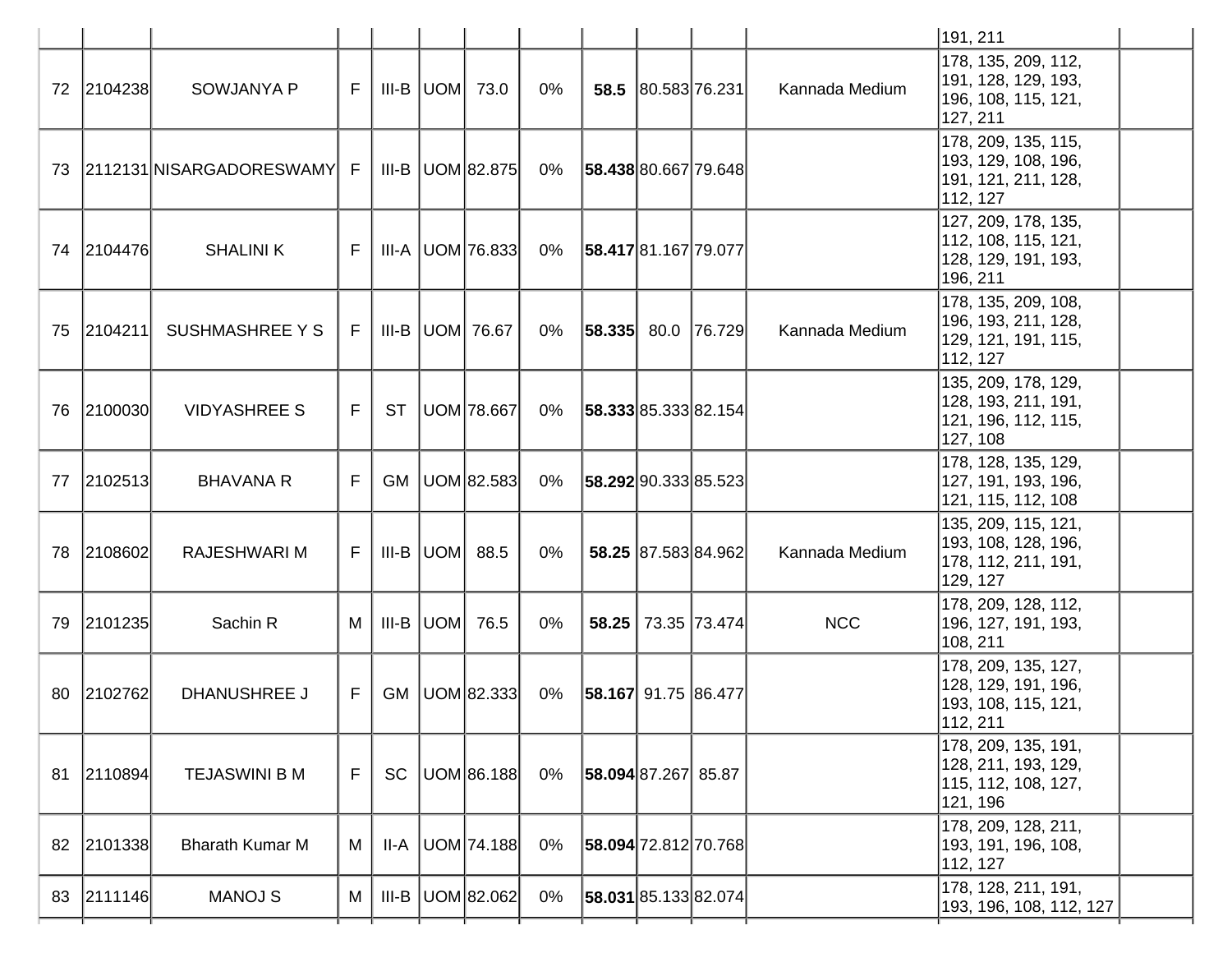| 84 | 2107507    | NITHIN KUMAR N    | M            |         | III-B UOM 79.938           | 0%    | 57.96986.09482.911         |                     |                | 178, 209, 128, 191,<br> 127, 196, 193, 108,<br>112, 211                        |
|----|------------|-------------------|--------------|---------|----------------------------|-------|----------------------------|---------------------|----------------|--------------------------------------------------------------------------------|
|    | 85 2103508 | <b>BHAGYA G V</b> |              |         | $F$ $ CAT - I $ UOM 79.846 | 0%    | $ 57.923 $ 82.0 $ 80.321 $ |                     |                | 178, 135, 209, 127,<br>193, 129, 128, 191,<br>108, 112, 115, 121,<br>196, 211  |
| 86 | 2114363    | Keerthi B G       | M            |         | $III-A$ UOM 71.7           | $0\%$ |                            | 57.85 79.15 76.634  | Kannada Medium | 209, 178, 191, 128,<br>196, 112, 127, 211,<br>193, 108                         |
|    | 87 2112013 | Kavya N           | $\mathsf{F}$ | II-A    | UOM 77.688                 | 0%    | 57.844 86.594 82.571       |                     | Kannada Medium | 178, 209, 135, 128,<br>129, 211, 193, 191,<br>127, 121, 196, 112,<br>108, 115  |
|    | 88 2105888 | Tejashwini HL     | F.           |         | III-B   UOM 85.667         | 0%    | 57.833 89.958 86.773       |                     |                | 178, 127, 209, 135,<br>115, 121, 196, 112,<br>191, 128, 129, 193,<br>108, 211  |
|    | 89 2104726 | Shailaja H J      | F            |         | III-A UOM 79.667           | 0%    | $ 57.833 $ 84.5 $ 80.769 $ |                     |                | 178, 209, 135, 196,<br> 128, 129, 191, 193,<br>211, 112, 127, 108,<br>115, 121 |
| 90 | 2112264    | <b>HARSHITH N</b> | M            | II-A    | $UOM$ 73.5                 | 0%    |                            | 57.75 61.531 64.036 |                | 178, 209, 191, 211,<br>128, 193, 108, 196,<br>127, 112                         |
| 91 | 2110902    | <b>NISHA G J</b>  | F            |         | $III-A$ UOM 89.438         | 0%    | $ 57.719 $ 91.6 89.093     |                     |                | 178, 209, 135, 128,<br>129, 211, 193, 191,<br>108, 112, 115, 121,<br>127, 196  |
|    | 92 2107275 | SINCHANA H V      | F.           |         | $III-A$ UOM 79.333         | 0%    | 57.667 87.833 82.269       |                     |                | 178, 135, 209, 196,<br> 121, 191, 128, 129,<br>108, 211, 193, 112,<br>115, 127 |
|    | 93 2103635 | PAVAN GOWDA G     | M            |         | III-A  UOM  87.25          | 0%    | 57.625 91.833 89.205       |                     |                | 127, 128, 193, 178,<br>196, 108, 112, 191                                      |
|    | 94 2105239 | <b>VARSHAM</b>    | F            | III-A   | UOM 83.167                 | 0%    | 57.583 86.917 84.115       |                     |                | 129, 178, 135, 196,<br>191, 193, 108, 112,<br>115, 121, 127, 128               |
|    | 95 2105911 | Rakshitha M       | F            | $III-B$ | UOM 81.0                   | 0%    |                            | 57.5 85.312 81.929  |                | 178, 135, 128, 209,<br>211, 191, 193, 129,<br>196, 108, 121, 127,<br>115, 112  |
|    |            |                   |              |         |                            |       |                            |                     |                | 178, 193, 128, 191,<br>209, 129, 121, 115,                                     |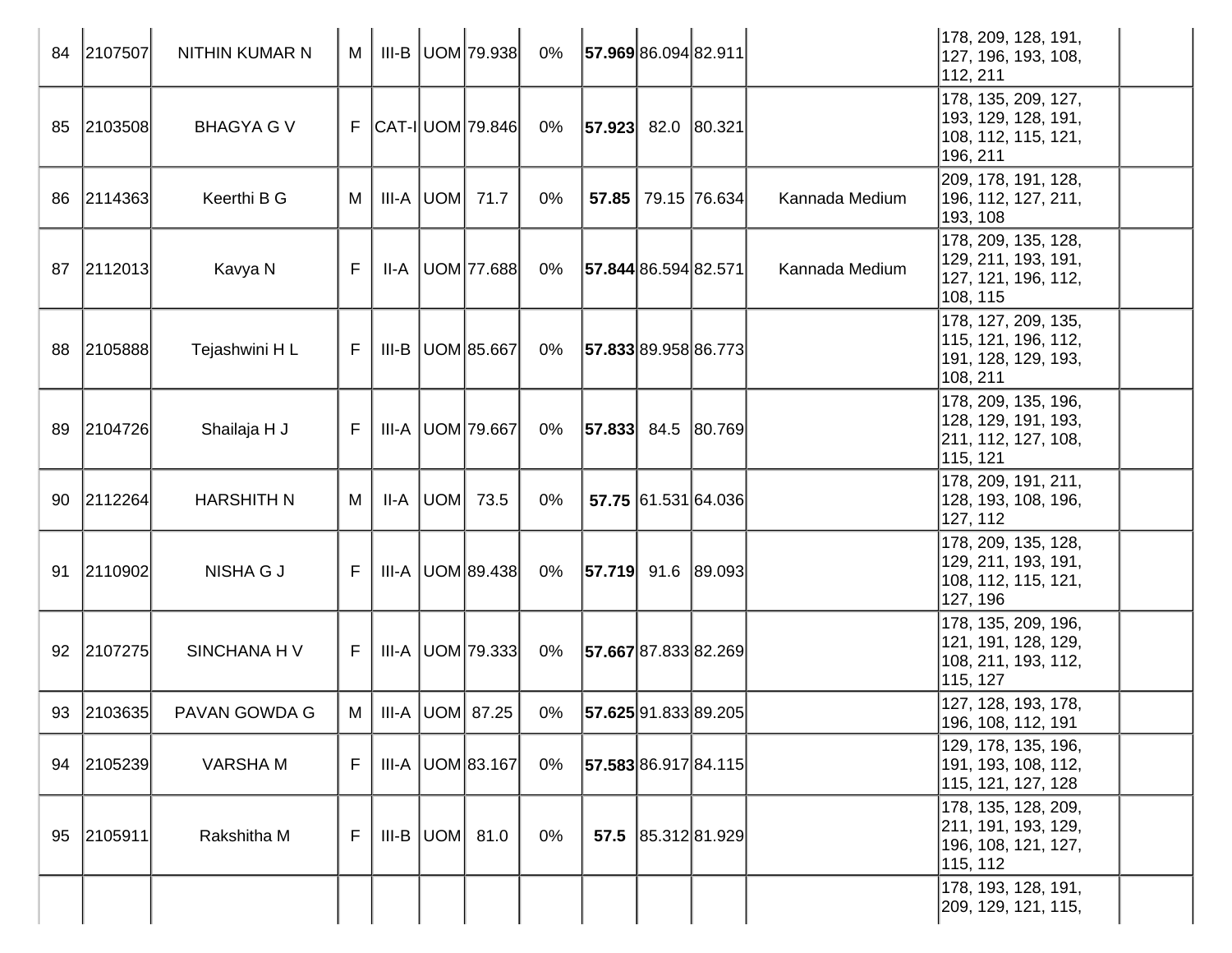| 96 | 2100912     | Pramatha M             | F  |       | $III-B$ UOM 76.875         | $0\%$ | 57.438 88.625 83.714 |                     | <b>NSS</b>          | 196, 108, 112, 127,<br>211, 135                                                 |
|----|-------------|------------------------|----|-------|----------------------------|-------|----------------------|---------------------|---------------------|---------------------------------------------------------------------------------|
| 97 | 2105128     | <b>LAKSHMI B S</b>     |    |       | $F$ $ CAT - I $ UOM 80.833 | 0%    | 57.417 80.792 79.636 |                     |                     | 178, 135, 209, 191,<br> 211, 193, 128, 129,<br>112, 196, 115, 121,<br>108, 127  |
| 98 | 2105027     | SAHANA K P             | F. |       | III-B UOM 78.833           | $0\%$ | 57.417 83.667 81.885 |                     |                     | 178, 135, 209, 193,<br>191, 211, 129, 128,<br>108, 112, 121, 127,<br>196, 115   |
| 99 | 2112091     | <b>MONIKA M K</b>      | F. |       | III-A UOM 86.812           | 0%    | 57.406 78.938 79.411 |                     | NCC, Kannada Medium | 178, 135, 209, 128,<br>191, 193, 129, 108,<br>196, 121, 115, 127,<br>112, 211   |
|    | 100 2109922 | <b>SHIVAKUMARA K S</b> | M  | II-A  | UOM 82.562                 | $0\%$ | 57.281 80.933 79.759 |                     | Kannada Medium      | 178, 209, 193, 211,<br>196, 128, 108, 191,<br>127, 112                          |
|    | 101 2105396 | Thejas M N             | M  | III-B | $UOM$ 82.5                 | 0%    |                      | 57.25 78.967 78.944 |                     | 209, 178, 128, 193,<br>191, 211, 196, 127,<br>112, 108                          |
|    | 102 2103799 | <b>VINUTHAN</b>        | F. |       | $III-B$ UOM $84.4$         | $0\%$ | 57.2                 | 82.9 81.105         |                     | 178, 209, 128, 191,<br>112, 129, 135, 193,<br>211, 108, 196, 115,<br>121, 127   |
|    | 103 2114434 | Punya M G              | F. | II-A  | UOM 86.312                 | 0%    | 57.156 84.656 83.714 |                     |                     | 178, 209, 135, 191,<br> 127, 129, 121, 193,<br>196, 211, 128, 115,<br>108, 112  |
|    | 104 2103966 | <b>NISCHITH B A</b>    | М  | III-A | UOM 80.125                 | 0%    | 57.062 74.156 74.536 |                     |                     | 178, 209, 128, 127,<br>211, 193, 191, 112,<br>196, 108                          |
|    | 105 2102505 | <b>ANITHA V</b>        | F. | III-B | $UOM$ 78.0                 | 0%    |                      | 57.0 79.833 78.308  | Kannada Medium      | 178, 128, 193, 108,<br>112, 115, 121, 127,<br>129, 135, 191, 196                |
|    | 106 2104207 | PRATHEEKSHA P          | F  | SC    | UOM  72.0                  | 0%    | 57.0                 | 77.75 75.654        |                     | 178, 209, 135, 112,<br> 108, 196, 115, 211,<br>193, 127, 128, 129,<br> 191, 121 |
|    | 107 2101863 | <b>SAHANA R</b>        | F. |       | III-A   UOM 81.917         | 0%    | 56.958 91.042 86.977 |                     |                     | 127, 135, 191, 178,<br> 129, 128, 209, 193,<br>211, 115, 121, 196,<br>108, 112  |
|    |             |                        |    |       |                            |       |                      |                     |                     | 108, 135, 128, 209,<br> 193, 191, 211, 112,                                     |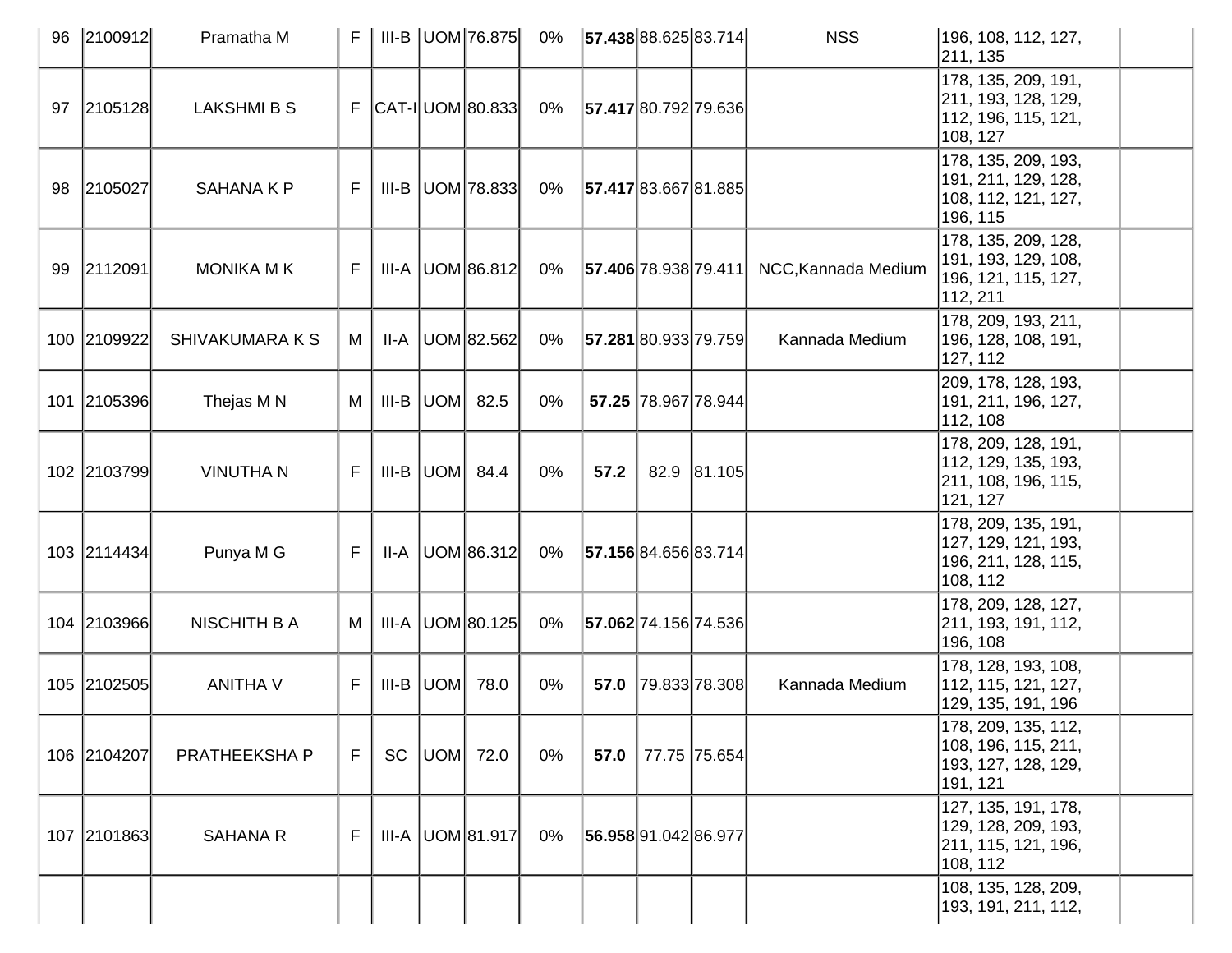| 108 2108737 | <b>JAYASHREE M</b>   | F  |       |     | III-B UOM 87.857        | 0%    | 56.929 89.692 87.571     |                   |                      |                | 129, 178, 115, 196,<br>121, 127                                                 |  |
|-------------|----------------------|----|-------|-----|-------------------------|-------|--------------------------|-------------------|----------------------|----------------|---------------------------------------------------------------------------------|--|
| 109 2100288 | <b>SWATHI SK</b>     | F  |       |     | $III-A$ UOM $71.5$      | $0\%$ |                          | 56.75 78.583 75.0 |                      |                | 178, 135, 129, 128,<br> 209, 193, 191, 211,<br>115, 196, 108, 112,<br>121, 127  |  |
| 110 2111715 | Vidya Lingesh A G    | F. | III-B |     | UOM 77.385              | 0%    | 56.693 76.296 76.786     |                   |                      |                | 178, 135, 191, 193,<br>128, 129, 108, 112,<br> 115, 121, 127, 196               |  |
| 111 2102260 | A R VARALAKSHMI      | F. |       |     | III-A UOM 77.333        | 0%    | 56.667 78.333 77.923     |                   |                      |                | 178, 135, 209, 193,<br> 191, 128, 129, 211,<br> 196, 108, 121, 115,<br>127, 112 |  |
| 112 2101641 | Sahana D S           | F  |       |     | $III-B$ UOM 83.33       | 0%    | 56.665 85.735 83.411     |                   |                      |                | 178, 209, 135, 128,<br> 193, 129, 211, 191,<br>112, 108, 196, 115,<br>127, 121  |  |
| 113 2104068 | SAHANA B M           | F. |       |     | III-B $ $ UOM $ $ 79.25 | 0%    | $ 56.625 $ 84.25   82.25 |                   |                      |                | 178, 209, 135, 127,<br> 129, 128, 193, 191,<br>115, 108, 121, 196,<br>112, 211  |  |
| 114 2109103 | PUNEETH M R          | М  |       |     | III-A   UOM 83.188      | $0\%$ |                          |                   | 56.594 81.656 80.536 | Kannada Medium | 178, 209, 196, 128,<br>112, 108, 193, 191,<br>127, 211                          |  |
| 115 2102216 | <b>THANUJA B</b>     | F. |       |     | $III-B$ UOM $81.0$      | $0\%$ |                          |                   | 56.5 83.667 82.385   |                | 178, 209, 135, 191,<br> 129, 128, 211, 193,<br>112, 196, 108, 127,<br>121, 115  |  |
| 116 2105195 | Chandra Shekhar R    | М  | III-B | UOM | 75.0                    | 0%    | 56.5                     |                   | 75.245 73.372        |                | 178, 209, 128, 196,<br> 127, 191, 108, 193,<br>211, 112                         |  |
| 117 2105588 | <b>DEVAMMANI G P</b> | F  |       |     | III-B   UOM   74.667    | 0%    |                          |                   | 56.333 78.583 77.269 | Kannada Medium | 178, 196, 209, 112,<br> 128, 135, 191, 108,<br> 193, 129, 115, 121,<br>127, 211 |  |
| 118 2105579 | <b>MANASA N K</b>    | F. |       |     | III-A UOM 74.667        | 0%    | 56.333 70.583 71.731     |                   |                      |                | 178, 209, 135, 128,<br>211, 129, 127, 191,<br>193, 112, 115, 121,<br> 196, 108  |  |
| 119 2106277 | Sandeep T S          | M  | III-B |     | UOM 72.583              | $0\%$ | 56.292 83.542            |                   | 79.0                 |                | 178, 209, 127, 128,<br>196, 108, 211, 191,<br>112, 193                          |  |
|             |                      |    |       |     |                         |       |                          |                   |                      |                | 178, 209, 135, 129,<br>128, 191, 193, 108,                                      |  |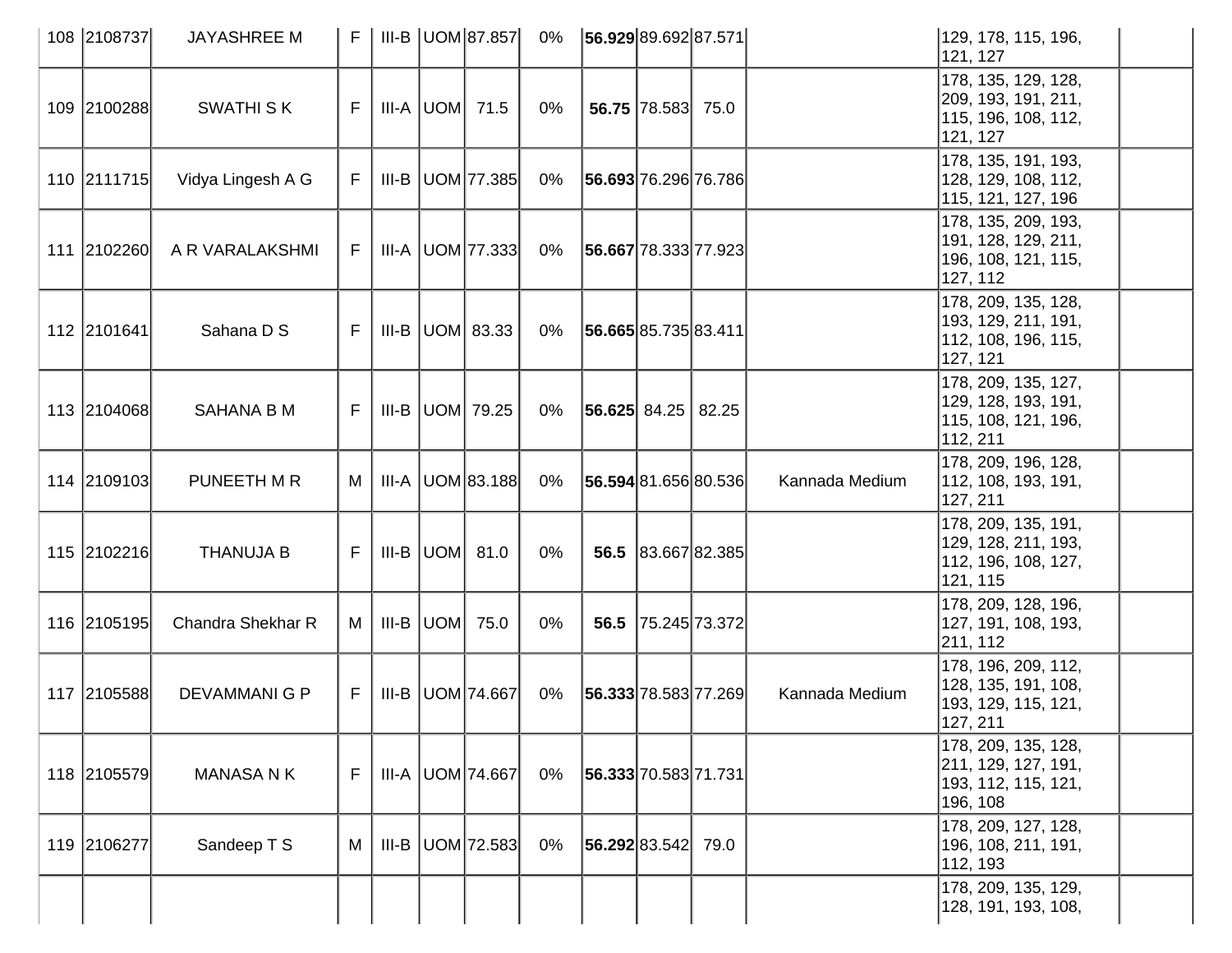| 120 2106763 | <b>SANJEEVINI P</b>         | F. |           | $II-A$ $UOM$ 64.5      | $0\%$ |                      | 56.25 81.833 74.077 |                    |                    | 115, 112, 121, 127,<br>196, 211                                                |
|-------------|-----------------------------|----|-----------|------------------------|-------|----------------------|---------------------|--------------------|--------------------|--------------------------------------------------------------------------------|
| 121 2105008 | <b>RAKSHITHA S</b>          | F  |           | GM   UOM 88.438        | 0%    | 56.219 84.875 84.036 |                     |                    |                    | 135, 178, 193, 115,<br>108, 196, 112                                           |
| 122 2109305 | Anusha N                    | F  | <b>ST</b> | UOM 84.438             | 0%    | 56.219 86.656 84.393 |                     |                    |                    | 178, 209, 135, 115,<br>193, 191, 196, 108,<br>112, 121, 127, 129,<br>128, 211  |
| 123 2108487 | Sharath B H                 | M  |           | $III-B$ UOM 78.333     | 0%    | 56.167 83.333 80.769 |                     |                    |                    | 178, 209, 191, 211,<br>128, 193, 127, 196,<br>108, 112                         |
| 124 2103306 | <b>BINDUSHREE T N</b>       | F. |           | $III-B$ UOM 78.333     | 0%    | 56.167 81.25 78.231  |                     |                    |                    | 178, 209, 128, 135,<br>191, 129, 193, 127,<br>108, 112, 115, 121,<br>196, 211  |
| 125 2101042 | <b>SAHANA H N</b>           | F. |           | $II-A$ UOM 86.125      | 0%    | 56.062 88.25 86.071  |                     |                    |                    | 178, 209, 135, 129,<br>128, 112, 108, 115,<br> 121, 127, 191, 193,<br>196, 211 |
| 126 2113624 | Geetha                      | F  | <b>SC</b> | UOM 82.115             | 0%    | 56.057               | 0.0                 | 82.115             | Hyderabad Karnatka | 178, 135, 193, 191,<br>129, 128, 121, 108,<br>112, 115, 127, 196               |
| 127 2102327 | ANANYA J                    | F  |           | $III-B$ $UOM$ 80.0     | $0\%$ |                      |                     | 56.0 88.833 83.192 | <b>NSS</b>         | 178, 135, 209, 211,<br> 191, 193, 128, 129,<br>108, 115, 121, 127,<br>196, 112 |
| 128 2102999 | Keerthana Mahendrakar<br>R. | F  |           | $II-A$ $ UOM 81.917 $  | 0%    | 55.958 89.417 85.114 |                     |                    |                    | 178, 128, 135, 129,<br> 191, 193, 127, 121,<br>115, 196, 108, 112              |
| 129 2102687 | <b>SUSMITHA D</b>           | F. |           | III-B   UOM   71.667   | 0%    | 55.833 76.462 76.593 |                     |                    |                    | 178, 135, 209, 196,<br>121, 115, 108, 128,<br> 193, 211, 129, 191,<br>112, 127 |
| 130 2105226 | <b>MEGHANA M S</b>          | F  |           | III-A UOM 81.571       | $0\%$ | 55.785 85.769 83.786 |                     |                    |                    | 178, 209, 135, 128,<br>191, 129, 211, 108,<br> 193, 196, 112, 115,<br>121, 127 |
| 131 2102116 | <b>GREESHMARN</b>           | F. |           | III-B $ $ UOM $ $ 77.5 | 0%    | 55.75                | 82.0                | 79.0               | <b>NSS</b>         | 178, 135, 196, 209,<br>112, 121, 108, 115,<br>127, 128, 129, 191,<br>193, 211  |
| 132 2107646 | AVINASH M P                 | M  |           | $II-A$ UOM 83.438      | 0%    | 55.719 79.438 79.179 |                     |                    |                    | 209, 128, 127, 191,<br>196, 178, 211, 193,<br>108, 112                         |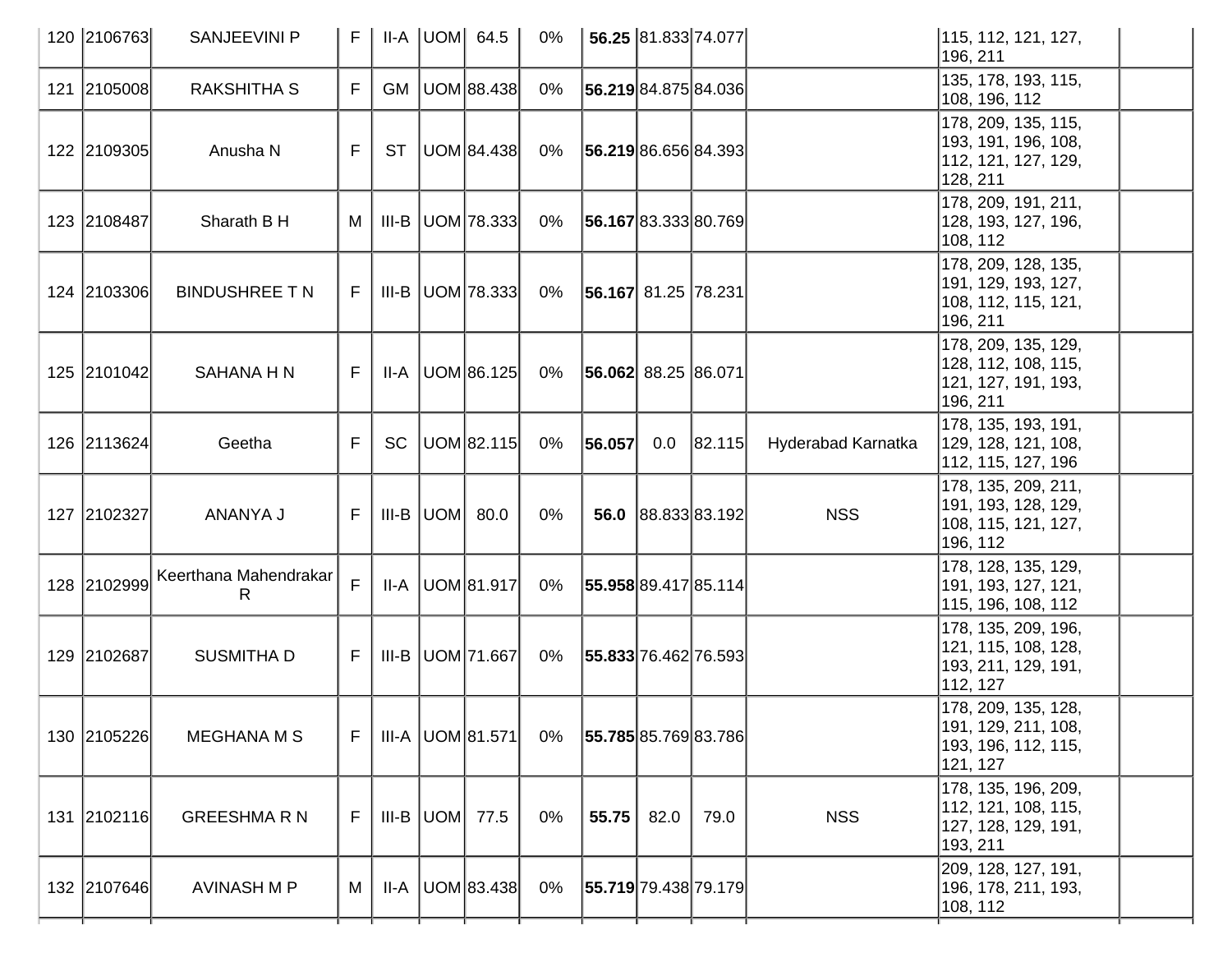| 133 2103353 | <b>SUMUKHA B</b>                      | M  | GM        | UOM 81.438              | 0%    | 55.719 87.438 84.054       |               |             |                | 178, 209, 191, 193,<br>128, 196, 108, 211,<br>112, 127                         |
|-------------|---------------------------------------|----|-----------|-------------------------|-------|----------------------------|---------------|-------------|----------------|--------------------------------------------------------------------------------|
| 134 2100608 | Subramanyam<br>Choudhary S            | M  | III-B     | UOM 77.438              | $0\%$ | 55.719 81.562 78.875       |               |             |                | 178, 209, 128, 191,<br>193, 211, 196, 108,<br>127, 112                         |
| 135 2108994 | PAVAN KUMAR A S                       | M  | II-A      | UOM 79.25               | 0%    | 55.625 76.25 74.318        |               |             |                | 127, 193, 178, 128,<br>191, 108, 196, 112                                      |
| 136 2102471 | Maria Shefali S                       | F  |           | III-B $ $ UOM $ $ 73.2  | 0%    | 55.6                       |               | 74.5 70.553 |                | 178, 209, 135, 211,<br>128, 129, 193, 191,<br>115, 108, 196, 121,<br>112, 127  |
| 137 2114643 | <b>POOJA</b>                          | F  | <b>GM</b> | UOM 81.167              | $0\%$ | $ 55.583 $ 87.0 $ 82.731 $ |               |             |                | 178, 128, 191, 135,<br>129, 193, 196, 108,<br>112, 115, 121, 127               |
| 138 2101102 | PUNYA J P                             | F. |           | $II-A$   UOM $ 69.167 $ | 0%    | 55.583 73.75 72.154        |               |             | <b>NCC</b>     | 178, 209, 135, 127,<br>121, 115, 112, 196,<br> 128, 129, 191, 193,<br>211, 108 |
| 139 2107490 | Arjun M                               | M  | <b>SC</b> | UOM 73.125              | $0\%$ | 55.562 75.594 73.411       |               |             |                | 178, 209, 112, 128,<br> 127, 191, 193, 196,<br>108, 211                        |
| 140 2103567 | Vivek S                               | M  |           | $III-A$ $UOM$ 81.0      | $0\%$ | 55.5                       | 74.875 75.821 |             |                | 128, 209, 178, 211,<br>191, 193, 127, 108,<br>196, 112                         |
| 141 2104591 | Harshitha A C                         | F. |           | $III-A$ $UOM$ 77.0      | 0%    | 55.5                       |               | 77.5 77.038 |                | 178, 209, 135, 196,<br>112, 129, 191, 115,<br>108, 128, 193, 211,<br>121, 127  |
| 142 2103908 | <b>GAGANA PL</b>                      | F  | III-A     | UOM 76.962              | 0%    | 55.481                     | 0.0           | 76.962      |                | 178, 135, 193, 115,<br>108, 196, 112                                           |
| 143 2101324 | <b>SOUJANYA S</b><br><b>GANGAVATI</b> | F  | GM        | UOM 74.833              | $0\%$ | 55.417 89.333 82.0         |               |             |                | 178, 129, 193, 128,<br>135, 191, 115, 196,<br>112, 108                         |
| 144 2103572 | <b>SUNITHAD</b>                       | F  |           | $III-B$ UOM 72.833      | $0\%$ | 55.417 80.083 76.423       |               |             | Kannada Medium | 178, 209, 135, 128,<br>129, 193, 112, 196,<br> 108, 191, 127, 121,<br>115, 211 |
| 145 2104693 | Abishek HU                            | M  | III-A     | UOM 88.667              | $0\%$ | 55.333 81.583 81.136       |               |             |                | 178, 128, 209, 193,<br>211, 127, 108, 112,<br>196, 191                         |
| 146 2106609 | Chaithra K M                          | F  |           | II-A   UOM 86.667       | $0\%$ | 55.333 86.569 84.87        |               |             |                | 128, 178, 129, 135,<br> 193, 191, 108, 112,<br>115, 121, 127, 196              |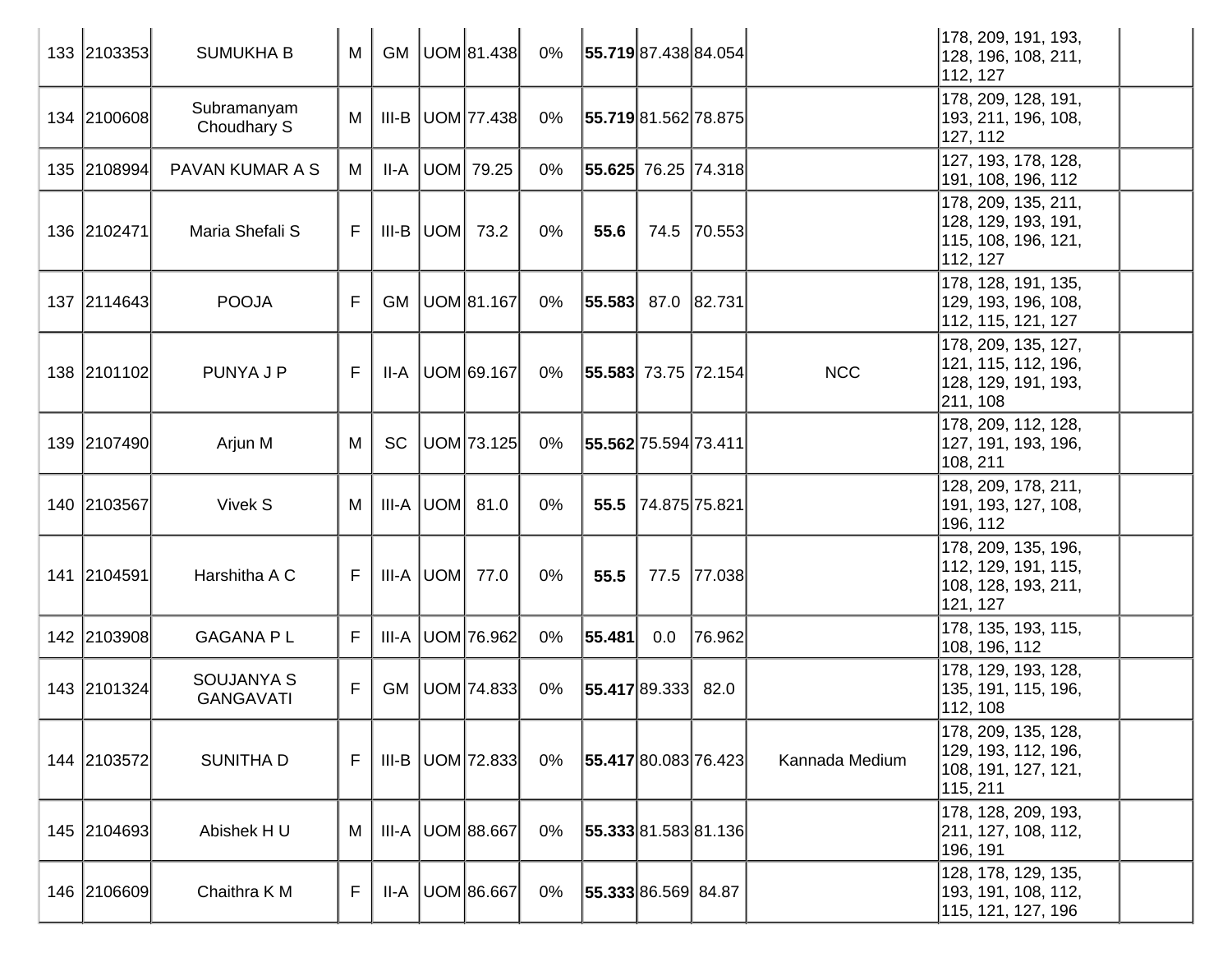| 147 2102170 | Madhushree J D        | F. |           | III-A UOM 76.667     | 0%    | 55.333 79.042 76.682        |                    | Kannada Medium                                    | 178, 209, 128, 191,<br>135, 193, 129, 211,<br>127, 112, 115, 121,<br>196, 108  |  |
|-------------|-----------------------|----|-----------|----------------------|-------|-----------------------------|--------------------|---------------------------------------------------|--------------------------------------------------------------------------------|--|
| 148 2102650 | SMITHA J              | F  | <b>SC</b> | UOM 80.583           | 0%    | $ 55.292 $ 81.25 $ 80.318 $ |                    |                                                   | 178, 135, 209, 128,<br>129, 193, 191, 211,<br>115, 121, 108, 112,<br>196, 127  |  |
| 149 2110105 | Prajwal I S           | M  | <b>SC</b> | UOM 78.375           | 0%    | 55.188 83.312 80.679        |                    |                                                   | 178, 209, 127, 193,<br>128, 191, 211, 112,<br>108, 196                         |  |
| 150 2105301 | Lavanya A P           | F. |           | $III-A$ UOM 82.333   | 0%    |                             |                    | <b>55.167</b> 89.75 85.923 Physically Handicapped | 178, 209, 135, 129,<br> 191, 196, 128, 211,<br>193, 112, 115, 121,<br>127, 108 |  |
| 151 2103125 | Divyashree H K        | F  |           | $III-A$ UOM 78.333   | 0%    | 55.167 71.111 72.836        |                    |                                                   | 178, 209, 128, 135,<br>211, 191, 127, 121,<br>193, 196, 129, 112,<br>115, 108  |  |
| 152 2100734 | <b>SHARADA B</b>      | F  | <b>ST</b> | UOM 70.333           | 0%    | 55.167 77.833 76.154        |                    |                                                   | 178, 135, 209, 129,<br>128, 191, 193, 211,<br>112, 108, 121, 196,<br>115, 127  |  |
| 153 2104272 | <b>DARSHANK</b>       | M  |           | $III-B$ UOM 68.333   | $0\%$ | 55.167 78.75 72.846         |                    | Kannada Medium                                    | 178, 196, 209, 127,<br>128, 193, 108, 191,<br>112, 211                         |  |
| 154 2105860 | <b>MAHESHWARIN</b>    | F  |           | III-B   UOM   76.167 | 0%    | 55.083 78.583 76.769        |                    | Kannada Medium                                    | 112, 135, 178, 209,<br>193, 196, 128, 129,<br>191, 121, 115, 127,<br>108, 211  |  |
| 155 2103643 | Sachin K M            | M  |           | $III-B$ $UOM$ 80.0   | $0\%$ | 55.0                        | 83.578 79.992      |                                                   | 178, 112, 209, 128,<br> 193, 196, 108, 191,<br>127, 211                        |  |
| 156 2102450 | <b>SUSHMITHAN</b>     | F. |           | SC   UOM   74.0      | 0%    |                             | 55.0 89.333 80.385 | <b>NSS</b>                                        | 178, 135, 112, 108,<br>196, 115, 193                                           |  |
| 157 2110970 | PRIYA TK              | F  |           | $III-A$ $UOM$ 68.0   | 0%    |                             | 55.0 59.895 63.081 |                                                   | 121, 196, 178, 129,<br>135, 128, 108, 115,<br> 127, 191, 193, 112              |  |
| 158 2110983 | <b>ABHISHEK B</b>     | M  | III-B     | UOM 83.875           | $0\%$ | 54.938 85.312 83.643        |                    |                                                   | 178, 209, 191, 211,<br>193, 128, 112, 127,<br>196, 108                         |  |
| 159 2108280 | <b>KAVYASHREE M B</b> | F  |           | III-B   UOM   77.833 | 0%    | 54.917 71.833 73.769        |                    |                                                   | 178, 209, 128, 135,<br> 193, 191, 112, 196,<br>108, 115, 127, 121,             |  |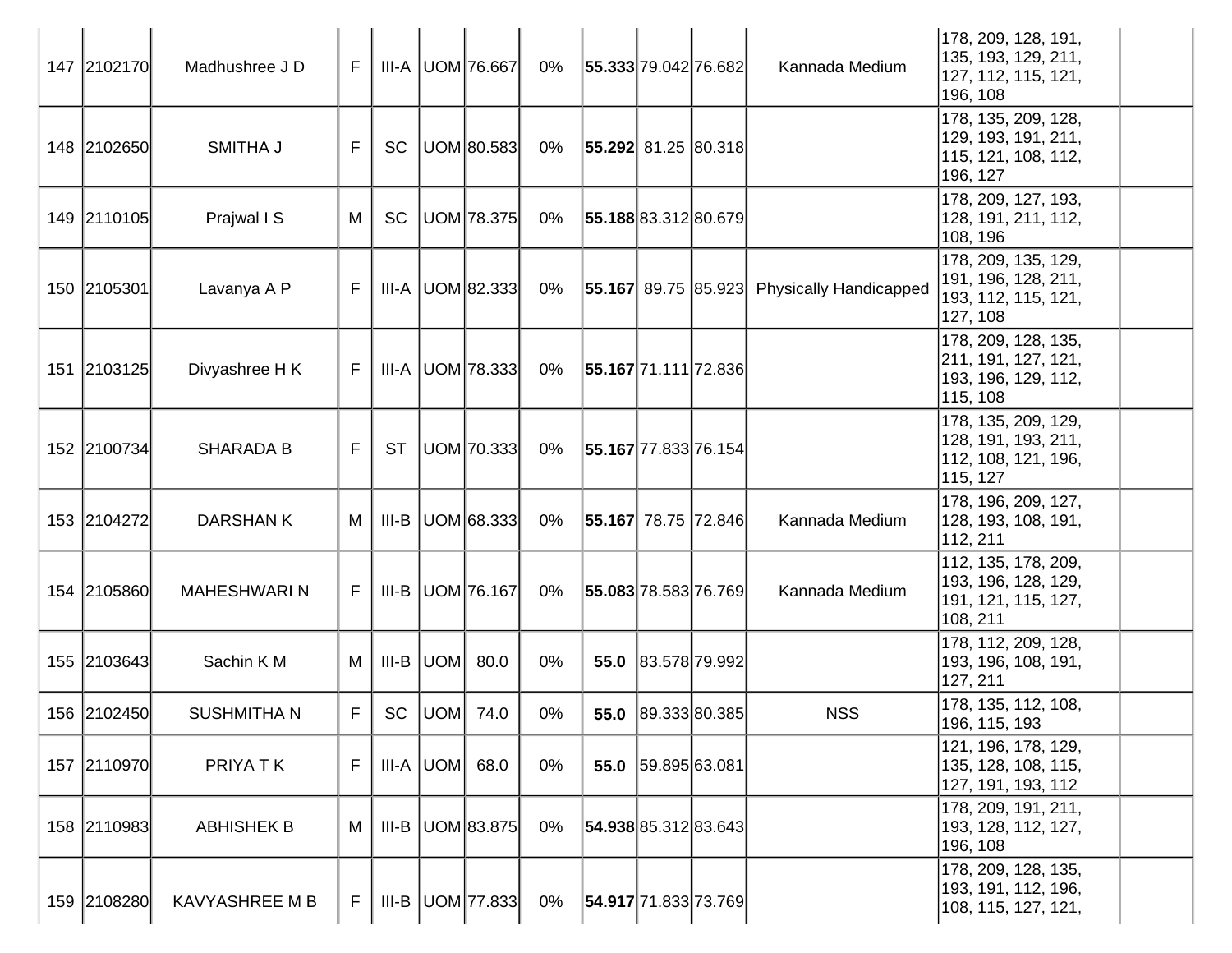|             |                              |    |      |                      |       |                      |       |                     |                | 129, 211                                                                       |  |
|-------------|------------------------------|----|------|----------------------|-------|----------------------|-------|---------------------|----------------|--------------------------------------------------------------------------------|--|
| 160 2107800 | <b>SAHANA P B</b>            | F. |      | III-A UOM 67.833     | 0%    | 54.917 76.917 74.731 |       |                     | Kannada Medium | 178, 135, 127, 121,<br>209, 196, 112, 193,<br>115, 128, 108, 129,<br>191, 211  |  |
|             | 161 2105498 PRADEEPKUMAR K S | M  |      | III-A UOM 75.812     | 0%    | 54.906 72.938 73.893 |       |                     |                | 178, 128, 209, 191,<br>108, 196, 193, 112,<br>127, 211                         |  |
| 162 2104451 | <b>SANJAY M G</b>            | М  |      | $III-B$ UOM 87.625   | 0%    | 54.812 84.567 84.87  |       |                     |                | 178, 209, 128, 196,<br>193, 108, 127, 112,<br>191, 211                         |  |
| 163 2103864 | RACHANA M B                  | F. |      | III-A UOM 79.5       | $0\%$ |                      |       | 54.75 86.333 82.577 |                | 178, 209, 135, 128,<br>211, 191, 193, 196,<br>129, 127, 121, 115,<br>112, 108  |  |
| 164 2112119 | <b>BHAVYA P</b>              | F. |      | III-A UOM 79.438     | 0%    | 54.719 85.188 82.179 |       |                     | Kannada Medium | 178, 135, 209, 196,<br>108, 112, 127, 115,<br>121, 193, 128, 191,<br>211, 129  |  |
| 165 2114559 | <b>MEGHANA H S</b>           | F. | II-A | UOM 73.4             | $0\%$ | 54.7                 | 65.85 | 68.0                | <b>NSS</b>     | 178, 112, 135, 193,<br>128, 129, 108, 115,<br>191, 196                         |  |
| 166 2108360 | Bhavani C                    | F. |      | III-A   UOM 83.375   | 0%    | 54.688 84.667 83.574 |       |                     |                | 128, 209, 178, 193,<br>211, 135, 129, 191,<br>112, 115, 121, 127,<br>196, 108  |  |
| 167 2109095 | Bhoomika BY                  | F. |      | $III-B$ UOM 81.125   | 0%    | 54.562 83.844 81.554 |       |                     |                | 178, 128, 135, 209,<br>211, 193, 129, 191,<br>127, 108, 115, 112,<br>121, 196  |  |
| 168 2110803 | <b>INDUMATHI B S</b>         | F. |      | $II-A$  UOM   79.083 | 0%    | 54.542 74.833 74.909 |       |                     |                | 127, 209, 178, 115,<br>191, 135, 128, 129,<br>108, 121, 193, 196,<br>211, 112  |  |
| 169 2106153 | NAYANA M P                   | F. |      | III-A  UOM  83.0     | $0\%$ |                      |       | 54.5 81.625 81.159  |                | 178, 209, 135, 129,<br> 128, 211, 191, 193,<br>127, 196, 112, 115,<br>121, 108 |  |
| 170 2102271 | POOJA TN                     | F. |      | $III-B$ UOM $81.0$   | 0%    |                      |       | 54.5 86.083 83.346  |                | 178, 209, 128, 191,<br>129, 135, 211, 193,<br>115, 121, 127, 196,<br>108, 112  |  |
|             |                              |    |      |                      |       |                      |       |                     |                | 178, 135, 193, 128,<br>211, 191, 129, 209,                                     |  |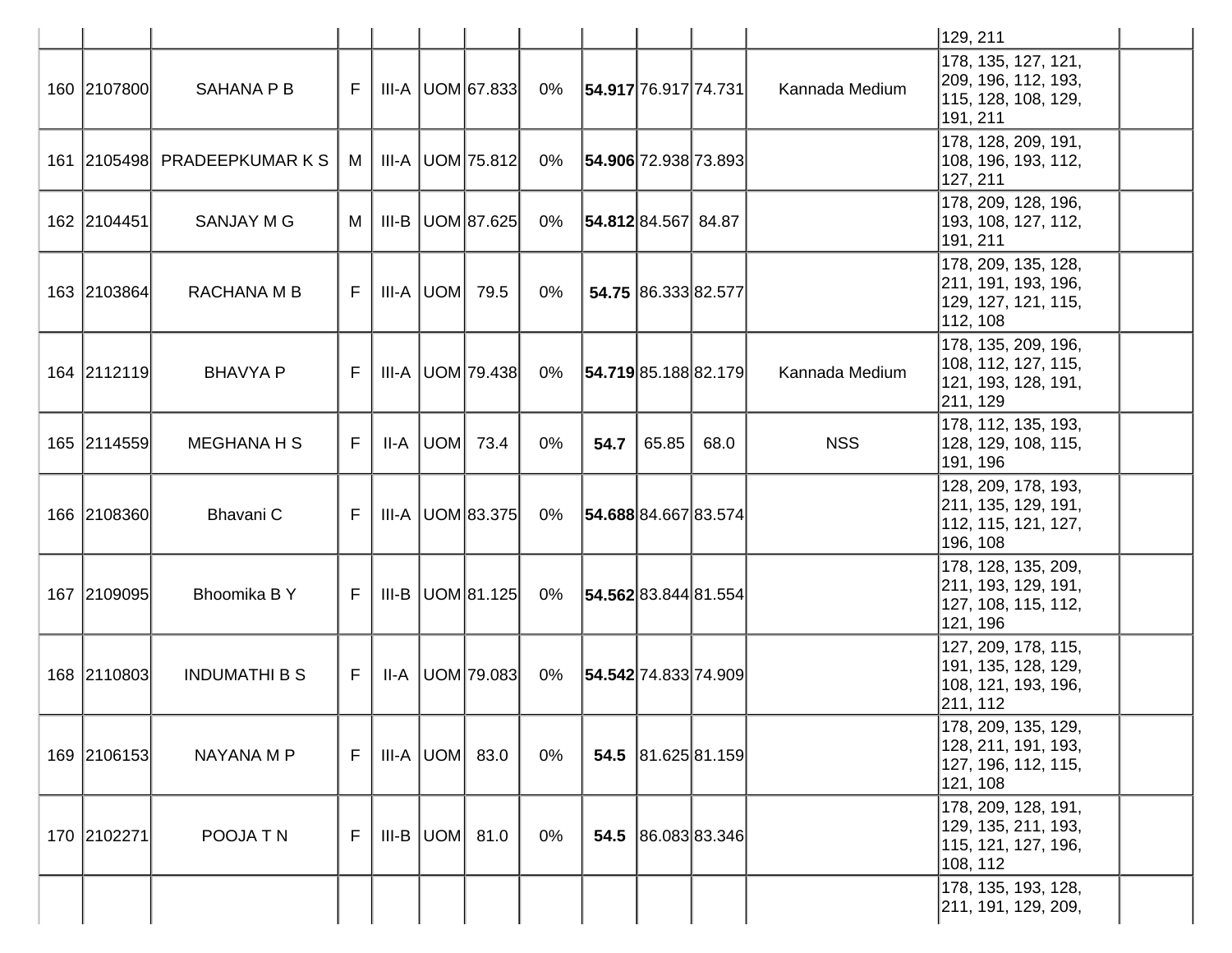| 171 2106113 | ANKITHA H D                 | F I            |           | <b>III-B UOM 71.0</b>   | 0%    |                          | 54.5 79.083 75.192 | Kannada Medium | 127, 115, 108, 112,<br>121, 196                                                |  |
|-------------|-----------------------------|----------------|-----------|-------------------------|-------|--------------------------|--------------------|----------------|--------------------------------------------------------------------------------|--|
| 172 2103044 | <b>LEKHANA MK</b>           | F.             |           | $III-A$ $ UOM 90.833 $  | 0%    | 54.417 90.917 89.231     |                    |                | 178, 135, 209, 128,<br>193, 211, 191, 129,<br>127, 108, 112, 115,<br>121, 196  |  |
| 173 2104735 | <b>KAVYA P</b>              | F              |           | $III-B$ UOM 82.833      | 0%    | 54.417 75.333 77.154     |                    |                | 178, 135, 209, 128,<br> 129, 191, 193, 196,<br>121, 115, 112, 108,<br>127, 211 |  |
| 174 2108277 | <b>RESHMAHN</b>             | F              |           | SC   UOM   78.833       | 0%    | $ 54.417 $ 82.0   78.423 |                    |                | 178, 108, 196, 112,<br>209, 135, 193, 191,<br>121, 115, 128, 129,<br>127, 211  |  |
|             | 175 2101845 GREESHMA GEORGE | F <sub>1</sub> |           | III-B $ $ UOM $ $ 82.8  | 0%    | 54.4                     | 87.75 84.632       |                | 178, 209, 128, 135,<br>191, 129, 193, 211,<br>196, 121, 108, 127,<br>112, 115  |  |
| 176 2100554 | Ravichandra R A             | M              | II-A      | UOM 80.688              | 0%    | 54.344 81.812 80.179     |                    | <b>NSS</b>     | 178, 209, 128, 193,<br>191, 211, 196, 108,<br>112, 127                         |  |
| 177 2111987 | Nithish D N                 | М              | <b>SC</b> | UOM 70.688              | 0%    | 54.344 76.969 74.571     |                    |                | 178, 209, 193, 196,<br>128, 127, 108, 191,<br>112, 211                         |  |
| 178 2107975 | <b>GAYAN V J</b>            | M              |           | $II-A$   UOM $ 84.583 $ | 0%    | $ 54.292 $ 75.5   78.386 |                    |                | 178, 127, 209, 191,<br>128, 211, 193, 196,<br>108, 112                         |  |
| 179 2101640 | <b>SHARATH BK</b>           | M              | III-A     | UOM 76.569              | $0\%$ | 54.285 81.471 77.021     |                    |                | 178, 128, 191, 211,<br>127, 196, 108, 193, 112                                 |  |
| 180 2103882 | <b>CHANDRAKALA M P</b>      | F              | SC        | UOM  72.5               | $0\%$ |                          | 54.25 67.25 68.885 |                | 178, 135, 108, 196,<br>211, 129, 193, 128,<br>121, 191, 127, 112, 115          |  |
| 181 2104681 | Nandakumar GM               |                |           | $M$   III-B   UOM 66.47 | 0%    | 54.235 67.206 66.129     |                    |                | 178, 209, 128, 191,<br>193, 127, 108, 196,<br> 211, 112                        |  |
| 182 2112293 | BABY T S                    | F              | SC        | UOM 78.375              | 0%    | 54.188 79.781 78.25      |                    | Kannada Medium | 178, 135, 209, 196,<br>108, 127, 112, 121,<br>115, 129, 128, 191,<br>193, 211  |  |
| 183 2102180 | SHILPASHREE K J             | F              |           | III-A   UOM   78.333    | 0%    | 54.167 78.333 77.949     |                    |                | 178, 209, 135, 128,<br> 129, 193, 191, 211,<br>108, 121, 196, 127,<br>115, 112 |  |
|             |                             |                |           |                         |       |                          |                    |                | 178, 135, 193, 209,                                                            |  |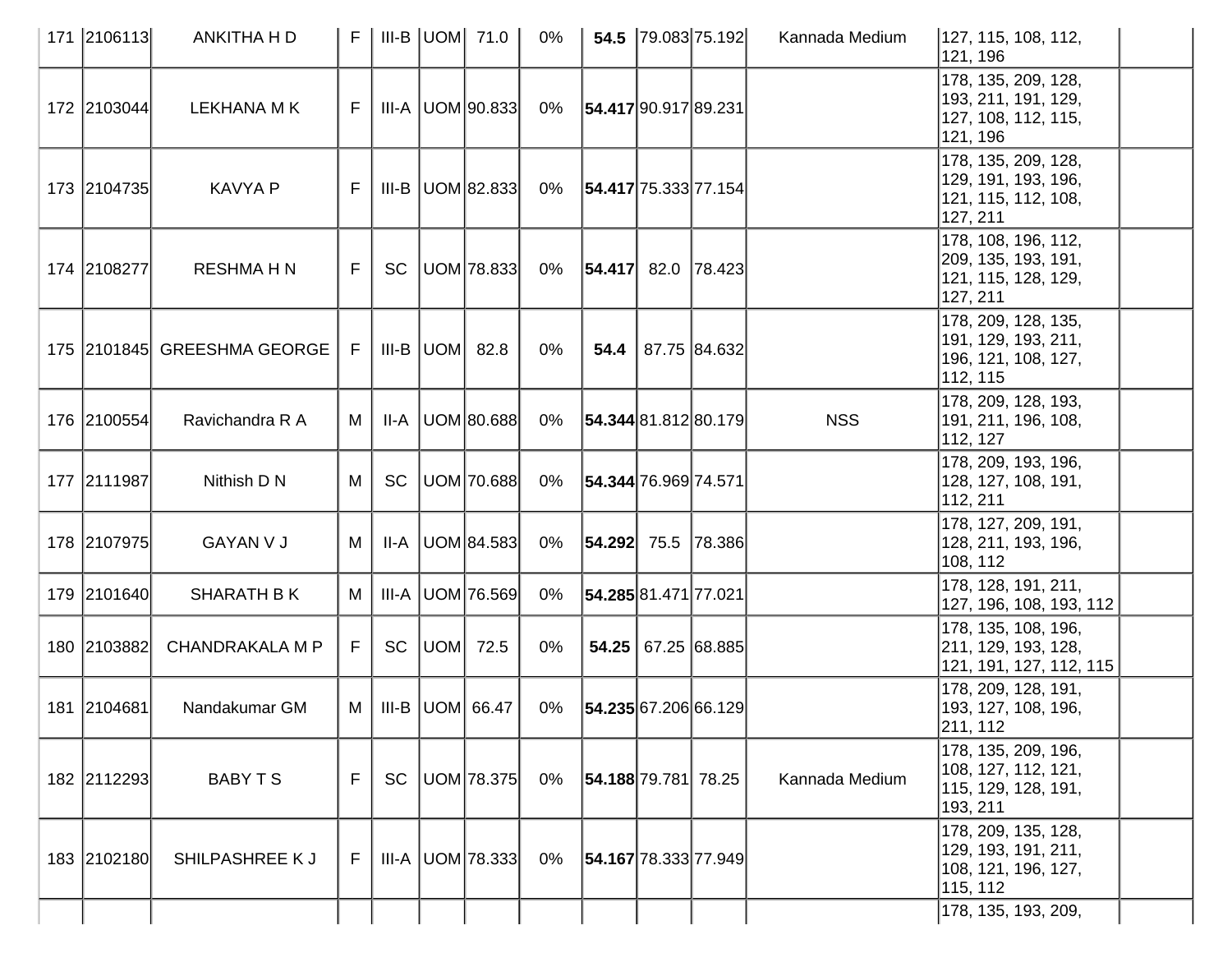| 184 2106110 | <b>BHOOMIKA R</b>  | FI        |           | $III-B$ UOM 80.167   | 0% | 54.083 79.667 78.423                        |                  |      |                             | 121, 196, 108, 115,<br>128, 129, 191, 127,<br>112, 211                         |
|-------------|--------------------|-----------|-----------|----------------------|----|---------------------------------------------|------------------|------|-----------------------------|--------------------------------------------------------------------------------|
| 185 2102847 | <b>CHANDANA S</b>  | F.        |           | III-A   UOM   72.167 | 0% | 54.083 75.583 72.808                        |                  |      |                             | 178, 209, 135, 129,<br>193, 211, 128, 191,<br>115, 127, 121, 112,<br>196, 108  |
| 186 2100658 | A N LIKHITHA       | F.        |           | III-A   UOM 68.167   | 0% | 54.083 79.083 74.538                        |                  |      |                             | 178, 135, 209, 193,<br> 196, 128, 129, 127,<br>191, 108, 115, 121,<br>112, 211 |
| 187 2100817 | <b>ANUSHAKL</b>    | F.        |           | III-A UOM 72.083     | 0% | 54.042 70.583 72.136                        |                  |      |                             | 178, 135, 209, 127,<br>121, 115, 196, 112,<br> 191, 211, 193, 108,<br>129, 128 |
| 188 2113946 | <b>SAI KUMAR T</b> | M         |           | $II-A$ UOM 82.0      | 0% |                                             | 54.0 77.656 78.0 |      | Kannada Medium              | 178, 209, 191, 128,<br>193, 211, 196, 108,<br>112, 127                         |
| 189 2103119 | Vinutha B R        | F.        |           | $II-A$ UOM 81.917    | 0% | 53.958 87.708 83.636                        |                  |      |                             | 178, 209, 128, 193,<br>129, 211, 191, 135,<br>127, 115, 108, 112,<br> 196, 121 |
| 190 2112202 | PRATHAP H L        | M         | <b>SC</b> | UOM 71.833           | 0% | 53.917 76.167 75.154                        |                  |      |                             | 178, 209, 196, 128,<br>193, 112, 127, 108,<br>191, 211                         |
| 191 2103667 | Preksha Sp         | F         |           | $III-A$ UOM 69.833   | 0% | $ 53.917 $ 69.25 67.615                     |                  |      |                             | 178, 209, 135, 128,<br> 129, 211, 191, 193,<br>196, 127, 121, 115,<br>112, 108 |
| 192 2101561 | Sumithra Ks        | F.        |           | II-A   UOM   79.667  | 0% | 53.833 72.417 74.423                        |                  |      |                             | 178, 209, 135, 191,<br>211, 193, 196, 108,<br>112, 115, 127, 128,<br>121, 129  |
| 193 2107458 | <b>LAVANYA S</b>   | $F \perp$ |           |                      |    | SC  UOM 75.667  0%   53.833  89.25   81.462 |                  |      |                             | 135, 178, 128, 129,<br>191, 112, 193, 196,<br>108, 115, 121, 127, 211          |
| 194 2105397 | <b>INDRANIT</b>    | F         |           | II-A   UOM 69.667    | 0% | $ 53.833 $ 80.5   77.615                    |                  |      |                             | 178, 209, 135, 193,<br> 191, 129, 128, 121,<br>108, 115, 127, 211,<br>196, 112 |
| 195 2100210 | Bhavana N          | F         |           | $III-A$ UOM 71.5     | 0% |                                             | $53.75$ 77.6     | 75.0 | <b>Literary And Culture</b> | 178, 209, 128, 191,<br>135, 193, 211, 129,<br>108, 196, 112, 115,<br>121, 127  |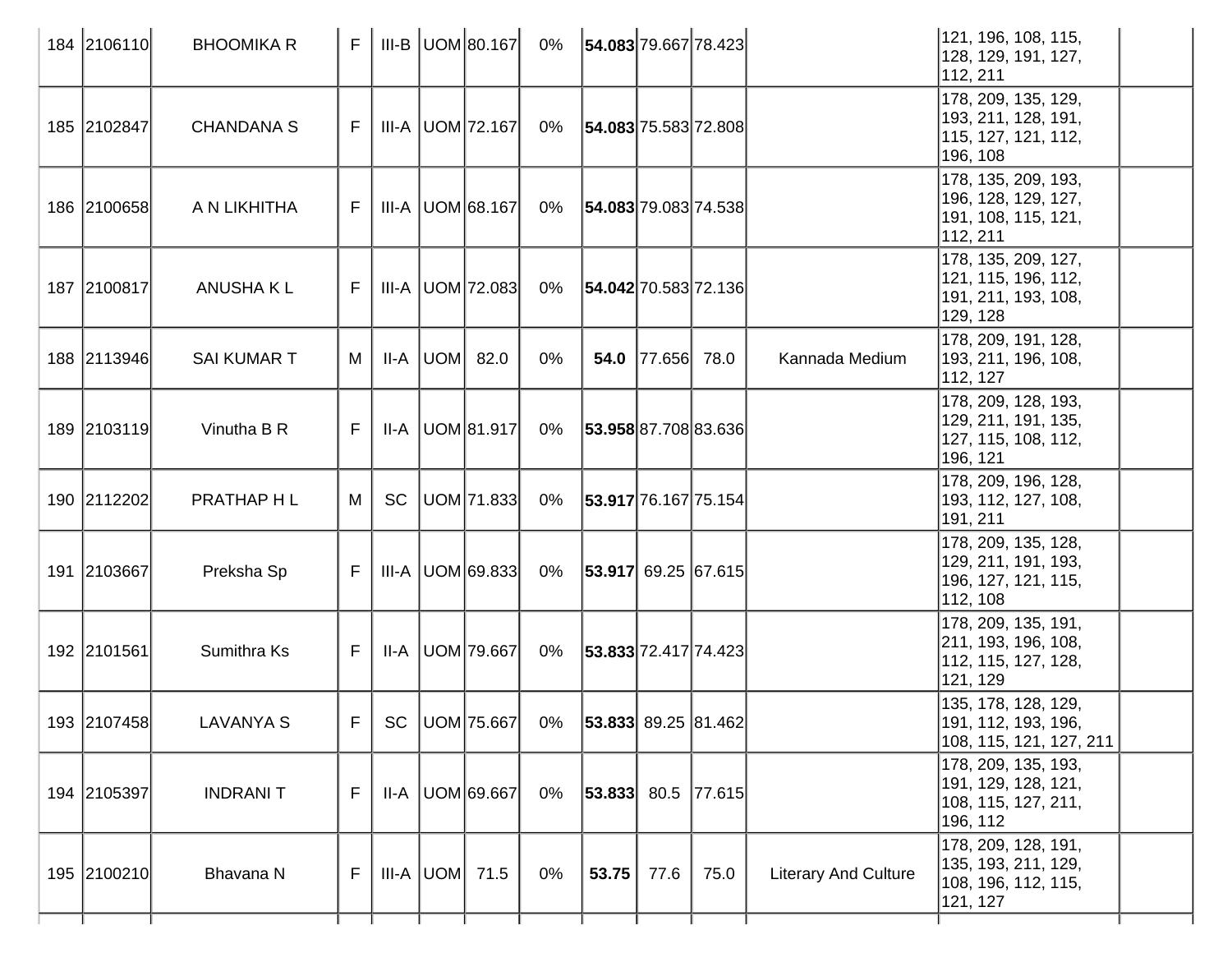| 196 2103405 | H B Varshitha       | F  |           |                    | $III-A$ UOM 79.333   | 0%    | 53.667 83.417 79.192       |                    |                | 178, 135, 196, 127,<br>112, 108, 129, 191,<br> 193, 115, 121, 128               |  |
|-------------|---------------------|----|-----------|--------------------|----------------------|-------|----------------------------|--------------------|----------------|---------------------------------------------------------------------------------|--|
| 197 2100588 | DEEKSHITHA M P      | F  | III-A     |                    | UOM 67.333           | 0%    | 53.667                     | 76.0 74.143        | <b>NSS</b>     | 178, 135, 196, 112,<br>193, 108, 115                                            |  |
| 198 2103452 | Vishnu B H          | M  | II-A      |                    | UOM 79.188           | 0%    | 53.594 79.094 78.786       |                    |                | 178, 209, 128, 211,<br>191, 193, 112, 108,<br> 196, 127                         |  |
| 199 2107747 | <b>NISHANTH S</b>   | M  | <b>SC</b> |                    | UOM 77.143           | 0%    | 53.571 64.148 68.772       |                    | <b>NCC</b>     | 178, 193, 191, 128,<br>108, 112, 127, 196                                       |  |
| 200 2111903 | Girish A M          | M  | III-B     |                    | UOM 75.125           | 0%    | 53.562 63.844 67.607       |                    | <b>NSS</b>     | 178, 209, 127, 196,<br>112, 128, 108, 191,<br>193, 211                          |  |
| 201 2106226 | <b>LALITHYA J</b>   | F  |           | $III-A$ $UOM$ 83.0 |                      | $0\%$ |                            | 53.5 88.167 85.385 |                | 178, 209, 135, 129,<br>128, 127, 191, 211,<br> 193, 196, 121, 108,<br>115, 112  |  |
| 202 2100607 | <b>NANDINI N</b>    | F  | <b>SC</b> | UOM                | 79.0                 | $0\%$ | 53.5                       | 78.833 78.462      |                | 178, 135, 127, 115,<br>196, 121, 112, 108,<br> 193, 191, 129, 128, 211          |  |
| 203 2103847 | Madhushree B C      | F  | <b>ST</b> |                    | $UOM$ 69.0           | 0%    | 53.5                       | 77.583 74.269      | Kannada Medium | 178, 135, 127, 128,<br>129, 191, 193, 108,<br>115, 121, 196, 112                |  |
| 204 2106456 | NIVEDITHA A U       | F  | III-A     |                    | UOM 86.667           | 0%    | $ 53.333 $ 91.0 $ 87.227 $ |                    |                | 127, 209, 135, 178,<br>121, 128, 108, 115,<br> 129, 112, 191, 193,<br> 196, 211 |  |
| 205 2101158 | <b>SHAMBHAVITS</b>  | F. |           |                    | III-A   UOM   76.667 | 0%    | 53.333 78.583 78.731       |                    | <b>NCC</b>     | 127, 135, 129, 191,<br>128, 178, 193, 211,<br>209, 115, 196, 108,<br>121, 112   |  |
| 206 2101292 | <b>HARSHITHA V</b>  | F  | III-A     |                    | UOM 66.667           | 0%    | 53.333 79.083 74.462       |                    | Kannada Medium | 178, 209, 135, 128,<br> 129, 193, 191, 211,<br>108, 112, 115, 121,<br>127, 196  |  |
| 207 2104556 | <b>LAVANYA R</b>    | F  | III-A     |                    | UOM 76.444           | $0\%$ | 53.222 73.389 74.371       |                    | Kannada Medium | 178, 135, 191, 196,<br>108, 115, 112, 193,<br>121, 128, 129, 211, 127           |  |
| 208 2113744 | <b>SYED SHAHEED</b> | М  | II-B      |                    | UOM 74.438           | $0\%$ | 53.219 70.733 71.741       |                    | Kannada Medium | 178, 209, 128, 112,<br>193, 211, 191, 108,<br>127, 196                          |  |
| 209 2111323 | <b>PALLAVIB</b>     | F  | II-A      |                    | UOM 78.333           | 0%    | $ 53.167 $ 85.0 $ 82.457 $ |                    | Kannada Medium | 178, 135, 209, 196,<br>121, 127, 108, 193,<br>129, 128, 191, 211,               |  |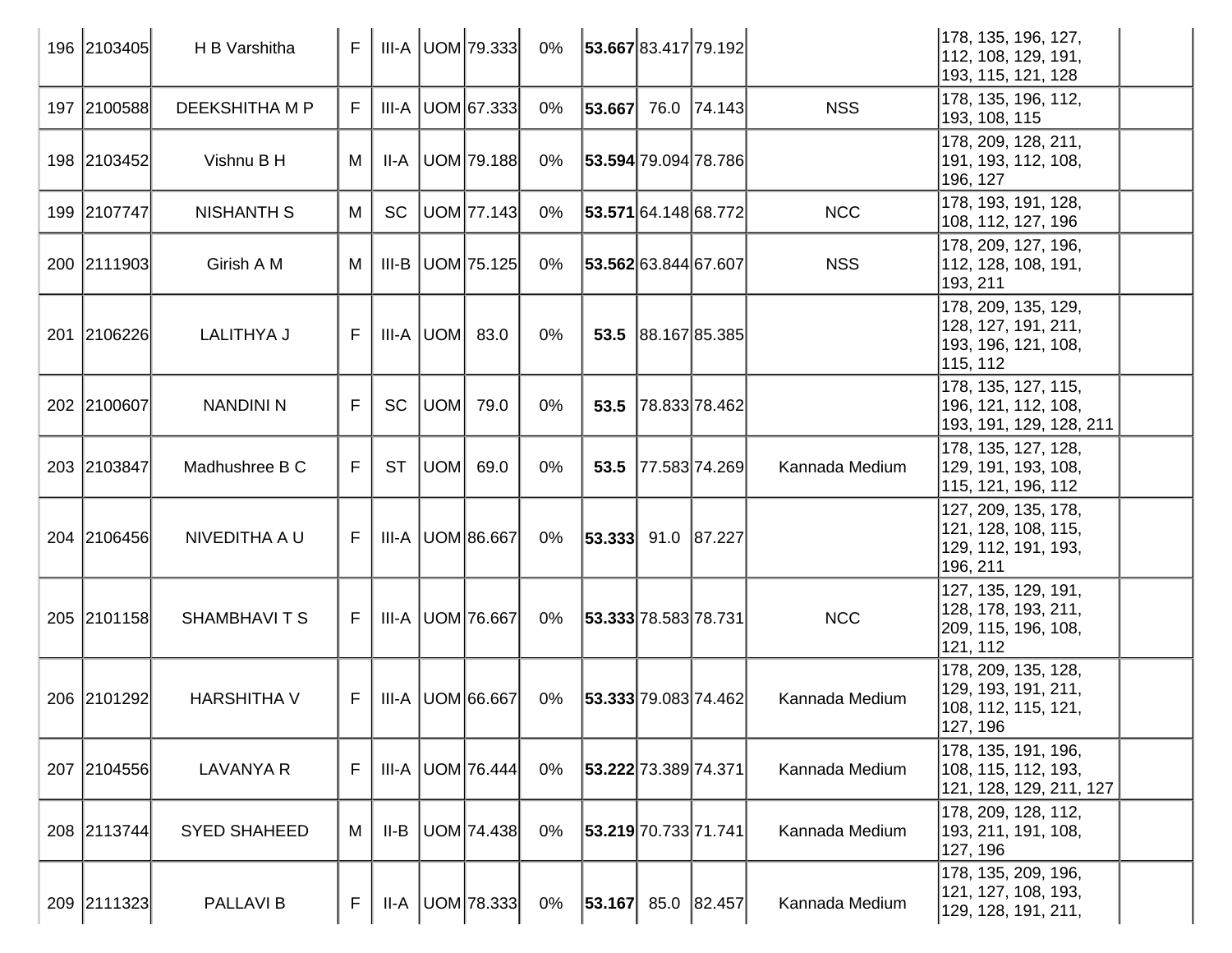|             |                          |    |           |                          |       |                          |                    |                                    | 115, 112                                                                      |  |
|-------------|--------------------------|----|-----------|--------------------------|-------|--------------------------|--------------------|------------------------------------|-------------------------------------------------------------------------------|--|
| 210 2102364 | <b>NIVEDITHA S</b>       | F. |           | $III-B$ UOM 70.333       | 0%    | $ 53.167 $ 76.5   73.269 |                    | Kannada Medium                     | 178, 135, 209, 129,<br>128, 193, 112, 196,<br>121, 191, 127, 115,<br>108, 211 |  |
| 211 2105767 | <b>SAHANA S</b>          | F  | <b>SC</b> | UOM 68.333               | 0%    | 53.16782.76976.926       |                    | <b>NCC</b>                         | 178, 135, 108, 115,<br>196, 193, 129, 112,<br>128, 191, 121, 127, 211         |  |
| 212 2111117 | <b>ANUSHA B P</b>        | F  | <b>SC</b> | UOM 68.333               | $0\%$ | $ 53.167 $ 73.0 70.886   |                    |                                    | 178, 135, 129, 121,<br>128, 191, 196, 193,<br>108, 115, 112, 127              |  |
| 213 2105063 | Darshan B                | M  | II-A      | UOM 76.312               | $0\%$ | 53.156 66.969 68.554     |                    | NCC, Sports                        | 178, 209, 128, 193,<br>211, 191, 108, 196,<br>127, 112                        |  |
| 214 2109634 | <b>MADHUMALINI R</b>     | F. | SC        | UOM 72.312               | 0%    | $ 53.156 $ 76.5   73.107 |                    |                                    | 178, 193, 128, 129,<br>135, 191, 115, 108,<br>112, 121, 196, 127              |  |
| 215 2102338 | <b>SANJANA N S</b>       | F  |           | III-A   UOM   76.286     | $0\%$ | 53.143 81.538 79.321     |                    | Kannada Medium                     | 178, 209, 128, 135,<br>191, 211, 193, 112,<br>127, 129, 196, 115,<br>108, 121 |  |
| 216 2107248 | <b>KAVANA C</b>          | F. |           | III-A   UOM 84.167       | 0%    | 53.083 84.333            | 82.0               |                                    | 135, 209, 121, 115,<br>193, 191, 108, 128,<br>178, 211, 196, 112,<br>129, 127 |  |
| 217 2102592 | <b>KEERTHANA HI</b>      | F. |           | III-A   UOM   78.167     | $0\%$ | 53.083 75.417 75.636     |                    |                                    | 178, 127, 129, 128,<br>135, 191, 211, 193,<br>196, 108, 112, 115, 121         |  |
| 218 2105914 | <b>BHOOMIKA D</b>        |    |           | F   CAT-I   UOM   74.167 | $0\%$ | 53.083                   |                    | 80.0 78.038 Kannada Medium, Sports | 178, 135, 196, 108,<br>128, 193, 112, 115                                     |  |
| 219 2105784 | <b>SUPRITHAK</b>         | F. | II-A      | UOM 74.167               | $0\%$ | 53.083 75.583 76.038     |                    |                                    | 127, 115, 128, 129,<br>135, 196, 193, 191,<br>121, 178, 108, 112              |  |
| 220 2106347 | <b>CHANDANA S B</b>      | F. |           | III-A   UOM   72.167     | 0%    | 53.08386.29679.927       |                    |                                    | 178, 135, 127, 108,<br> 121, 196, 128, 129,<br> 193, 191, 115, 112, 211       |  |
| 221 2101846 | <b>Bharath Gowda M G</b> | M  |           | $III-A$ UOM $76.0$       | 0%    | 53.0                     | 84.75 79.231       |                                    | 178, 127, 196, 108,<br>128, 193, 191, 112                                     |  |
| 222 2104500 | <b>AMBIKA N S</b>        | F  |           | $III-B$ UOM $76.0$       | 0%    |                          | 53.0 73.556 73.143 |                                    | 127, 108, 196, 121,<br> 193, 191, 128, 129,<br>178, 112, 115, 135             |  |
|             |                          |    |           |                          |       |                          |                    |                                    | 178, 135, 193, 209,<br>211, 191, 112, 108,                                    |  |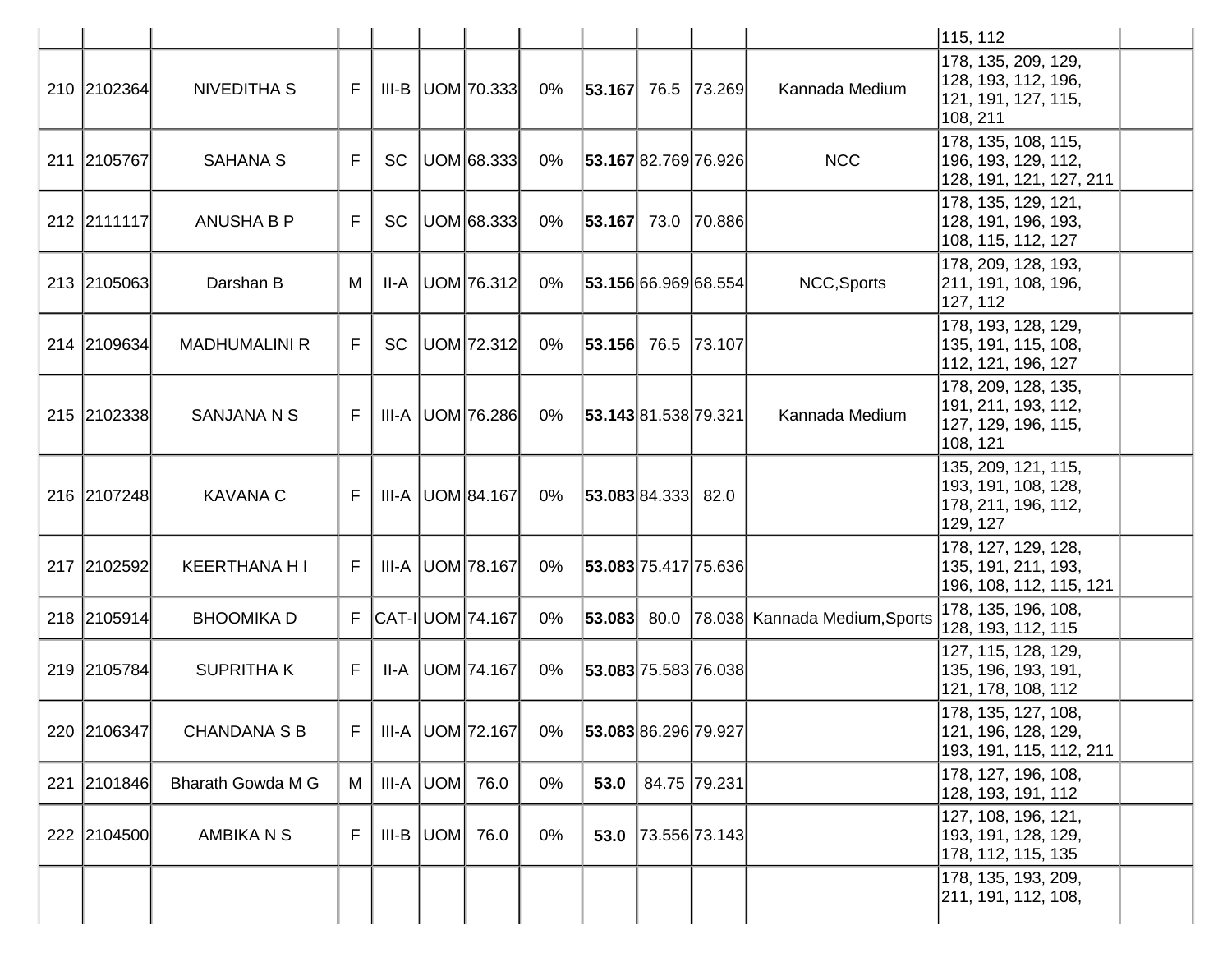| 223 2104161 | <b>PALLAVIR</b>                  | F  |  | II-A  UOM  70.0            | $0\%$ |                           | $\vert 53.0 \vert \vert 66.583 \vert 68.038 \vert$ |                | 128, 196, 129, 121,<br>115, 127                                                |  |
|-------------|----------------------------------|----|--|----------------------------|-------|---------------------------|----------------------------------------------------|----------------|--------------------------------------------------------------------------------|--|
| 224 2112795 | Darshini E                       | F  |  | $III-A$ $ UOM 83.875 $     | 0%    | 52.938 85.719 83.357      |                                                    |                | 178, 209, 135, 191,<br>193, 129, 128, 211,<br>108, 115, 121, 196,<br>127, 112  |  |
| 225 2102890 | <b>CHANDINI T</b>                | F  |  | $II-A$ UOM 75.833          | 0%    | 52.917 78.583 78.962      |                                                    |                | 178, 135, 209, 129,<br>193, 128, 196, 108,<br>211, 115, 121, 127,<br>191, 112  |  |
| 226 2106015 | NISARGA K A                      | F  |  | III-A   UOM   79.778       | 0%    | 52.889 85.944 83.257      |                                                    | Kannada Medium | 178, 135, 209, 127,<br>121, 129, 115, 196,<br>112, 191, 128, 108,<br>193, 211  |  |
| 227 2104748 | Anushree Vgkoppalu<br>Manjegowda |    |  | $F$ CAT-I UOM 85.75        | 0%    | 52.875 80.292 81.341      |                                                    | <b>NSS</b>     | 178, 127, 196, 135,<br>112, 209, 108, 115,<br>121, 191, 128, 129,<br>211, 193  |  |
| 228 2104323 | YASHASWINI B R                   | F  |  | III-A   UOM   77.667       | 0%    | $ 52.833 $ 73.75   74.773 |                                                    |                | 178, 127, 135, 193,<br> 129, 128, 211, 191,<br>115, 108, 196, 121, 112         |  |
| 229 2106097 | DHANYASHREE S                    | F. |  | $III-B$ UOM 73.583         | 0%    | 52.792 77.458 76.273      |                                                    |                | 178, 127, 209, 128,<br>191, 211, 135, 129,<br>193, 115, 108, 196,<br>112, 121  |  |
| 230 2101049 | <b>BHAVANA M</b>                 |    |  | $F$ $ CAT - I $ UOM 73.562 | 0%    | 52.781 76.688 74.339      |                                                    |                | 178, 209, 135, 129,<br> 128, 191, 115, 112,<br>108, 121, 127, 196,<br>211, 193 |  |
| 231 2103178 | PALLAVI M S                      | F. |  | $II-A$ UOM 71.333          | 0%    | 52.667 73.167 73.154      |                                                    |                | 178, 209, 128, 129,<br>135, 193, 191, 108,<br>121, 115, 112, 196,<br>127, 211  |  |
| 232 2102020 | SANGEETHA M                      | F. |  | $III-B$ UOM 67.333         | 0%    | $ 52.667 $ 64.5           | 65.5                                               | <b>NSS</b>     | 135, 127, 115, 196,<br>121, 128, 193, 209,<br> 191, 129, 178, 112,<br>211, 108 |  |
| 233 2109587 | <b>CHANDRU R</b>                 | M  |  | $III-A$ $ UOM $ 83.24      | $0\%$ |                           | 52.62 89.804 84.097                                |                | 128, 209, 178, 191,<br> 193, 211, 108, 196,<br>112, 127                        |  |
| 234 2103708 | DEEPTHICY                        | F  |  | III-A   UOM   73.222       | $0\%$ | 52.611 89.333 83.0        |                                                    |                | 135, 128, 129, 191,<br> 211, 178, 193, 196,<br>108, 112, 115, 121, 127         |  |
|             |                                  |    |  |                            |       |                           |                                                    |                | 178, 209, 135, 128,                                                            |  |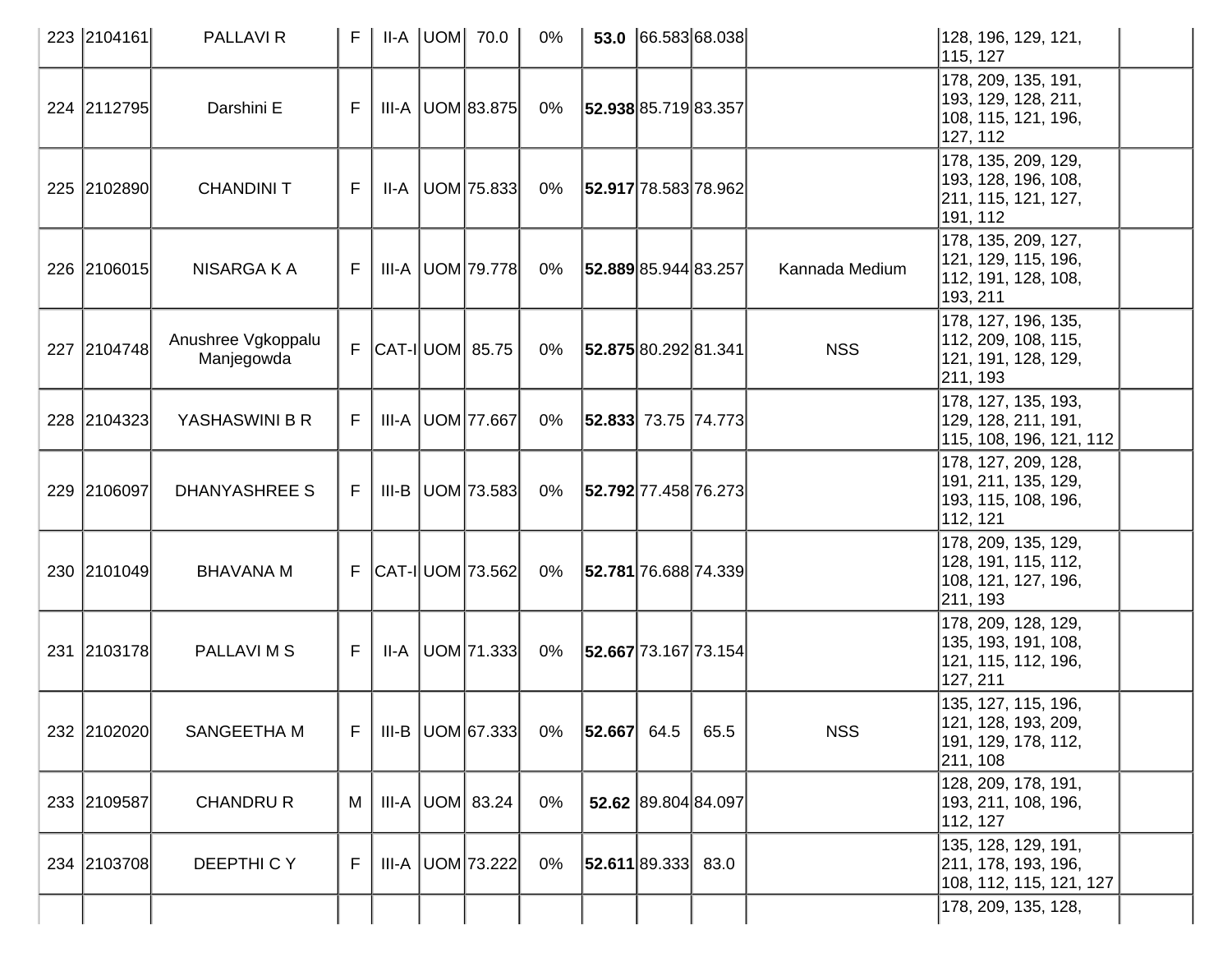| 235 2103068 | AKSHATHA V H       | F  |           | <b>III-A UOM 81.167</b> | 0%    | $ 52.583 $ 85.25 83.231 |      |                    |                | 211, 191, 193, 129,<br>127, 108, 112, 115,<br>121, 196                        |  |
|-------------|--------------------|----|-----------|-------------------------|-------|-------------------------|------|--------------------|----------------|-------------------------------------------------------------------------------|--|
| 236 2103054 | <b>ASHAM</b>       | F  |           | $III-B$ UOM 79.167      | 0%    | $ 52.583 $ 82.0 80.538  |      |                    |                | 178, 135, 209, 128,<br>211, 191, 193, 127,<br>108, 196, 115, 121,<br>112, 129 |  |
| 237 2101191 | RAKSHITHA J        | F. |           | III-A   UOM   73.167    | 0%    | 52.583 81.083 78.385    |      |                    |                | 127, 209, 135, 193,<br>115, 196, 112, 108,<br>121, 178, 128, 129,<br>191, 211 |  |
| 238 2113904 | NAGESHA K A        | M  | <b>ST</b> | UOM 71.167              | 0%    | 52.583 78.833 76.385    |      |                    | Kannada Medium | 178, 112, 108, 191,<br>127, 128, 193, 196                                     |  |
| 239 2102524 | <b>LIKHITHAK</b>   | F. | III-B     | UOM 67.167              | 0%    | $ 52.583 $ 67.0 68.154  |      |                    |                | 135, 178, 193, 128,<br>108, 112, 115, 196, 129                                |  |
| 240 2103157 | THEJASWINI T E     | F. |           | III-B   UOM 81.083      | 0%    | 52.542 82.958 81.432    |      |                    |                | 127, 135, 191, 178,<br>129, 128, 115, 121,<br>193, 196, 108, 112,<br>211, 209 |  |
| 241 2100722 | Chaithra B A       | F. |           | $III-A$ $UOM$ 79.0      | 0%    | 52.5                    |      | 86.5 81.808        |                | 178, 135, 209, 127,<br>196, 108, 211, 128,<br>129, 193, 121, 191,<br>112, 115 |  |
| 242 2105552 | <b>DIVYA</b>       | F  | <b>SC</b> | UOM 75.0                | $0\%$ | 52.5                    | 83.0 | 80.154             | Kannada Medium | 178, 112, 135, 193,<br>128, 115, 196, 108                                     |  |
| 243 2102444 | <b>ANITHA S</b>    | F. |           | $III-A$ $UOM$ 73.0      | $0\%$ |                         |      | 52.5 73.917 75.423 |                | 178, 209, 135, 128,<br>191, 211, 193, 129,<br>115, 121, 127, 196,<br>108, 112 |  |
| 244 2110085 | <b>RAKSHITHA M</b> | F. |           | $III-A$ $ UOM $ 69.0    | $0\%$ | 52.5                    |      | 74.167 74.423      |                | 178, 135, 193, 128,<br> 129, 191, 196, 108,<br>112, 115, 121, 127             |  |
| 245 2113919 | <b>BEERESH R S</b> | М  |           | $II-A$ UOM 74.833       | 0%    | 52.417 78.958 76.523    |      |                    |                | 127, 209, 196, 193,<br>128, 108, 191, 211,<br>178, 112                        |  |
| 246 2105158 | <b>KAVYA M S</b>   | F  |           | $III-A$ UOM 70.833      | 0%    | 52.417 80.167 75.731    |      |                    |                | 178, 209, 135, 196,<br>127, 128, 191, 129,<br>193, 211, 115, 112,<br>108, 121 |  |
| 247 2104329 | <b>SWAPNA S</b>    | F. |           | $III-B$ UOM 70.833      | 0%    | 52.417 72.833 73.115    |      |                    | Kannada Medium | 178, 135, 209, 112,<br>115, 196, 121, 127,<br>128, 193, 129, 108,<br>211, 191 |  |
|             |                    |    |           |                         |       |                         |      |                    |                | 178, 209, 135, 108,                                                           |  |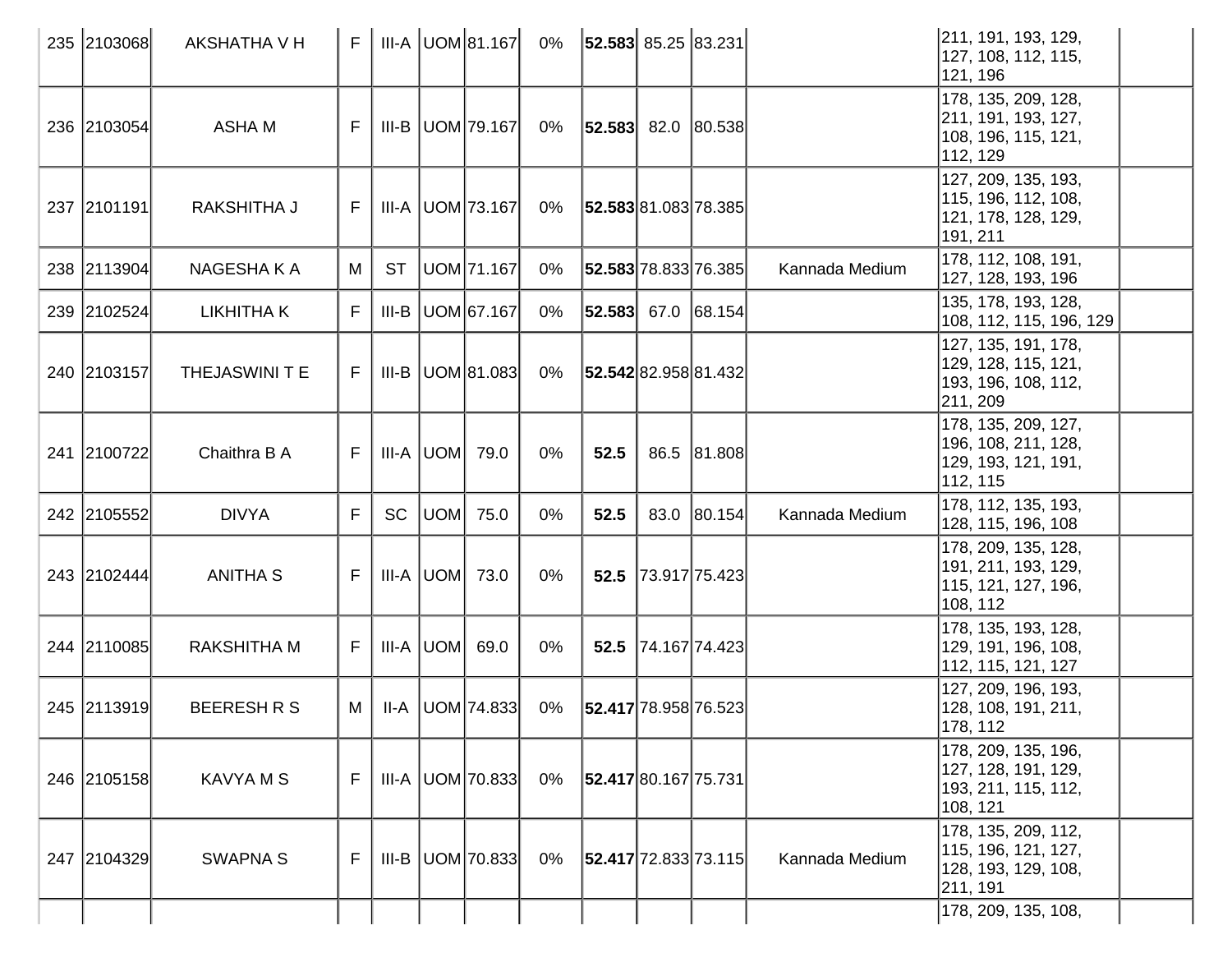| 248 2103578 | <b>JYOTHIKA M G</b>                   | F  |           | $III-A$ UOM 68.833  | $0\%$ | $ 52.417 $ 75.0   72.885   |                                     | <b>NSS</b>         | 196, 193, 115, 112,<br> 121, 127, 128, 129,<br>191, 211                         |
|-------------|---------------------------------------|----|-----------|---------------------|-------|----------------------------|-------------------------------------|--------------------|---------------------------------------------------------------------------------|
| 249 2110899 | <b>MADHURA S</b>                      | F. |           | $III-A$ UOM $72.8$  | $0\%$ | 52.4                       | 62.15 65.737                        |                    | 178, 127, 135, 193,<br> 115, 128, 191, 121,<br>108, 129, 196, 112               |
| 250 2104623 | <b>SHRAVANI M</b>                     | F  |           | II-A   UOM   76.769 | 0%    | 52.384 75.852 75.071       |                                     | Hyderabad Karnatka | 178, 209, 128, 211,<br>135, 191, 129, 193,<br>127, 108, 121, 196,<br>115, 112   |
| 251 2100027 | YASHASWINI S S                        | F. |           | III-B  UOM  74.75   | 0%    | 52.375 77.417 74.545       |                                     |                    | 209, 128, 191, 193,<br>211, 129, 135, 115,<br> 178, 196, 108, 112,<br>121, 127  |
| 252 2109772 | <b>GEETHA M</b>                       | F  |           | II-A   UOM   76.688 | 0%    | 52.344 74.594 74.857       |                                     |                    | 178, 209, 135, 128,<br> 191, 129, 193, 211,<br>127, 112, 115, 121,<br>108, 196  |
| 253 2101223 | Praveen Kumar<br>Chitradurga Kyasaiah | M  | <b>ST</b> | UOM 74.667          | 0%    | 52.333 74.958 74.295       |                                     | <b>NSS</b>         | 178, 209, 193, 128,<br>127, 191, 211, 196,<br> 108, 112                         |
| 254 2102543 | <b>MANOJ K S</b>                      | M  | <b>SC</b> | UOM 72.64           | 0%    |                            | 52.32 83.571 72.759                 |                    | 178, 209, 128, 193,<br> 211, 191, 112, 196,<br>108, 127                         |
|             | 255 2110270 DHANUSH BHOGAPPA          | M  |           | III-B UOM 80.562    | 0%    | $ 52.281 $ 83.5 $ 81.204 $ |                                     |                    | 178, 128, 209, 191,<br>211, 193, 108, 196,<br>112, 127                          |
| 256 2106467 | Gaganashree N S                       | F. |           | $II-A$ UOM 80.5     | $0\%$ |                            | $52.25 \mid 84.25 \mid 81.038 \mid$ |                    | 178, 135, 209, 128,<br> 129, 211, 193, 196,<br>191, 121, 115, 112,<br>108, 127  |
| 257 2102697 | <b>CHAITHRA A M</b>                   | F. |           | $III-B$ UOM 76.333  | 0%    | $ 52.167 $ 78.5   77.462   |                                     | Kannada Medium     | 178, 209, 135, 128,<br>129, 193, 211, 112,<br> 191, 196, 108, 121,<br>127, 115  |
| 258 2106161 | Navyashree N                          | F. |           | $III-A$ UOM 72.333  | 0%    | $ 52.167 $ 84.0   79.462   |                                     | Kannada Medium     | 178, 135, 209, 128,<br> 129, 191, 211, 193,<br> 121, 196, 108, 115,<br>112, 127 |
| 259 2104676 | SANDESH M P                           | M  | <b>SC</b> | UOM 76.312          | 0%    | 52.156 78.688 76.375       |                                     |                    | 178, 209, 128, 191,<br> 193, 211, 108, 196,<br>112, 127                         |
|             |                                       |    |           |                     |       |                            |                                     |                    | 178, 135, 196, 209,<br> 108, 128, 129, 115,                                     |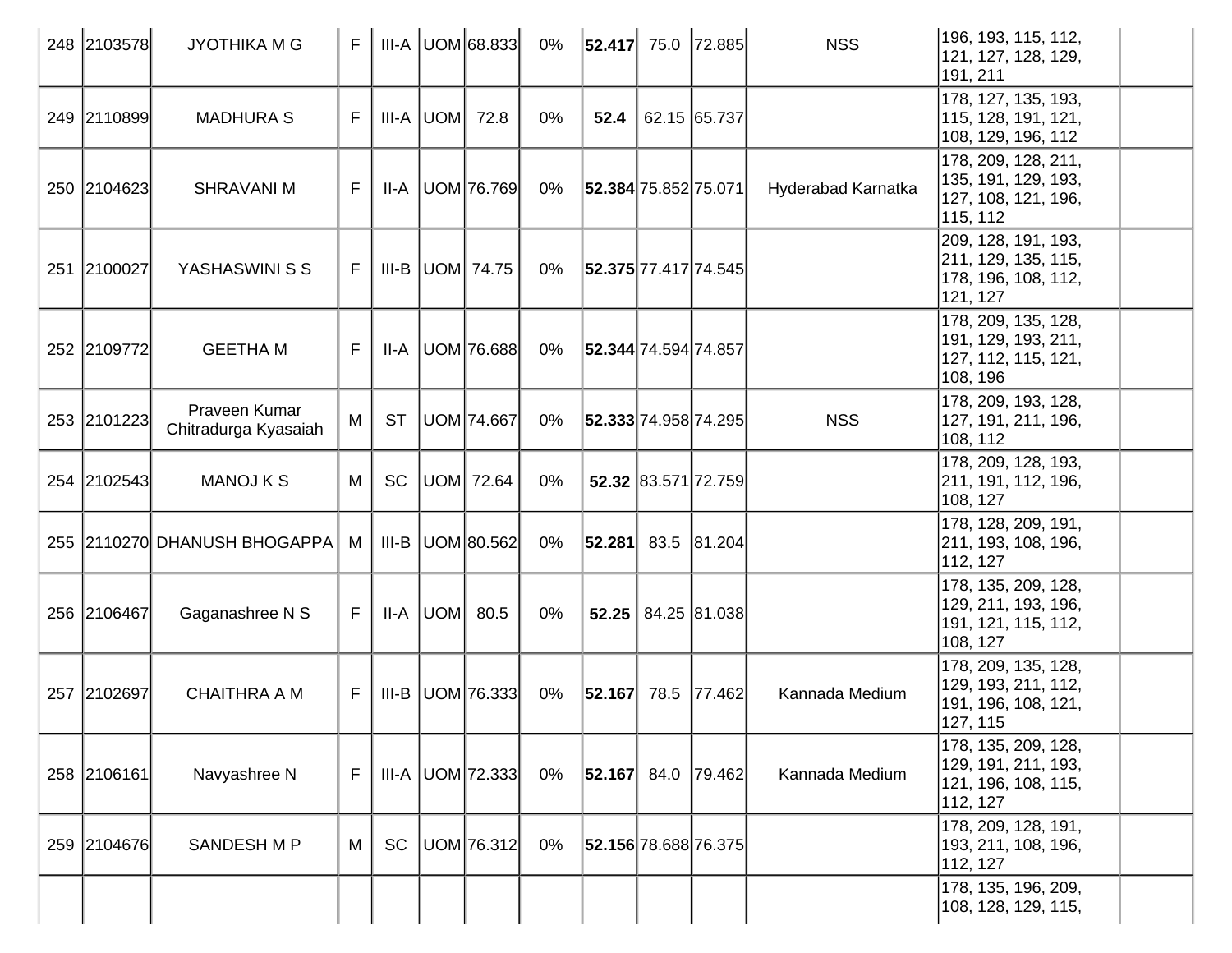|     | 260 2103783 | Keerthana HR         |    |  | III-A UOM 74.222          | 0%    | 52.111 73.389 72.8   |                      |                     | Kannada Medium | 191, 121, 211, 193,<br>127, 112                                                 |
|-----|-------------|----------------------|----|--|---------------------------|-------|----------------------|----------------------|---------------------|----------------|---------------------------------------------------------------------------------|
|     | 261 2103349 | <b>RAMYAP</b>        | F. |  | <b>GM  UOM  70.0</b>      | $0\%$ |                      |                      | 52.0 85.667 79.154  |                | 178, 135, 209, 128,<br> 193, 129, 191, 211,<br>108, 121, 196, 127,<br>115, 112  |
|     | 262 2102013 | <b>MANJULA S</b>     | F. |  | $III-B$ $ UOM $ 66.0      | $0\%$ | 52.0                 |                      | 74.75 73.192        | Kannada Medium | 135, 209, 178, 128,<br>193, 191, 129, 121,<br>112, 108, 115, 127,<br>196, 211   |
|     | 263 2103880 | LAVANYA A            | F. |  | III-B $ $ UOM $ $ 64.0    | 0%    |                      | 52.0 $ 72.333 $ 70.0 |                     |                | 178, 135, 128, 129,<br> 191, 193, 108, 112,<br>115, 121, 127, 196               |
|     | 264 2106298 | AISHWARYA H E        | F. |  | $III-A$ UOM 65.833        | 0%    | 51.917 83.25         |                      | 78.0                |                | 178, 135, 108, 196,<br>121, 112, 127, 128,<br> 129, 191, 193, 115, 211          |
|     | 265 2102309 | <b>SUSHMITHA T R</b> | F. |  | III-A UOM 69.714          | 0%    | 51.857 78.692 75.214 |                      |                     |                | 178, 209, 135, 129,<br>128, 112, 127, 193,<br>211, 108, 121, 191,<br>196, 115   |
|     | 266 2103244 | SNEHAPR              | F  |  | III-B  UOM  77.64         | 0%    |                      | 51.82 81.422 77.874  |                     |                | 178, 128, 135, 129,<br>193, 108, 112, 115,<br>121, 127, 191, 196                |
|     | 267 2106675 | HARSHINI V R         | F. |  | $III-A$ UOM 75.583        | 0%    | 51.792 71.917 72.455 |                      |                     |                | 178, 135, 209, 127,<br> 193, 191, 128, 129,<br> 121, 115, 196, 112,<br>108, 211 |
|     | 268 2104090 | PRIYA <sub>S</sub>   |    |  | $F$ $ CAT - I $ UOM 83.53 | 0%    | 51.765 83.529 83.162 |                      |                     |                | 178, 112, 115, 196,<br> 135, 128, 129, 121,<br> 127, 191, 193, 108              |
|     | 269 2102490 | <b>THRUPTHI G</b>    | F. |  | $III-A$ UOM 65.5          | 0%    |                      |                      | 51.75 74.917 72.885 |                | 178, 135, 209, 128,<br>211, 129, 191, 193,<br>196, 108, 121, 112,<br>115, 127   |
|     | 270 2101516 | <b>KEERTHANA R</b>   | F  |  | II-A   UOM   77.333       | 0%    | 51.66783.08380.769   |                      |                     |                | 135, 178, 193, 129,<br>191, 128, 115, 112,<br>121, 196, 108, 127                |
| 271 | 2107322     | <b>MANJULA B M</b>   | F  |  | $III-A$ UOM 73.33         | $0\%$ | 51.665 80.833 73.468 |                      |                     | Kannada Medium | 178, 128, 191, 135,<br> 196, 193, 108, 129,<br>121, 112, 115, 127               |
|     | 272 2103341 | Sannidhi K N         | F  |  | GM   UOM   79.314         | 0%    | 51.657 84.363 81.58  |                      |                     |                | 178, 209, 135, 128,<br> 193, 129, 211, 191,<br> 112, 108, 115, 196,<br>121, 127 |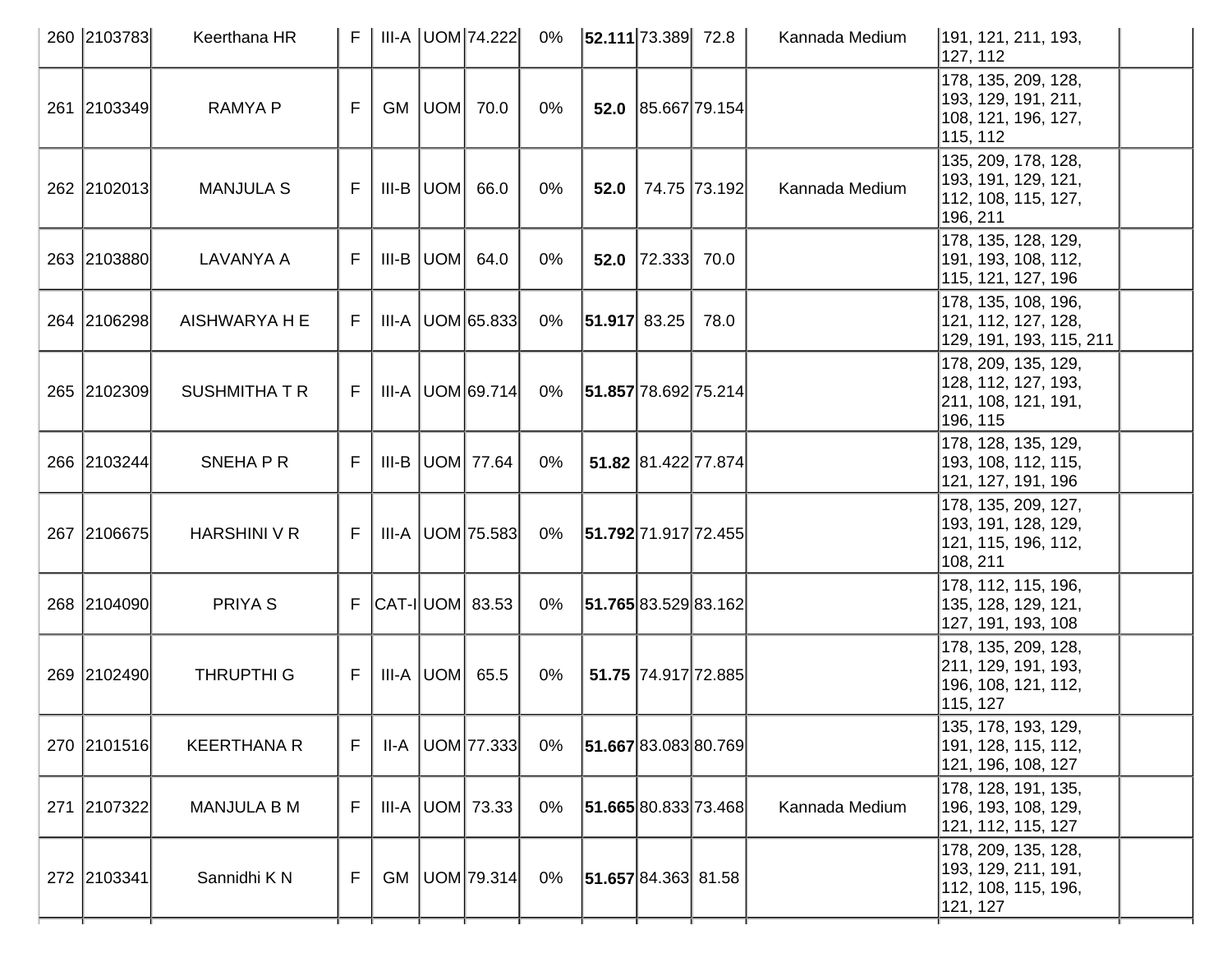| 273 2113784 | <b>RANGANATHA N R</b> | M  |           | GM   UOM   71.25        | 0%    | 51.625 72.812 71.268     |                    |              |                | 209, 128, 178, 112,<br>211, 191, 193, 196,<br>108, 127                         |
|-------------|-----------------------|----|-----------|-------------------------|-------|--------------------------|--------------------|--------------|----------------|--------------------------------------------------------------------------------|
| 274 2102119 | <b>CHAYA R</b>        | F  |           | $II-A$ UOM 77.167       | 0%    | 51.583 87.083 82.885     |                    |              |                | 178, 135, 209, 115,<br>193, 196, 108, 112,<br>128, 129, 121, 127,<br>191, 211  |
| 275 2104697 | Pallavi K N           | F. |           | III-A  UOM  77.0        | 0%    |                          | 51.5 80.833 78.205 |              |                | 209, 211, 191, 178,<br> 128, 193, 135, 196,<br>112, 127, 129, 115,<br>121, 108 |
| 276 2105383 | <b>ASHWINI S</b>      | F  |           | II-A  UOM  75.0         | $0\%$ | 51.5                     |                    | 74.75 75.423 | Kannada Medium | 178, 135, 108, 112,<br>196, 115, 128, 193,<br>209, 191, 121, 129,<br>127, 211  |
| 277 2114097 | Kavya DS              | F  | <b>SC</b> | UOM  63.0               | $0\%$ |                          | 51.5 67.417 68.615 |              | Kannada Medium | 178, 196, 121, 135,<br>112, 193, 128, 129,<br>115, 108, 127, 191               |
| 278 2112724 | Rekha H M             | F  |           | II-A   UOM 66.923       | 0%    | 51.461 79.704 75.571     |                    |              |                | 178, 135, 209, 121,<br>196, 115, 127, 193,<br> 191, 128, 211, 108,<br>129, 112 |
| 279 2100275 | Sonika M Raj          | F  | <b>GM</b> | UOM 82.833              | 0%    | 51.417 90.333 86.114     |                    |              | <b>NCC</b>     | 178, 135, 128, 191,<br>193, 129, 127, 115,<br>121, 196, 108, 112               |
| 280 2103793 | <b>SAHANA M</b>       | F. |           | $III-B$ UOM 70.833      | 0%    | 51.417 73.667 73.308     |                    |              |                | 209, 178, 128, 191,<br>135, 129, 193, 211,<br> 112, 127, 196, 108,<br>115, 121 |
| 281 2104302 | Usha V                | F. |           | $III-A$ UOM 62.833      | 0%    | $ 51.417 $ 66.0 65.308   |                    |              |                | 178, 211, 128, 209,<br>193, 129, 191, 135,<br> 127, 121, 108, 196,<br>112, 115 |
| 282 2113781 | NISCHITHA D P         | F  | <b>ST</b> | UOM 78.812              | 0%    | $ 51.406 $ 86.25 82.286  |                    |              |                | 178, 209, 135, 127,<br>128, 129, 211, 193,<br>191, 121, 196, 112,<br>108, 115  |
| 283 2106468 | <b>SACHIN BK</b>      | M  |           | $III-A$ $UOM$ $74.714$  | $0\%$ | 51.357 71.846 71.893     |                    |              | Kannada Medium | 178, 209, 127, 193,<br>128, 191, 211, 108,<br>196, 112                         |
| 284 2101271 | <b>MANOJ TS</b>       | M  |           | III-B $ $ UOM $ $ 74.71 | $0\%$ | $ 51.355 $ 75.0   74.268 |                    |              |                | 178, 209, 128, 211,<br>193, 191, 127, 112,<br>108, 196                         |
|             |                       |    |           |                         |       |                          |                    |              |                | 178, 128, 209, 127,                                                            |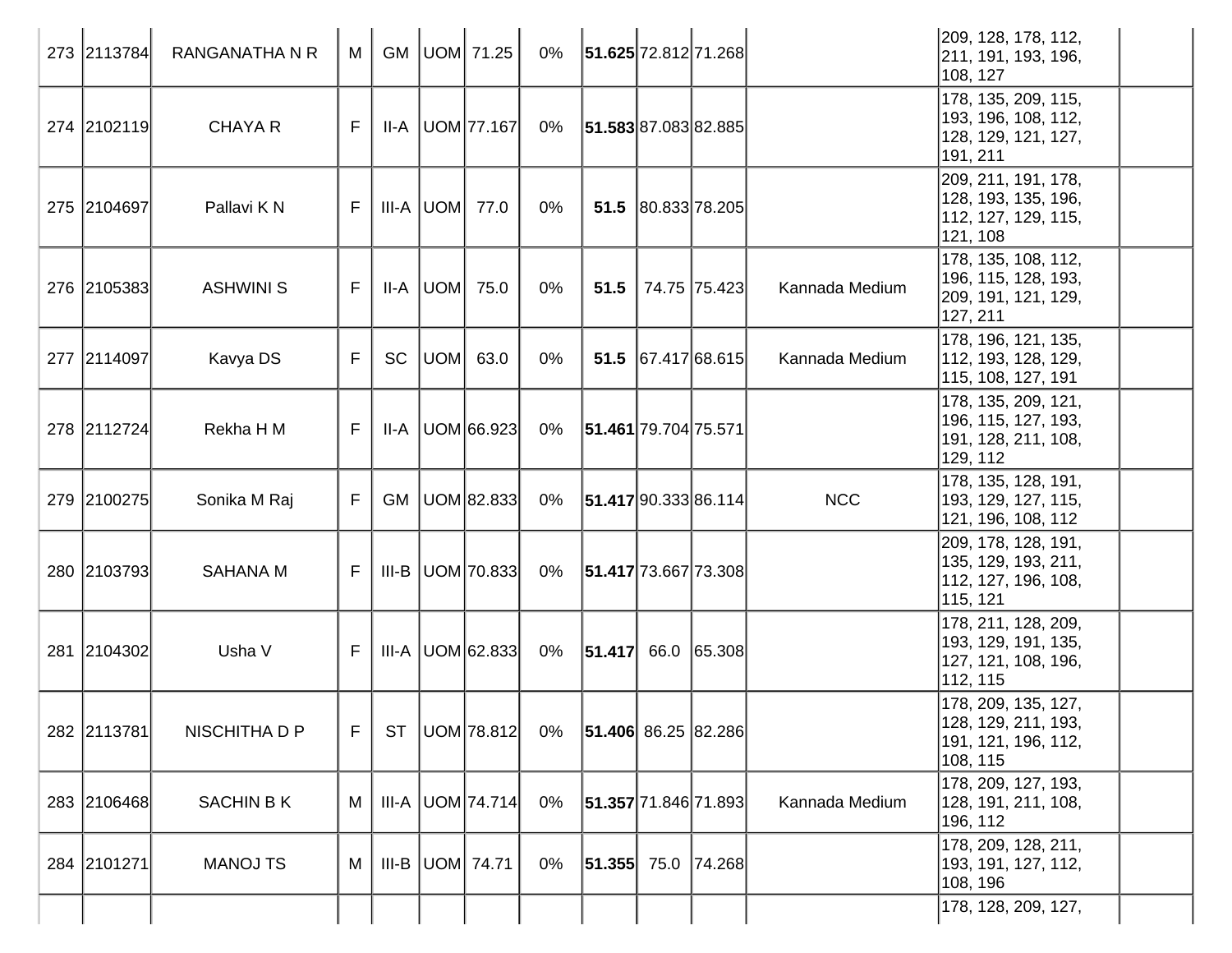|     | 285 2104985 | SINDHU R JOIS                 | F. |           | GM   UOM   72.667      | $0\%$ | 51.333 70.292 72.205     |     |                     |                | 135, 191, 129, 193,<br>112, 115, 121, 108,<br>196, 211                         |
|-----|-------------|-------------------------------|----|-----------|------------------------|-------|--------------------------|-----|---------------------|----------------|--------------------------------------------------------------------------------|
|     | 286 2101363 | Manu K S                      | M  |           | III-B UOM 78.571       | 0%    | 51.285 75.714 76.897     |     |                     |                | 178, 209, 127, 112,<br> 108, 196, 128, 191,<br>211, 193                        |
|     | 287 2107211 | <b>SUCHITHRAK</b>             | F  |           | III-A UOM 70.571       | 0%    | 51.285 81.692 77.5       |     |                     | Kannada Medium | 135, 178, 196, 129,<br>128, 108, 121, 115,<br>112, 191, 127, 193               |
|     | 288 2102416 | <b>ANUSHA A P</b>             | F. |           | GM   UOM   76.5        | 0%    |                          |     | 51.25 71.75 74.115  |                | 178, 209, 135, 128,<br> 193, 127, 191, 211,<br>129, 112, 121, 115,<br>108, 196 |
|     | 289 2103457 | <b>VIVEK M</b>                | M  |           | $III-A$ UOM $70.5$     | 0%    |                          |     | 51.25 74.917 73.846 | <b>NCC</b>     | 178, 209, 193, 191,<br> 128, 211, 196, 108,<br>127, 112                        |
|     | 290 2106530 | <b>SAHANA N</b>               | F. |           | $III-A$ $UOM$ $82.417$ | 0%    | 51.208 86.583 84.568     |     |                     | Kannada Medium | 127, 209, 135, 121,<br>128, 108, 115, 178,<br> 112, 129, 191, 193,<br>196, 211 |
| 291 | 2108213     | PRAKRUTHI C                   | F. |           | III-A UOM 72.333       | 0%    | 51.167 83.571            |     | 79.0                |                | 178, 135, 129, 128,<br>191, 108, 196, 112,<br>193, 121, 115, 127               |
|     |             | 292 2109399 PUNEETH GOWDA B S | M  |           | $III-A$ UOM 72.333     | 0%    | 51.167 75.25 75.962      |     |                     |                | 178, 209, 196, 128,<br>211, 108, 127, 191,<br>193, 112                         |
|     | 293 2101201 | Sagar S                       | M  |           | GM   UOM   70.333      | 0%    | 51.167                   | 0.0 | 68.692              |                | 211, 178, 209, 128,<br> 193, 191, 108, 112,<br>127, 196                        |
|     | 294 2102426 | <b>SUCHITHRA G</b>            | F. |           | $III-B$ UOM 68.333     | 0%    | $ 51.167 $ 74.5   71.769 |     |                     |                | 128, 129, 209, 178,<br>211, 135, 193, 191,<br>196, 108, 115, 121,<br>112, 127  |
|     | 295 2108919 | <b>RAMYAL</b>                 | F  | <b>ST</b> | UOM 68.333             | $0\%$ | 51.167                   |     | $0.0$ 68.333        |                | 178, 128, 209, 211,<br>191, 193, 108, 129,<br> 135, 196, 112, 121,<br>115, 127 |
|     | 296 2112001 | <b>AKASH B V</b>              | M  | <b>ST</b> | UOM 76.312             | 0%    | 51.156 75.969 74.821     |     |                     |                | 178, 209, 211, 128,<br>191, 193, 108, 127,<br>196, 112                         |
|     | 297 2105117 | PARINITHA S                   | F  |           | $III-A$ UOM $78.3$     | $0\%$ |                          |     | 51.15 93.333 79.832 |                | 209, 178, 191, 128,<br>196, 112, 127, 211,<br>193, 108, 121, 115,<br>129, 135  |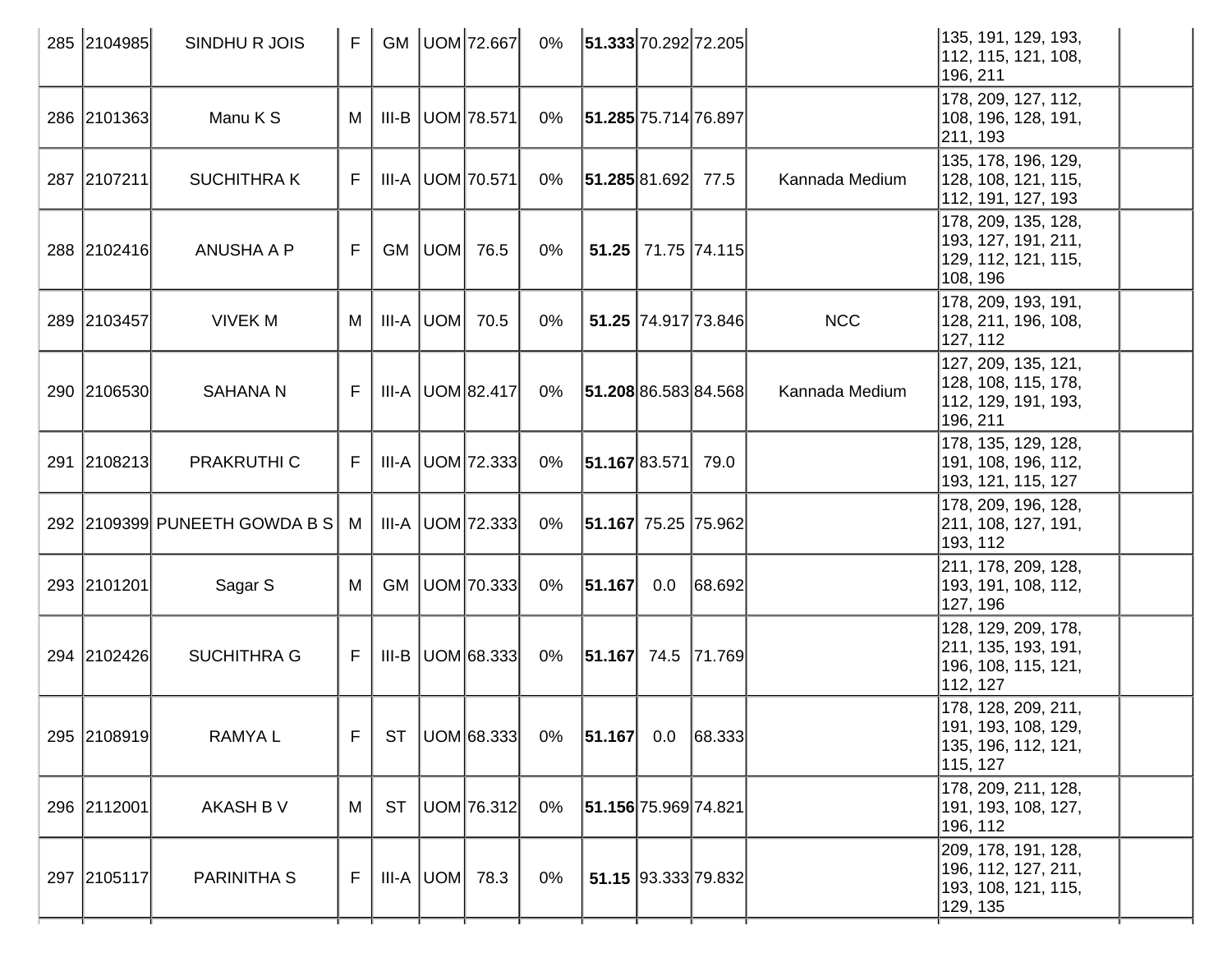| 298 2105307 | Tejaswini N                         | F  |           |           | III-A   UOM   70.167 | 0%    | 51.083 74.167 72.577     |                      |                     |                     | 211, 178, 135, 128,<br> 193, 191, 108, 196,<br> 121, 115, 127, 112, 129        |
|-------------|-------------------------------------|----|-----------|-----------|----------------------|-------|--------------------------|----------------------|---------------------|---------------------|--------------------------------------------------------------------------------|
| 299 2107917 | NISARGA A N                         | F. |           |           | $III-A$ $UOM$ 74.0   | 0%    | 51.0                     | 74.0                 | 74.0                | Kannada Medium      | 178, 135, 209, 193,<br>191, 129, 128, 196,<br>108, 121, 127, 112,<br>115, 211  |
|             | 300 2109408 SANJEEV KUMAR Y N       | M  | SC        | UOM       | 70.0                 | 0%    |                          | $51.0$ 63.875 65.661 |                     |                     | 178, 127, 209, 112,<br> 193, 196, 211, 191,<br>128, 108                        |
| 301 2102981 | <b>ARSHIYA</b>                      | F. | <b>GM</b> |           | UOM 75.917           | 0%    | $ 50.958 $ 79.5   77.909 |                      |                     | <b>NCC</b>          | 178, 209, 129, 128,<br> 135, 191, 211, 127,<br>121, 112, 108, 193,<br>196, 115 |
| 302 2102449 | <b>HARSHITHA M H</b>                | F. | III-B     |           | UOM 67.833           | $0\%$ | 50.917 64.083 66.385     |                      |                     |                     | 209, 135, 193, 127,<br>178, 128, 211, 129,<br>191, 112, 115, 196,<br>121, 108  |
| 303 2111219 | DILEEP J D                          | M  | II-A      |           | UOM  71.7            | 0%    |                          |                      | 50.85 75.833 72.458 | Kannada Medium, NSS | 178, 209, 128, 191,<br>211, 193, 196, 108,<br>127, 112                         |
| 304 2109323 | NIRANJAN C S                        | М  |           | III-A UOM | 61.7                 | 0%    |                          | 50.85 74.167 63.22   |                     |                     | 209, 178, 191, 128,<br> 193, 211, 196, 112,<br>127, 108                        |
| 305 2107171 | Rashmi S                            | F  |           |           | III-B   UOM   71.667 | $0\%$ | $ 50.833 $ 65.75 66.923  |                      |                     |                     | 178, 209, 211, 135,<br> 128, 129, 121, 191,<br>112, 193, 115, 127,<br>108, 196 |
| 306 2112355 | DARSHAN H C                         | М  | SC        |           | UOM 71.625           | $0\%$ | 50.812 66.531 67.625     |                      |                     |                     | 209, 178, 191, 128,<br> 127, 196, 108, 193,<br>112, 211                        |
| 307 2104490 | Darshan Nagenahalli<br>Prakashachar | M  | II-A      |           | UOM 77.583           | 0%    | 50.792 74.417 74.205     |                      |                     |                     | 178, 127, 209, 128,<br>211, 196, 112, 108,<br>191, 193                         |
| 308 2100489 | <b>SHUBHA A</b>                     | F. | <b>ST</b> |           | UOM 75.57            | 0%    | 50.785 79.118 75.935     |                      |                     |                     | 178, 209, 135, 128,<br> 193, 129, 191, 211,<br>196, 121, 108, 115,<br>112, 127 |
| 309 2109843 | <b>SUMA S</b>                       | F  |           |           | $III-A$ UOM 71.5     | $0\%$ |                          |                      | 50.75 84.167 81.154 |                     | 135, 178, 128, 129,<br>115, 191, 108, 193,<br> 121, 196, 112, 127,<br>211, 209 |
|             |                                     |    |           |           |                      |       |                          |                      |                     |                     | 135, 178, 196, 128,<br> 129, 127, 121, 191,                                    |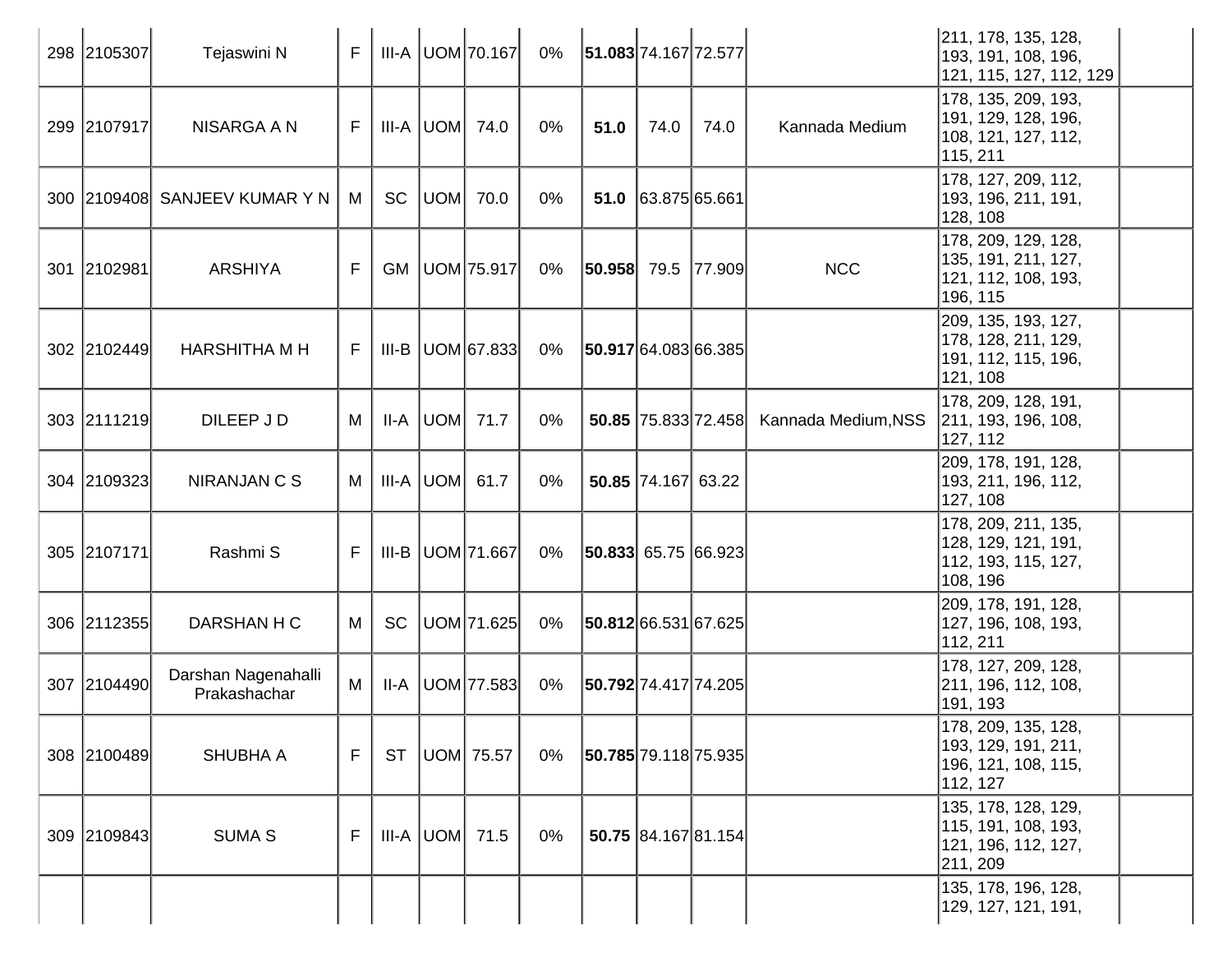| 310 2103852 | SHOBHA C S         | F. |           |                    | III-A UOM 71.5         | 0%    |                             | 50.75 82.917 77.615 |                | Kannada Medium                                  | 209, 193, 108, 115,<br>112, 211                                                 |
|-------------|--------------------|----|-----------|--------------------|------------------------|-------|-----------------------------|---------------------|----------------|-------------------------------------------------|---------------------------------------------------------------------------------|
| 311 2101005 | DEEKSHA C B        | F  |           |                    | $III-A$ UOM 61.333     | 0%    | 50.667 65.833 64.654        |                     |                | Kannada Medium                                  | 178, 209, 135, 128,<br>211, 196, 108, 193,<br>129, 191, 115, 127,<br>112, 121   |
| 312 2113495 | <b>RAKSHITHA K</b> | F. | <b>ST</b> |                    | UOM 73.312             | 0%    |                             |                     |                | <b>50.656</b> 72.938 71.714 NCC, Kannada Medium | 178, 135, 209, 211,<br>129, 108, 196, 128,<br>191, 193, 121, 115,<br>112, 127   |
| 313 2102240 | PAVITHRA M P       | F. |           |                    | III-A $ $ UOM $ $ 73.3 | $0\%$ |                             |                     |                | 50.65 85.833 74.917 Kannada Medium, Sports      | 178, 135, 196, 193,<br>108, 112, 115, 209,<br>191, 211, 128, 129,<br>121, 127   |
| 314 2102376 | PAVITHRA K R       | F  |           |                    | <b>II-A UOM 79.231</b> | 0%    | 50.616 79.481 79.143        |                     |                |                                                 | 178, 209, 191, 193,<br>128, 211, 121, 108,<br>127, 135, 196, 129,<br>115, 112   |
| 315 2104444 | Abhishek K N       | M  | <b>ST</b> |                    | UOM 69.188             | $0\%$ | 50.594 77.281 73.429        |                     |                |                                                 | 209, 128, 211, 178,<br> 193, 191, 108, 112,<br>196, 127                         |
| 316 2101098 | DIVYA C K          | F  |           |                    | II-A   UOM   71.167    | 0%    | $ 50.583 $ 64.75 $ 66.962 $ |                     |                |                                                 | 178, 209, 128, 191,<br>211, 129, 135, 193,<br>108, 112, 115, 121,<br>127, 196   |
| 317 2108499 | Aishwarya Nag M N  | F. |           |                    | III-B   UOM 63.167     | $0\%$ | $ 50.583 $ 60.0 $ 63.769 $  |                     |                |                                                 | 127, 178, 135, 191,<br>193, 196, 108, 129,<br>128, 112, 115, 121                |
| 318 2100832 | Keerthi N G        | M  |           | III-B $ UOM $ 75.1 |                        | $0\%$ | 50.55                       |                     | 62.75   63.921 |                                                 | 178, 209, 128, 191,<br>211, 193, 196, 112,<br>108, 127                          |
| 319 2103474 | <b>PAVAN B</b>     | M  |           |                    | $III-A$ $UOM$ 67.0     | 0%    | 50.5                        |                     | 79.5 74.615    |                                                 | 178, 209, 127, 128,<br>108, 211, 193, 191,<br>196, 112                          |
| 320 2108335 | DRUSTI P D         | F  |           |                    | $III-B$ UOM 70.917     | 0%    | 50.458 72.208 72.159        |                     |                |                                                 | 178, 135, 209, 127,<br> 193, 191, 128, 121,<br> 129, 112, 115, 196,<br>108, 211 |
| 321 2105791 | SADHANA S K        | F  |           |                    | $III-A$ UOM 66.833     | $0\%$ | $ 50.417 $ 82.0             |                     | 75.231         | Kannada Medium                                  | 115, 135, 178, 196,<br>193, 128, 108, 112,<br>121, 127, 129, 191                |
| 322 2106186 | DECHAMMA M M       | F  |           |                    | GM $ UOM $ 80.8        | 0%    | 50.4                        |                     | 80.05 79.342   |                                                 | 178, 211, 135, 209,<br> 129, 193, 191, 128,<br>108, 121, 196, 127,              |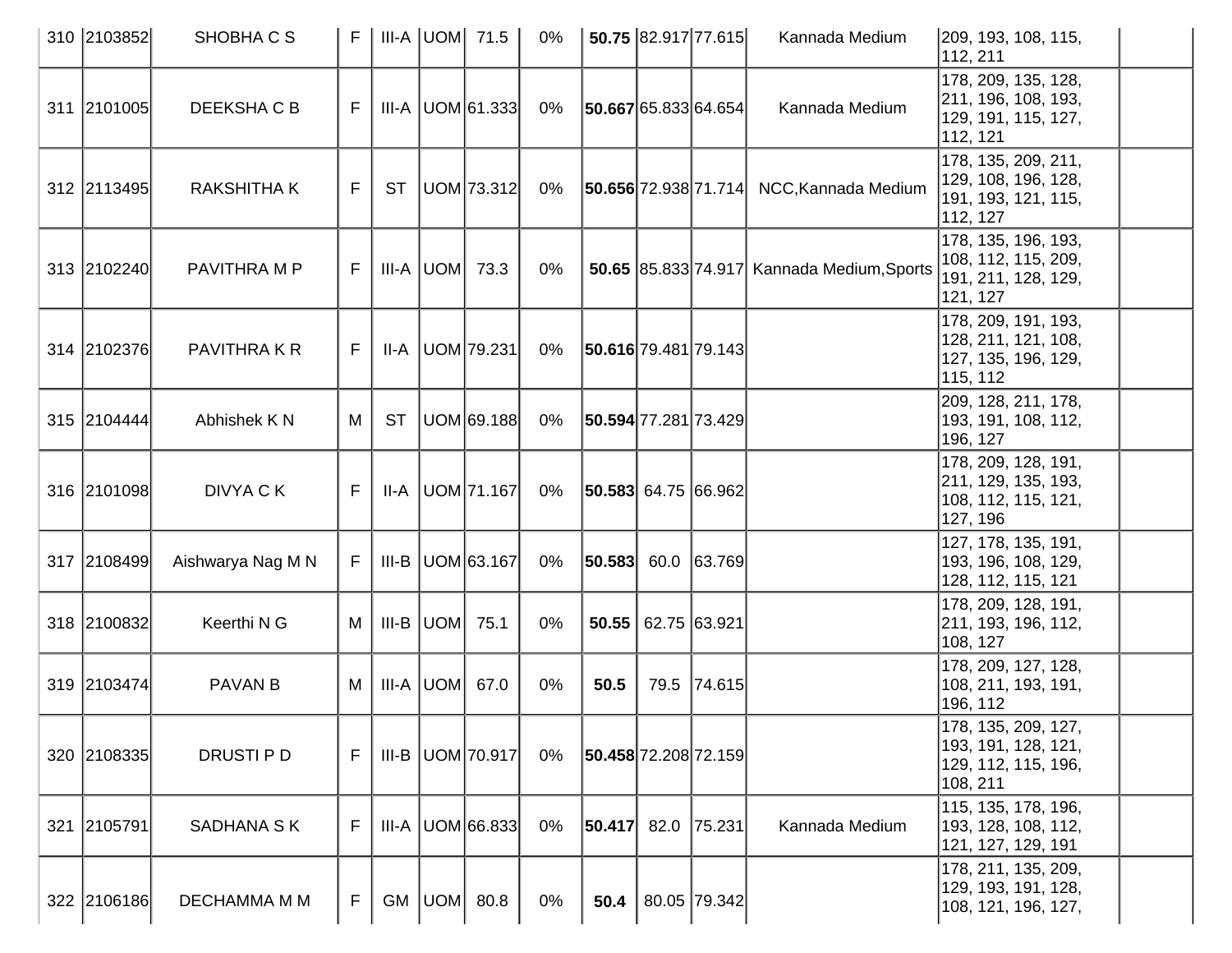|             |                      |    |           |           |                      |       |                          |      |                                                          |                                                  | 112, 115                                                                        |  |
|-------------|----------------------|----|-----------|-----------|----------------------|-------|--------------------------|------|----------------------------------------------------------|--------------------------------------------------|---------------------------------------------------------------------------------|--|
| 323 2103500 | Anil Kumar C         | М  | <b>ST</b> |           | UOM 76.75            | 0%    | 50.375 84.125 79.75      |      |                                                          |                                                  | 178, 209, 193, 127,<br>196, 108, 128, 112,<br>191, 211                          |  |
| 324 2105276 | <b>CHANDAN D</b>     | M  |           |           | $III-A$ UOM 62.7     | $0\%$ | 50.35                    | 61.4 | 60.816                                                   |                                                  | 178, 128, 209, 191,<br>193, 108, 211, 196,<br>127, 112                          |  |
| 325 2101250 | <b>BHAVYA B C</b>    | F. |           |           | III-A   UOM   74.667 | 0%    | 50.333 88.583            |      | 81.5                                                     |                                                  | 178, 135, 129, 193,<br>196, 108, 191, 128,<br>115, 112, 121, 127                |  |
| 326 2102344 | <b>DEEPTHIP</b>      | F  |           |           | II-A   UOM   72.667  | 0%    | 50.333 90.417 82.808     |      |                                                          |                                                  | 178, 209, 135, 128,<br>211, 129, 191, 193,<br>196, 112, 115, 108,<br>127, 121   |  |
| 327 2107285 | <b>HARSHITHA K M</b> | F. |           |           | III-A UOM 66.667     | $0\%$ | $ 50.333 $ 78.0   72.538 |      |                                                          |                                                  | 178, 211, 128, 129,<br>135, 191, 193, 108,<br>112, 115, 121, 196, 127           |  |
| 328 2111166 | <b>SANJANA N</b>     | F  | <b>SC</b> |           | UOM 68.625           | 0%    | 50.312 59.438 64.562     |      |                                                          |                                                  | 178, 135, 112, 108,<br>115, 121, 127, 193,<br> 196, 211, 191, 128, 129          |  |
| 329 2114137 | <b>CHANDANA ML</b>   | F. |           |           | $III-B$ UOM 72.5     | $0\%$ |                          |      | 50.25 69.083 67.885                                      |                                                  | 178, 135, 112, 115,<br> 121, 127, 108, 196,<br> 209, 128, 129, 191,<br>193, 211 |  |
| 330 2113240 | <b>ROHITH MM</b>     | M  |           |           | $III-A$ UOM $70.5$   | 0%    |                          |      | 50.25 64.542 66.273                                      |                                                  | 127, 178, 108, 196,<br>112, 191, 128, 193, 211                                  |  |
| 331 2105967 | <b>VINUTHA S</b>     | F  |           | II-A  UOM | 68.5                 | $0\%$ |                          |      | 50.25 77.583 73.615                                      | Kannada Medium                                   | 112, 178, 135, 193,<br>196, 128, 129, 115,<br>108, 121, 127, 191                |  |
| 332 2106447 | <b>ANUSHAN</b>       | F  | <b>SC</b> |           | UOM  64.5            | $0\%$ |                          |      | $\vert 50.25 \vert \vert 62.15 \vert \vert 62.184 \vert$ |                                                  | 178, 135, 193, 112,<br>209, 211, 115, 129,<br>128, 196, 121, 108,<br>127, 191   |  |
| 333 2113603 | Shivaraj             | М  |           |           | III-B   UOM 80.438   | 0%    | 50.219 76.433 76.759     |      |                                                          | Hyderabad<br>Karnatka, Kannada<br>Medium, Sports | 178, 209, 128, 211,<br> 191, 193, 127, 108,<br>196, 112                         |  |
| 334 2107450 | <b>SAHANATP</b>      | F  | II-A      |           | UOM 68.417           | $0\%$ | 50.208 63.375 64.614     |      |                                                          |                                                  | 178, 129, 128, 135,<br>193, 191, 127, 121,<br>115, 112, 108, 196                |  |
| 335 2107242 | <b>HAMSINI N</b>     | F  |           |           | III-A   UOM   74.333 | 0%    | $ 50.167 $ 77.0 76.543   |      |                                                          | Kannada Medium                                   | 178, 135, 209, 191,<br>128, 129, 193, 196,<br>108, 211, 127, 112,<br>115, 121   |  |
|             |                      |    |           |           |                      |       |                          |      |                                                          |                                                  |                                                                                 |  |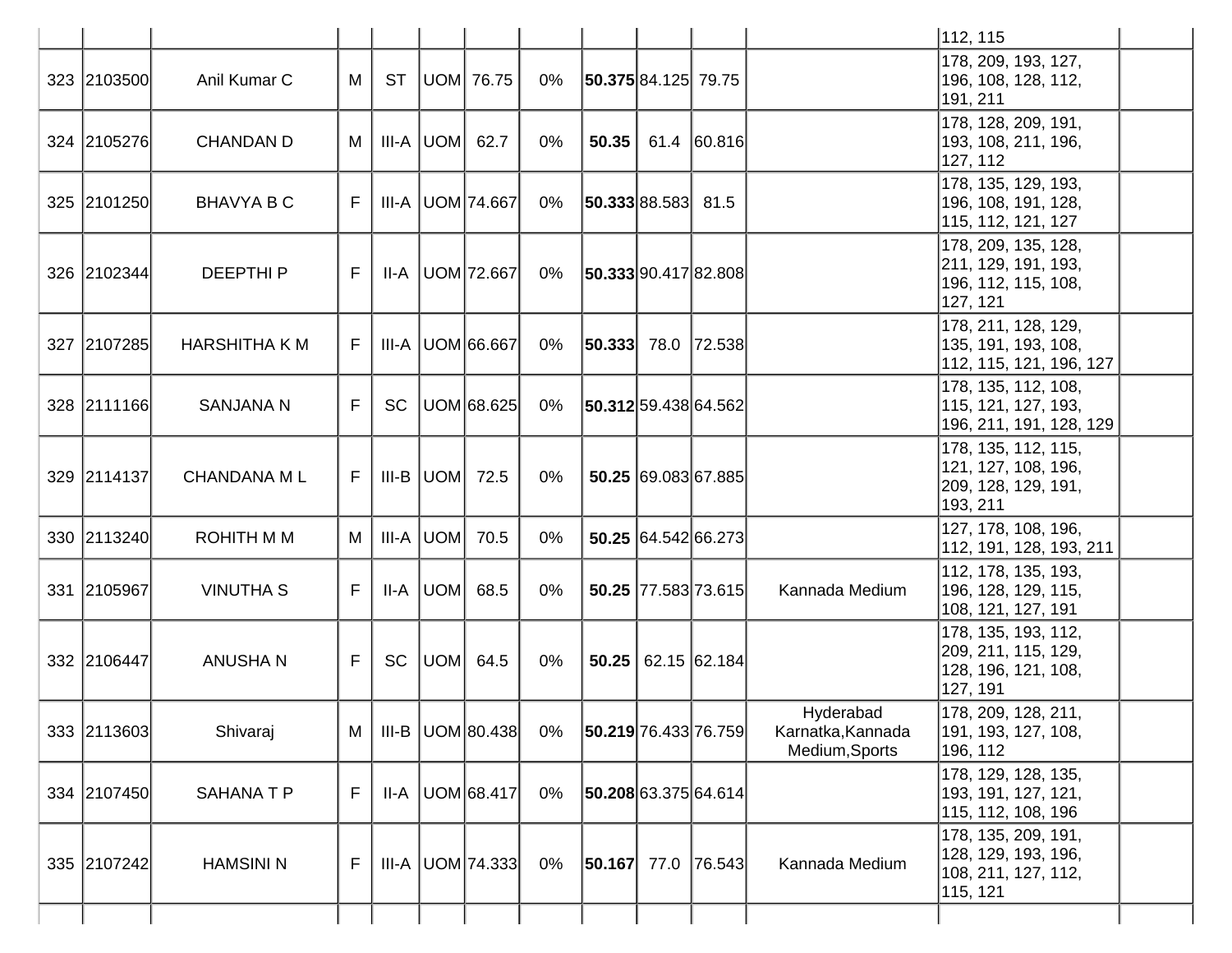| 336 2102165 | <b>KAVYAMS</b>                     | F           |           | $II-A$ UOM 70.333    | 0%    | $ 50.167 $ 79.0 75.308  |                      |             |                | 115, 135, 178, 196,<br>193, 128, 129, 112,<br>108, 121, 127, 191,<br>211, 209   |  |
|-------------|------------------------------------|-------------|-----------|----------------------|-------|-------------------------|----------------------|-------------|----------------|---------------------------------------------------------------------------------|--|
| 337 2106373 | N VEENA                            | F.          |           | III-A   UOM   74.308 | 0%    | $ 50.154 $ 85.63 81.179 |                      |             |                | 178, 135, 127, 121,<br> 193, 108, 115, 196,<br>112, 191, 128, 129               |  |
| 338 2108007 | <b>MANU B M</b>                    | M           | III-B     | UOM 66.275           | $0\%$ | 50.138 73.194 72.282    |                      |             | Kannada Medium | 178, 209, 128, 127,<br> 196, 191, 112, 108,<br>193, 211                         |  |
| 339 2105525 | <b>YUKTHI R</b>                    | F           |           | III-A   UOM   72.222 | 0%    | 50.111 75.278 73.857    |                      |             |                | 178, 135, 128, 129,<br> 193, 191, 196, 108,<br>121, 127, 115, 112               |  |
| 340 2108783 | <b>KRUTHIKA M R</b>                | F           |           | $III-A$ UOM 72.167   | 0%    | 50.08386.08380.769      |                      |             |                | 178, 127, 135, 191,<br>129, 128, 193, 211,<br>209, 108, 121, 115,<br>112, 196   |  |
| 341 2104824 | Nisha K                            | F           |           | III-A   UOM 66.167   | $0\%$ | 50.083 73.417 70.269    |                      |             |                | 178, 135, 196, 108,<br>121, 112, 128, 129,<br>191, 193, 115, 127                |  |
| 342 2103729 | <b>RAKSHITHA MK</b>                | F           |           | III-A   UOM 66.167   | $0\%$ | 50.083 73.083 72.038    |                      |             |                | 178, 135, 127, 108,<br>193, 196, 211, 121,<br>128, 115, 191, 112, 129           |  |
| 343 2101140 | Arjun B R                          | M           |           | III-A   UOM 56.167   | $0\%$ | 50.083 52.083           |                      | 55.0        | Kannada Medium | 178, 209, 128, 211,<br>108, 196, 193, 191,<br>127, 112                          |  |
| 344 2106005 | <b>MAMATHA A</b>                   | F.          |           | III-B   UOM   76.078 | 0%    | 50.039 75.098 74.922    |                      |             | Kannada Medium | 178, 135, 112, 209,<br>196, 115, 121, 127,<br>128, 129, 193, 191,<br>211, 108   |  |
| 345 2103195 | SOWJANYA R                         | $F_{\perp}$ | <b>ST</b> | UOM  72.0            | $0\%$ |                         | 50.0 $ 79.333 $ 78.5 |             |                | 178, 209, 128, 129,<br>135, 193, 191, 127,<br> 121, 115, 112, 108,<br>211, 196  |  |
| 346 2102600 | <b>MANASA H M</b>                  | F           |           | II-A  UOM  70.0      | 0%    | 50.0                    |                      | 90.0 79.571 |                | 178, 135, 209, 128,<br> 193, 112, 115, 196,<br> 108, 191, 129, 121,<br>211, 127 |  |
| 347 2101121 | <b>GAYATHRIB</b><br><b>MAYAKAR</b> | F           |           | $III-B$ UOM 68.0     | 0%    | 50.0                    |                      | 76.0 75.038 | Defence        | 178, 193, 129, 128,<br> 135, 191, 115, 108,<br>112, 121, 127, 196               |  |
| 348 2110897 | <b>HEMALATHA</b>                   | F           |           | $III-A  UOM  66.0$   | 0%    | 50.0                    | 69.75                | 69.0        | Kannada Medium | 121, 112, 135, 196,<br>178, 115, 127, 193,<br>108, 128, 129, 191,               |  |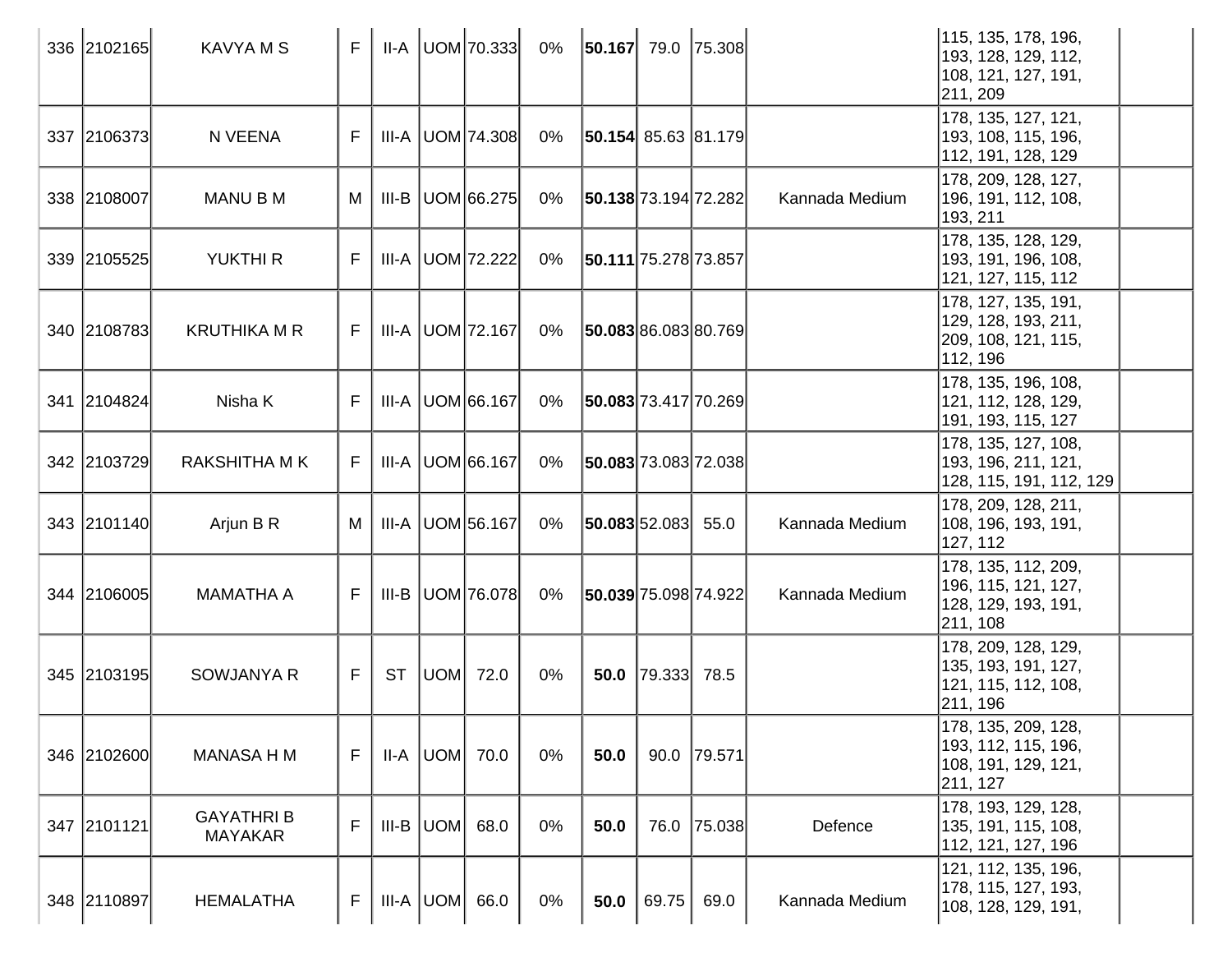|             |                                                 |    |           |     |                         |       |                    |      |                           |                     | 211, 209                                                                       |  |
|-------------|-------------------------------------------------|----|-----------|-----|-------------------------|-------|--------------------|------|---------------------------|---------------------|--------------------------------------------------------------------------------|--|
| 349 2105369 | <b>UDBHAVI URS G R</b>                          | F  | II-A      |     | UOM 64.0                | 0%    | 50.0               |      | 66.083 67.038             |                     | 178, 112, 193, 135,<br>108, 196, 115                                           |  |
| 350 2106883 | Jeevanandam D                                   | M  | SC        | UOM | 64.0                    | $0\%$ | 50.0               |      | 65.667 65.654             |                     | 178, 209, 196, 193,<br>108, 127, 128, 191,<br>211, 112                         |  |
| 351 2102726 | <b>GAGANA H K</b>                               | F. |           |     | III-B $ $ UOM $ $ 77.94 | $0\%$ |                    |      | 49.97   86.52   78.653    |                     | 128, 191, 209, 193,<br>178, 135, 211, 127,<br>115, 129, 121, 196,<br>108, 112  |  |
| 352 2104413 | CHAITANYA C M                                   | F. | II-A      |     | UOM 68.833              | 3%    |                    |      | 49.917 62.833 66.962      |                     | 178, 135, 128, 209,<br> 191, 193, 211, 129,<br>121, 127, 112, 108,<br>196, 115 |  |
| 353 2105597 | YASHODHA S D                                    | F. |           |     | III-A   UOM   71.75     | 0%    |                    |      | 49.875 66.417 68.864      | Kannada Medium      | 127, 178, 128, 135,<br>193, 196, 115, 112,<br>108, 121, 129, 191               |  |
| 354 2103780 | <b>NAYANA</b>                                   | F. |           |     | III-A UOM 69.667        | $0\%$ |                    |      | $ 49.833 $ 69.25   70.038 | Kannada Medium      | 135, 196, 108, 127,<br> 121, 209, 191, 193,<br>178, 211, 115, 128,<br>129, 112 |  |
| 355 2104940 | <b>HARSHITHA S</b>                              | F. |           |     | III-B  UOM 67.667       | 0%    | 49.833  77.25      |      | 74.5                      |                     | 178, 135, 209, 211,<br> 128, 191, 129, 193,<br>121, 196, 108, 127,<br>115, 112 |  |
| 356 2106044 | POORNIMA A Y                                    | F  |           |     | III-A UOM 63.667        | $0\%$ | $ 49.833 $ 69.25   |      | 70.5                      |                     | 178, 135, 127, 191,<br>193, 196, 128, 129,<br>121, 115, 108, 112               |  |
| 357 2108345 | SANDHYA B T                                     | F  |           |     | III-A UOM 63.667        | 0%    |                    |      | 49.833 67.417 66.577      |                     | 115, 135, 178, 191,<br>193, 196, 121, 127,<br>128, 129, 108, 112               |  |
| 358 2112637 | <b>KAVANA M S</b>                               | F  |           |     | III-B   UOM 61.667      | $0\%$ | 49.833 80.833 75.0 |      |                           |                     | 178, 128, 135, 129,<br>191, 193, 115, 112,<br>127, 121, 108, 196               |  |
| 359 2104732 | Pramod R                                        | M  | III-B     |     | UOM 79.5                | 0%    |                    |      | 49.75 74.65 74.526        | <b>NCC</b>          | 178, 209, 128, 191,<br> 193, 196, 108, 112,<br>127, 211                        |  |
| 360 2103458 | <b>SHASHANKA</b><br>PARAMESHWAR<br><b>HEGDE</b> | M  | <b>GM</b> |     | UOM 71.5                | 0%    | 49.75              | 77.5 | $\vert$ 74.846 $\vert$    | NCC, Kannada Medium | 178, 193, 191, 128,<br>196, 108, 127, 112                                      |  |
| 361 2103961 | <b>HARSHITHA S</b>                              | F  | III-B     |     | UOM 71.333              | $0\%$ |                    |      | 49.667 76.083 74.231      | Kannada Medium, NSS | 178, 135, 121, 129,<br>211, 127, 196, 193,<br>108, 128, 115, 191, 112          |  |
|             |                                                 |    |           |     |                         |       |                    |      |                           |                     |                                                                                |  |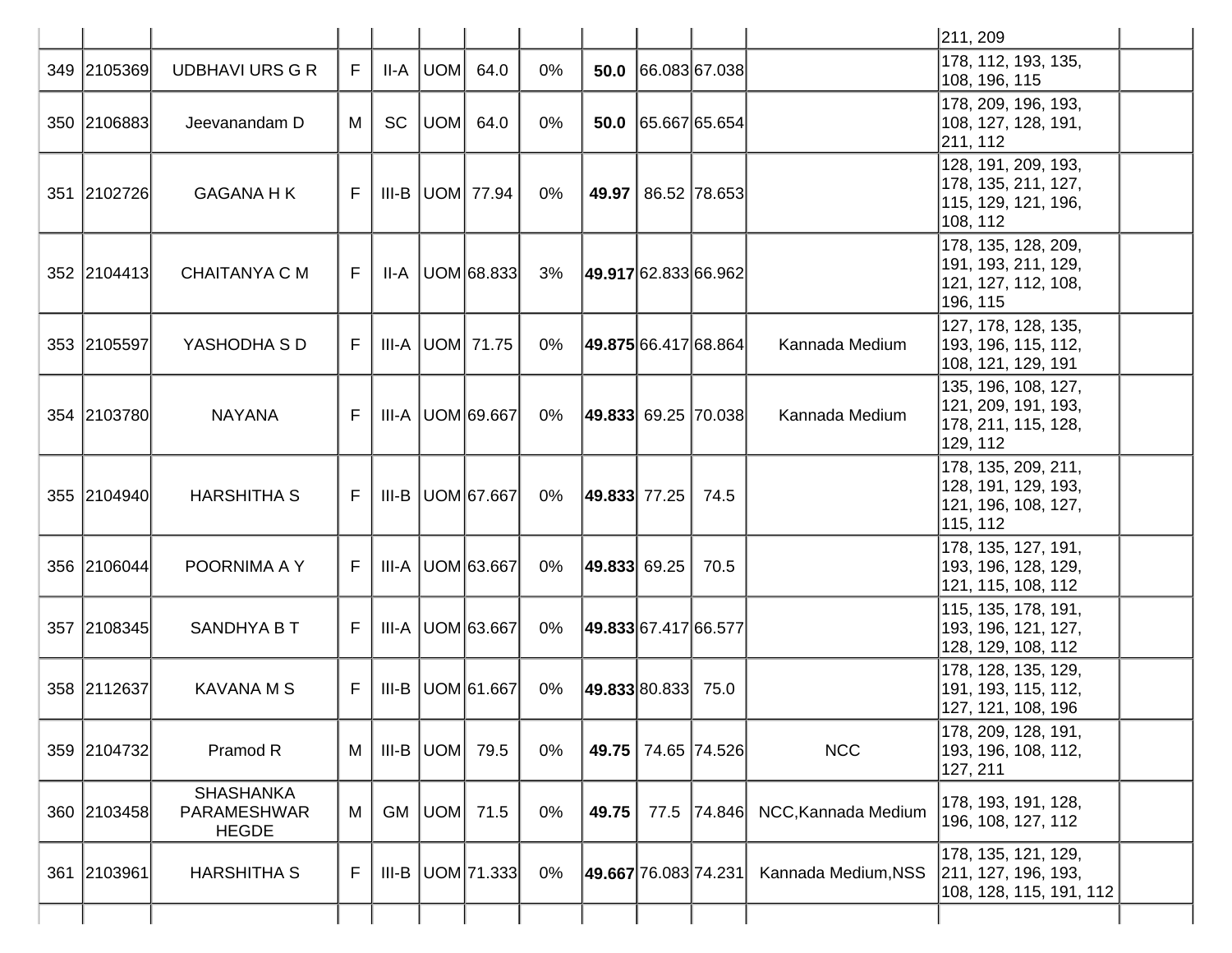| 362 2009704 | Sanjana P                       | F |           |     | $II-A$ UOM 71.333      | 0%    | 49.667 68.0 71.308          |                             |                | 178, 209, 135, 193,<br>129, 191, 128, 115,<br>211, 108, 121, 196,<br>112, 127   |  |
|-------------|---------------------------------|---|-----------|-----|------------------------|-------|-----------------------------|-----------------------------|----------------|---------------------------------------------------------------------------------|--|
| 363 2105447 | <b>CHINNA A S</b>               | M | <b>SC</b> |     | UOM 71.333             | $0\%$ |                             | <b>49.667</b> 66.542 67.886 |                | 178, 127, 193, 128,<br>191, 112, 196, 108                                       |  |
| 364 2106210 | SAHANA H M                      | F |           |     | $III-B$ $ UOM 69.333 $ | $0\%$ | 49.667 87.5 80.885          |                             |                | 127, 135, 128, 108,<br>121, 115, 209, 129,<br> 193, 178, 112, 211,<br>196, 191  |  |
| 365 2110125 | <b>SHIVAPRASAD B</b>            | M | III-B     |     | UOM 69.333             | 0%    | 49.667 74.667 73.462        |                             |                | 178, 209, 128, 211,<br> 193, 191, 127, 112,<br>108, 196                         |  |
| 366 2111281 | <b>CHETHAN R M</b>              | M | III-A     |     | UOM 65.333             | $0\%$ |                             | <b>49.667</b> 76.917 73.192 |                | 196, 112, 178, 127,<br> 193, 128, 191, 211, 108                                 |  |
| 367 2112788 | Raghupathi H                    | M | <b>ST</b> |     | UOM 79.312             | 0%    | 49.656 78.0 77.981          |                             |                | 178, 209, 128, 193,<br>191, 211, 196, 127,<br>108, 112                          |  |
| 368 2113484 | <b>RAKESHN</b>                  | M | II-A      |     | UOM 73.188             | $0\%$ | 49.594 78.656               | 75.5                        |                | 178, 128, 209, 193,<br>191, 211, 108, 196,<br>112, 127                          |  |
| 369 2102771 | <b>ANKITHA H B</b>              | F | III-A     |     | UOM 68.167             | 3%    | 49.583 85.583 76.462        |                             |                | 178, 128, 211, 191,<br>135, 193, 129, 112,<br> 115, 196, 108, 127, 121          |  |
| 370 2105316 | <b>CHANDANA B R</b>             | F |           |     | III-A   UOM 55.167     | $0\%$ | 49.583 66.917 66.077        |                             |                | 178, 135, 209, 127,<br> 128, 129, 191, 211,<br>193, 108, 196, 112,<br>115, 121  |  |
| 371 2105945 | Ganavi H G                      | F | <b>SC</b> |     | UOM 80.083             | 9%    | <b>49.542</b> 84.042 81.864 |                             | Kannada Medium | 127, 178, 135, 191,<br>108, 112, 115, 121,<br>128, 129, 193, 196                |  |
| 372 2105402 | <b>KALPANA M</b>                | F | <b>SC</b> | UOM | 75.0                   | 0%    | 49.5                        | 76.583 76.615               | <b>NSS</b>     | 135, 178, 127, 112,<br>115, 191, 128, 193,<br>121, 129, 108, 196                |  |
|             | 373 2100515 Ramachandra Naik GG | M | <b>SC</b> |     | UOM 71.0               | 0%    |                             | 49.5 72.458 69.932          | Kannada Medium | 127, 178, 108, 112,<br>128, 191, 193, 196                                       |  |
| 374 2108312 | DEVIKARANI D K                  | F |           |     | GM   UOM   63.0        | $0\%$ |                             | 49.5 70.917 68.615          |                | 178, 209, 128, 193,<br> 191, 129, 211, 135,<br> 127, 108, 196, 121,<br>112, 115 |  |
| 375 2112106 | <b>ANUSHA B R</b>               | F |           |     | $III-A$ UOM 70.833     | 0%    | 49.417 75.333 73.154        |                             |                | 135, 209, 129, 128,<br>178, 191, 193, 211,<br>127, 196, 108, 115,<br>112, 121   |  |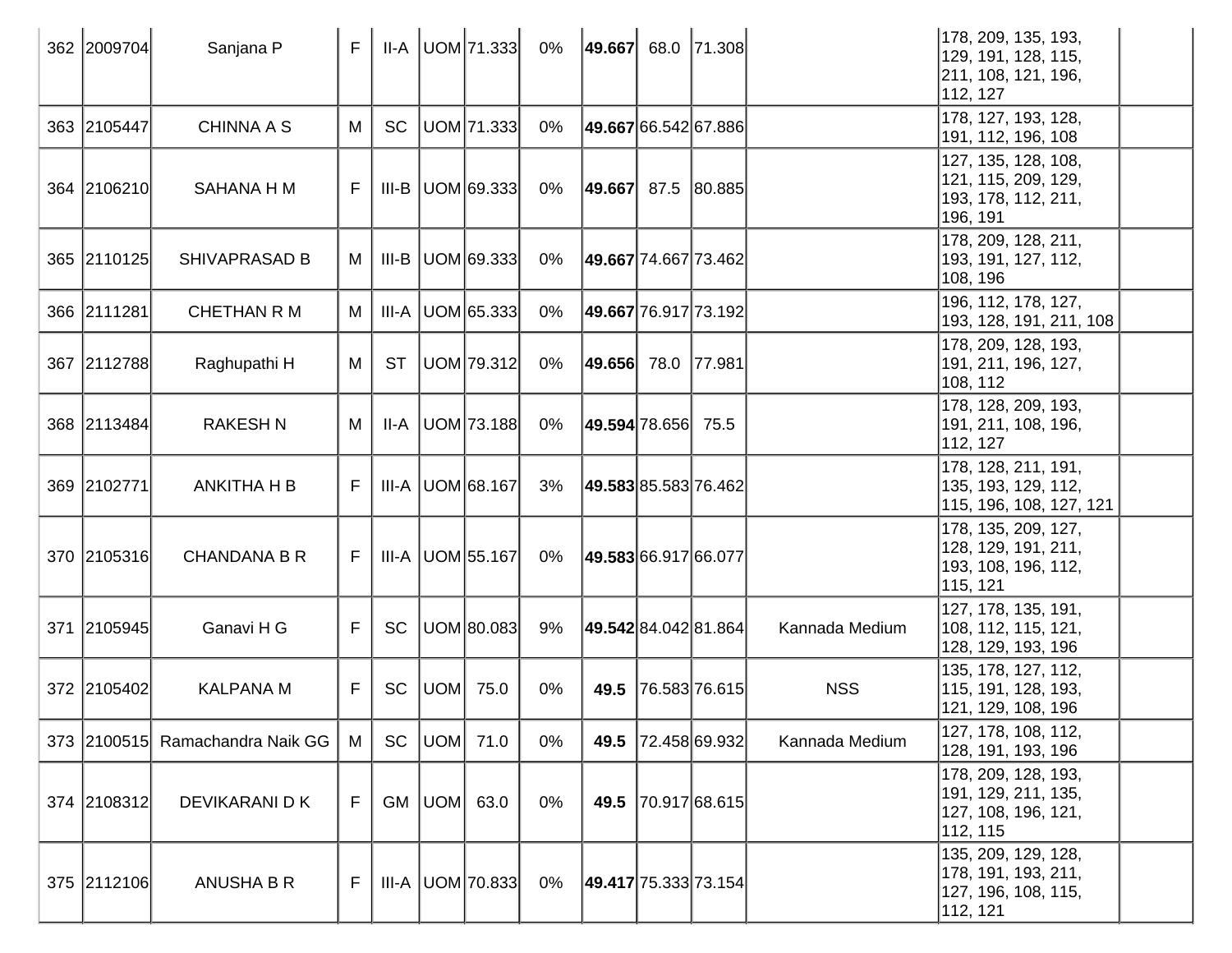| 376 2109115 | <b>DHARINI S</b>      | F  | <b>GM</b> |           | UOM 76.667           | $0\%$ | 49.333 77.833 77.423    |                     |                     |                | 178, 135, 193, 191,<br>128, 108, 196, 112,<br>115, 127, 121, 129                |  |
|-------------|-----------------------|----|-----------|-----------|----------------------|-------|-------------------------|---------------------|---------------------|----------------|---------------------------------------------------------------------------------|--|
| 377 2102025 | Chinmaye A C          | F. | III-B     |           | UOM 70.667           | $0\%$ | 49.333 71.167 70.5      |                     |                     |                | 178, 135, 193, 115,<br>108, 112, 196                                            |  |
| 378 2103707 | <b>SHASHIKALA H S</b> | F. | SC        |           | UOM 66.667           | $0\%$ | $ 49.333 $ 69.25 69.462 |                     |                     |                | 178, 135, 209, 127,<br>115, 196, 121, 112,<br>128, 129, 108, 191,<br>193, 211   |  |
| 379 2107038 | <b>NANDINI M</b>      | F  |           |           | III-A   UOM 60.667   | $0\%$ | 49.333 72.583 69.231    |                     |                     | Kannada Medium | 128, 178, 135, 196,<br>129, 211, 112, 115,<br>193, 121, 191, 127, 108           |  |
| 380 2104433 | Gagan ST              | M  | III-B     |           | UOM 74.5             | 0%    |                         |                     | 49.25 70.667 72.386 |                | 127, 178, 209, 193,<br>191, 128, 211, 112,<br>196, 108                          |  |
| 381 2105827 | PREETHUNK             | F. |           | III-A UOM | 66.5                 | $0\%$ |                         | 49.25 68.833 70.577 |                     |                | 209, 135, 129, 178,<br>193, 191, 211, 128,<br>115, 196, 108, 112,<br>121, 127   |  |
| 382 2113747 | <b>AMRUTHAKB</b>      | F. |           |           | III-A  UOM  62.5     | $0\%$ | 49.25                   |                     | 72.25 68.308        |                | 178, 115, 135, 196,<br>112, 121, 127, 108,<br>193, 128, 129, 191,<br>211, 209   |  |
| 383 2107389 | Yashaswini M G        | F. |           |           | $III-A$ $ UOM $ 60.5 | $0\%$ |                         |                     | 49.25 59.333 60.538 |                | 178, 135, 108, 121,<br> 209, 193, 191, 196,<br>129, 127, 112, 115,<br>211, 128  |  |
| 384 2106258 | Sharat K P            | M  | III-B     |           | UOM 72.333           | $0\%$ | 49.167 72.375 71.341    |                     |                     | Kannada Medium | 178, 108, 127, 193,<br>191, 128, 196, 112                                       |  |
| 385 2100212 | <b>DIVYAK</b>         | F. |           |           | $III-B$ UOM 70.333   | $0\%$ | 49.167 83.167 79.462    |                     |                     |                | 178, 128, 129, 135,<br>193, 191, 209, 211,<br>108, 112, 115, 196,<br>121, 127   |  |
| 386 2102859 | <b>MEGHANA S</b>      | F  |           |           | III-A   UOM   70.333 | 0%    | 49.167 74.583 71.538    |                     |                     |                | 178, 209, 135, 129,<br> 193, 211, 128, 191,<br>115, 127, 121, 112,<br> 196, 108 |  |
| 387 2106944 | <b>SUVARNAKJ</b>      | F. |           |           | III-A UOM 68.333     | $0\%$ | 49.167 75.083 74.154    |                     |                     |                | 178, 135, 196, 115,<br>193, 112, 108                                            |  |
| 388 2103541 | PRUTHVISHREE G S      | F  |           |           | $III-A$ UOM 66.333   | 0%    | 49.167 71.25 70.115     |                     |                     |                | 178, 135, 209, 128,<br> 191, 127, 193, 121,<br>115, 196, 211, 108,<br>129, 112  |  |
|             |                       |    |           |           |                      |       |                         |                     |                     |                | 127, 129, 128, 135,                                                             |  |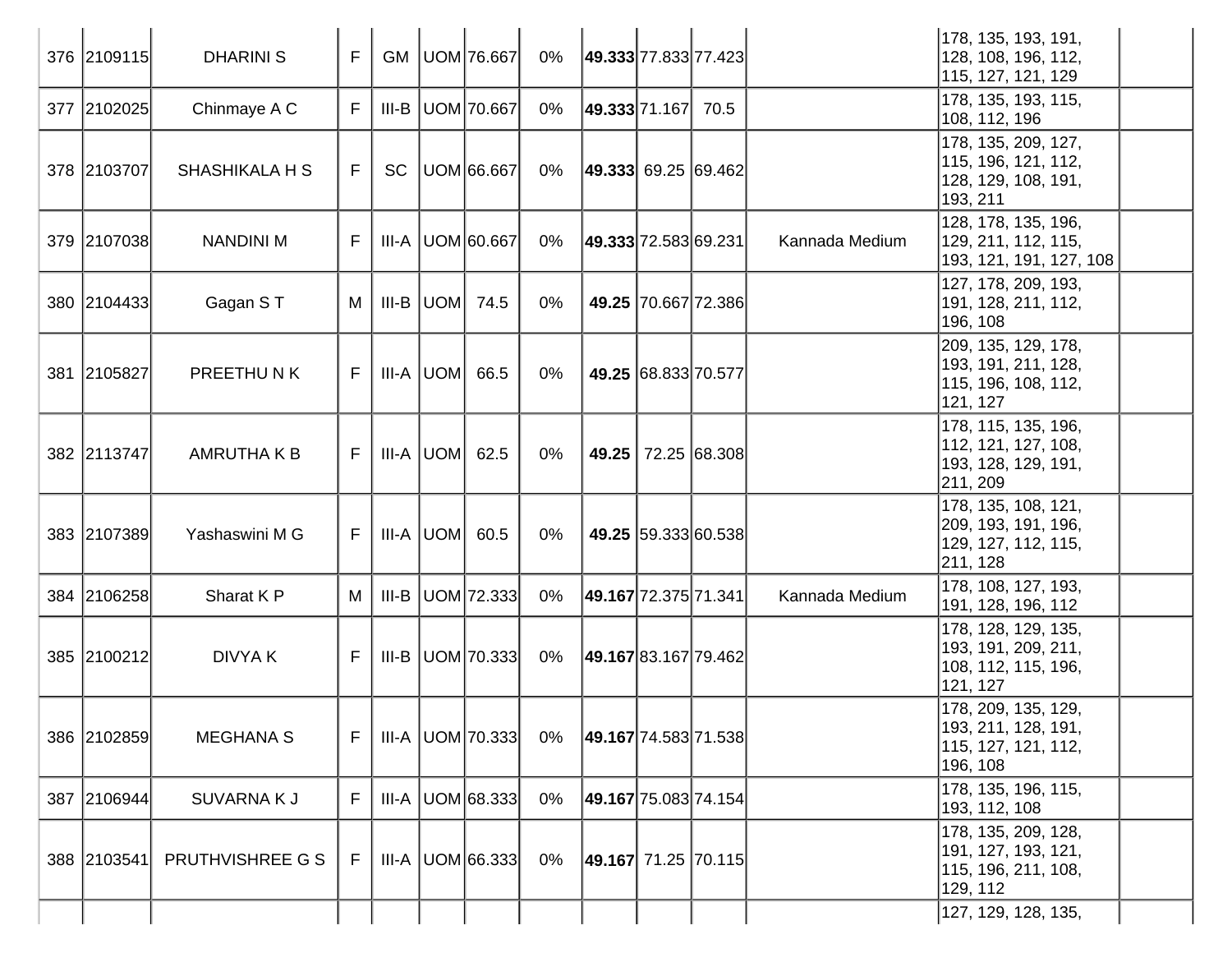| 389 2109297 | <b>VANITHA C</b>                 | F | II-A      |               | UOM 66.333           | 0%    | $ 49.167 $ 65.0      |                     | 68.5                |                | 191, 178, 193, 196,<br>108, 112, 115, 121                                      |  |
|-------------|----------------------------------|---|-----------|---------------|----------------------|-------|----------------------|---------------------|---------------------|----------------|--------------------------------------------------------------------------------|--|
| 390 2105721 | CHETHANA C J                     | M | III-A     | UOM           | 68.3                 | 0%    |                      | 49.15 86.667 71.017 |                     | Kannada Medium | 178, 209, 191, 211,<br>128, 193, 196, 108,<br>112, 127                         |  |
| 391 2110927 | Darshan Byrapura<br>Chandregowda | M | III-A     |               | UOM  80.25           | 0%    | 49.125 76.625 76.477 |                     |                     | Kannada Medium | 178, 127, 196, 112,<br>191, 108, 193, 211,<br>128, 209                         |  |
| 392 2106305 | <b>MAHENDRAYP</b>                | M | <b>ST</b> |               | UOM 66.17            | 0%    | 49.085  79.0  66.346 |                     |                     |                | 178, 209, 128, 193,<br>191, 112, 196, 211,<br>108, 127                         |  |
| 393 2104054 | <b>ANJALI MK</b>                 | F |           |               | III-A   UOM   76.167 | 0%    | 49.08382.417         |                     | 78.5                | Kannada Medium | 178, 209, 135, 121,<br>196, 127, 115, 128,<br> 129, 191, 193, 108,<br>112, 211 |  |
| 394 2107339 | Sumanth HS                       | M | III-B     |               | UOM 74.167           | $0\%$ | 49.083  72.5  72.273 |                     |                     |                | 127, 209, 196, 128,<br>191, 108, 193, 211,<br>178, 112                         |  |
| 395 2103314 | <b>RATHIKN</b>                   | F | <b>ST</b> |               | UOM 70.167           | $0\%$ | 49.083 73.75 70.769  |                     |                     | Kannada Medium | 178, 135, 115, 209,<br>127, 112, 121, 108,<br>128, 129, 191, 193,<br>196, 211  |  |
| 396 2108800 | <b>SUSHMITHA S</b>               | F | <b>ST</b> |               | UOM 64.167           | 0%    | 49.083 68.571 68.571 |                     |                     |                | 135, 178, 128, 129,<br>191, 193, 108, 196,<br>115, 112, 121, 127               |  |
| 397 2111102 | <b>SAHANA S</b>                  | F | III-B     |               | UOM 70.053           | $0\%$ | 49.027               | 0.0                 | 70.053              | Kannada Medium | 178, 209, 135, 196,<br>193, 191, 121, 129,<br>128, 112, 211, 115,<br>127, 108  |  |
| 398 2113425 | Gangadhar S                      | M | SC        | UOM           | 72.0                 | 0%    | 49.0                 | 77.031 73.264       |                     |                | 178, 209, 196, 108,<br>112, 127, 128, 193,<br>191, 211                         |  |
| 399 2100677 | <b>KUSUMALR</b>                  | F |           | $III-B  UOM $ | 70.0                 | 0%    |                      |                     | 49.0 70.049 69.845  | <b>NCC</b>     | 178, 135, 129, 193,<br> 191, 128, 112, 196,<br>121, 108, 115, 127, 211         |  |
| 400 2104243 | <b>SACHINKC</b>                  | M | II-A      |               | UOM 67.94            | 0%    |                      |                     | 48.97 67.941 67.134 |                | 178, 196, 127, 112,<br> 191, 108, 128, 193, 211                                |  |
| 401 2101249 | Neha KM                          | F | <b>SC</b> |               | UOM 75.857           | $0\%$ | 48.929 81.769 75.857 |                     |                     |                | 129, 178, 128, 135,<br>191, 193, 196, 108,<br>112, 115, 121, 127               |  |
| 402 2105864 | <b>INDIRA C N</b>                | F |           |               | III-A   UOM 63.857   | $0\%$ | 48.928 70.769 69.357 |                     |                     | Kannada Medium | 178, 135, 209, 128,<br>191, 193, 129, 211,<br>127, 108, 196, 115,<br>121, 112  |  |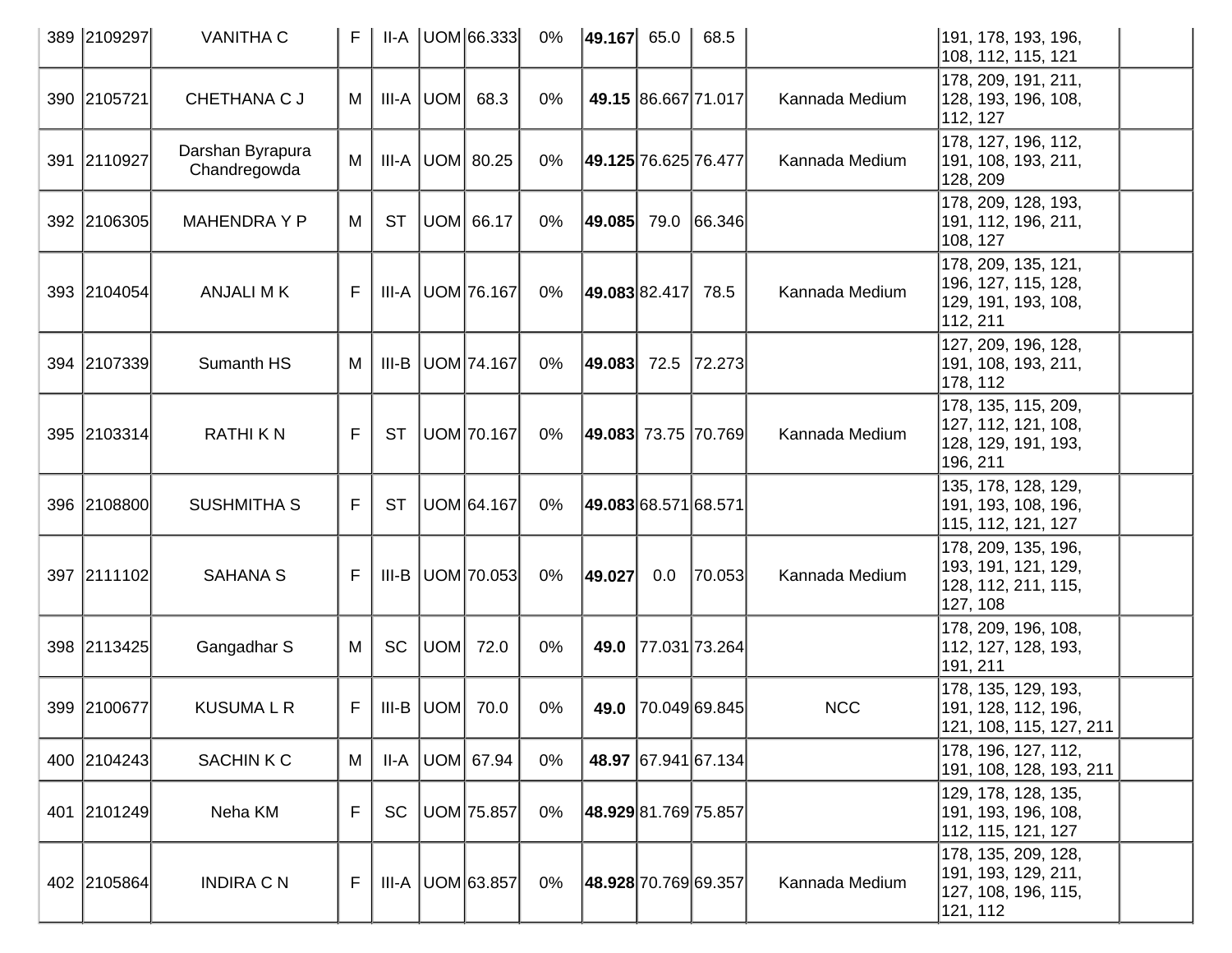| 403 2107383 | POORNIMA K N         | F. |           | <b>III-A UOM 77.833</b> | $0\%$ | 48.917 81.25 78.654       |                     |                | 135, 193, 191, 129,<br>128, 196, 178, 115,<br>121, 127, 108, 112               |  |
|-------------|----------------------|----|-----------|-------------------------|-------|---------------------------|---------------------|----------------|--------------------------------------------------------------------------------|--|
| 404 2105269 | <b>KRUTHIKA D B</b>  | F. | SC        | UOM 65.833              | 0%    | $ 48.917 $ 67.25 68.923   |                     | <b>NCC</b>     | 178, 209, 135, 129,<br>191, 211, 193, 128,<br>196, 112, 115, 127,<br>121, 108  |  |
| 405 2107104 | Raghavendra C        | M  | II-A      | UOM 66.688              | 3%    | 48.844 69.188 66.806      |                     |                | 128, 191, 209, 193,<br> 127, 196, 211, 178,<br>108, 112                        |  |
| 406 2102390 | Manasa M             | F  |           | $III-B$ UOM 73.667      | 0%    | $ 48.833 $ 72.25   73.231 |                     |                | 178, 135, 128, 209,<br>193, 191, 129, 196,<br>121, 108, 211, 112,<br>115, 127  |  |
| 407 2108290 | Pavana B C           | M  |           | III-B   UOM   73.667    | 0%    | 48.833 70.083 71.795      |                     | Kannada Medium | 178, 108, 211, 209,<br>128, 127, 193, 196,<br>191, 112                         |  |
| 408 2109487 | NISARGA H B          | F  |           | III-B   UOM 69.667      | 0%    | 48.833 79.846 75.593      |                     |                | 112, 135, 209, 129,<br>178, 128, 211, 193,<br> 191, 108, 196, 121,<br>115, 127 |  |
| 409 2106322 | <b>MANOJ KUMAR S</b> | М  |           | III-B   UOM 65.667      | $0\%$ | $ 48.833 $ 70.5 69.269    |                     |                | 178, 209, 128, 191,<br>127, 196, 108, 193,<br>112, 211                         |  |
| 410 2112749 | <b>PAVITHRA S</b>    | F  |           | II-A   UOM 63.667       | 0%    | 48.833 77.333 73.654      |                     |                | 178, 135, 108, 128,<br> 129, 191, 193, 209,<br>211, 196, 112, 115,<br>121, 127 |  |
| 411 2107014 | SHILPITHA G K        | F. |           | III-A UOM 67.64         | $0\%$ |                           | 48.82 67.99 67.516  | <b>NSS</b>     | 178, 209, 127, 135,<br>196, 115, 191, 193,<br>128, 129, 211, 121,<br>108, 112  |  |
| 412 2107789 | POOJA P S            | F. |           | GM   UOM   67.5         | 0%    |                           | 48.75 64.333 65.731 |                | 178, 135, 209, 191,<br>193, 211, 129, 128,<br>108, 121, 196, 115,<br>112, 127  |  |
| 413 2104452 | <b>LEENA V</b>       | F  | <b>SC</b> | UOM 69.444              | $0\%$ | 48.722 65.333 66.714      |                     |                | 178, 135, 129, 128,<br>193, 196, 115, 108, 112                                 |  |
| 414 2115043 | Bhargav P S          | M  | II-A      | UOM 69.231              | $0\%$ | 48.616 65.923 65.236      |                     |                | 178, 209, 127, 196,<br> 193, 112, 108, 128,<br>211, 191                        |  |
| 415 2103394 | PRIYANKA N N         | F  |           | III-A   UOM   73.167    | 0%    | 48.583 75.333 74.231      |                     |                | 178, 209, 135, 196,<br> 127, 191, 128, 121,<br>129, 115, 193, 108,             |  |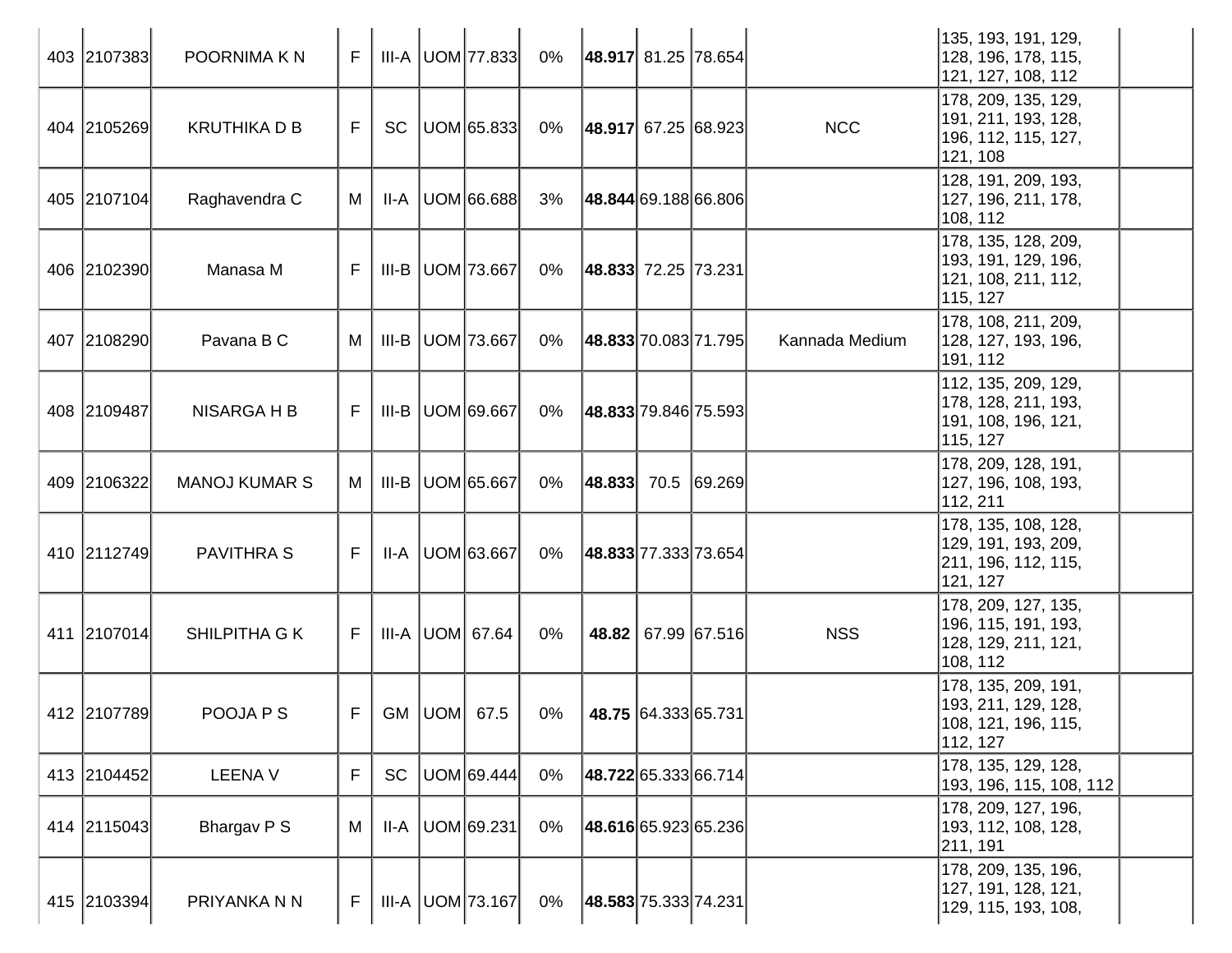|             |                                      |    |           |                          |       |                      |                  |                    | 112, 211                                                                       |  |
|-------------|--------------------------------------|----|-----------|--------------------------|-------|----------------------|------------------|--------------------|--------------------------------------------------------------------------------|--|
| 416 2110813 | YOGANANDA B R                        | М  | GM        | UOM 61.167               | 0%    | 48.583 66.583 65.692 |                  |                    | 178, 209, 128, 196,<br>127, 108, 211, 191,<br>112, 193                         |  |
| 417 2106997 | DEVIKA RANI M G                      | F. |           | $III-B$ UOM $75.0$       | $0\%$ | 48.5                 |                  | 79.216 75.145      | 178, 209, 135, 193,<br> 128, 129, 211, 191,<br>112, 115, 108, 121,<br>127, 196 |  |
| 418 2103549 | <b>SAHANA P S</b>                    | F  | <b>GM</b> | UOM  73.0                | 0%    | 48.5                 | 78.0             | 75.519             | 178, 129, 135, 193,<br>191, 128, 196, 127,<br>108, 121, 112, 115               |  |
| 419 2114260 | <b>ALIYA FAROOQ</b>                  | F. |           | $II-B$ UOM 73.0          | 0%    | 48.5                 |                  | 72.0 74.346        | 178, 135, 209, 211,<br>193, 128, 129, 108,<br>112, 115, 196, 121,<br>127, 191  |  |
| 420 2105053 | <b>MAHESHWARIN</b>                   | F  |           | $III-B$ UOM $70.0$       | 3%    | 48.5                 |                  | 74.06971.017       | 178, 135, 115, 108,<br>127, 121, 191, 193,<br>196, 128, 129, 112               |  |
| 421 2101165 | SINDHUTS                             | F. |           | $III-B$ $ UOM $ 69.0     | 0%    |                      |                  | 48.5 74.583 74.385 | 178, 209, 135, 128,<br>191, 193, 211, 129,<br>108, 196, 115, 121,<br>127, 112  |  |
| 422 2103326 | Megala J                             |    |           | $F$ $ CAT - I $ UOM 65.0 | $0\%$ |                      | 48.5 62.688 65.5 |                    | 178, 209, 128, 135,<br> 129, 191, 211, 193,<br>108, 115, 121, 127,<br>196, 112 |  |
|             | 423 2109059 Akshayakumara Nayaka   M |    | <b>ST</b> | UOM 63.0                 | $0\%$ | 48.5                 |                  | 73.917 68.192      | 178, 209, 193, 128,<br>211, 191, 108, 112,<br>196, 127                         |  |
| 424 2109490 | <b>BHARATH A M</b>                   | M  | $III-B$   | UOM 67.875               | 3%    | 48.438 62.688 64.089 |                  |                    | 178, 127, 209, 211,<br> 128, 191, 193, 196,<br>108, 112                        |  |
| 425 2100650 | <b>SANJUMA</b>                       | M  | SC        | UOM 62.833               | 0%    | 48.417 67.667 67.577 |                  |                    | 178, 112, 127, 196,<br>108, 193, 128, 191,<br>211, 209                         |  |
| 426 2106929 | <b>HARSHITHAN</b>                    | F  |           | $III-B$ UOM 72.745       | 0%    | 48.373 74.804 72.668 |                  |                    | 178, 209, 135, 193,<br> 128, 129, 211, 191,<br>115, 108, 112, 121,<br>127, 196 |  |
| 427 2107496 | <b>HARISH N S</b>                    | M  | III-A     | UOM 74.667               | 0%    | 48.333 85.714 79.25  |                  |                    | 178, 128, 108, 196,<br>112, 193                                                |  |
| 428 2102398 | <b>SWATHIKP</b>                      | F  | <b>SC</b> | UOM 70.667               | $0\%$ | 48.333 68.292 69.273 |                  |                    | 178, 128, 129, 135,<br> 191, 193, 127, 108,<br>112, 115, 121, 196              |  |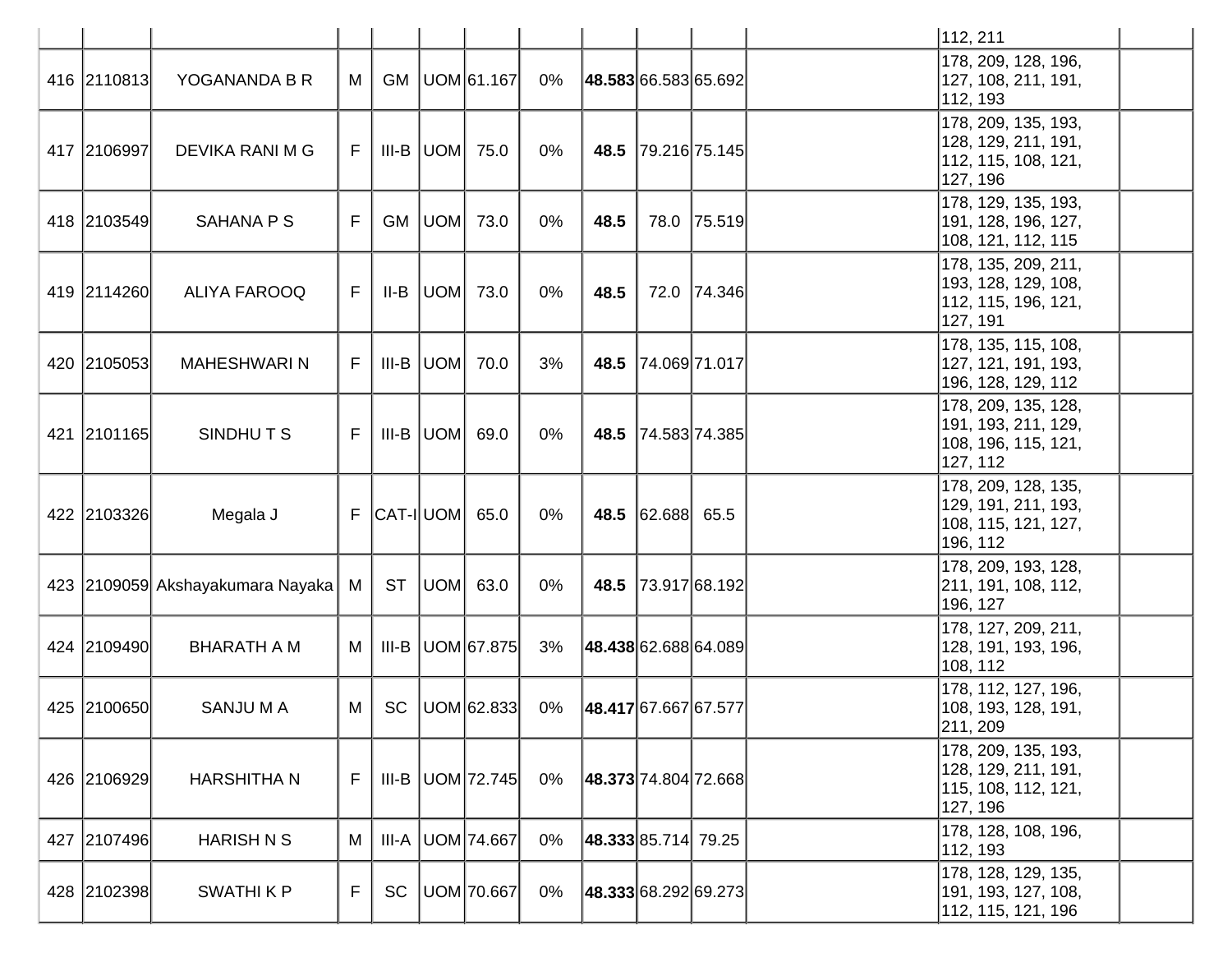| 429 2107531 | <b>MADHUSUDHANTB</b> | M  | II-A      | UOM 66.667              | 0%    | 48.333 72.206 70.552 |                     |                     | Kannada Medium | 128, 193, 112, 178,<br>196, 108                                                |  |
|-------------|----------------------|----|-----------|-------------------------|-------|----------------------|---------------------|---------------------|----------------|--------------------------------------------------------------------------------|--|
| 430 2107154 | ANKITHA D B          | F  |           | III-A UOM 66.667        | 0%    | 48.333 71.333 71.154 |                     |                     | Kannada Medium | 135, 196, 209, 121,<br>115, 127, 178, 128,<br>129, 108, 193, 191,<br>211, 112  |  |
| 431 2102188 | <b>PRAKUTHI P</b>    | F. | <b>SC</b> | UOM 66.667              | 0%    | 48.333 66.214 67.286 |                     |                     | Kannada Medium | 178, 135, 115, 193,<br>196, 108, 112                                           |  |
| 432 2100849 | <b>DHANUSH S</b>     | М  |           | III-A   UOM 62.667      | 0%    | 48.333 69.333 66.462 |                     |                     |                | 178, 209, 191, 128,<br>211, 193, 108, 127,<br>196, 112                         |  |
| 433 2112614 | Chaithrashree R      | F  |           | III-A   UOM 56.667      | 0%    | 48.333 60.833 61.923 |                     |                     | Kannada Medium | 178, 127, 129, 115,<br>128, 209, 135, 191,<br>193, 196, 211, 121,<br>112, 108  |  |
| 434 2109569 | <b>ISHWARYA</b>      | F  | <b>SC</b> | $ UOM $ 79.5            | 3%    |                      | 48.25 75.375 75.523 |                     |                | 127, 178, 121, 128,<br>135, 211, 209, 112,<br>108, 129, 191, 193,<br>196, 115  |  |
| 435 2101200 | Sanjay R B           | М  |           | III-A UOM 70.5          | 0%    | 48.25                | 82.0                | 73.654              |                | 178, 209, 128, 193,<br>211, 191, 108, 196,<br>127, 112                         |  |
| 436 2105530 | Keerthi S            | F  |           | $III-B$ UOM 68.5        | $0\%$ |                      |                     | 48.25 73.833 74.154 | Kannada Medium | 178, 135, 209, 191,<br>128, 129, 211, 193,<br>121, 108, 196, 115,<br>127, 112  |  |
| 437 2102642 | <b>BHABITHA D</b>    | F. |           | III-A  UOM  66.5        | $0\%$ | 48.25                |                     | 70.5 70.346         |                | 135, 121, 196, 193,<br>128, 211, 209, 112,<br>115, 127, 178, 129,<br>191, 108  |  |
| 438 2102234 | ADITHYA H M          | M  |           | $II-A$ $ UOM $ 66.5     | $0\%$ |                      | 48.25 68.875 66.068 |                     |                | 178, 209, 127, 108,<br>112, 128, 191, 196,<br>211, 193                         |  |
| 439 2107292 | MADHUKUMAR H N       |    |           | M   III-B   UOM   62.44 | 0%    |                      |                     | 48.22 59.118 62.087 |                | 178, 128, 196, 211,<br>193, 191, 112, 127, 108                                 |  |
| 440 2105762 | YASHODHA             | F  |           | III-B   UOM   74.333    | 0%    | 48.167 74.0 74.808   |                     |                     | Kannada Medium | 178, 135, 191, 209,<br> 112, 129, 193, 128,<br>127, 196, 121, 115,<br>108, 211 |  |
| 441 2102230 | KAVYANJALI H M       | F  | $III-B$   | UOM 72.333              | $0\%$ | 48.167               |                     | 80.5 75.577         | Kannada Medium | 135, 112, 193, 178,<br> 115, 128, 129, 191,<br>196, 108, 121, 127, 211         |  |
| 442 2108113 | Ashwini C R          | F. |           | SC   UOM 68.333         | 0%    | 48.167 71.417 72.846 |                     |                     | Kannada Medium | 178, 135, 193, 196,<br>191, 129, 128, 115,                                     |  |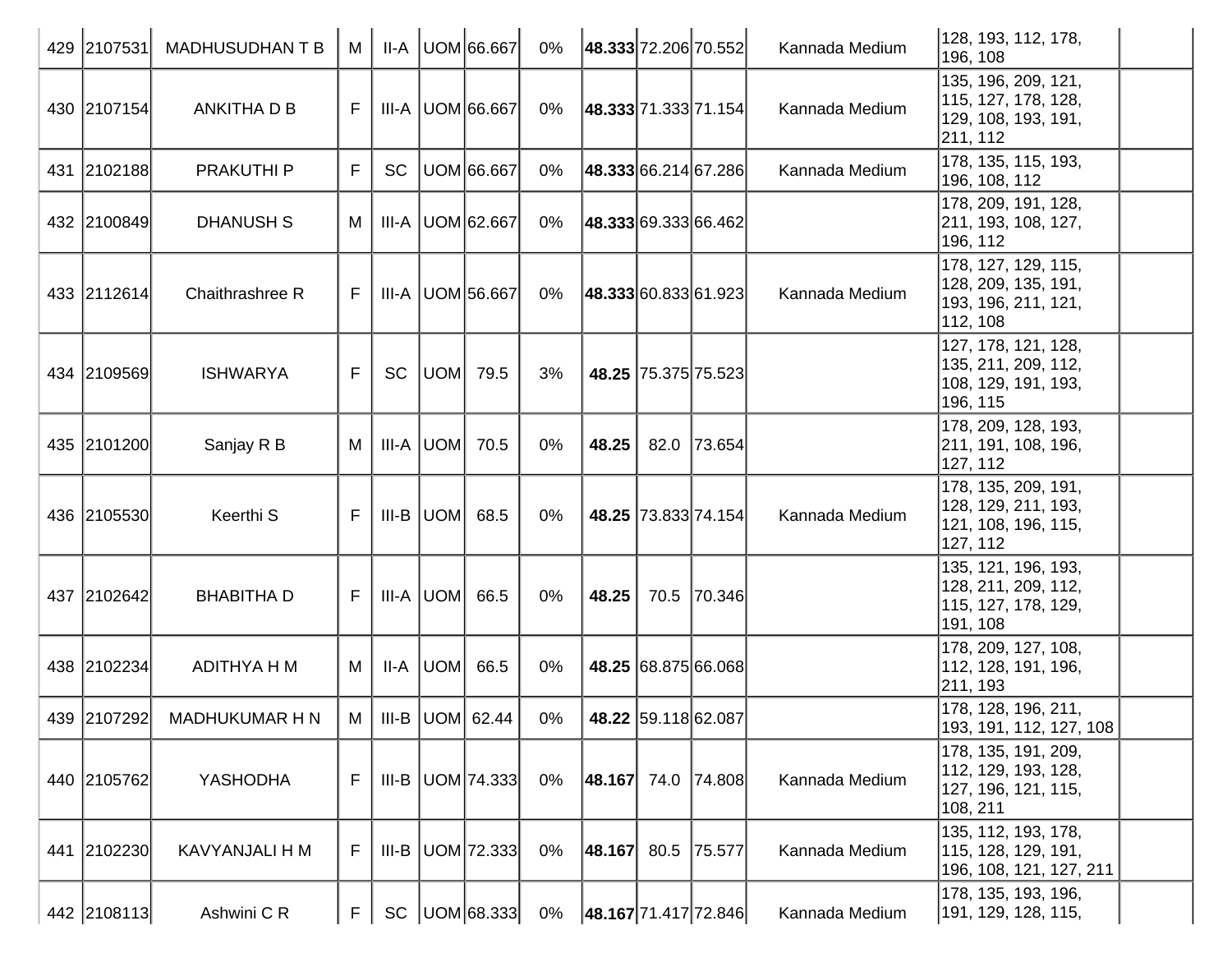|             |                              |    |    |                                                      |       |       |                             |                     | 112, 108                                                                       |  |
|-------------|------------------------------|----|----|------------------------------------------------------|-------|-------|-----------------------------|---------------------|--------------------------------------------------------------------------------|--|
| 443 2107548 | PRARTHANA KL                 | F. |    | $III-A$ UOM 68.333                                   | 0%    |       | 48.167 66.667 67.795        |                     | 178, 209, 135, 128,<br>211, 129, 127, 191,<br>193, 108, 196, 112,<br>115, 121  |  |
| 444 2103295 | <b>CHANDAN KUMAR K</b>       | M  |    | III-B UOM 66.18                                      | $0\%$ |       | 48.09 71.667 66.255         |                     | 209, 191, 128, 178,<br>193, 211, 108, 196,<br>112, 127                         |  |
| 445 2107087 | YOGASHREE N A                | F. |    | II-A   UOM   72.167                                  | 0%    |       | 48.083 75.417 74.692        |                     | 178, 135, 209, 191,<br>121, 108, 196, 127,<br>115, 193, 129, 211,<br>128, 112  |  |
| 446 2107508 | <b>GOPIKA A</b>              | F  |    | $II-A$ UOM 68.167                                    | 0%    |       | $ 48.083 $ 59.75 $ 63.346 $ |                     | 135, 209, 193, 178,<br> 128, 191, 211, 196,<br>121, 129, 108, 115,<br>112, 127 |  |
| 447 2106365 | <b>SUSHMITHA B S</b>         | F  |    | III-B UOM 62.167                                     | 0%    |       | 48.083 65.167 64.923        |                     | 115, 135, 127, 196,<br>178, 128, 129, 191,<br>193, 121, 108, 112               |  |
| 448 2101579 | YOGESH S B                   | M  |    | $III-A  UOM $ 70.0                                   | $0\%$ |       | 48.0 67.402 66.628          |                     | 178, 209, 128, 196,<br>108, 193, 127, 191,<br>112, 211                         |  |
| 449 2106241 | PAVITHRA NU                  | F  |    | $II-A$ $ UOM $ 62.0                                  | $0\%$ | 48.0  | 64.583 64.038               | Kannada Medium      | 135, 115, 178, 193,<br> 191, 128, 129, 127,<br>121, 108, 196, 112              |  |
| 450 2101257 | Asha K A                     | F  |    | $III-A$ UOM $73.9$                                   | $0\%$ |       | 47.95   72.85   72.342      |                     | 191, 178, 108, 112,<br>115, 121, 127, 128,<br>129, 135, 193, 196,<br>211, 209  |  |
| 451 2114884 | <b>NAVEENKUMAR G</b>         | M  | SC | $ UOM $ 65.9                                         | $0\%$ | 47.95 | 65.9 64.816                 | NCC, Kannada Medium | 178, 209, 127, 128,<br>191, 211, 193, 196,<br>112, 108                         |  |
| 452 2107571 | PRATHIBHA M T                | F. |    | III-A   UOM   71.833   0%   47.917   73.583   72.682 |       |       |                             |                     | 127, 209, 191, 211,<br>193, 135, 178, 128,<br>129, 115, 112, 196,<br> 108, 121 |  |
|             | 453 2102476 ANUSHA GOWDA A R | F  |    | $II-A$ UOM $67.833$                                  | 0%    |       | 47.917 72.833 73.423        |                     | 178, 135, 209, 108,<br> 128, 191, 129, 193,<br>211, 127, 115, 121,<br>196, 112 |  |
| 454 2114865 | Deepika KR                   | F  |    | $III-A$ UOM 61.833                                   | 0%    |       | 47.917 68.417 67.923        |                     | 178, 121, 135, 127,<br> 191, 196, 112, 128,<br>129, 108, 115, 193              |  |
|             |                              |    |    |                                                      |       |       |                             |                     | 178, 135, 193, 196,                                                            |  |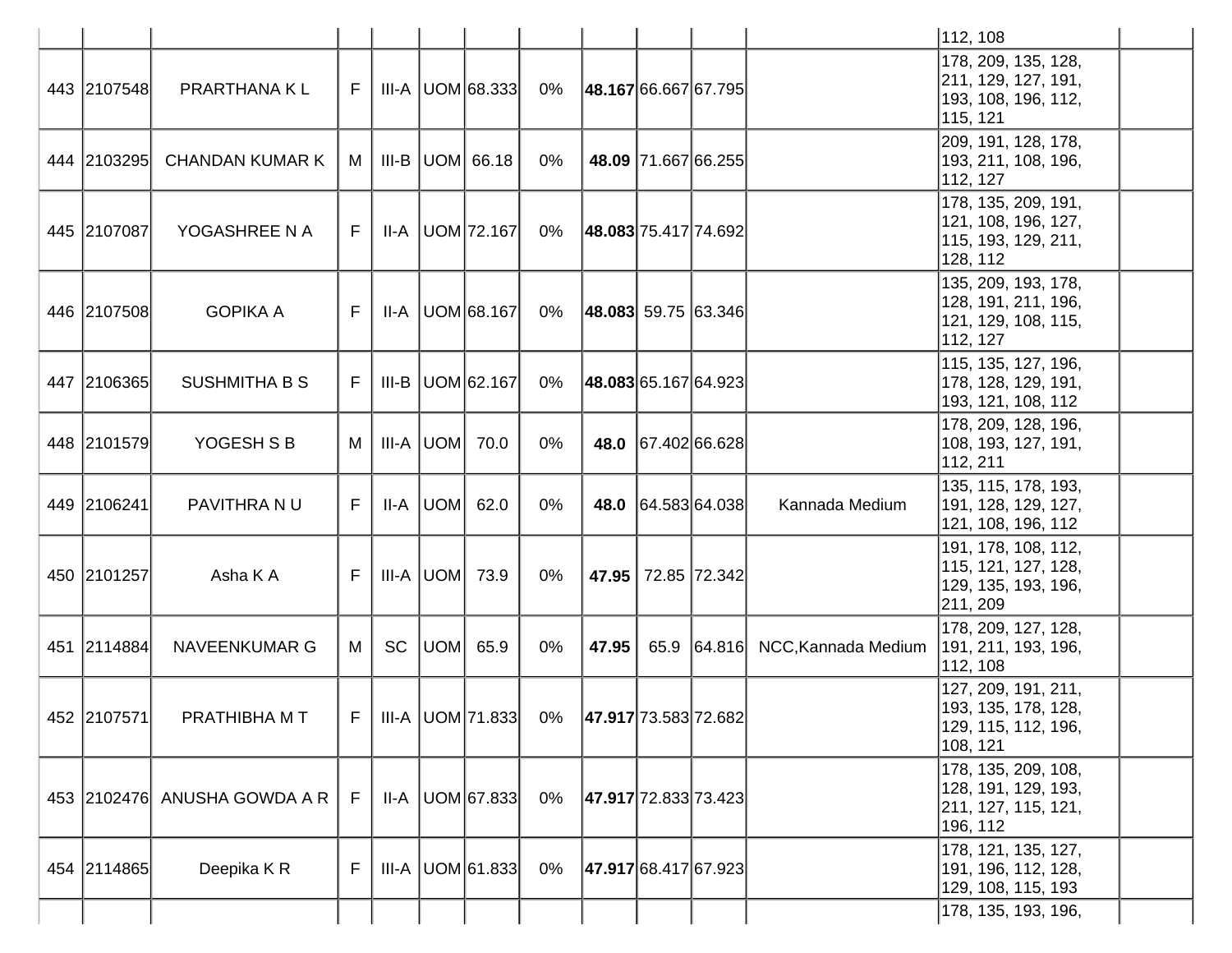| 455 2106293 | <b>SOWMYAKB</b>                                                              | F.             | <b>SC</b> | $ UOM $ 57.8               | $0\%$ | 47.9                     |     | 71.3 64.342         | Kannada Medium      | 191, 129, 112, 115,<br>121, 127, 108, 128                                       |
|-------------|------------------------------------------------------------------------------|----------------|-----------|----------------------------|-------|--------------------------|-----|---------------------|---------------------|---------------------------------------------------------------------------------|
| 456 2109019 | <b>ARPITHA H P</b>                                                           | F              |           | III-A   UOM   73.778       | 0%    | 47.889  77.85   76.973   |     |                     |                     | 178, 135, 209, 196,<br>115, 127, 121, 112,<br>128, 108, 129, 193,<br>191, 211   |
| 457 2103463 | <b>KAVYA K</b>                                                               | F.             |           | III-A   UOM   75.767       | 0%    | 47.883                   | 0.0 | 76.105              |                     | 178, 135, 128, 129,<br> 191, 193, 196, 127,<br>121, 115, 112, 108,<br>211, 209  |
| 458 2100631 | <b>MAMATHA P</b>                                                             | F              | SC        | UOM 67.667                 | 0%    | 47.833 70.167 69.923     |     |                     |                     | 178, 135, 209, 129,<br>128, 193, 211, 108,<br> 112, 196, 121, 115,<br>191, 127  |
| 459 2103025 | <b>VARSHINI D N</b>                                                          |                |           | $F$ $ CAT - I $ UOM 65.667 | 0%    | 47.833 71.667 69.346     |     |                     |                     | 127, 135, 121, 115,<br>209, 196, 112, 178,<br>108, 128, 129, 191,<br>193, 211   |
| 460 2104356 | <b>KARTHIK G</b>                                                             | M              | <b>SC</b> | UOM 63.667                 | 0%    | 47.833 70.167 68.231     |     |                     | Kannada Medium, NSS | 178, 196, 127, 209,<br>112, 108, 193, 191,<br>211, 128                          |
| 461 2113947 | <b>NAMRATHA</b>                                                              | F.             | <b>SC</b> | UOM 61.667                 | 0%    | 47.833 79.167 73.038     |     |                     |                     | 178, 135, 191, 196,<br>121, 128, 209, 129,<br>211, 108, 112, 127,<br>115, 193   |
| 462 2100213 | POOJA S J                                                                    | F              |           | III-B   UOM 61.667         | 0%    | $ 47.833 $ 68.5 68.115   |     |                     | Kannada Medium      | 178, 135, 127, 196,<br>121, 209, 115, 108,<br>193, 128, 129, 191,<br>112, 211   |
| 463 2102485 | Divya Bharathi Hinduja<br>м                                                  | F.             |           | II-A   UOM 57.667          | 0%    | $ 47.833 $ 76.0   71.462 |     |                     |                     | 178, 209, 193, 129,<br>128, 191, 108, 112,<br>196, 135, 115, 121,<br>127, 211   |
|             | 464 2106825 SHIVAPRAKASH A S   M   SC   UOM 67.625 0%   47.812 62.688 63.821 |                |           |                            |       |                          |     |                     |                     | 127, 209, 178, 196,<br>108, 191, 128, 112,<br>193, 211                          |
| 465 2101496 | SOWMYA S                                                                     | F <sub>1</sub> |           | III-A $ $ UOM $ $ 61.5     | 0%    |                          |     | 47.75 78.417 73.038 |                     | 178, 135, 128, 191,<br> 129, 108, 127, 193,<br> 196, 121, 115, 112,<br>211, 209 |
| 466 2107393 | <b>RAKSHITHA B</b>                                                           | F              | <b>ST</b> | UOM 71.47                  | 0%    | 47.735 77.206 72.282     |     |                     |                     | 178, 135, 128, 193,<br>209, 108, 129, 191,<br>112, 115, 196, 121,<br>127, 211   |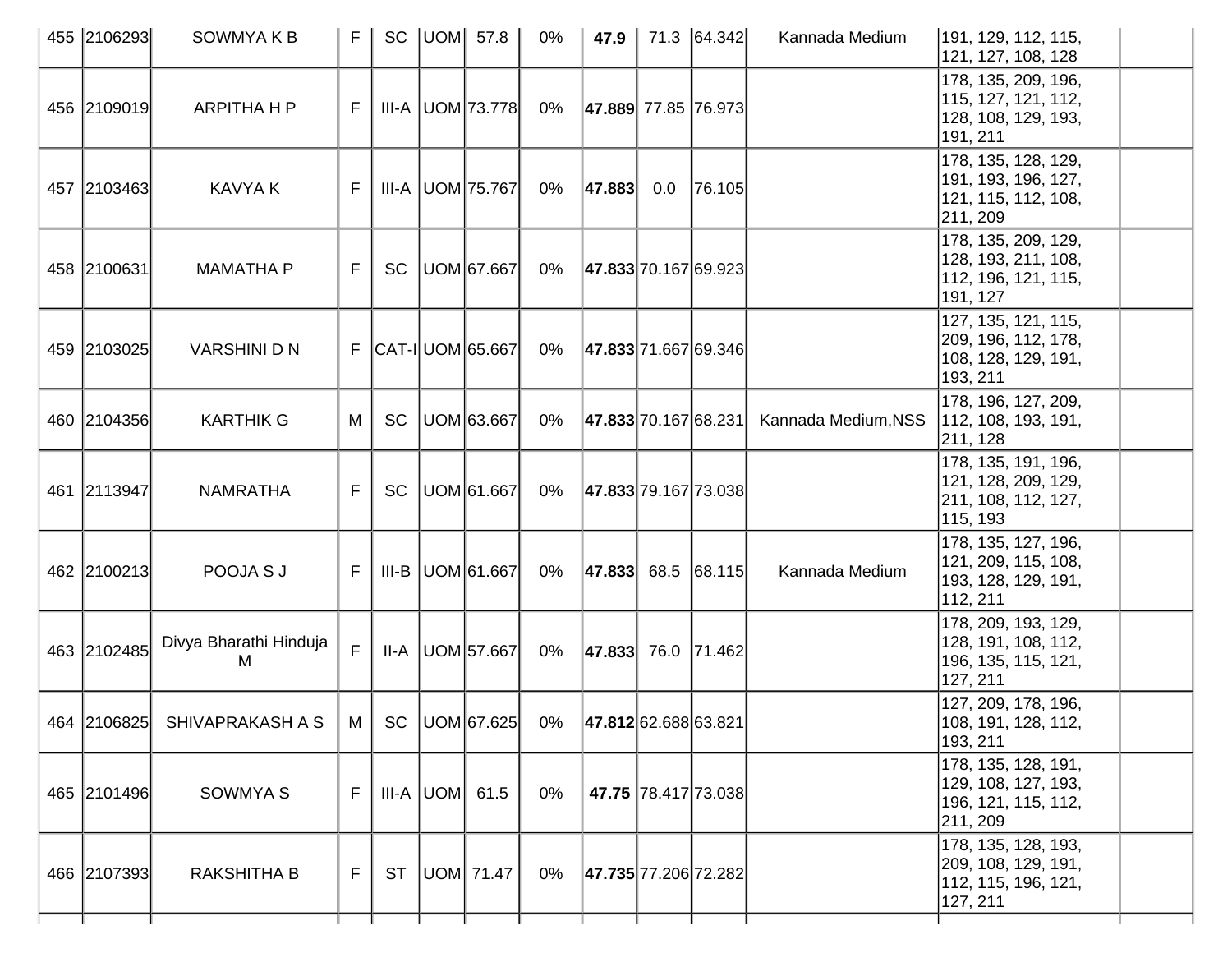| 467 2100186 | CHELUVAMBIKA PRIYA <br>NAYAKA S J | $\mathsf{F}$ | <b>ST</b> |     | UOM 63.375               | 0%    | 47.688 62.938 66.75      |                      |                | 178, 209, 135, 211,<br> 129, 128, 193, 191,<br> 108, 121, 196, 112,<br>127, 115 |  |
|-------------|-----------------------------------|--------------|-----------|-----|--------------------------|-------|--------------------------|----------------------|----------------|---------------------------------------------------------------------------------|--|
| 468 2106405 | THEJASHREE B                      | F            |           |     | $III-B$ $ UOM 73.333 $   | 0%    | 47.667 74.069 71.221     |                      |                | 128, 178, 135, 209,<br>129, 193, 112, 211,<br>108, 196, 121, 191,<br>127, 115   |  |
| 469 2102502 | <b>SAHANA M</b>                   | F            | II-A      |     | UOM 69.333               | 0%    | 47.667 84.083 77.077     |                      | Kannada Medium | 209, 135, 178, 128,<br>129, 211, 191, 193,<br>108, 196, 115, 112,<br>121, 127   |  |
| 470 2102941 | MANASA H D                        | F            | II-A      |     | UOM 67.333               | 0%    | 47.667 73.833 73.038     |                      |                | 178, 135, 127, 121,<br> 129, 128, 193, 115,<br>196, 112, 108, 191               |  |
| 471 2103795 | SINCHANA C P                      | F            |           |     | $III-A$ UOM 61.333       | 0%    | 47.667                   | 70.5 67.846          | Kannada Medium | 135, 178, 196, 127,<br>121, 128, 129, 191,<br>115, 193, 108, 112                |  |
| 472 2112886 | <b>SAHANA B</b>                   | F            | <b>SC</b> |     | UOM 73.312               | 0%    |                          | 47.656 73.875 73.607 |                | 178, 193, 128, 135,<br>196, 112, 115, 108                                       |  |
| 473 2110493 | Yogesh M                          | M            | II-A      |     | UOM 69.25                | 0%    |                          | 47.625 71.438 68.658 |                | 178, 108, 128, 193,<br> 191, 127, 112, 196                                      |  |
| 474 2106163 | <b>MAHESH B M</b>                 | M            | II-A      |     | UOM 71.188               | $0\%$ |                          | 47.594 70.531 70.161 | <b>NCC</b>     | 178, 209, 191, 211,<br>128, 193, 112, 108,<br>196, 127                          |  |
| 475 2111790 | NUTHAN HARSHA R                   | М            | <b>SC</b> |     | UOM 69.188               | 0%    | 47.594 60.344 64.25      |                      |                | 178, 209, 128, 191,<br>193, 211, 196, 112,<br>108, 127                          |  |
| 476 2105922 | <b>GANESH S</b>                   | М            | <b>ST</b> | UOM | 58.9                     | $0\%$ | 47.45                    | 52.65 56.895         |                | 112, 196, 178, 108,<br>193, 128                                                 |  |
| 477 2106523 | KAVYA H C                         | F            |           |     | $III-A$ UOM 68.833       | 0%    | 47.417 80.167 76.346     |                      |                | 178, 135, 209, 193,<br> 191, 211, 129, 128,<br>108, 112, 121, 127,<br>196, 115  |  |
|             | 478 2102861 CHANDANA SHETTY S     | - F          |           |     | $II-A$ UOM $76.75$       | 0%    | 47.375 76.292 74.682     |                      |                | 135, 209, 127, 178,<br>129, 128, 191, 193,<br>211, 115, 196, 108,<br>121, 112   |  |
| 479 2114941 | Karthik S N                       | M            | <b>SC</b> |     | UOM  63.75               | 3%    |                          | 47.375 61.917 61.205 |                | 178, 209, 128, 191,<br>193, 211, 196, 108,<br>112, 127                          |  |
| 480 2102353 | THEJASHREE S N                    |              |           |     | F   CAT-I   UOM   74.667 | 0%    | $ 47.333 $ 81.0   79.346 |                      |                | 178, 135, 128, 129,<br>127, 115, 121, 193,<br>196, 108, 191, 112                |  |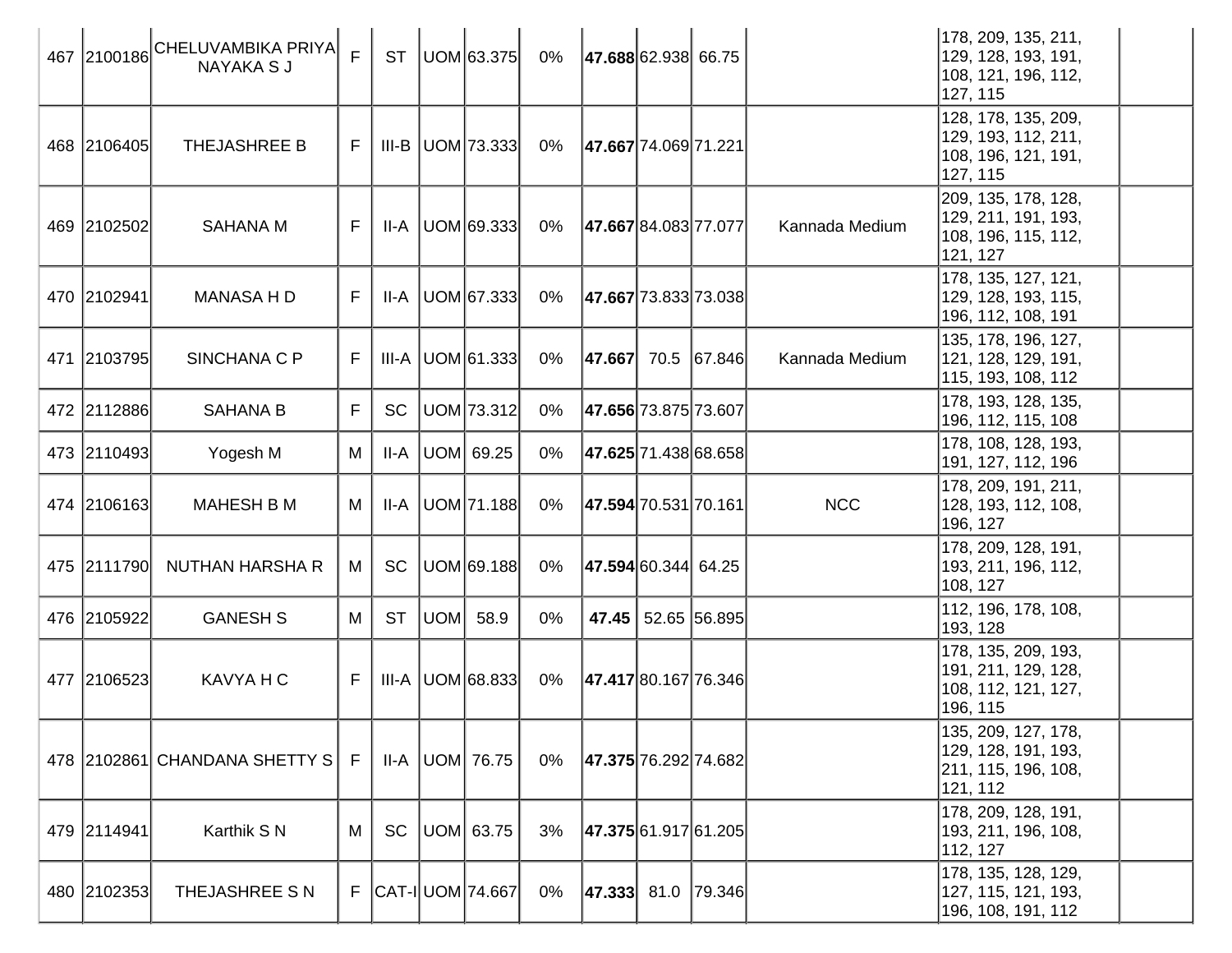| 481 2102534 | <b>INCHARA H</b>             | F. |           |           | GM   UOM   70.667          | 0%    | $ 47.333 $ 69.0 69.808   |                     |                    | 209, 135, 193, 127,<br> 178, 128, 211, 129,<br>191, 112, 115, 196,<br>121, 108  |
|-------------|------------------------------|----|-----------|-----------|----------------------------|-------|--------------------------|---------------------|--------------------|---------------------------------------------------------------------------------|
| 482 2105712 | <b>TASMIYA BANU</b>          | F. |           |           | $II-B$   UOM   70.667      | 0%    | 47.333 68.667 70.615     |                     |                    | 178, 135, 209, 211,<br> 193, 128, 191, 129,<br> 196, 115, 108, 127,<br>121, 112 |
| 483 2108325 | <b>SPARSHA</b>               | F. | <b>SC</b> |           | UOM 68.667                 | 0%    | $ 47.333 $ 72.0          | 72.5                |                    | 178, 127, 196, 112,<br>121, 135, 115, 108,<br>128, 129, 193, 191,<br>211, 209   |
| 484 2104404 | <b>RUTU</b>                  | F  |           |           | GM   UOM 68.667            | 0%    | 47.333 67.083 68.962     |                     | Hyderabad Karnatka | 178, 209, 128, 193,<br>211, 191, 135, 129,<br>108, 112, 115, 121,<br>127, 196   |
| 485 2109829 | DARSHAN H J                  | M  | II-A      |           | UOM 70.625                 | 0%    | 47.312 65.688 65.982     |                     | Kannada Medium     | 178, 209, 127, 128,<br>193, 191, 196, 211,<br>108, 112                          |
| 486 2111900 | Doreswamy K B                | M  | <b>SC</b> |           | UOM 66.625                 | $0\%$ | 47.312 69.625 67.411     |                     |                    | 178, 209, 128, 193,<br>211, 191, 196, 108,<br>112, 127                          |
| 487 2106388 | <b>KAVYA S G</b>             | F  |           |           | $III-A$ UOM $70.5$         | $0\%$ |                          | 47.25 79.583 75.962 |                    | 178, 135, 193, 108,<br>196, 128, 129, 191,<br>115, 112, 121, 127,<br>209, 211   |
|             | 488 2106449 PURUSHOTHAMA H M | M  |           | III-A UOM | 66.5                       | $0\%$ | 47.25                    | 77.75   70.605      |                    | 178, 191, 211, 193,<br> 128, 108, 112, 127, 196                                 |
| 489 2106132 | Spoorthy R                   | F. |           |           | $III-A$ $UOM$ 66.5         | 0%    |                          | 47.25 75.75 74.808  | Kannada Medium     | 135, 178, 209, 129,<br> 128, 211, 191, 112,<br>115, 193, 196, 108,<br>121, 127  |
| 490 2101426 | Soundaryaj                   | F. |           |           | ST   UOM   72.4            | 0%    |                          | 47.2 70.35 70.237   |                    | 191, 178, 108, 112,<br>115, 121, 127, 128,<br>129, 135, 193, 196,<br>211, 209   |
| 491 2107510 | PRIYA A M                    | F  |           |           | $III-A$ UOM 68.333         | 0%    | 47.167 84.917 79.0       |                     |                    | 178, 135, 128, 193,<br> 191, 129, 127, 115,<br>121, 196, 108, 112               |
| 492 2114255 | Nisha S                      |    |           |           | $F$ $ CAT - I $ UOM 66.333 | 0%    | $ 47.167 $ 82.0   77.538 |                     |                    | 178, 209, 108, 128,<br>127, 211, 193, 191,<br> 196, 112, 129, 135,<br>115, 121  |
|             |                              |    |           |           |                            |       |                          |                     |                    | 127, 135, 129, 128,                                                             |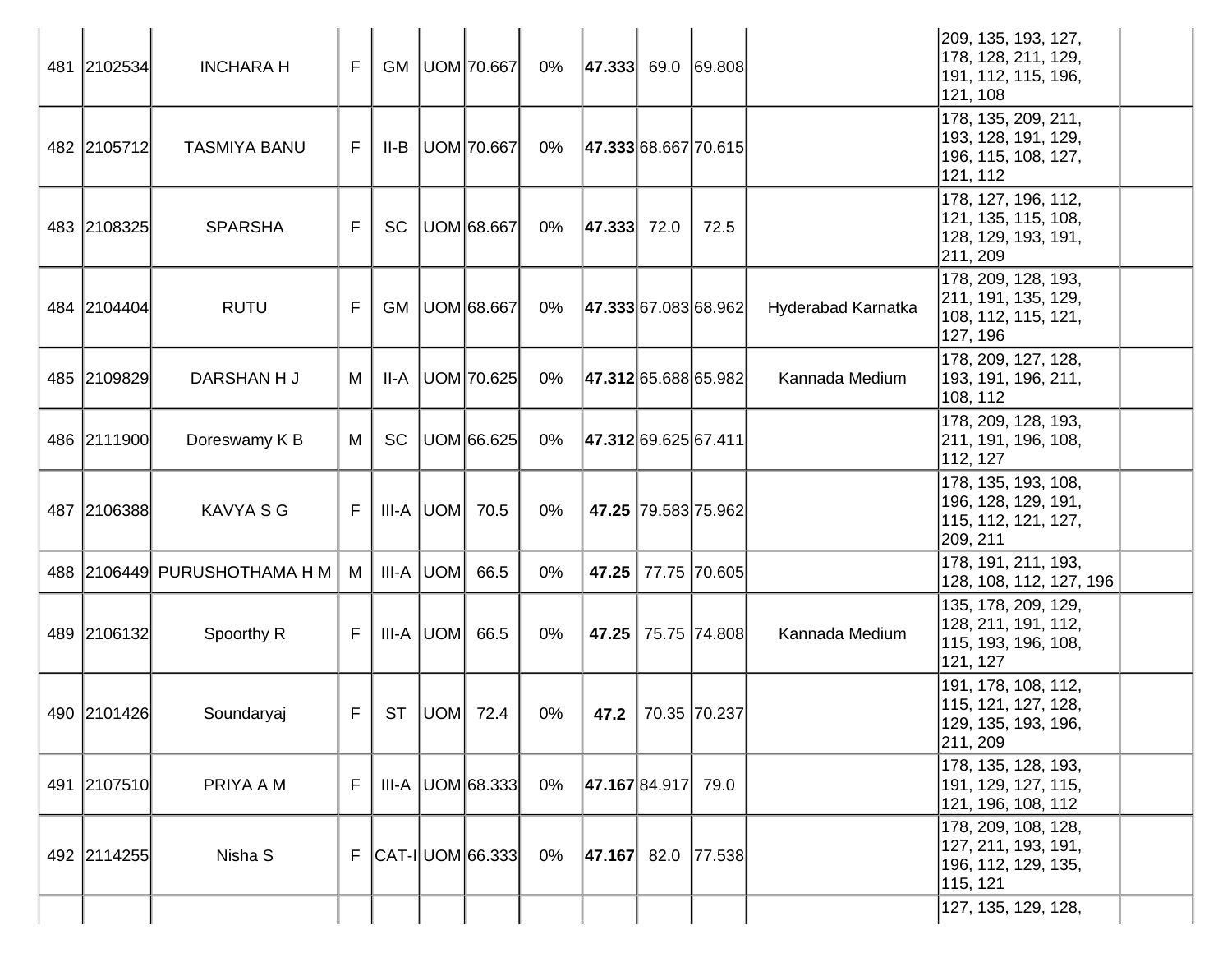| 493 2102976 | <b>MEGHANADS</b>       | $F_{\perp}$ |           | $III-B$ UOM 66.333      | 0%    | 47.167 74.833 71.577     |                    |             |                                                 | 108, 178, 112, 115,<br>193, 196, 121, 191,<br>211, 209                         |  |
|-------------|------------------------|-------------|-----------|-------------------------|-------|--------------------------|--------------------|-------------|-------------------------------------------------|--------------------------------------------------------------------------------|--|
| 494 2105166 | CHIDANANDASWAMY<br>A U | M           | III-B     | UOM 66.333              | $0\%$ | 47.167 66.917            |                    | 68.0        | Kannada Medium                                  | 127, 108, 128, 209,<br>193, 211, 191, 178,<br>196, 112                         |  |
| 495 2108198 | <b>AMULYANP</b>        | F           | II-A      | UOM 62.333              | $0\%$ | 47.167 77.429 72.607     |                    |             |                                                 | 178, 135, 129, 191,<br>108, 196, 112, 128,<br>193, 121, 115, 127               |  |
| 496 2102075 | <b>RAKSHITHA S</b>     | F.          |           | $III-B$ UOM 64.167      | 0%    | 47.083 64.667 64.385     |                    |             |                                                 | 128, 191, 127, 193,<br>129, 178, 135, 112,<br>121, 108, 196, 115,<br>211, 209  |  |
| 497 2104411 | DIVYA C S              | F           | <b>SC</b> | UOM 56.143              | $0\%$ | 47.07258.84659.071       |                    |             | Kannada Medium                                  | 178, 129, 135, 193,<br>128, 115, 112, 108, 196                                 |  |
| 498 2108253 | <b>SHASHIKALA B S</b>  | F.          | <b>ST</b> | UOM 56.0                | $0\%$ |                          | 47.0 71.417 67.154 |             |                                                 | 135, 178, 191, 128,<br>129, 209, 115, 108,<br>112, 121, 127, 193,<br>196, 211  |  |
| 499 2103017 | <b>RAKSHITHA M R</b>   | F           |           | III-A   UOM   75.833    | $0\%$ |                          |                    |             | $ 46.917 77.667 76.932 $ Physically Handicapped | 135, 127, 193, 121,<br>129, 115, 112, 128,<br>196, 178, 108, 191, 211          |  |
| 500 2101445 | <b>HARSHITHA V</b>     | F.          |           | $III-A$ UOM 69.833      | 0%    | 46.917 77.917 75.385     |                    |             |                                                 | 209, 135, 178, 129,<br>211, 128, 193, 112,<br> 127, 115, 191, 121,<br>108, 196 |  |
| 501 2100175 | <b>AMBIKA S N</b>      | F.          |           | $III-B$ UOM 55.833      | 0%    | 46.917                   |                    | 59.5 59.923 | Kannada Medium                                  | 135, 193, 115, 196,<br>108, 178, 112, 127,<br>121, 191, 128, 129               |  |
| 502 2105636 | ASHA M R               | F           | <b>SC</b> | UOM 69.804              | $0\%$ | 46.902 70.441 69.793     |                    |             |                                                 | 178, 135, 112, 193,<br> 191, 128, 129, 196,<br>108, 115, 121, 127              |  |
| 503 2105332 | Tejaswi D P            | M           |           | III-B $ $ UOM $ $ 73.75 | $0\%$ | 46.875 72.933 71.296     |                    |             |                                                 | 209, 128, 178, 193,<br>211, 191, 196, 108,<br>127, 112                         |  |
| 504 2107008 | <b>CHAITHANYA M</b>    | F           |           | $III-B$ UOM 75.714      | 0%    | $ 46.857 $ 80.0   76.071 |                    |             |                                                 | 178, 209, 135, 128,<br>193, 129, 191, 211,<br>112, 121, 108, 196,<br>115, 127  |  |
| 505 2107216 | Vishwas S              | M           | <b>SC</b> | UOM 68.688              | 3%    | 46.844 59.844 61.518     |                    |             |                                                 | 127, 108, 209, 178,<br> 193, 112, 196, 128,<br>191, 211                        |  |
|             |                        |             |           |                         |       |                          |                    |             |                                                 | 178, 135, 196, 193,<br>191, 115, 112, 209,                                     |  |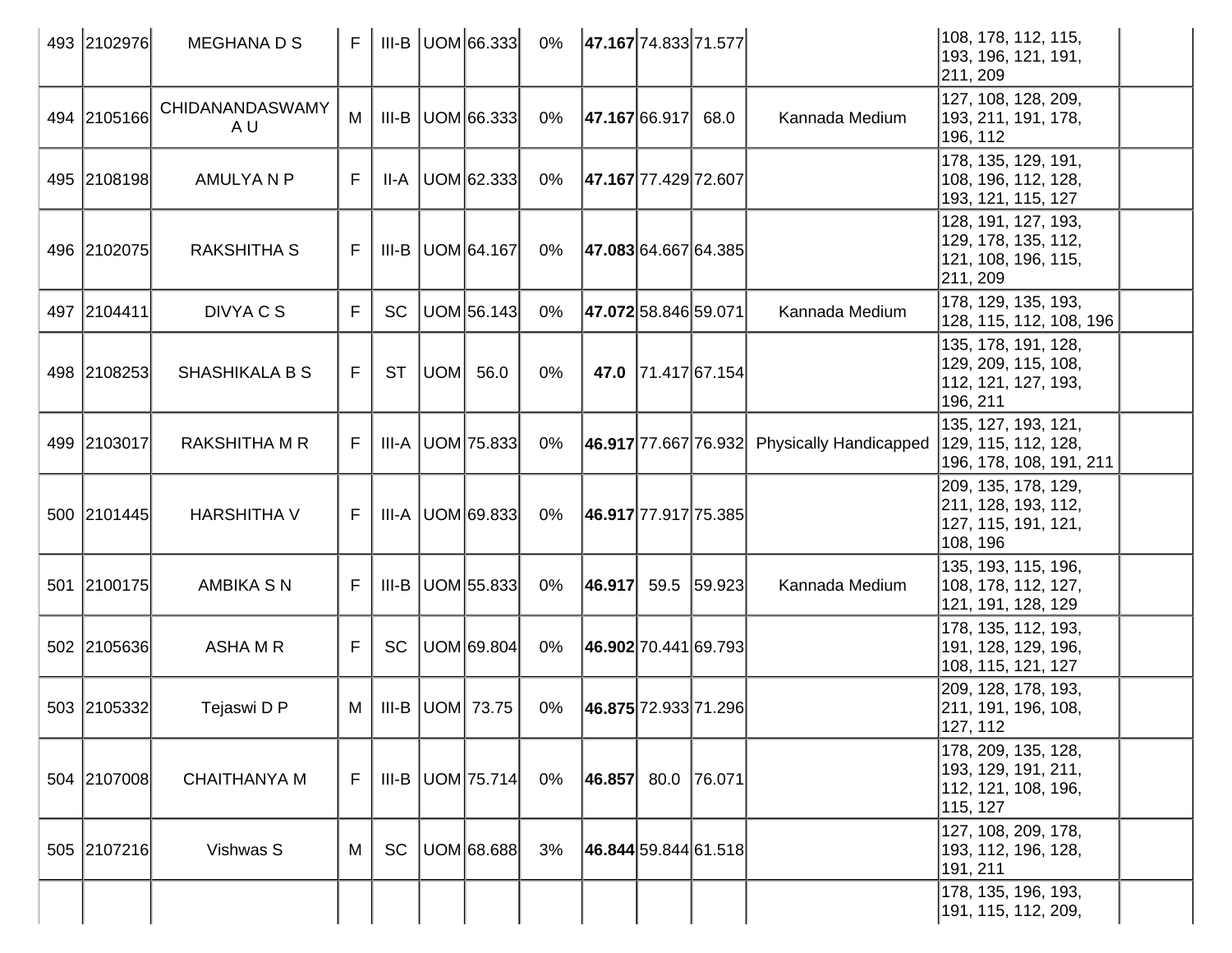| 506 2109186 | <b>BHAVANA V</b>     | F. |           | II-A UOM 67.667                | 0%    | 46.833 73.643 71.25        |                     |                | 108, 128, 129, 121,<br>127, 211                                                 |  |
|-------------|----------------------|----|-----------|--------------------------------|-------|----------------------------|---------------------|----------------|---------------------------------------------------------------------------------|--|
| 507 2110744 | RAMYA M B            | F. |           | $III-A$ UOM 65.667             | 0%    | $ 46.833 $ 68.25 68.577    |                     |                | 178, 135, 209, 128,<br>129, 193, 108, 196,<br>112, 115, 121, 127,<br>191, 211   |  |
| 508 2102148 | <b>MOUNA B</b>       | F  |           | III-B $ $ UOM $ $ 71.5         | 0%    |                            | 46.75 73.917 74.385 | <b>NSS</b>     | 112, 135, 178, 196,<br>128, 209, 191, 193,<br>129, 108, 121, 115,<br>211, 127   |  |
| 509 2102463 | <b>SWATHIN</b>       | F  |           | $III-B$ $ UOM 69.333 $         | 0%    | 46.667 77.833 74.808       |                     | Kannada Medium | 178, 209, 135, 128,<br>191, 211, 129, 193,<br>112, 115, 121, 127,<br>196, 108   |  |
| 510 2105393 | <b>CHANDANA C</b>    | F  | <b>SC</b> | UOM 63.333                     | 0%    | 46.667  74.75   72.192     |                     |                | 178, 135, 128, 209,<br>191, 127, 193, 108,<br>112, 115, 121, 129,<br>196, 211   |  |
| 511 2103480 | Chandu D             | M  |           | $III-B$ UOM 63.333             | 0%    | 46.667 65.833 63.846       |                     |                | 209, 191, 178, 128,<br>211, 193, 108, 196,<br>112, 127                          |  |
| 512 2105832 | <b>HARSHITHA S</b>   | F  |           | $II-A$   UOM $61.333$          | 0%    | $ 46.667 $ 71.0 $ 66.222 $ |                     |                | 178, 135, 108, 196,<br>193, 129, 128, 112,<br>115, 191, 121, 127, 211           |  |
| 513 2111055 | MAHADEVASWAMY K<br>S | M  |           | $II-A$ UOM 75.188              | 0%    | 46.594 74.469 74.304       |                     |                | 178, 209, 193, 108,<br>196, 128, 191, 211,<br>127, 112                          |  |
| 514 2102675 | ANUSHANJ             |    |           | $F$ $ CAT - I $ UOM $ 69.167 $ | 0%    | 46.583 65.917 68.615       |                     |                | 178, 128, 193, 209,<br>129, 211, 135, 108,<br> 115, 191, 127, 121,<br>112, 196  |  |
| 515 2102382 | <b>DHANUSHREE S</b>  | F  |           | $III-A$ UOM 61.167             | 0%    | $ 46.583 $ 72.0 66.462     |                     |                | 178, 209, 135, 128,<br>191, 211, 193, 129,<br>115, 121, 127, 196,<br>112, 108   |  |
| 516 2102801 | <b>GAYATHRIC</b>     | F  |           | III-B   UOM   59.167           | 0%    | 46.583 64.231 62.37        |                     | Kannada Medium | 178, 135, 209, 112,<br> 128, 129, 191, 193,<br>121, 127, 108, 115,<br> 196, 211 |  |
| 517 2114824 | NAVYASHREE A P       | F  |           | III-A   UOM   57.167           | $0\%$ | 46.583 61.615 61.242       |                     |                | 178, 128, 191, 193,<br>211, 129, 108, 135,<br>196, 121, 115, 112, 127           |  |
| 518 2112232 | <b>KAVYANS</b>       | F  |           | $III-B$ UOM 53.167             | 0%    | 46.583 56.167 57.231       |                     |                | 178, 135, 115, 121,<br>193, 191, 128, 129,                                      |  |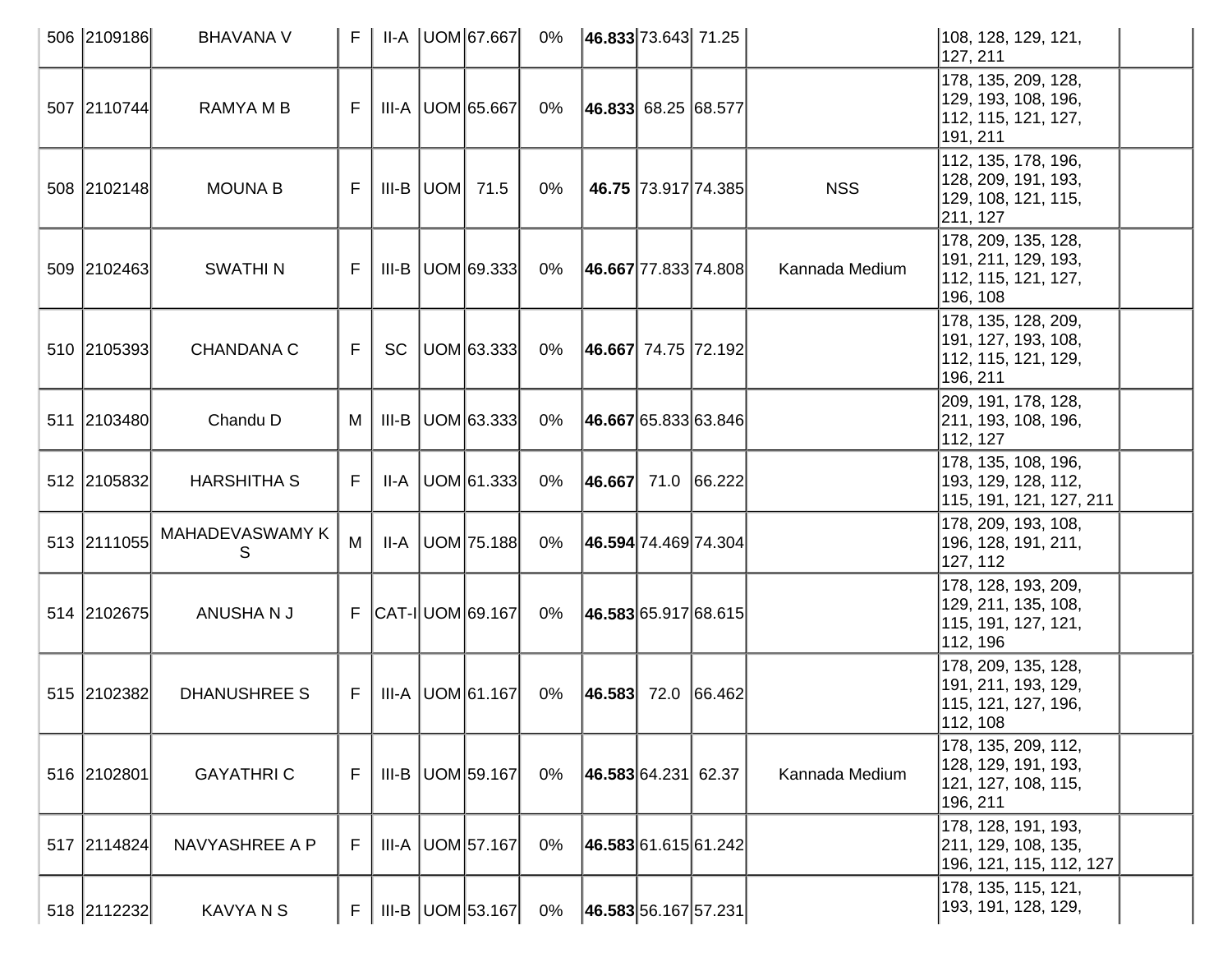|             |                     |    |         |                      |       |                          |                     |                | 211, 127, 196, 112, 108                                                         |  |
|-------------|---------------------|----|---------|----------------------|-------|--------------------------|---------------------|----------------|---------------------------------------------------------------------------------|--|
| 519 2108271 | <b>MEGHAR</b>       | F  | SC      | $ UOM $ 61.1         | $0\%$ | 46.55                    | 73.85 66.895        | Kannada Medium | 112, 178, 135, 129,<br>128, 193, 191, 108,<br>196, 115                          |  |
| 520 2104325 | SANGEETHA H M       | F  |         | $III-A$ $ UOM $ 69.0 | 0%    | 46.5                     | 77.0 75.808         | Kannada Medium | 178, 135, 209, 127,<br>196, 112, 121, 115,<br>108, 128, 129, 193,<br>191, 211   |  |
| 521 2108725 | AISHWARYA K S       | F  |         | $III-A$ UOM 65.0     | $0\%$ | 46.5                     | 72.444 68.486       | <b>NSS</b>     | 196, 115, 135, 178,<br>108, 112, 128, 193                                       |  |
| 522 2106086 | <b>BHOOMIKA S N</b> | F. |         | $III-B$ UOM 64.833   | 0%    | $ 46.417 $ 83.0   75.615 |                     | <b>NSS</b>     | 178, 135, 128, 191,<br>127, 209, 129, 193,<br>211, 115, 108, 112,<br>121, 196   |  |
| 523 2103352 | AKSHATHA H V        | F  |         | SC   UOM   70.812    | 0%    | 46.406 69.969 70.625     |                     |                | 178, 209, 135, 128,<br>127, 129, 193, 191,<br>211, 121, 196, 108,<br>115, 112   |  |
| 524 2107742 | Sushma R            | F. |         | III-B   UOM 66.667   | 0%    | 46.333 72.167 71.192     |                     |                | 178, 193, 135, 129,<br>209, 128, 191, 211,<br>115, 121, 112, 196,<br>108, 127   |  |
| 525 2100370 | SINCHANA KT         | F. |         | III-A   UOM 58.667   | 0%    | 46.333 60.583 64.038     |                     |                | 178, 209, 135, 128,<br> 129, 211, 193, 115,<br>108, 112, 121, 127,<br> 191, 196 |  |
| 526 2100409 | <b>SUSHMITHA A</b>  | F  | SC      | UOM 56.667           | 0%    | $ 46.333 $ 73.75 66.308  |                     |                | 178, 112, 135, 127,<br>108, 196, 115, 121,<br> 209, 193, 128, 191,<br>129, 211  |  |
| 527 2113518 | <b>ABHILASH R</b>   | M  |         | $II-A$ UOM 68.5      | $0\%$ |                          | 46.25 73.312 71.143 |                | 178, 209, 128, 193,<br>211, 191, 108, 196,<br>112, 127                          |  |
| 528 2108565 | <b>KAVYANJALI R</b> | F  |         | $II-A$ UOM 66.5      | 0%    |                          | 46.25 79.846 75.222 |                | 178, 209, 135, 112,<br>196, 108, 115, 121,<br>211, 128, 193, 191,<br>129, 127   |  |
| 529 2100932 | Kusuma HP           | F  |         | $III-A$ UOM 64.5     | 0%    |                          | 46.25 68.431 66.919 |                | 209, 191, 128, 178,<br>135, 193, 211, 129,<br>127, 196, 121, 108,<br>115, 112   |  |
| 530 2113026 | VINOD S G           | M  | $III-B$ | UOM 68.333           | $0\%$ | 46.167 60.294 62.587     |                     |                | 178, 128, 211, 193,<br> 196, 191, 108, 127, 112                                 |  |
|             |                     |    |         |                      |       |                          |                     |                | 178, 135, 191, 193,                                                             |  |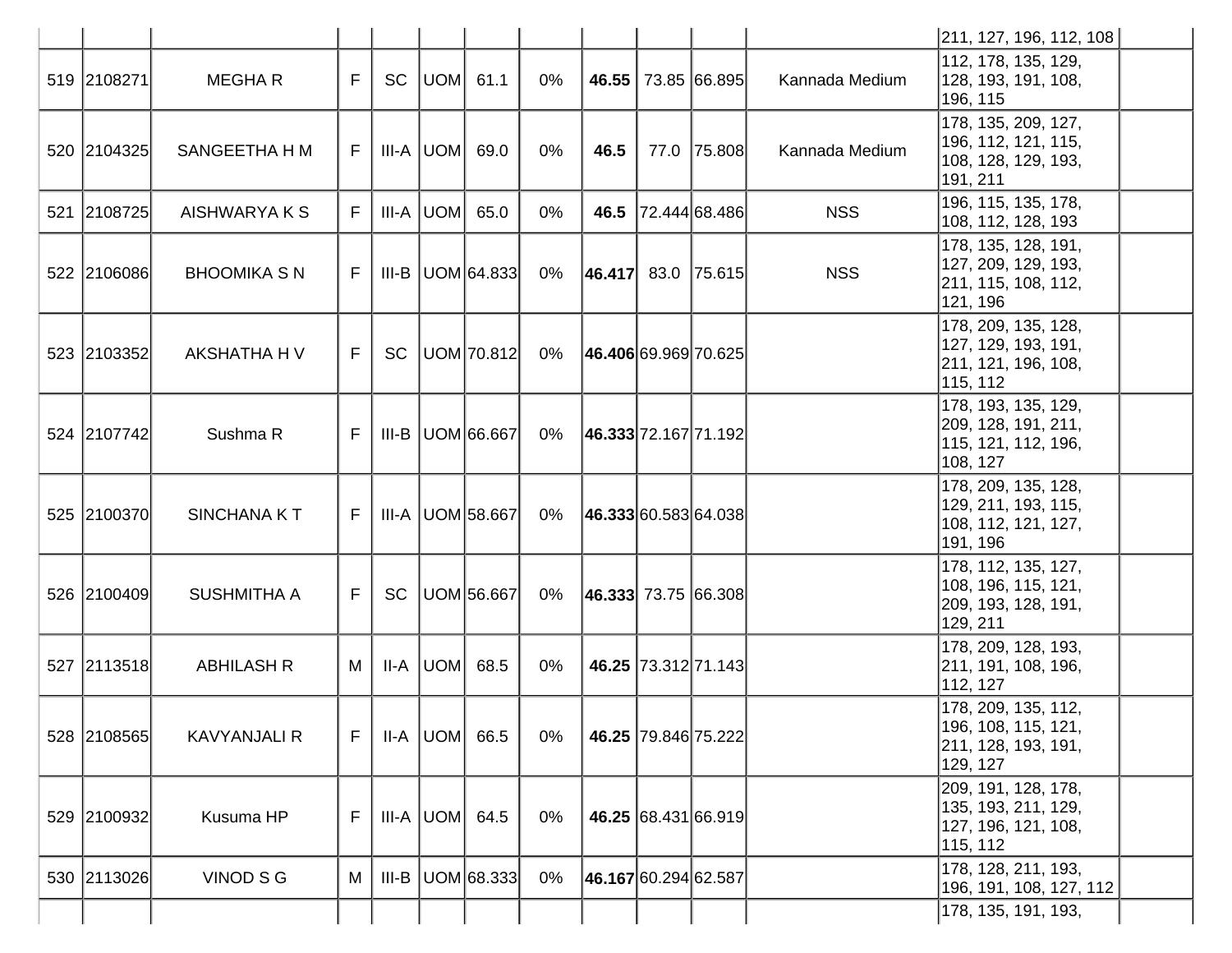| 531 2102752 | <b>AISHWARYA K</b><br><b>ACHARYA</b> |     |           | $II-A$ $ UOM 64.333 $ | 0%    | $ 46.167 $ 84.25   75.423   |                    |             |                                                                   | 211, 129, 128, 115,<br>112, 196, 108, 121, 127                                 |
|-------------|--------------------------------------|-----|-----------|-----------------------|-------|-----------------------------|--------------------|-------------|-------------------------------------------------------------------|--------------------------------------------------------------------------------|
| 532 2108752 | PREETHU B H                          | F.  |           | III-A   UOM 58.333    | 0%    | 46.167 64.417 65.577        |                    |             |                                                                   | 178, 135, 193, 191,<br> 129, 128, 115, 108,<br> 196, 112, 121, 127, 211        |
| 533 2102312 | <b>SPURTHI A KASAL</b>               | F.  |           | GM   UOM   72.167     | 0%    | 46.083 77.583 75.615        |                    |             |                                                                   | 178, 128, 209, 129,<br>135, 191, 211, 193,<br>112, 115, 121, 127,<br>196, 108  |
| 534 2107524 | <b>SUPRIYA BU</b>                    | F.  |           | III-B UOM 64.167      | 0%    | $ 46.083 $ 67.0 68.731      |                    |             |                                                                   | 178, 135, 196, 112,<br> 115, 121, 127, 191,<br>128, 209, 193, 211,<br>108, 129 |
| 535 2110499 | <b>VIJAY</b>                         | M   |           | III-A   UOM 62.167    | 0%    | 46.083 72.667 66.962        |                    |             | Kannada Medium                                                    | 178, 196, 128, 193,<br>211, 191, 209, 108,<br>127, 112                         |
| 536 2105669 | <b>SHASHANK M S</b>                  | M   | <b>SC</b> | UOM 60.167            | 0%    | <b>46.083</b> 56.333 59.385 |                    |             |                                                                   | 178, 209, 128, 193,<br>211, 191, 108, 196,<br>112, 127                         |
| 537 2108449 | Santhosh N N                         | M   |           | $III-B$ $UOM$ 70.0    | $0\%$ |                             | 46.0 74.167 68.077 |             |                                                                   | 178, 209, 128, 191,<br> 193, 108, 127, 196,<br>112, 211                        |
| 538 2103202 | <b>SRUSHTI KUMAR</b>                 | F.  |           | $II-A$ $ UOM $ 66.0   | $0\%$ | 46.0                        |                    | 84.0 78.385 |                                                                   | 178, 135, 193, 128,<br> 129, 191, 121, 108,<br>196, 112, 115, 127              |
| 539 2108173 | RACHANA M                            | F.  |           | II-A $ $ UOM $ $ 64.0 | $0\%$ |                             | 46.0 80.417 73.385 |             |                                                                   | 178, 209, 135, 128,<br>191, 211, 129, 193,<br> 108, 121, 127, 196,<br>115, 112 |
| 540 2102978 | <b>RASHMIS</b>                       | F   |           | $II-A$ $ UOM $ 64.0   | 0%    |                             | 46.0 73.833 72.115 |             |                                                                   | 178, 135, 191, 128,<br>129, 193, 121, 196,<br>108, 115, 127, 112               |
| 541 2104431 | SANGEETHA C R                        | F I |           | $III-B$ UOM 64.0      | 0%    |                             | 46.0 64.583 66.346 |             |                                                                   | 178, 135, 128, 129,<br> 191, 108, 127, 196,<br>193, 121, 115, 112              |
|             | 542 2113690 MARIA MAGDALANE A        | F   |           | $III-B$ UOM 64.0      | 0%    | 46.0                        |                    | 61.0 58.395 |                                                                   | 178, 135, 128, 191,<br>193, 211, 129, 112,<br>115, 121, 108, 127, 196          |
| 543 2111619 | <b>DHARANISS</b>                     | M   | <b>SC</b> | UOM 69.917            | $0\%$ | 45.958 72.083 70.159        |                    |             | Child Of A Farmer Who<br>Has Committed<br>Suicide, Kannada Medium | 178, 127, 191, 193,<br>108, 128, 196, 112                                      |
| 544 2113794 | Abhisheka K C                        | M   | $II-A$    | UOM 67.917            | 0%    | <b>45.958</b> 64.083 64.773 |                    |             |                                                                   | 127, 128, 196, 191,<br>193, 178, 211, 112, 108                                 |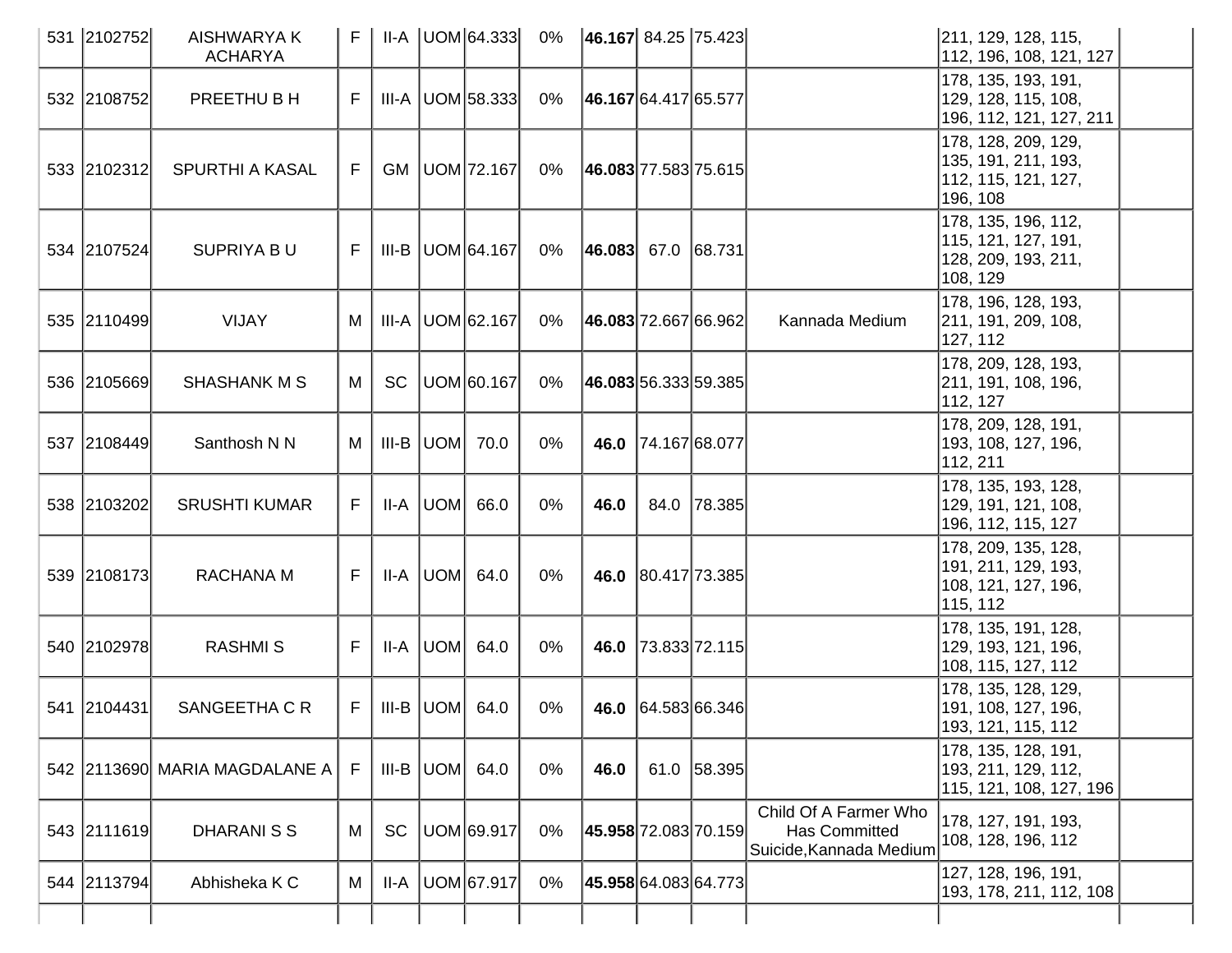| 545 2103484 | Tejas N            | M  |           | $III-B$ UOM 65.882         | 0%    | 45.941 64.461 61.891 |                      |                | 209, 178, 191, 128,<br>193, 211, 112, 108,<br>196, 127                          |
|-------------|--------------------|----|-----------|----------------------------|-------|----------------------|----------------------|----------------|---------------------------------------------------------------------------------|
| 546 2103774 | <b>VYDOORYAC</b>   |    |           | $F$ $ CAT - I $ UOM 73.857 | 0%    | 45.929 74.231 73.643 |                      |                | 112, 178, 135, 209,<br>128, 129, 191, 193,<br>211, 196, 108, 115,<br>121, 127   |
| 547 2107849 | <b>VARSHINI MD</b> | F. | III-A     | UOM 59.857                 | $0\%$ | 45.928 63.385 62.929 |                      |                | 178, 135, 121, 196,<br>108, 129, 128, 191,<br>193, 211, 127, 115, 112           |
| 548 2103734 | <b>HEMAK</b>       |    |           | F   CAT-I   UOM   73.833   | 0%    | 45.917 81.167 77.846 |                      | Kannada Medium | 112, 178, 135, 128,<br> 193, 196, 191, 121,<br>115, 127, 108, 129               |
| 549 2100624 | NIVEDITHA V S      | F. |           | $III-A$ UOM 69.833         | 0%    | 45.917 83.333 79.154 |                      |                | 127, 135, 178, 209,<br>211, 191, 193, 129,<br>128, 108, 112, 115,<br>196, 121   |
| 550 2114805 | Pavan M N          | M  | III-B     | UOM 67.833                 | 0%    | 45.917 67.25 67.818  |                      |                | 127, 178, 209, 128,<br> 193, 211, 191, 108,<br>196, 112                         |
| 551 2105852 | <b>SWATHIC</b>     | F. |           | $III-B$ UOM 63.833         | 0%    | 45.917 77.833 71.923 |                      | Kannada Medium | 178, 135, 196, 115,<br>129, 108, 121, 127,<br>128, 193, 211, 112,<br>191, 209   |
| 552 2100900 | <b>AKASH H N</b>   | M  | III-B     | UOM 59.833                 | 0%    |                      | 45.917 63.417 64.269 |                | 178, 209, 128, 108,<br> 112, 196, 191, 127,<br>211, 193                         |
| 553 2101351 | Mamatha H M        | F  |           | III-B   UOM   71.667       | 0%    | 45.833 72.794 71.919 |                      | Kannada Medium | 209, 191, 128, 178,<br> 135, 193, 211, 129,<br> 127, 196, 121, 108,<br>115, 112 |
| 554 2111224 | <b>NETHRA S N</b>  |    |           | F   CAT-I   UOM   63.667   | $0\%$ | 45.833 63.917 64.64  |                      | Kannada Medium | 178, 135, 209, 193,<br>129, 128, 127, 115,<br>112, 211, 121, 108,<br>196, 191   |
| 555 2103901 | <b>SATHYA R</b>    | F  | <b>SC</b> | UOM 59.667                 | $0\%$ | 45.833 71.333 67.731 |                      | Kannada Medium | 178, 193, 135, 191,<br> 129, 128, 108, 112,<br>121, 127, 115, 196               |
| 556 2103433 | <b>NITHIN M</b>    | M  | II-A      | UOM 57.667                 | $0\%$ | 45.833 70.25 64.808  |                      |                | 178, 209, 128, 211,<br>191, 193, 196, 112,<br>127, 108                          |
| 557 2107030 | <b>RUTHALU H N</b> | F  | <b>SC</b> | UOM 57.667                 | 0%    | 45.833 62.583 62.308 |                      |                | 178, 108, 112, 193,<br>135, 115, 128, 196                                       |
|             |                    |    |           |                            |       |                      |                      |                | 178, 209, 135, 129,                                                             |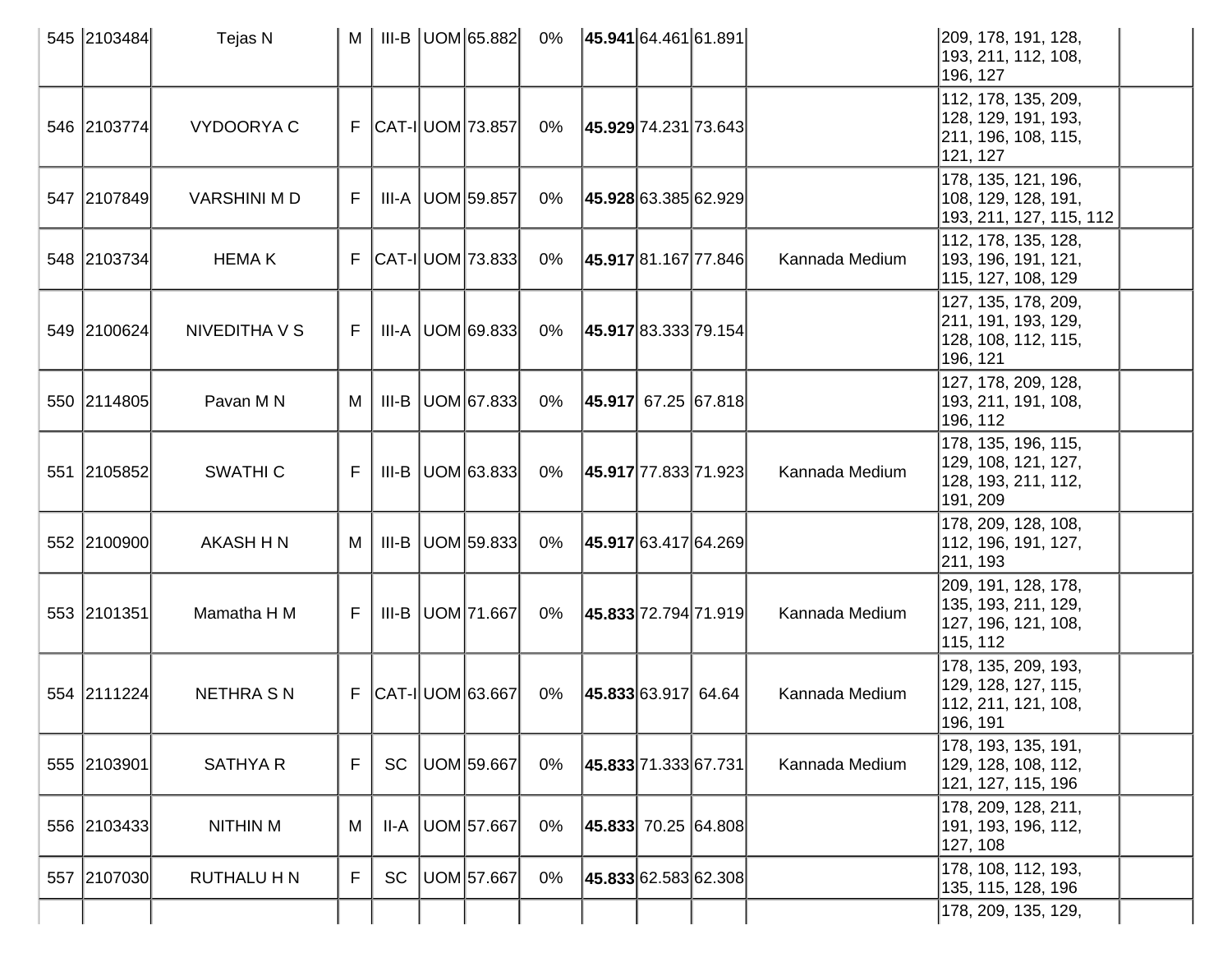| 558 2100411 | Chaithra C                     | F   | <b>ST</b> |     | $ UOM $ 63.6         | $0\%$ | 45.8                 |                   | 54.65 59.605         |                | 128, 193, 191, 121,<br>108, 115, 112, 211,<br>127, 196                           |
|-------------|--------------------------------|-----|-----------|-----|----------------------|-------|----------------------|-------------------|----------------------|----------------|----------------------------------------------------------------------------------|
|             | 559 2105825 CHAITHRAKUMARI H S | -F  |           |     | II-A   UOM 61.571    | 0%    | $ 45.785 $ 62.0      |                   | 63.75                | Kannada Medium | 112, 135, 178, 209,<br>191, 193, 211, 115,<br>121, 127, 128, 129,<br> 196, 108   |
| 560 2112340 | Kavana LS                      | F.  | <b>SC</b> |     | UOM  68.5            | 3%    |                      | 45.75 66.708 67.0 |                      |                | 135, 209, 127, 178,<br>193, 128, 129, 115,<br> 191, 121, 112, 108,<br>196, 211   |
| 561 2105846 | NAVYASHREE A B                 | F I |           |     | $III-B$ $ UOM $ 63.5 | 0%    |                      |                   | 45.75 73.917 70.308  |                | 128, 178, 129, 209,<br>135, 191, 193, 211,<br> 112, 196, 127, 121,<br>115, 108   |
| 562 2104534 | MAHADEVASWAMY H<br>S           | M   | <b>SC</b> | UOM | 63.5                 | 0%    |                      |                   | 45.75 68.667 68.538  | Kannada Medium | 178, 112, 128, 193,<br> 191, 108, 127, 196, 211                                  |
| 563 2105739 | <b>SAHANA H M</b>              | F.  |           |     | $III-A$ UOM $57.5$   | 0%    |                      |                   | 45.75 66.583 62.846  |                | 178, 135, 196, 121,<br>127, 115, 128, 129,<br>193, 191, 108, 112                 |
| 564 2102703 | SIRIGANDHA A H                 |     |           |     | III-A UOM 69.403     | 0%    | 45.701 66.963 67.908 |                   |                      | <b>NSS</b>     | 178, 209, 211, 128,<br>135, 191, 193, 127,<br>108, 196, 115, 112,<br>121, 129    |
| 565 2103617 | <b>BHAVANIL</b>                | F.  |           |     | III-B   UOM 63.333   | 0%    | 45.667 63.167 67.192 |                   |                      |                | 129, 178, 112, 128,<br> 135, 191, 193, 196,<br>115, 121, 127, 108                |
| 566 2102253 | <b>AKSHATHA ML</b>             | F   | SC        |     | UOM 63.167           | 0%    |                      |                   | 45.583 65.083 65.846 |                | 178, 209, 135, 112,<br> 129, 128, 115, 127,<br> 121, 193, 191, 211,<br> 196, 108 |
| 567 2105293 | <b>HARSHITHA OK</b>            | F.  |           |     | III-A   UOM 60.167   | 3%    | 45.583 61.083 63.692 |                   |                      |                | 178, 135, 115, 108,<br> 191, 193, 196, 112,<br>121, 211, 209, 129,<br>128, 127   |
| 568 2108539 | <b>MEGHASHREE R</b>            | F.  | SC        |     | UOM 57.0             | 0%    | 45.5                 | $ 72.083 $ 66.5   |                      |                | 178, 115, 135, 193,<br> 108, 112, 196                                            |
| 569 2106802 | Nisarga S M                    | F   | <b>SC</b> |     | UOM 62.944           | 0%    | 45.472               | 0.0               | 61.654               |                | 178, 135, 193, 191,<br> 108, 196, 112, 115,<br>128, 129, 211, 121, 127           |
| 570 2104609 | <b>BHAVANA M V</b>             | F.  |           |     | $III-A$ UOM 72.923   | 0%    | 45.461 77.704 76.071 |                   |                      | Defence        | 178, 128, 209, 211,<br> 191, 129, 135, 193,<br>108, 196, 112, 115,<br>121, 127   |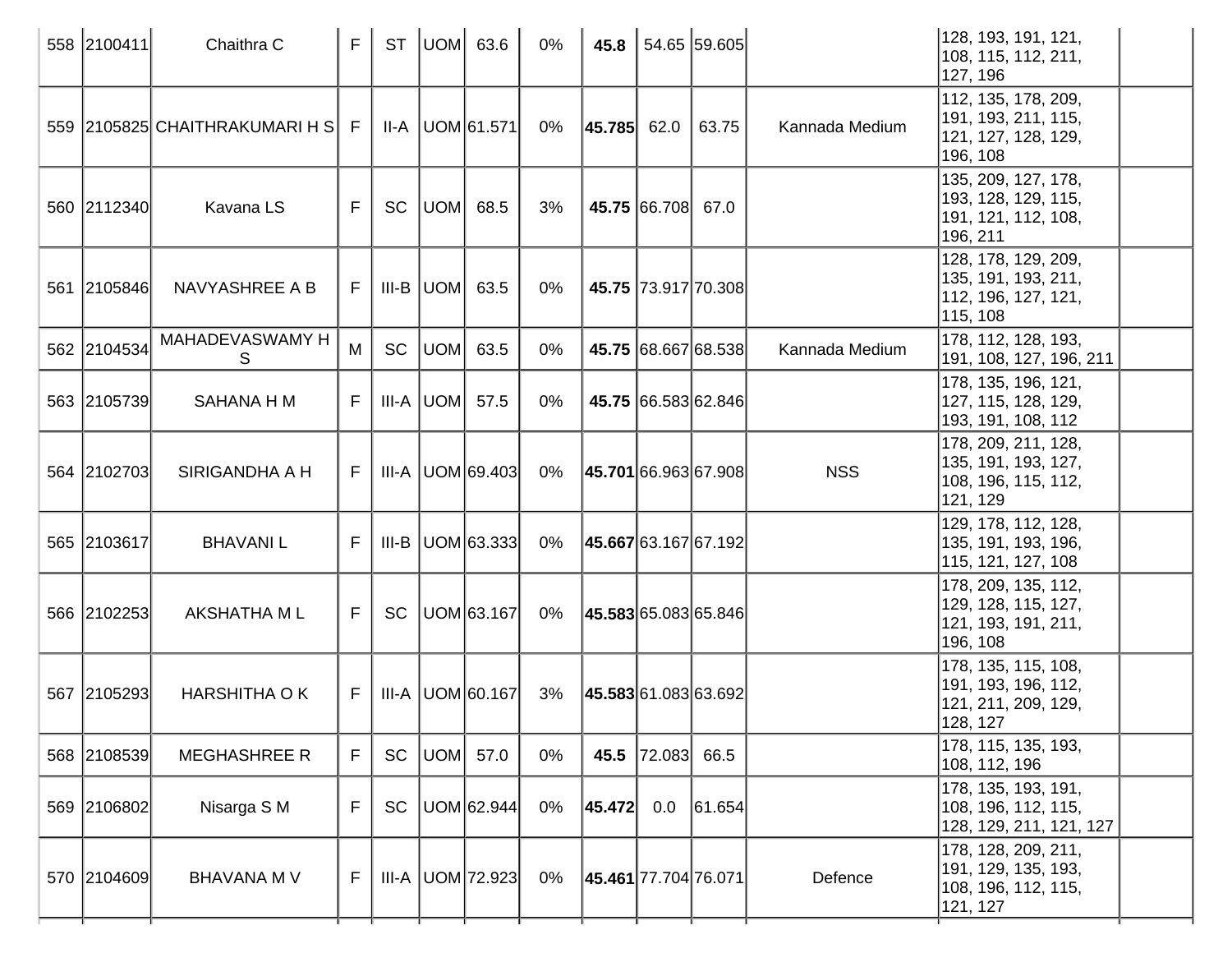| 571 2106987 | NAGARAKSHA S P                      | $F_{\perp}$ |    | III-B  UOM 68.833  | 0%    | $ 45.417 $ 65.5 66.731    |       |      |                     | 178, 135, 129, 193,<br>112, 128, 211, 209,<br>121, 191, 196, 108,<br>115, 127  |  |
|-------------|-------------------------------------|-------------|----|--------------------|-------|---------------------------|-------|------|---------------------|--------------------------------------------------------------------------------|--|
| 572 2105449 | <b>HRUTHIKA P</b>                   | F.          |    | III-A UOM 64.833   | 0%    | 45.417 76.333 71.423      |       |      |                     | 128, 178, 135, 191,<br> 193, 129, 108, 196,<br>121, 127, 115, 112              |  |
| 573 2108586 | <b>AISHWARYA M</b>                  | F.          |    | $III-A$ UOM 64.833 | 0%    | $ 45.417 $ 62.75   62.04  |       |      |                     | 178, 128, 129, 108,<br>115, 135, 191, 193,<br>121, 112, 127, 196               |  |
|             | 574 2102160 PRISCILLA ANGELIC A   F |             |    | III-B  UOM 62.833  | 0%    | 45.417  68.72   67.509    |       |      |                     | 178, 209, 135, 108,<br>193, 196, 112, 115,<br>121, 127, 128, 129,<br>191, 211  |  |
| 575 2103565 | <b>TEJASHWINI N</b>                 | F           | SC | UOM 62.833         | 0%    | 45.417 65.083 66.769      |       |      |                     | 112, 178, 135, 193,<br>128, 129, 191, 211,<br>209, 108, 196, 121,<br>115, 127  |  |
| 576 2111232 | <b>SAHANA G</b>                     | F.          | SC | UOM 72.688         | 0%    | $ 45.344 $ 79.75   75.518 |       |      |                     | 178, 135, 209, 196,<br>108, 112, 115, 193,<br>121, 127, 128, 129,<br>191, 211  |  |
| 577 2103561 | <b>SAHANA M S</b>                   | F.          |    | III-A UOM 64.667   | 0%    | 45.333 73.083 68.769      |       |      |                     | 135, 196, 108, 115,<br>112, 193, 209, 127,<br> 121, 211, 191, 129,<br>128, 178 |  |
| 578 2107172 | <b>NEEHA BEGUM</b>                  | F.          |    | II-B   UOM 64.667  | 0%    | 45.333 64.333 63.538      |       |      |                     | 178, 135, 209, 196,<br>121, 127, 115, 108,<br> 128, 129, 193, 191,<br>211, 112 |  |
| 579 2101045 | DEEKSHITHA G S                      | F.          |    | III-A   UOM 62.667 | 0%    | $ 45.333 $ 73.25 68.962   |       |      |                     | 178, 209, 135, 128,<br>211, 196, 108, 193,<br>129, 191, 115, 127,<br>112, 121  |  |
| 580 2106079 | <b>LAVANYA SM</b>                   | F           |    | III-B   UOM 60.667 | $0\%$ | 45.333 77.583 71.154      |       |      | Kannada Medium, NSS | 178, 135, 128, 191,<br> 209, 127, 129, 211,<br>193, 115, 121, 108,<br>112, 196 |  |
| 581 2101273 | <b>SWATHIS</b>                      | F           |    | GM $ UOM $ 64.6    | 6%    | 45.3                      | 62.95 | 64.5 |                     | 178, 209, 135, 128,<br>191, 129, 193, 211,<br>108, 196, 121, 112,<br>115, 127  |  |
|             |                                     |             |    |                    |       |                           |       |      |                     | 178, 209, 135, 128,<br>129, 193, 191, 115,                                     |  |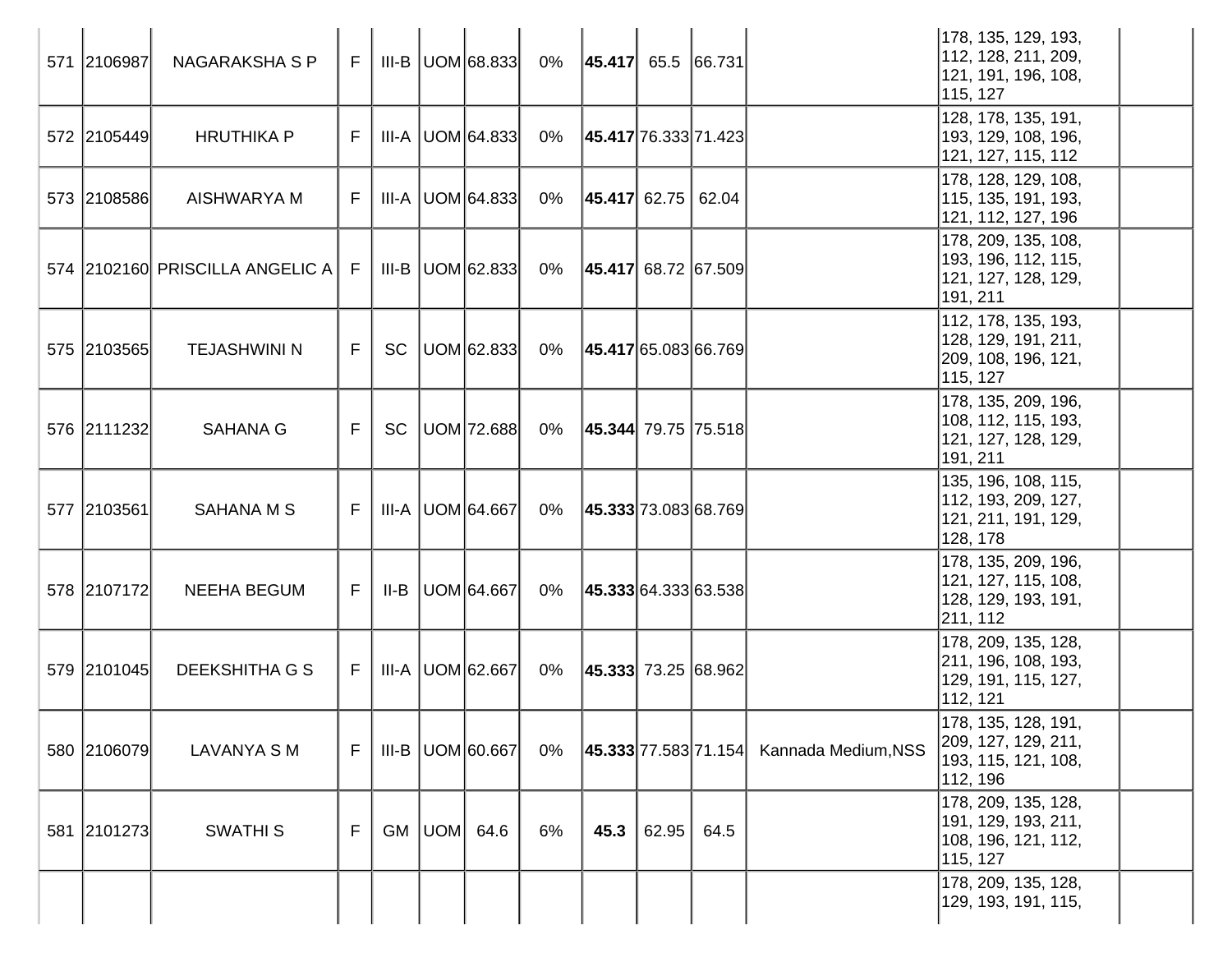| 582 2106762 | <b>SUSHMA B</b>             | F |            |                  | $III-A$ UOM 68.5 | 0%    |                            | 45.25 67.333 68.154  |                | 112, 196, 121, 108,<br>127, 211                                                |  |
|-------------|-----------------------------|---|------------|------------------|------------------|-------|----------------------------|----------------------|----------------|--------------------------------------------------------------------------------|--|
|             | 583 2113820 MAHADEVASWAMY M |   | M CAT-IUOM |                  | 66.5             | 0%    | 45.25                      | 76.0 72.577          |                | 178, 196, 112, 127,<br>108, 128, 191, 193, 211                                 |  |
| 584 2102673 | <b>GIRIPOORVIKA K R</b>     | F |            | $II-A$ $ UOM $   | 64.5             | $0\%$ |                            | 45.25 75.083 71.115  |                | 178, 135, 209, 193,<br>129, 191, 108, 127,<br>112, 115, 121, 196,<br>128, 211  |  |
| 585 2107604 | <b>ASHWINI S S</b>          | F |            |                  | $III-A$ UOM 62.5 | $0\%$ | 45.25                      | 68.5 68.962          | Kannada Medium | 178, 209, 135, 128,<br>129, 191, 193, 211,<br>127, 108, 121, 196,<br>115, 112  |  |
| 586 2106177 | <b>SANJANA M S</b>          | F |            | $III-B$ UOM 60.5 |                  | $0\%$ | 45.25                      | 72.5 69.615          | Kannada Medium | 178, 135, 209, 129,<br>128, 191, 193, 211,<br>108, 115, 121, 127,<br>196, 112  |  |
| 587 2110829 | <b>PUNILKUMAR B R</b>       | М | SC         | UOM              | 59.4             | 3%    | 45.2                       | 53.15 54.947         | Kannada Medium | 178, 209, 193, 127,<br>128, 211, 191, 196,<br>112, 108                         |  |
| 588 2108438 | Ruchitha S                  | F | <b>SC</b>  |                  | UOM 68.333       | $0\%$ | 45.167 66.75 69.654        |                      |                | 178, 209, 128, 129,<br>135, 193, 211, 191,<br>108, 121, 127, 112,<br>115, 196  |  |
| 589 2107933 | <b>SAHANAK</b>              | F | III-A      |                  | UOM 68.333       | $0\%$ | <b>45.167</b> 57.879 60.25 |                      | Kannada Medium | 135, 178, 193, 112,<br>115, 196, 108                                           |  |
| 590 2108026 | <b>JAYASHREE KK</b>         | F | III-A      |                  | UOM 66.167       | 0%    |                            | 45.083 80.083 75.462 | Kannada Medium | 127, 135, 115, 193,<br>191, 196, 108, 178,<br>112, 128, 129, 121               |  |
| 591 2109419 | <b>SWATHIGS</b>             | F | <b>SC</b>  |                  | UOM 66.167       | $0\%$ |                            | 45.083 65.583 67.308 |                | 178, 135, 196, 121,<br>108, 112, 115, 127,<br>128, 129, 191, 193, 211          |  |
| 592 2107737 | RACHANA D                   | F | <b>SC</b>  |                  | UOM 62.167       | $0\%$ |                            | 45.083 73.083 67.808 |                | 178, 135, 193, 191,<br>129, 128, 121, 108,<br>196, 112, 115, 127               |  |
| 593 2109482 | VIJAYAKUMARA                | M | II-A       |                  | UOM 58.167       | 0%    | 45.083 63.833 62.192       |                      |                | 178, 209, 191, 196,<br> 112, 108, 193, 128,<br>127, 211                        |  |
| 594 2105417 | <b>TANUJA N M</b>           | F | III-B      | UOM 72.0         |                  | $0\%$ | 45.0                       | 75.231 73.643        | Kannada Medium | 178, 209, 129, 128,<br> 135, 191, 108, 193,<br>115, 196, 112, 121,<br>127, 211 |  |
| 595 2101370 | Sahana M C                  | F | SC         | UOM              | 70.0             | 0%    | 45.0                       | 87.3 80.447          | Kannada Medium | 178, 121, 135, 193,<br>128, 129, 191, 196,<br>108, 112, 115, 127               |  |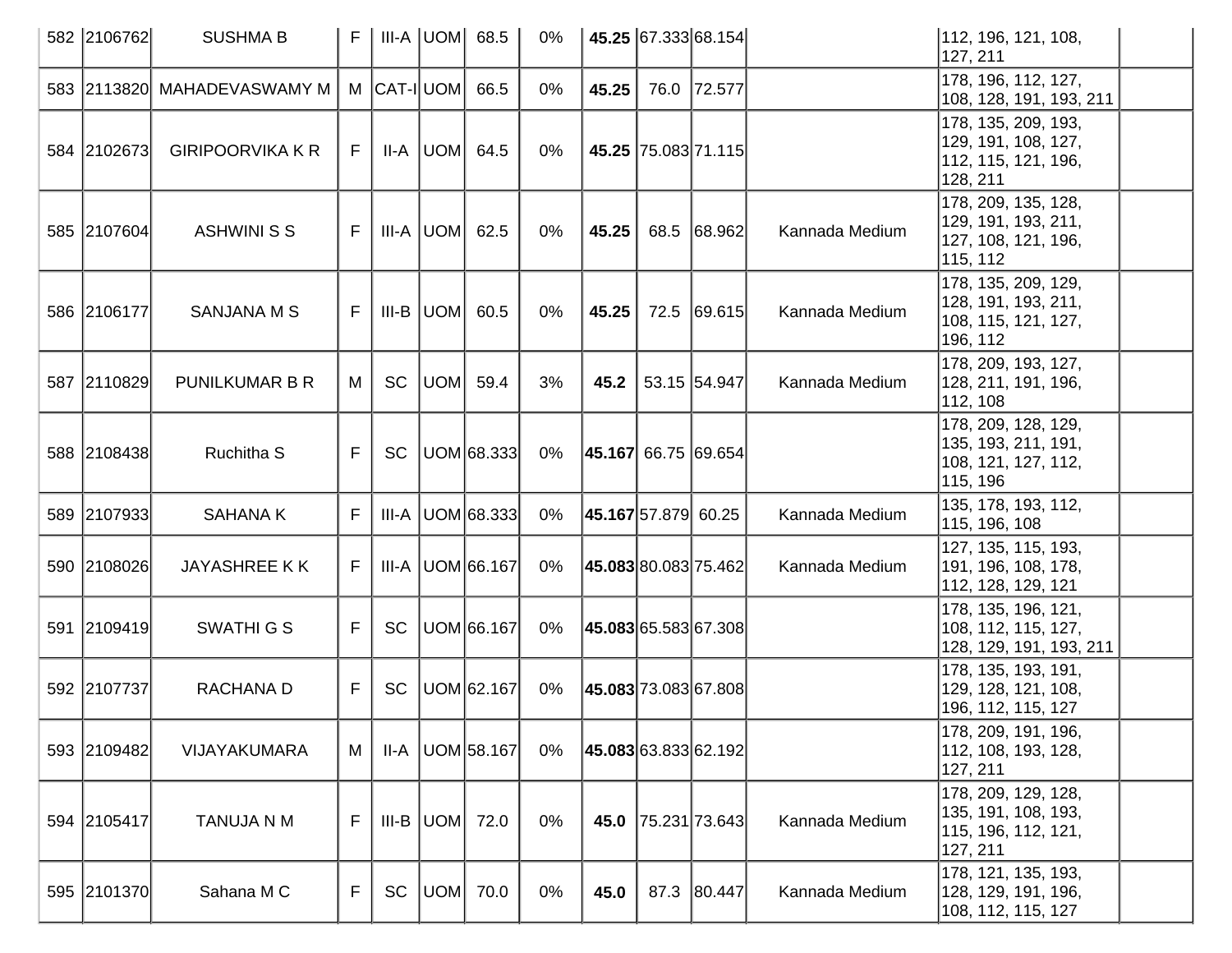| 596 2114431 | <b>REVANTH M N</b>  | M  |           |           | $II-A$ $ UOM $ 66.0  | 0%    | 45.0                    |                    | $61.5$ 62.841        |                | 127, 193, 108, 178,<br>191, 196, 112, 128,<br>209, 211                          |
|-------------|---------------------|----|-----------|-----------|----------------------|-------|-------------------------|--------------------|----------------------|----------------|---------------------------------------------------------------------------------|
| 597 2107480 | <b>GAGANA R</b>     | F  |           |           | $III-A$ $UOM$ 65.0   | 3%    |                         | 45.0 65.833 67.727 |                      |                | 135, 209, 127, 196,<br> 193, 128, 178, 191,<br> 129, 121, 108, 115,<br>112, 211 |
| 598 2104854 | <b>NIRANJAN B R</b> | M  | <b>SC</b> |           | UOM 62.0             | $0\%$ |                         | 45.0 64.333 63.0   |                      |                | 178, 209, 112, 196,<br> 127, 128, 193, 191,<br>108, 211                         |
| 599 2102289 | APOORVA R           | F. |           |           | $II-A$ $ UOM $ 62.0  | $0\%$ | 45.0                    |                    | 57.5 60.577          |                | 178, 209, 128, 211,<br> 135, 196, 193, 108,<br>112, 115, 121, 127,<br>129, 191  |
| 600 2106892 | YOGARAJU M C        | M  |           | III-A UOM | 60.0                 | 0%    | 45.0                    |                    | 78.333 63.974        |                | 211, 128, 196, 178,<br>191, 193, 108, 112, 127                                  |
| 601 2106233 | <b>MANASA M</b>     | F  |           |           | $II-A$ $ UOM $ 58.0  | 0%    |                         |                    | 45.0 71.083 69.423   |                | 178, 135, 191, 193,<br>115, 108, 121, 127,<br>128, 129, 196, 112                |
| 602 2101254 | NITHIN C S          | M  |           |           | III-B   UOM 61.857   | 0%    | 44.928 70.077 68.214    |                    |                      |                | 209, 178, 193, 128,<br> 191, 211, 127, 112,<br>108, 196                         |
| 603 2106076 | <b>HEMASHREE M</b>  |    |           |           | $F$ CAT-I UOM 65.833 | 0%    | 44.917 64.583 66.5      |                    |                      |                | 135, 209, 129, 211,<br>128, 178, 191, 193,<br>127, 121, 115, 112,<br> 196, 108  |
| 604 2104909 | <b>NANDINI A</b>    | F. |           |           | $II-A$ UOM 63.833    | 0%    |                         |                    | 44.917 76.308 74.926 | Kannada Medium | 178, 135, 193, 115,<br> 191, 129, 128, 121,<br> 127, 112, 108, 196, 211         |
| 605 2107723 | Ambika C S          | F. |           |           | $III-A$ UOM 63.833   | 0%    | 44.917 73.167 70.885    |                    |                      | Kannada Medium | 135, 209, 127, 129,<br>128, 196, 108, 178,<br>115, 211, 121, 191,<br>193, 112   |
| 606 2104575 | SARVASHREE G R      | F  |           |           | III-A UOM 71.692     | $0\%$ | $ 44.846 $ 70.0         |                    | 69.5                 |                | 178, 209, 135, 211,<br>129, 191, 193, 128,<br>196, 108, 112, 115,<br>121, 127   |
| 607 2105544 | DEEPA K N           | F. | <b>SC</b> |           | UOM 67.667           | 0%    | $ 44.833 $ 66.25 69.846 |                    |                      |                | 127, 178, 135, 193,<br>115, 191, 211, 129,<br>121, 108, 196, 112,<br>128, 209   |
| 608 2103878 | <b>BHAVANA G M</b>  | F  |           |           | II-A   UOM 65.667    | 0%    | $ 44.833 $ 71.0 69.385  |                    |                      |                | 178, 135, 191, 129,<br> 128, 193, 115, 196,<br>108, 112, 121, 127               |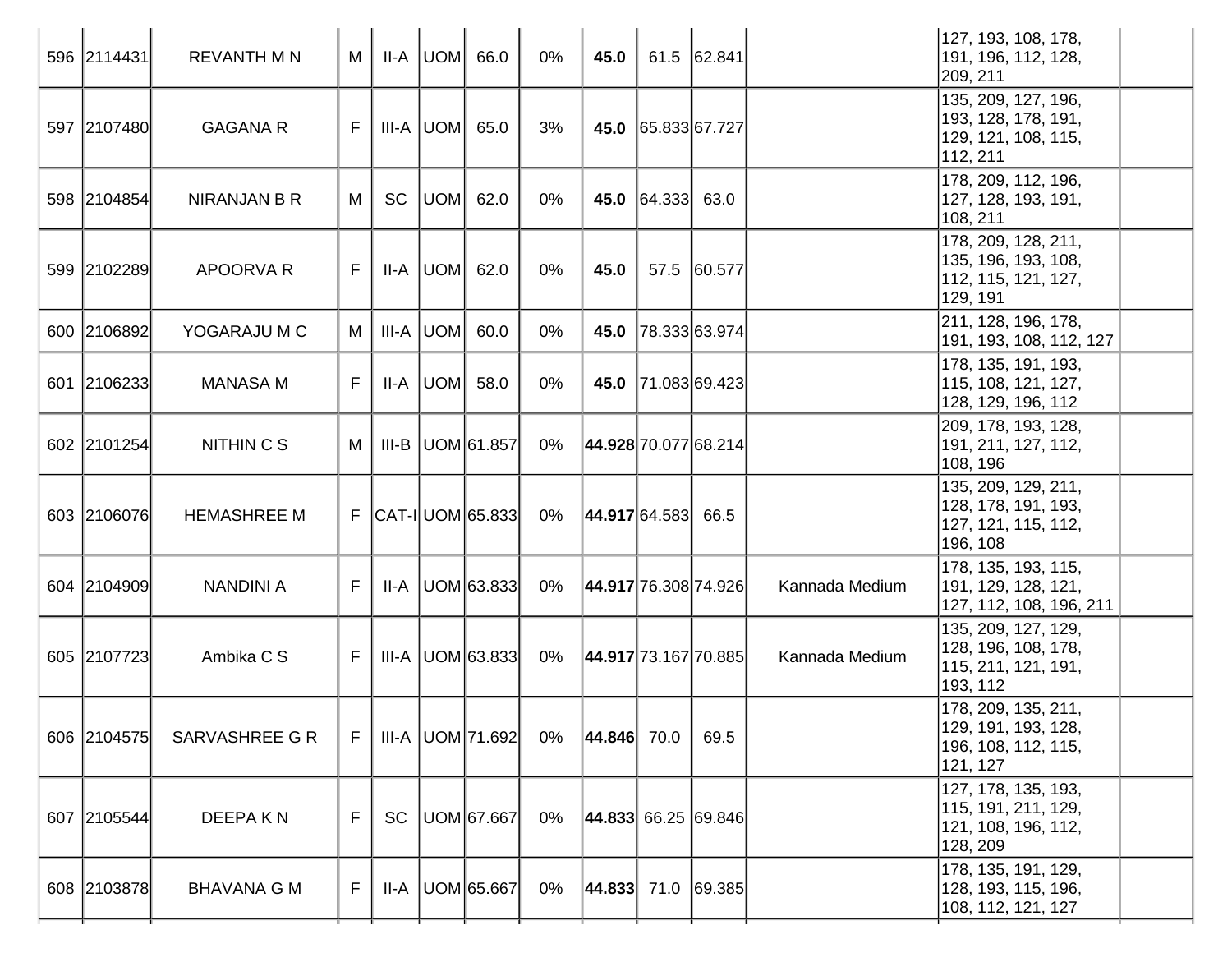| 609 2107457 | <b>SUKANYA M R</b>                 | F  |           | $II-A$ UOM 63.667    | 0%    |                        | 44.833 73.25 71.038    |                | 135, 193, 178, 127,<br>128, 108, 115, 196,<br>112, 121, 129, 191,<br>211, 209  |
|-------------|------------------------------------|----|-----------|----------------------|-------|------------------------|------------------------|----------------|--------------------------------------------------------------------------------|
|             | 610 2102283 SHUBHAMANGALA R S      | -F |           | III-B   UOM 61.667   | 0%    | $ 44.833 $ 75.0 65.125 |                        |                | 178, 135, 209, 191,<br>193, 211, 129, 128,<br>108, 196, 121, 115,<br>112, 127  |
| 611 2107795 | <b>TEJASWINI U M</b>               | F  |           | III-A UOM 59.667     | 0%    | $ 44.833 $ 65.0 62.615 |                        |                | 196, 128, 108, 193,<br>191, 211, 178, 121,<br>135, 129, 112, 115, 127          |
| 612 2101796 | <b>HARSHITH A N</b>                | M  |           | $III-A$ UOM 65.5     | $0\%$ |                        | 44.75 75.917 73.115    | Kannada Medium | 196, 178, 209, 108,<br> 191, 193, 128, 211,<br>112, 127                        |
| 613 2108408 | LIKHITH K M                        | M  | $II-A$    | UOM 63.5             | 0%    |                        | 44.75   75.75   71.038 |                | 178, 209, 127, 191,<br> 193, 196, 128, 112,<br>108, 211                        |
| 614 2102862 | Meghana Hanchahalli<br>Thammegowda | F  |           | $III-A$ UOM 69.333   | 0%    | 44.667 69.615 71.111   |                        |                | 178, 128, 209, 135,<br> 129, 191, 211, 193,<br>196, 121, 115, 108,<br>112, 127 |
| 615 2105502 | YASHASWINI Y                       | F. | II-A      | UOM 67.333           | 0%    | 44.667 75.333 72.923   |                        |                | 178, 135, 209, 196,<br>128, 191, 193, 127,<br>121, 115, 112, 108,<br>211, 129  |
| 616 2103775 | Roopashree B K                     | F. |           | $III-A$ UOM 61.333   | 0%    |                        | 44.667 70.917 68.808   |                | 178, 127, 121, 128,<br>129, 135, 191, 115,<br>193, 211, 196, 108, 112          |
| 617 2107286 | <b>SNEHAR</b>                      | F. |           | $III-B$ UOM 59.333   | 0%    | 44.667 59.417 62.731   |                        |                | 112, 178, 135, 196,<br>193, 191, 121, 128,<br>129, 108, 115, 127               |
| 618 2108930 | SPOORTHISB                         | F. |           | III-A UOM 57.333     | $0\%$ | 44.667 71.857 66.714   |                        |                | 178, 135, 191, 193,<br>128, 108, 196, 112,<br>127, 121, 115, 129               |
| 619 2104167 | YASHWANTH K                        | M  | <b>ST</b> | UOM  59.3            | 0%    |                        | 44.65 60.95 59.658     | Kannada Medium | 178, 209, 128, 191,<br> 193, 112, 108, 127,<br>196, 211                        |
| 620 2105760 | <b>MONIKA H M</b>                  | F  |           | III-A   UOM   59.167 | 0%    | 44.583  65.0           | 63.37                  |                | 127, 135, 191, 115,<br> 178, 108, 121, 128,<br>129, 193, 196, 112              |
| 621 2106497 | <b>MANASA V</b>                    | F. |           | $II-A$ $UOM$ 65.0    | 0%    |                        | 44.5 73.917 71.385     |                | 178, 209, 193, 211,<br> 191, 135, 128, 129,<br>196, 108, 112, 127,<br>121, 115 |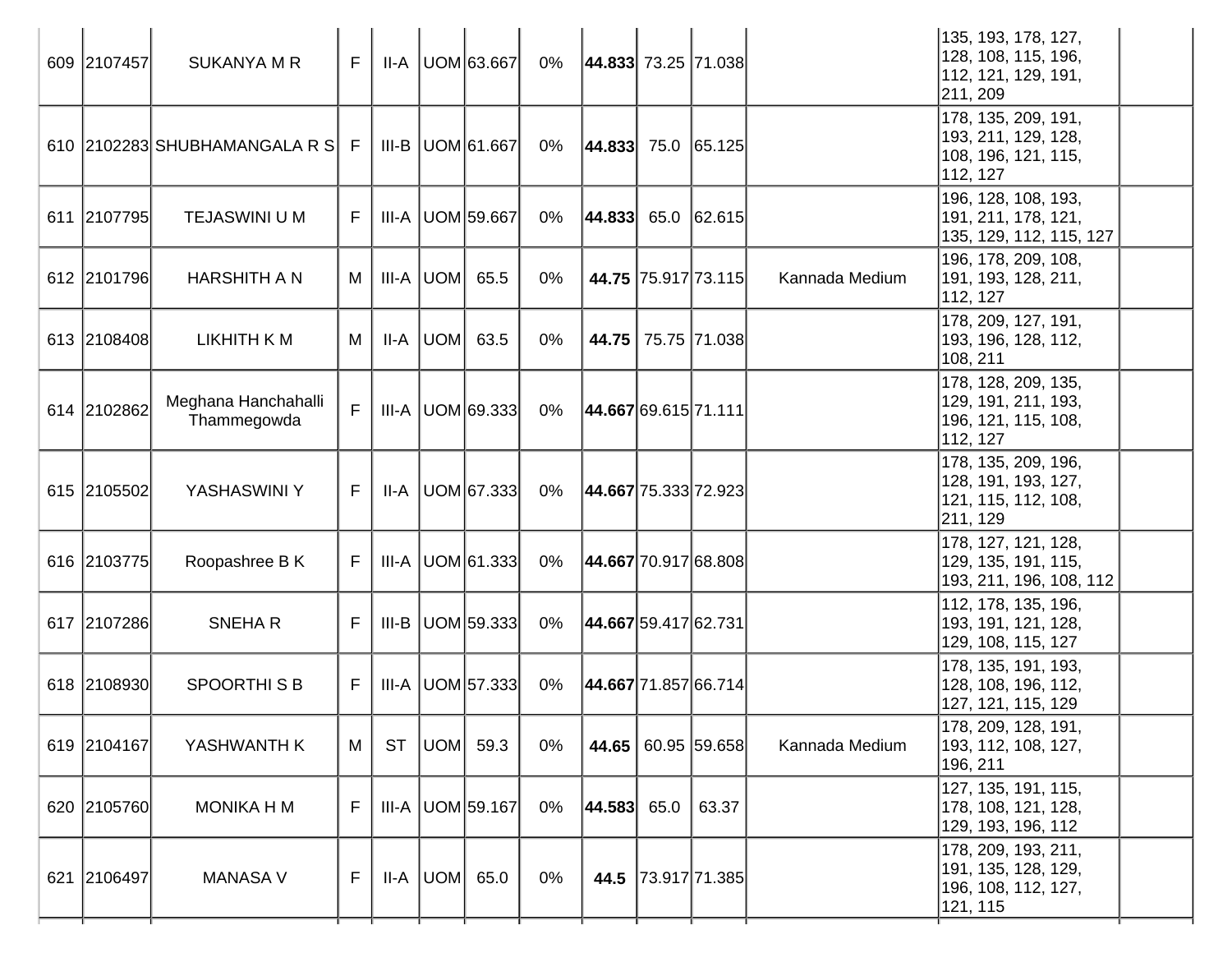| 622 2103710 | Harsha Kumar S              | M            |                            | $III-B$ UOM 65.0 |                   | 0%    |                       |                     | 44.5 71.078 69.157 |                | 178, 209, 191, 193,<br>128, 211, 196, 108,<br>112, 127                        |  |
|-------------|-----------------------------|--------------|----------------------------|------------------|-------------------|-------|-----------------------|---------------------|--------------------|----------------|-------------------------------------------------------------------------------|--|
| 623 2103999 | <b>SANKETH</b>              | М            | <b>SC</b>                  |                  | $UOM$ 65.0        | $0\%$ |                       | 44.5 68.775 67.82   |                    |                | 209, 128, 178, 211,<br> 191, 193, 112, 108,<br>127, 196                       |  |
| 624 2108445 | Drakshayini H               | F            |                            | $III-B$ UOM 63.0 |                   | 0%    |                       |                     | 44.5 68.583 66.385 |                | 178, 135, 191, 193,<br>209, 129, 108, 128,<br>121, 112, 127, 196,<br>211, 115 |  |
| 625 2107061 | Vijay Kumar H L             | М            | III-A                      | UOM              | 55.0              | $0\%$ |                       |                     | 44.5 69.167 58.354 |                | 211, 128, 196, 191,<br> 127, 178, 193, 108, 112                               |  |
| 626 2107625 | <b>TEJASHWINI R</b>         | F            | <b>SC</b>                  |                  | $UOM$ 63.9        | 3%    |                       |                     | 44.45 62.25 60.658 |                | 135, 115, 178, 128,<br>193, 108, 196, 112                                     |  |
| 627 2106674 | <b>GAYATHRIS</b>            | F            | <b>SC</b>                  |                  | UOM 58.857        | 0%    | 44.428 71.308 68.25   |                     |                    |                | 178, 135, 191, 196,<br> 193, 121, 108, 115,<br>112, 127, 128, 129             |  |
| 628 2108400 | Ruchitha P                  | $\mathsf{F}$ | GM                         |                  | UOM 54.833        | $0\%$ | 44.417 64.25 62.077   |                     |                    |                | 178, 135, 128, 129,<br>193, 191, 115, 108,<br> 112, 196, 121, 127, 211        |  |
| 629 2103417 | Teja M B                    | М            | III-B                      |                  | UOM 66.76         | 0%    |                       | 44.38 71.275 67.391 |                    |                | 178, 128, 191, 211,<br> 196, 193, 108, 127, 112                               |  |
| 630 2106970 | <b>RANJITHA H R</b>         | F            | III-A                      |                  | UOM 68.667        | 0%    | 44.333  77.0   72.462 |                     |                    | <b>NSS</b>     | 178, 135, 196, 121,<br> 129, 128, 112, 108,<br> 115, 127, 191, 193            |  |
| 631 2103860 | <b>SUFIYA YASMEEN</b>       | F            | II-B                       |                  | UOM 62.667        | 0%    | 44.333 77.25 73.154   |                     |                    |                | 178, 135, 127, 128,<br>209, 129, 211, 191,<br>193, 196, 108, 115,<br>112, 121 |  |
| 632 2105644 | <b>RASHMIS</b>              | F            | <b>ST</b>                  |                  | UOM 62.667        | 0%    | 44.333 65.583 66.923  |                     |                    | Kannada Medium | 178, 135, 115, 191,<br>193, 196, 211, 128,<br> 129, 108, 112, 121, 127        |  |
|             | 633 2113970 SHREYASHREE M V | F            |                            |                  | SC   UOM   58.667 | 0%    | 44.333 61.562 61.381  |                     |                    |                | 178, 135, 112, 211,<br> 193, 191, 129, 128,<br>121, 108, 115, 196, 127        |  |
| 634 2101531 | POORNIMA D P                | F            | III-B                      | UOM  64.6        |                   | 0%    | 44.3                  |                     | 59.05 61.737       | Kannada Medium | 127, 121, 115, 178,<br>135, 129, 128, 191,<br>193, 112, 196, 108              |  |
| 635 2102281 | <b>MAHADEVASWAMY K</b>      |              | $M$ $ CAT-I $ UOM $ $ 66.5 |                  |                   | 0%    |                       | 44.25 72.833 70.731 |                    |                | 209, 112, 196, 108,<br>127, 178, 128, 193,<br>191, 211                        |  |
|             |                             |              |                            |                  |                   |       |                       |                     |                    |                | 178, 135, 129, 128,<br>191, 211, 209, 193,                                    |  |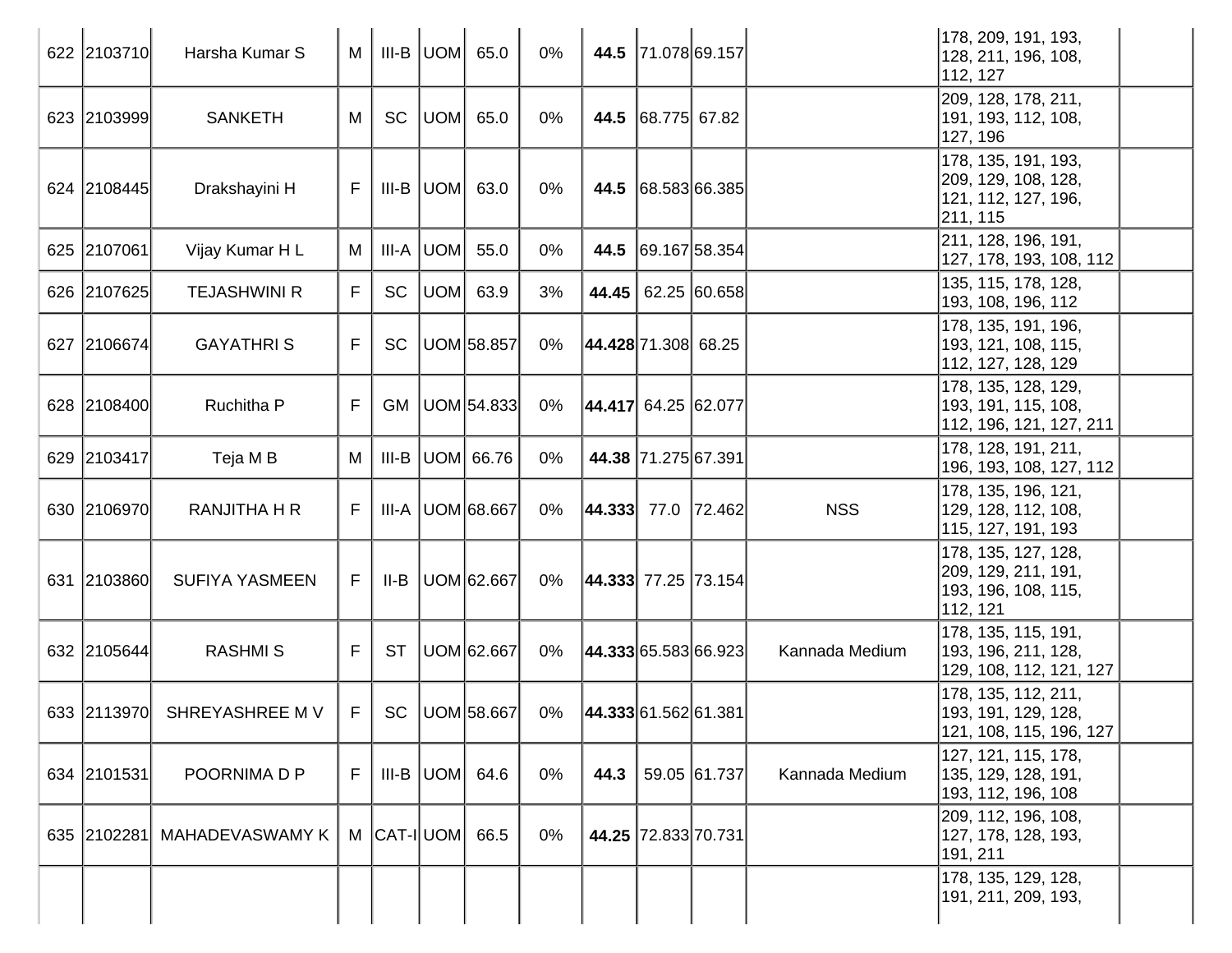| 636 2105359 | PALLAVI C A                  | F |           |           | $II-A$ $ UOM $ 62.5 | 0%    |                        | 44.25 65.417 67.577         |                | 127, 108, 112, 115,<br>121, 196                                                 |  |
|-------------|------------------------------|---|-----------|-----------|---------------------|-------|------------------------|-----------------------------|----------------|---------------------------------------------------------------------------------|--|
| 637 2106427 | SHALINI D G                  | F | II-A      | UOM       | 60.5                | $0\%$ |                        | 44.25 74.833 69.962         |                | 178, 193, 128, 191,<br>129, 135, 108, 112,<br>115, 121, 127, 196                |  |
| 638 2108155 | <b>CHANDAN H M</b>           | М | $III-B$   | UOM       | 52.5                | 0%    |                        | 44.25 60.077 57.519         | Kannada Medium | 178, 108, 127, 193,<br>196, 128, 191, 112                                       |  |
| 639 2110863 | <b>SWATHIRC</b>              | F | II-A      |           | UOM 64.333          | $0\%$ | 44.167 72.231 71.074   |                             |                | 135, 127, 121, 128,<br>129, 193, 191, 115,<br>178, 108, 196, 112                |  |
| 640 2109981 | DHANUSH N V                  | М | II-A      |           | UOM 69.25           | 3%    | 44.125 77.792 73.977   |                             |                | 178, 127, 209, 128,<br>191, 211, 193, 108,<br>112, 196                          |  |
| 641 2102888 | Monica BK                    | F | <b>SC</b> |           | UOM 60.167          | $0\%$ | 44.083 76.154 70.296   |                             |                | 178, 196, 135, 193,<br>209, 191, 129, 128,<br>115, 121, 127, 108,<br>211, 112   |  |
| 642 2105728 | <b>KAVYASHREE B S</b>        | F |           |           | $III-B$ UOM 60.167  | $0\%$ | $ 44.083 $ 71.5 66.692 |                             |                | 128, 178, 135, 209,<br>129, 191, 193, 121,<br>127, 196, 211, 115,<br>112, 108   |  |
| 643 2109882 | Pallavi M R                  | F |           | III-A UOM | 66.0                | 0%    | 44.0                   | 65.75 67.538                |                | 121, 135, 108, 191,<br>193, 196, 129, 128,<br>178, 115, 127, 112,<br>209, 211   |  |
| 644 2102047 | <b>MUSKAN C</b>              | F | II-B      |           | UOM 69.833          | $0\%$ | 43.917 75.083          | 73.5                        | Kannada Medium | 115, 135, 178, 193,<br>191, 128, 129, 127,<br>121, 112, 108, 196                |  |
| 645 2101180 | <b>SAHANA S J</b>            | F | III-A     |           | UOM 63.833          | $0\%$ |                        | <b>43.917</b> 68.917 69.269 |                | 178, 135, 115, 128,<br>129, 196, 108, 112, 193                                  |  |
| 646 2102183 | <b>HARSHAKS</b>              | M | III-A     |           | UOM 59.714          | 0%    | $ 43.857 58.462 $ 61.0 |                             |                | 178, 209, 196, 211,<br>191, 193, 128, 108,<br>127, 112                          |  |
|             | 647 2106316 NAVEEN GOWDA K R | M |           |           | $II-A$ UOM 56.667   | 3%    | 43.833 56.667          | 56.4                        |                | 178, 127, 209, 196,<br>193, 191, 128, 108,<br>211, 112                          |  |
| 648 2110714 | <b>SHRAVYAMS</b>             | F |           |           | III-A UOM 55.667    | $0\%$ | $ 43.833 $ 62.0 62.808 |                             | Sports         | 196, 108, 178, 209,<br> 135, 211, 191, 129,<br> 193, 128, 121, 112,<br>115, 127 |  |
| 649 2105245 | HARSHA R N                   | M | III-B     |           | UOM 53.667          | $0\%$ | 43.833 58.833 57.769   |                             |                | 108, 112, 127, 191,<br>211, 196, 193, 128,<br>178, 209                          |  |
|             |                              |   |           |           |                     |       |                        |                             |                |                                                                                 |  |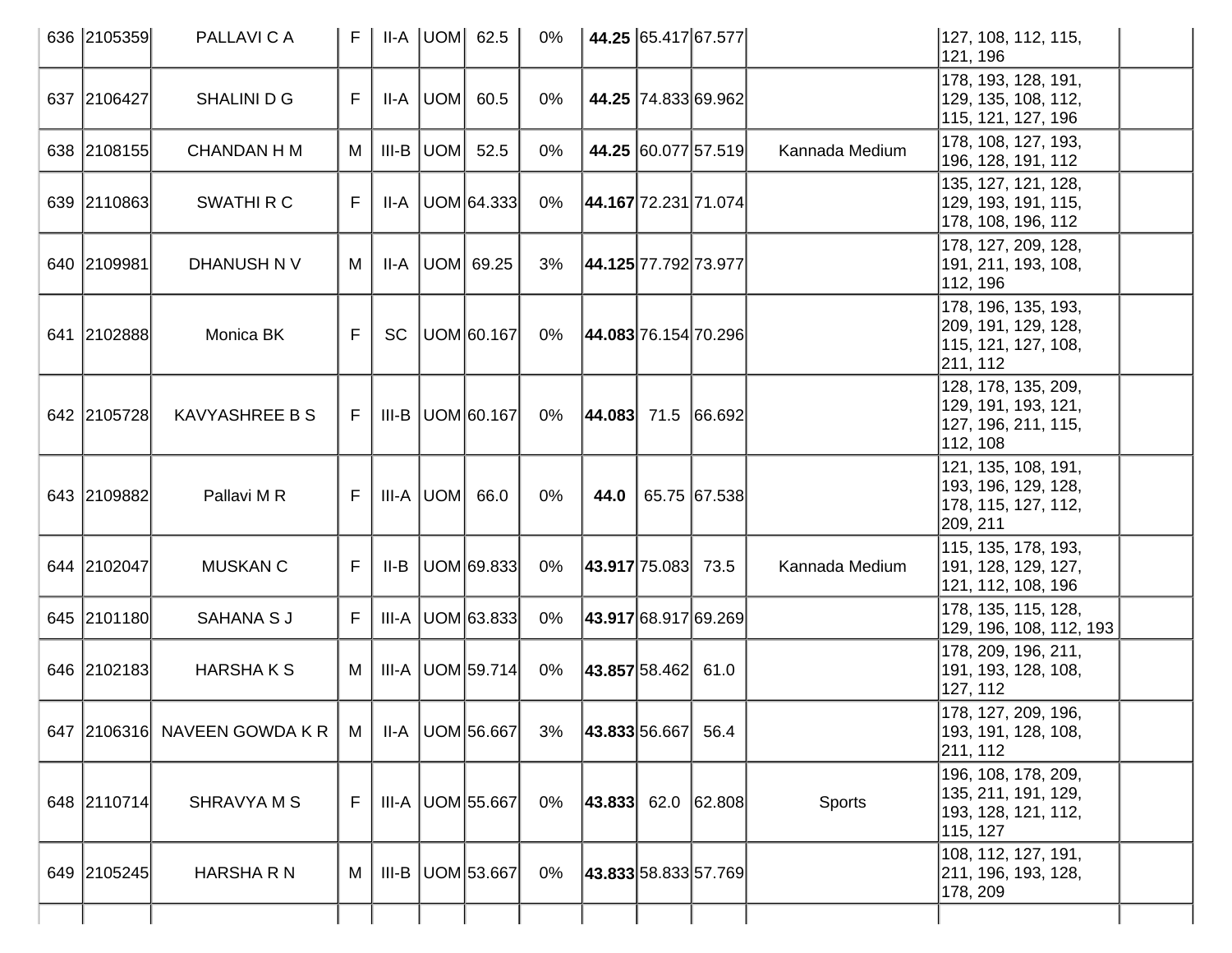| 650 2109623 | AISHWARYA D         | F  | <b>SC</b> |            | UOM 59.583             | 0%    |                      |                     | 43.792 57.188 62.143 |                     | 178, 135, 193, 128,<br>129, 191, 211, 209,<br>196, 121, 108, 127,<br>112, 115   |
|-------------|---------------------|----|-----------|------------|------------------------|-------|----------------------|---------------------|----------------------|---------------------|---------------------------------------------------------------------------------|
| 651 2112575 | Adarsh M R          | M  |           |            | $II-A$ UOM 61.5        | 0%    |                      | 43.75 66.812 63.661 |                      |                     | 209, 178, 128, 193,<br> 191, 211, 108, 196,<br>112, 127                         |
| 652 2110618 | PUNEETH M P         | M  |           | III-A  UOM | 59.5                   | 0%    |                      |                     | 43.75 59.667 61.692  | <b>NCC</b>          | 178, 196, 108, 112,<br>127, 128, 191, 193                                       |
| 653 2109511 | <b>RASHMI</b>       | F  |           |            | III-B $ $ UOM $ $ 55.5 | $0\%$ |                      |                     | 43.75 66.615 63.519  |                     | 112, 135, 209, 129,<br>178, 128, 211, 193,<br> 191, 108, 196, 121,<br>115, 127  |
| 654 2102708 | <b>HAMSINI N K</b>  | F. |           |            | $III-A$ UOM 57.333     | 0%    | 43.667 70.333 65.577 |                     |                      | <b>NSS</b>          | 178, 135, 209, 128,<br>211, 191, 115, 193,<br>129, 121, 108, 112,<br>196, 127   |
| 655 2102805 | <b>BHAVANA S</b>    | F. |           |            | II-A   UOM 67.167      | 0%    | 43.583 70.917 71.038 |                     |                      |                     | 178, 209, 135, 129,<br>128, 191, 193, 211,<br>196, 115, 121, 127,<br>112, 108   |
| 656 2107735 | SHIVARAJU E S       | M  |           |            | III-A   UOM 63.167     | 0%    |                      |                     | 43.583 65.167 66.692 | Kannada Medium      | 178, 191, 209, 128,<br>193, 127, 211, 112,<br>108, 196                          |
| 657 2100399 | Puneethkumar D      | M  |           |            | II-A   UOM 61.167      | 0%    |                      |                     | 43.583 70.25 68.077  | NCC, Kannada Medium | 178, 209, 128, 211,<br> 191, 196, 112, 193,<br> 108, 127                        |
| 658 2105278 | Chethan H M         | M  |           | III-A  UOM | 65.0                   | 0%    |                      |                     | 43.5 81.667 68.205   |                     | 178, 209, 191, 211,<br> 128, 127, 112, 193,<br>108, 196                         |
| 659 2106811 | <b>SANTHOSH SS</b>  | M  |           |            | $III-B  UOM $ 65.0     | $0\%$ | 43.5                 |                     | 65.4 63.737          | <b>NSS</b>          | 178, 209, 128, 191,<br>193, 211, 196, 108,<br>127, 112                          |
| 660 2101113 | PRIYA C K           |    |           |            | $F$ SC $ UOM $ 63.0    | $0\%$ |                      |                     | 43.5 78.75 73.769    | Kannada Medium      | 178, 193, 135, 211,<br>191, 129, 128, 196,<br>108, 115, 112, 121, 127           |
| 661 2106572 | <b>VINUTHA G R</b>  | F. | <b>SC</b> |            | $ UOM $ 63.0           | $0\%$ |                      |                     | 43.5 70.167 67.423   |                     | 178, 209, 193, 191,<br>112, 108, 129, 121,<br> 127, 128, 135, 196,<br>115, 211  |
| 662 2105690 | <b>RAKSHITHA BK</b> | F  | <b>ST</b> |            | $ UOM $ 61.0           | 0%    |                      |                     | 43.5 69.583 66.885   | Kannada Medium      | 178, 135, 209, 193,<br> 129, 191, 112, 121,<br> 127, 115, 128, 196,<br>211, 108 |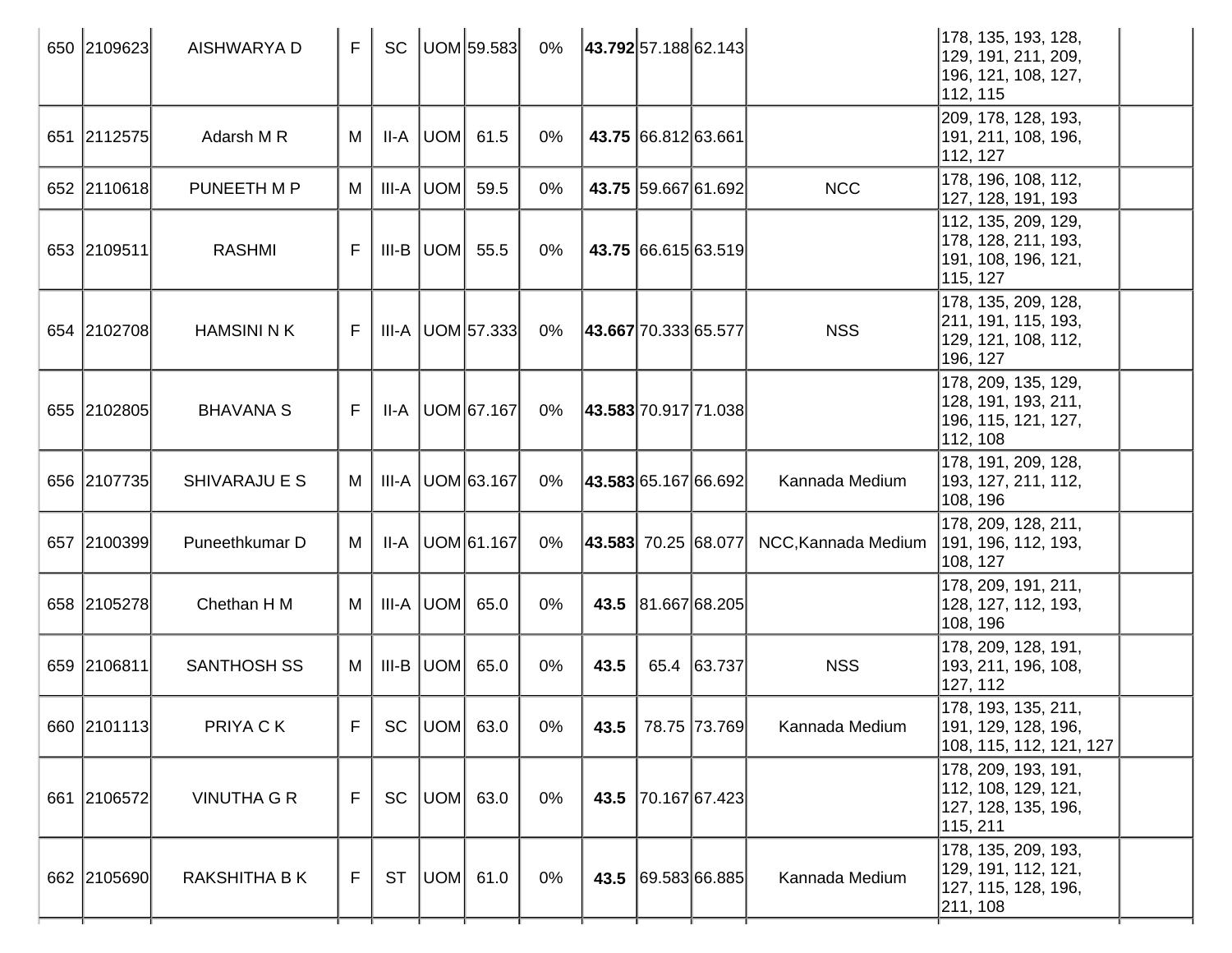|     | 663 2100221 | <b>SURABHIMR</b>             | F  |           | $III-A$ $UOM$ 59.0     | $0\%$ |                        | 43.5 64.333 64.769           |                | 178, 135, 191, 193,<br>128, 129, 127, 112,<br>115, 196, 108, 121                |
|-----|-------------|------------------------------|----|-----------|------------------------|-------|------------------------|------------------------------|----------------|---------------------------------------------------------------------------------|
|     | 664 2108229 | <b>MONISHA S J</b>           | F. |           | $III-A$ $UOM$ 59.0     | $0\%$ | 43.5                   | 63.0 62.423                  |                | 178, 135, 128, 129,<br>191, 121, 108, 196,<br>211, 193, 115, 112, 127           |
|     | 665 2102717 | <b>VEDAVATHI N K</b>         | F. |           | $III-B$ $UOM$ 51.0     | 0%    |                        | 43.5 52.833 55.846           | Kannada Medium | 178, 209, 135, 193,<br>211, 129, 191, 128,<br>127, 121, 115, 108,<br>112, 196   |
|     | 666 2105548 | <b>KOMALA K S</b>            | F  |           | $III-B$ $ UOM 68.833 $ | 0%    | $ 43.417 $ 69.25       | 69.0                         |                | 178, 135, 196, 127,<br>128, 193, 112, 121,<br> 129, 115, 108, 191,<br>209, 211  |
|     |             | 667 2104343 SHAMAYASMEEN T S | E  |           | $II-B$ UOM 64.833      | 0%    | 43.417 68.083 71.0     |                              |                | 135, 178, 209, 128,<br>129, 193, 191, 211,<br>108, 196, 121, 112,<br>115, 127   |
|     | 668 2106514 | A P AMBIKA                   | F. |           | III-A UOM 60.667       | 0%    | 43.333 66.333 66.923   |                              |                | 178, 135, 209, 191,<br> 128, 129, 193, 211,<br>108, 127, 121, 115,<br> 196, 112 |
|     | 669 2105148 | JEEVAN GOWDA K B             | M  |           | III-A UOM 56.667       | 0%    | 43.333 69.167 59.367   |                              | Kannada Medium | 209, 178, 191, 128,<br> 108, 193, 196, 127,<br>112, 211                         |
|     | 670 2107557 | VARSHA A V                   | F  |           | III-A  UOM  64.5       | 0%    |                        | 43.25 64.917 66.615          |                | 178, 209, 135, 128,<br>129, 193, 191, 211,<br>196, 127, 108, 115,<br>121, 112   |
| 671 | 2108560     | <b>HARSHA S R</b>            | M  |           | GM $ UOM $ 62.5        | 0%    |                        | 43.25 72.333 68.154          |                | 178, 196, 211, 128,<br> 209, 193, 191, 108,<br>127, 112                         |
|     | 672 2103092 | <b>GAGANA S</b>              | F. |           | II-A $ $ UOM $ $ 54.5  | 0%    |                        | <b>43.25</b>   61.25  59.808 | Kannada Medium | 178, 209, 128, 191,<br>129, 193, 135, 211,<br>112, 196, 121, 115,<br>108, 127   |
|     | 673 2107420 | <b>MAYAVATHI</b>             | F  | <b>SC</b> | UOM 54.429             | 0%    | $ 43.215 59.615 $ 60.5 |                              |                | 178, 135, 112, 196,<br>108, 115, 121, 127,<br> 128, 129, 191, 193               |
|     | 674 2109221 | <b>RANJITHA M</b>            | F. |           | $II-A$ UOM 68.333      | 0%    | 43.167 78.667 72.577   |                              |                | 135, 209, 129, 178,<br>128, 191, 193, 211,<br>115, 196, 108, 121,<br>112, 127   |
|     |             |                              |    |           |                        |       |                        |                              |                | 115, 135, 178, 196,                                                             |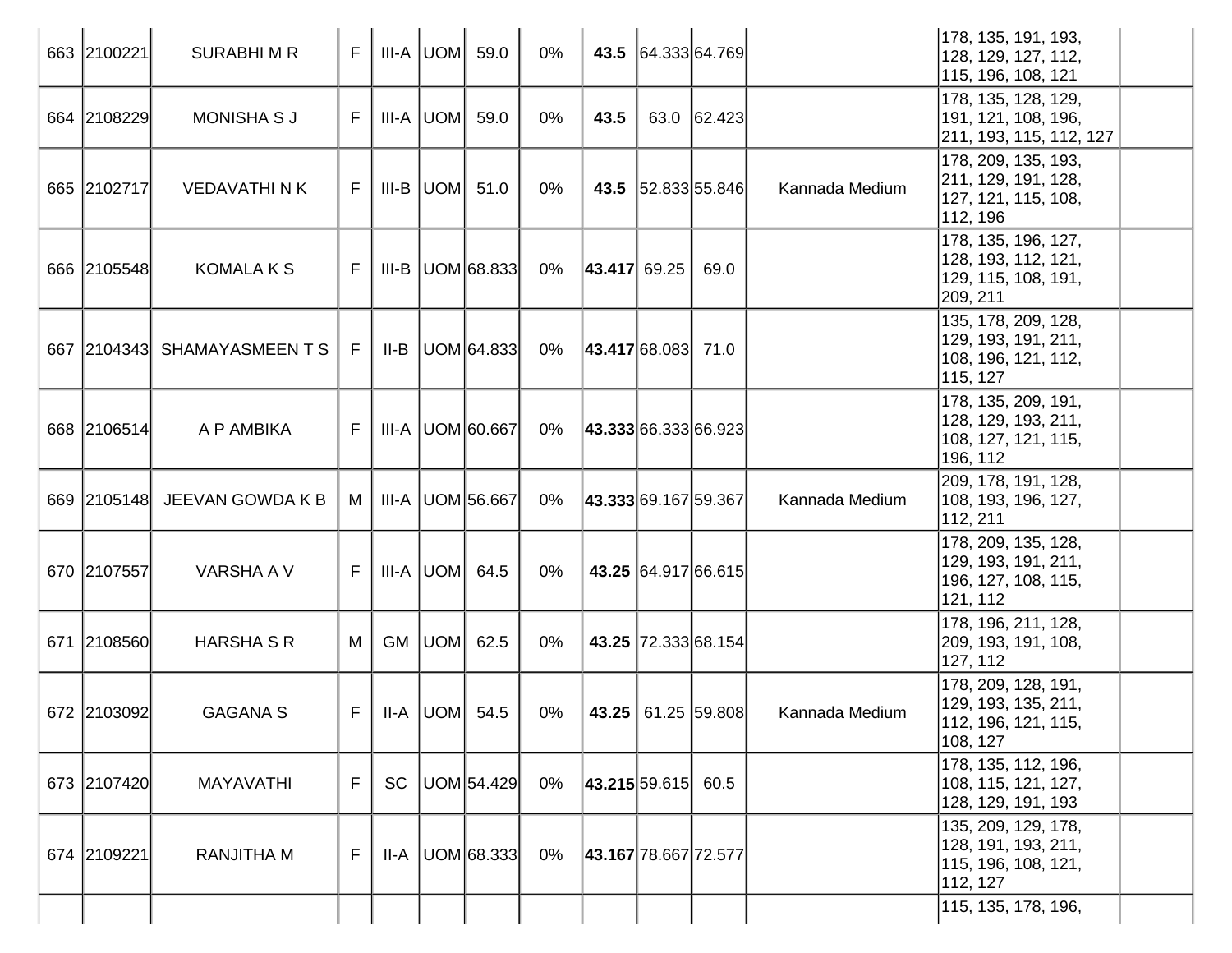| 675 2102204 | <b>BHARATHIKN</b>     |    |           | $F$ $ CAT - I $ UOM $ 64.333 $ | 0% | $ 43.167 67.583 $ 64.5 |                      |                                          | 193, 129, 112, 128, 108                                                        |
|-------------|-----------------------|----|-----------|--------------------------------|----|------------------------|----------------------|------------------------------------------|--------------------------------------------------------------------------------|
| 676 2114214 | SANJAY P R            | M  |           | III-B UOM 58.167               | 0% |                        | 43.083 57.667 59.808 |                                          | 178, 209, 108, 128,<br>196, 211, 193, 191,<br>112, 127                         |
| 677 2108295 | <b>CHAITHANYA N B</b> | F. | <b>SC</b> | UOM 56.167                     | 0% |                        | 43.083 63.833 61.346 | <b>NCC</b>                               | 178, 209, 112, 115,<br>128, 129, 191, 211,<br> 127, 135, 108, 196,<br>121, 193 |
| 678 2108772 | <b>VARSHINI R</b>     | F. |           | $III-B$ UOM 56.143             | 0% |                        |                      | 43.072 62.385 62.429 Kannada Medium, NSS | 178, 135, 209, 112,<br>115, 121, 127, 128,<br>129, 191, 193, 196,<br>211, 108  |
| 679 2107493 | NIVEDITHA R N         | F. |           | $II-A$ $ UOM $ 66.0            | 0% |                        | 43.0 85.583 78.269   |                                          | 178, 128, 129, 135,<br> 127, 191, 115, 112,<br> 193, 121, 196, 108, 211        |
| 680 2100672 | <b>LOKESH P</b>       | M  |           | III-A $ $ UOM $ $ 56.0         | 0% |                        | 43.0 66.417 64.385   |                                          | 178, 196, 108, 209,<br> 112, 127, 191, 128,<br>211, 193                        |
| 681 2102848 | NAYANA H K            | F. |           | $II-A$ UOM $56.0$              | 0% | 43.0                   | 63.75 62.769         |                                          | 178, 209, 135, 196,<br>108, 121, 127, 128,<br>129, 211, 191, 193,<br>115, 112  |
| 682 2104506 | YASHASWINI S M        | F. |           | $III-A$ UOM 61.833             | 0% | 42.917 83.429 73.75    |                      |                                          | 127, 135, 191, 129,<br>121, 115, 112, 178,<br>108, 211, 128, 193, 196          |
| 683 2101663 | Ranjitha C            | F  |           | $III-B$ UOM 59.833             | 0% | 42.917 64.083 63.692   |                      |                                          | 135, 112, 178, 193,<br> 191, 209, 128, 129,<br>127, 121, 115, 108,<br>211, 196 |
| 684 2112325 | SHOBHITHA H R         |    |           | $F$ $ CAT - I $ UOM $ 59.833 $ | 0% | 42.917 56.667          | 56.0                 |                                          | 178, 209, 135, 193,<br>129, 128, 211, 191,<br> 121, 127, 112, 196,<br>115, 108 |
| 685 2107929 | <b>SUDHAMANI S B</b>  | F  |           | $III-B$ UOM 57.833             | 0% | 42.917 63.667 62.577   |                      | Kannada Medium                           | 135, 209, 178, 112,<br>196, 115, 121, 127,<br> 128, 129, 191, 193,<br>211, 108 |
| 686 2102515 | <b>MAHESH M B</b>     | M  | II-A      | UOM 55.833                     | 0% |                        | 42.917 81.833 70.154 |                                          | 178, 128, 209, 191,<br> 193, 211, 108, 196,<br>112, 127                        |
| 687 2103251 | <b>CHANDANA M</b>     | F. |           | $III-B$ UOM 55.714             | 0% | $ 42.857 $ 66.0 63.143 |                      | Kannada Medium                           | 135, 112, 178, 209,<br>121, 115, 127, 196,<br>108, 193, 191, 128,<br>129, 211  |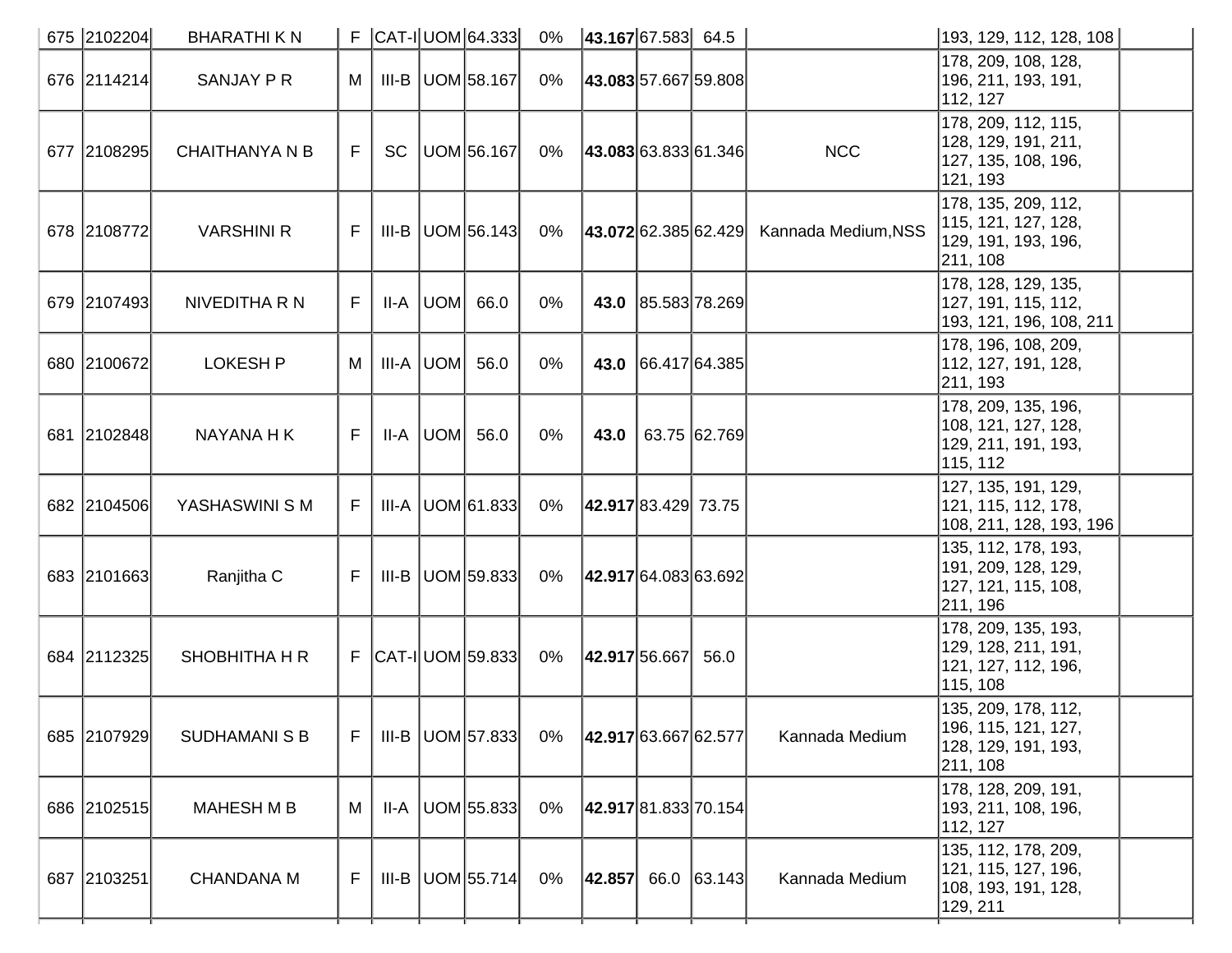| 688 2107923 | Sangeetha D M                 | F  |       | III-A UOM 61.667           | 0%    | $ 42.833 $ 75.0   71.923 |                     |                | 178, 135, 191, 193,<br>115, 112, 211, 129,<br>128, 127, 196, 121, 108         |  |
|-------------|-------------------------------|----|-------|----------------------------|-------|--------------------------|---------------------|----------------|-------------------------------------------------------------------------------|--|
| 689 2107132 | SHUBHASHREE HY                | F  | II-A  | UOM 59.667                 | $0\%$ | 42.833 71.667 65.731     |                     |                | 178, 191, 128, 108,<br>112, 129, 115, 193,<br>196, 135, 121, 127, 211         |  |
| 690 2108320 | <b>DEVARAJU KM</b>            |    |       | M CAT-I UOM 57.667         | $0\%$ | 42.833 66.083 64.462     |                     |                | 178, 196, 112, 193, 108                                                       |  |
| 691 2105103 | Varshitha C                   | F  |       | III-A   UOM 65.571         | 0%    | 42.785  71.0   69.786    |                     |                | 178, 135, 128, 129,<br>196, 191, 211, 121,<br>193, 108, 127, 112, 115         |  |
| 692 2109565 | Sulochana V R                 | F  |       | $III-A$ UOM 63.5           | $0\%$ |                          | 42.75 71.75 71.115  |                | 178, 135, 191, 193,<br>128, 129, 127, 211,<br>121, 112, 108, 115, 196         |  |
| 693 2103365 | SNEHA D N                     | F  |       | $III-A$ UOM 61.5           | 0%    |                          | 42.75 70.833 66.577 | <b>NSS</b>     | 127, 129, 128, 178,<br>135, 112, 191, 193,<br>196, 115, 108, 121, 211         |  |
| 694 2101992 | Shashank HK                   | M  | III-A | UOM 63.333                 | $0\%$ | 42.667 69.167 67.577     |                     |                | 108, 196, 193, 112,<br>178, 128, 191, 127                                     |  |
| 695 2108896 | NAYANASHREE                   | F. |       | $ CAT - I $ UOM $ 63.333 $ | 0%    | $ 42.667 $ 65.75         | 67.5                | Kannada Medium | 178, 135, 128, 129,<br>196, 108, 191, 193,<br>127, 112, 115, 121              |  |
| 696 2105681 | VATHSALA C M                  | F  | II-A  | UOM 55.333                 | 0%    | 42.667 59.75             | 59.5                |                | 178, 127, 115, 193,<br>209, 211, 191, 128,<br>129, 196, 108, 121,<br>135, 112 |  |
| 697 2105683 | ANUSHA B M                    | F  |       | $III-B$ UOM 53.333         | 0%    | 42.667 63.167 61.846     |                     |                | 178, 135, 193, 128,<br>129, 196, 127, 121,<br>115, 191, 108, 112,<br>211, 209 |  |
| 698 2107375 | <b>NAYANA S S</b>             | F  |       | $II-A$ UOM 53.333          | 0%    | $ 42.667 $ 61.5 60.846   |                     |                | 178, 135, 209, 128,<br>129, 127, 211, 191,<br>193, 196, 121, 112,<br>108, 115 |  |
| 699 2107786 | <b>DIVYASHREE S</b>           | F  |       | $II-A$ UOM 62.0            | 3%    | 42.5                     | 56.5 59.577         |                | 128, 135, 108, 193,<br>196, 129, 209, 178,<br>127, 191, 121, 211,<br>115, 112 |  |
|             | 700 2113198 SANDEEP KUMAR B S | M  | II-A  | UOM 64.833                 | $0\%$ | 42.417 68.167 68.731     |                     |                | 127, 209, 178, 193,<br>128, 191, 211, 108,<br>196, 112                        |  |
| 701 2107326 | <b>SHASHIRAJ H D</b>          | M  | SC    | UOM 56.833                 | $0\%$ | 42.417                   | 60.0 61.692         |                | 178, 193, 196, 108,<br>127, 128, 191, 112,<br>211, 209                        |  |
|             |                               |    |       |                            |       |                          |                     |                |                                                                               |  |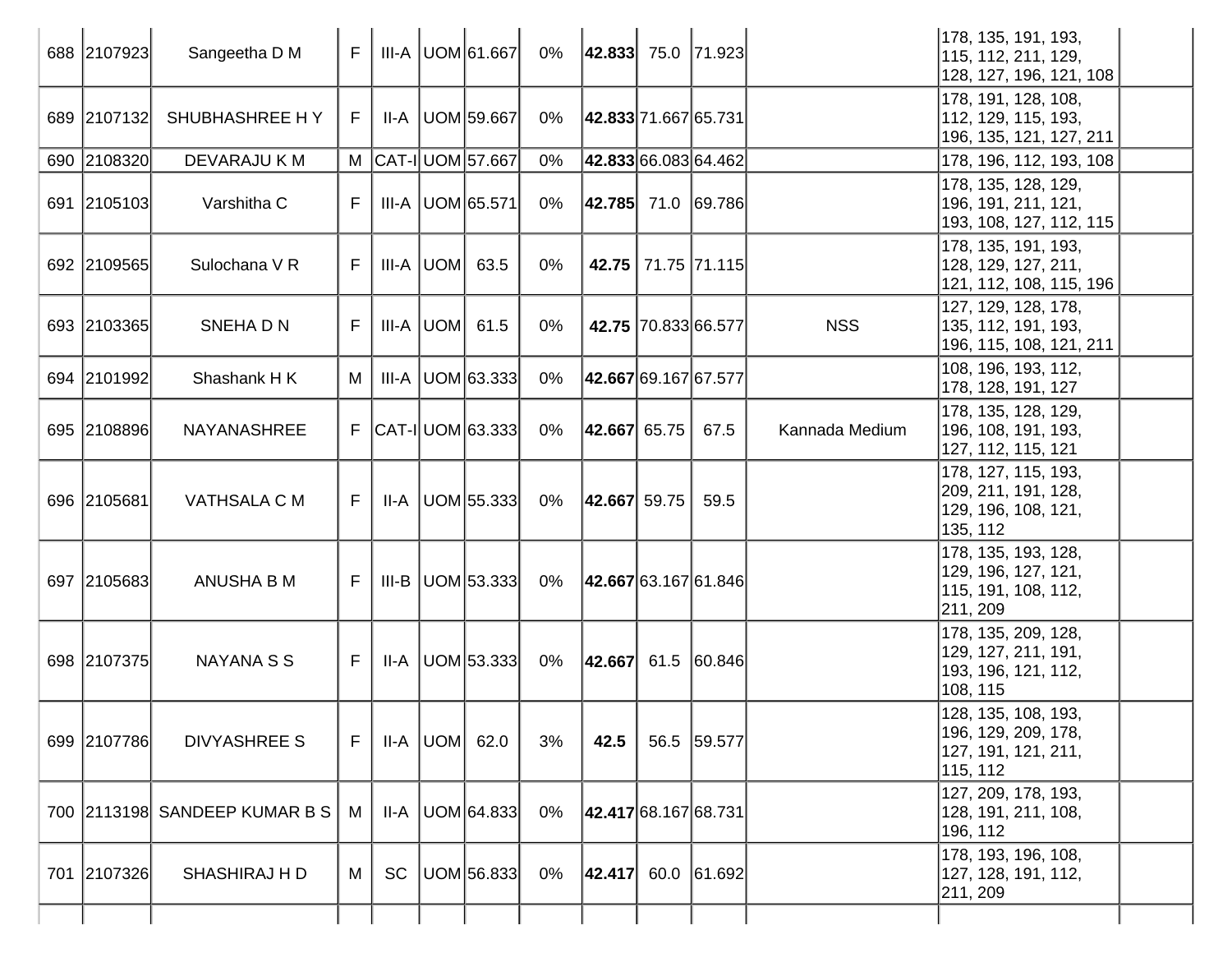| 702 2101744 | <b>PAVAN S</b>                  | M  |           | SC   UOM 56.833     | 0%    | 42.417 59.167 62.423   |      |                      |                | 112, 178, 196, 127,<br> 209, 108, 128, 191,<br>211, 193                        |  |
|-------------|---------------------------------|----|-----------|---------------------|-------|------------------------|------|----------------------|----------------|--------------------------------------------------------------------------------|--|
| 703 2107099 | <b>HARSHITHA K R</b>            | F. | SC        | UOM 54.833          | 0%    | 42.417 72.917 66.962   |      |                      | Kannada Medium | 128, 178, 135, 129,<br>193, 191, 196, 121,<br>108, 115, 127, 112, 211          |  |
| 704 2112228 | <b>SANJAY M</b>                 | M  | III-B     | UOM 66.667          | $0\%$ | 42.333 67.353 63.75    |      |                      |                | 178, 209, 128, 108,<br> 127, 191, 193, 196,<br>112, 211                        |  |
|             | 705 2107620 Yashwanth Kumar N N | M  | II-A      | UOM 62.667          | 0%    | $ 42.333 $ 63.5 65.538 |      |                      |                | 127, 193, 191, 108,<br>196, 209, 112, 178,<br>211, 128                         |  |
| 706 2109892 | Linet Mary R                    | F. |           | III-B   UOM 56.667  | 0%    | $ 42.333 $ 65.5 64.077 |      |                      |                | 127, 128, 209, 129,<br>191, 211, 108, 178,<br>115, 121, 193, 112,<br>196, 135  |  |
| 707 2106412 | <b>JYOTHIUR</b>                 | F. | <b>ST</b> | UOM 56.667          | $0\%$ |                        |      | 42.333 52.083 58.885 |                | 178, 135, 115, 112,<br> 193, 128, 196, 108,<br>129, 191, 121, 127              |  |
| 708 2111998 | Deepa AB                        | F. |           | $II-A$ $ UOM $ 65.5 | 3%    |                        |      | 42.25 65.042 63.818  |                | 135, 209, 127, 128,<br>129, 178, 193, 115,<br>196, 112, 108, 121,<br> 191, 211 |  |
| 709 2104908 | Bhoomika C R                    | F. |           | $III-A$ UOM 64.5    | 0%    | 42.25                  |      | 72.0 70.615          |                | 178, 209, 128, 129,<br>135, 211, 191, 193,<br> 196, 121, 108, 127,<br>115, 112 |  |
| 710 2114207 | SACHIN S D                      | М  | II-A      | UOM 62.5            | 0%    | 42.25                  | 79.0 | 73.923               |                | 178, 209, 108, 128,<br> 127, 211, 193, 191,<br> 196, 112                       |  |
| 711 2106106 | <b>BHAGYALAKSHMI M</b>          | F. | II-A      | UOM  58.5           | 0%    |                        |      | 42.25 63.417 61.577  |                | 178, 135, 112, 121,<br>196, 127, 115, 108,<br>129, 191, 193, 128               |  |
| 712 2111287 | Sathya M M                      | M  |           | SC $ UOM $ 56.5     | $0\%$ |                        |      | 42.25 58.833 59.654  |                | 178, 127, 196, 209,<br>128, 108, 191, 193,<br>211, 112                         |  |
|             | 713 2108997 PRAJWAL GOWDA D S   | M  |           | $III-A$ UOM 53.5    | 3%    | 42.25                  |      | 62.2 57.079          |                | 128, 178, 196, 112,<br>127, 191, 108, 209,<br>193, 211                         |  |
| 714 2109396 | Deepti Arunkumar                | F  |           | $II-A$ UOM 49.4     | 3%    | 42.2                   |      | 53.9 55.474          |                | 178, 135, 193, 209,<br>108, 196, 128, 129,<br>115, 211, 112, 191,<br>121, 127  |  |
|             |                                 |    |           |                     |       |                        |      |                      |                | 115, 178, 135, 193,                                                            |  |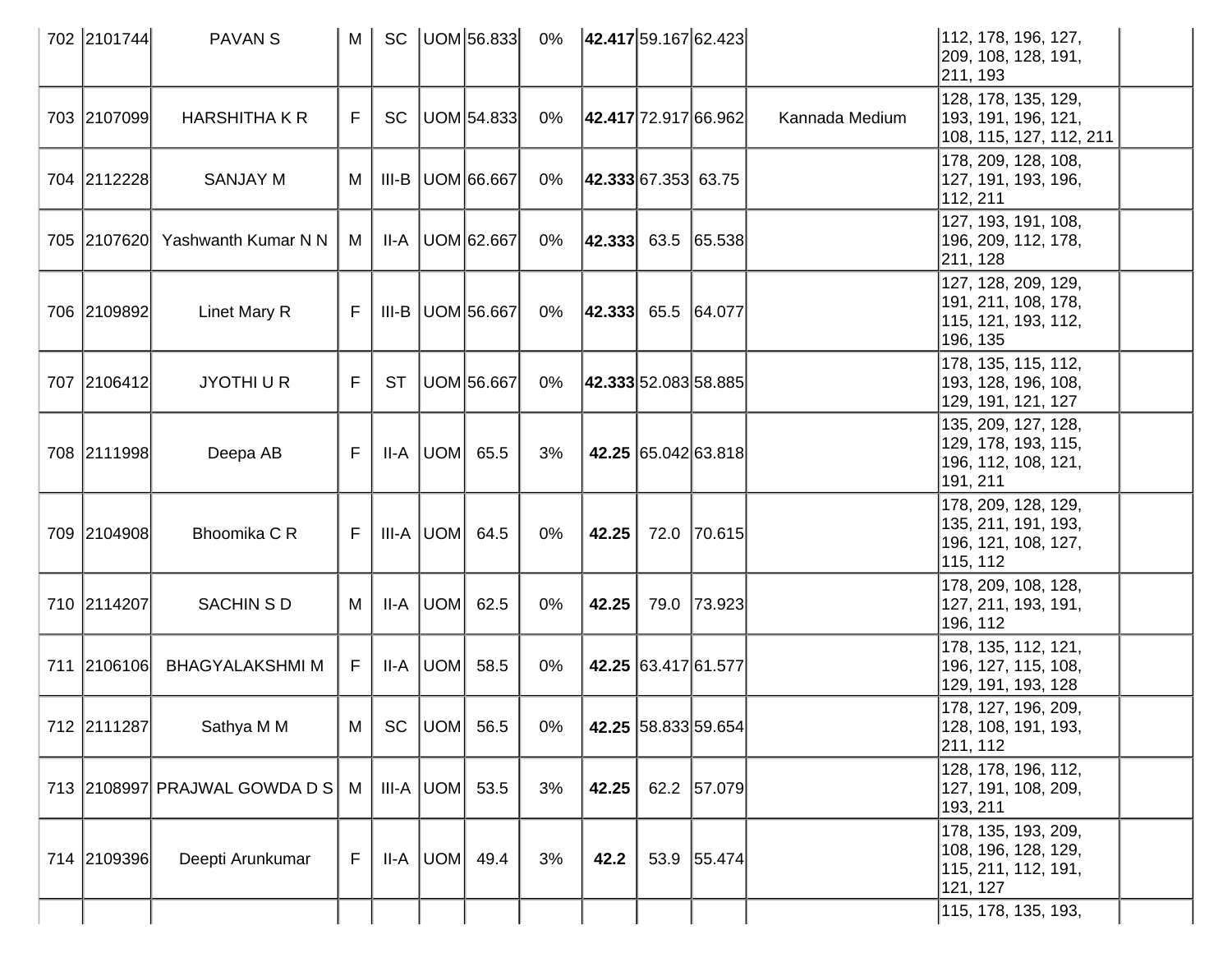| 715 2107977 | <b>AMBIKA</b>                          | F.          |           |           | III-A UOM 60.167     | 0%    | 42.083 79.167 73.154    |      |                    |                     | 128, 129, 191, 196,<br>121, 127, 108, 211,<br>209, 112                        |  |
|-------------|----------------------------------------|-------------|-----------|-----------|----------------------|-------|-------------------------|------|--------------------|---------------------|-------------------------------------------------------------------------------|--|
| 716 2105355 | PREETHU C                              | F           |           |           | III-A   UOM 56.167   | 0%    | $ 42.083 $ 71.5 65.308  |      |                    |                     | 178, 196, 135, 209,<br>121, 129, 128, 193,<br>115, 112, 127, 108,<br>191, 211 |  |
| 717 2114056 | Niranjan H B                           | M           | III-B     |           | UOM 56.167           | 0%    | 42.083 59.917 59.885    |      |                    |                     | 112, 128, 193, 127,<br>191, 196, 178, 108                                     |  |
| 718 2106070 | <b>KAVANA H S</b>                      | F           |           |           | III-A   UOM 54.167   | 0%    | $ 42.083 $ 61.75 61.038 |      |                    |                     | 178, 193, 108, 196,<br>135, 115, 112, 209,<br>128, 129, 211, 191,<br>121, 127 |  |
| 719 2106251 | SHIVARANJINI A                         | F           |           |           | II-A   UOM 54.167    | 0%    | 42.083 58.833 60.077    |      |                    |                     | 178, 135, 191, 193,<br>209, 211, 129, 128,<br>112, 196, 115, 121,<br>127, 108 |  |
| 720 2100662 | DILEEP Y N                             | M           | <b>ST</b> | UOM 53.1  |                      | 3%    |                         |      | 42.05 50.55 51.184 | <b>NSS</b>          | 191, 178, 112, 108,<br>196, 193, 127, 128                                     |  |
| 721 2102735 | PRAKRUTHI H S                          | F           |           |           | III-A   UOM   70.083 | 6%    | 42.042 69.458 69.136    |      |                    |                     | 128, 193, 191, 127,<br>196, 108, 178, 112,<br>115, 121, 129, 135              |  |
| 722 2102229 | <b>NISHCHITHA SL</b>                   | F           |           | III-A UOM | 62.0                 | 0%    | 42.0                    | 66.5 | 66.038             | Kannada Medium      | 128, 129, 135, 191,<br>193, 115, 108, 178,<br>112, 121, 127, 196              |  |
| 723 2107199 | <b>MADHURA N</b>                       | F           | <b>SC</b> |           | UOM  58.0            | 0%    | 42.0                    |      | 62.25 63.577       | Kannada Medium, NSS | 178, 135, 209, 108,<br>129, 112, 115, 193,<br>191, 121, 127, 211,<br>128, 196 |  |
| 724 2103932 | <b>MANASA D</b>                        | F           | <b>SC</b> |           | UOM 63.833           | 0%    | 41.917 65.833 67.077    |      |                    | Kannada Medium, NSS | 178, 135, 121, 129,<br>211, 127, 196, 193,<br>108, 128, 115, 191, 112         |  |
| 725 2101770 | Abishek R K                            | М           |           |           | $II-A$ UOM 53.833    | 0%    | $ 41.917 $ 59.25 60.885 |      |                    |                     | 127, 209, 178, 193,<br>108, 196, 191, 128,<br>211, 112                        |  |
| 726 2104037 | PRIYANKA B S                           | $\mathsf F$ | <b>SC</b> |           | UOM 63.667           | 0%    | 41.833 63.083 64.731    |      |                    |                     | 178, 135, 128, 129,<br>115, 121, 193, 112,<br> 211, 191, 196, 127, 108        |  |
| 727 2104149 | <b>PRASHANTHA</b><br><b>MURTHY H S</b> | M           | $III-B$   |           | UOM 59.667           | $0\%$ | 41.833 66.917 64.231    |      |                    |                     | 209, 178, 196, 128,<br>127, 191, 193, 112,<br>108, 211                        |  |
| 728 2101097 | PREETHAM G R                           | M           |           |           | III-A UOM 57.667     | $0\%$ | 41.833 75.583 68.577    |      |                    | <b>NCC</b>          | 191, 178, 193, 128,<br>112, 127, 196, 108,<br>211, 209                        |  |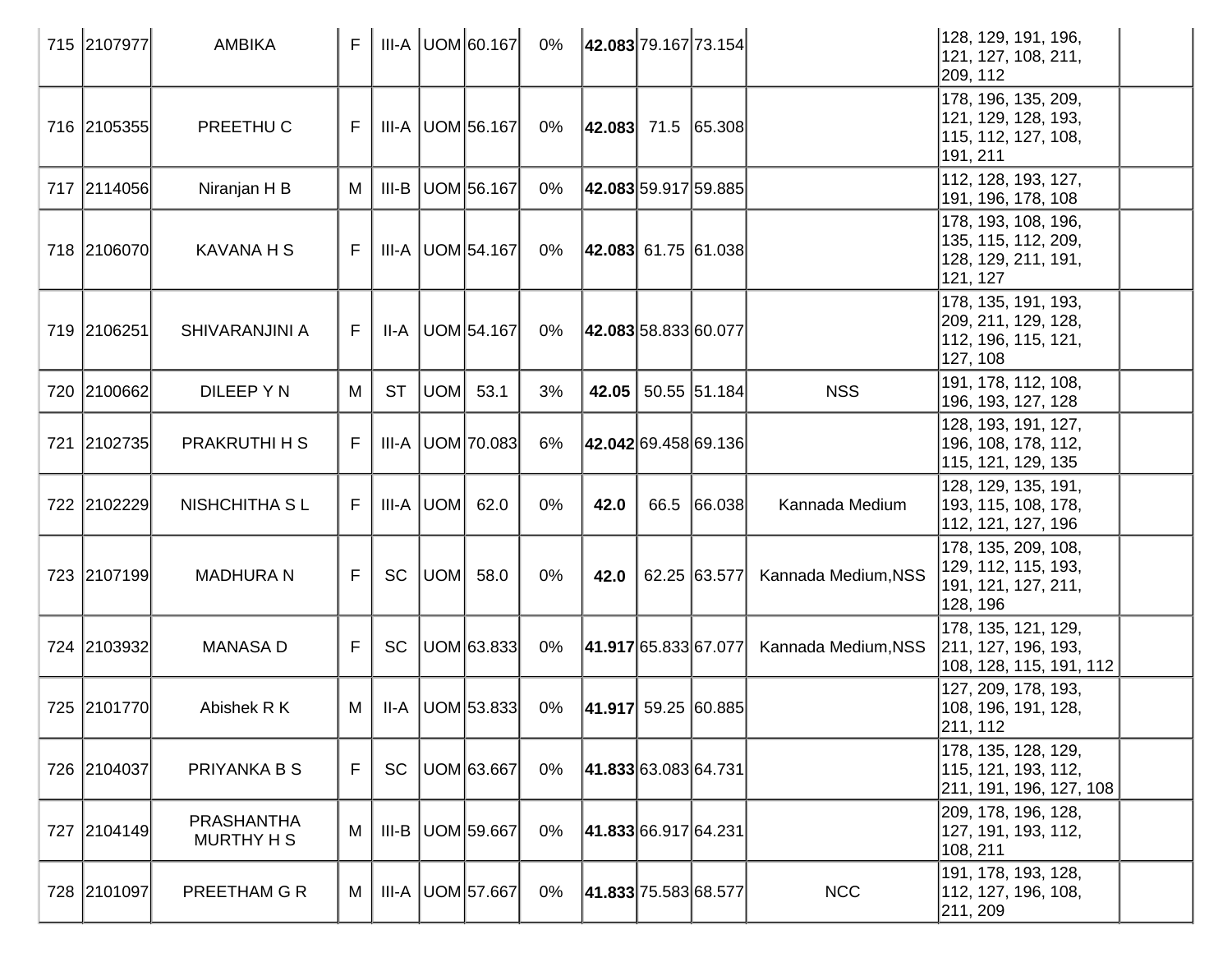| 729 2114437 | <b>SACHINES</b>      | M  |           |     | III-A   UOM 56.667      | 3%    |                      | 41.833 59.167 58.902 |                                                              | 178, 108, 196, 191,<br>128, 193, 127, 112                                      |
|-------------|----------------------|----|-----------|-----|-------------------------|-------|----------------------|----------------------|--------------------------------------------------------------|--------------------------------------------------------------------------------|
| 730 2107640 | <b>SUMITHRA R</b>    | F  | <b>SC</b> |     | UOM 55.667              | 0%    | 41.833 62.667 61.885 |                      | Kannada Medium                                               | 112, 178, 135, 191,<br>209, 108, 121, 115,<br> 211, 196, 193, 129,<br>128, 127 |
| 731 2109541 | <b>SHOBHA B</b>      | F. |           |     | III-B   UOM 55.667      | 0%    | 41.833 61.917 57.731 |                      |                                                              | 129, 178, 135, 128,<br> 191, 193, 108, 112,<br> 115, 196, 121, 127             |
| 732 2106795 | NITHYA K P           | F. |           |     | III-A UOM 57.571        | 0%    | 41.785 66.077 64.464 |                      |                                                              | 178, 129, 128, 135,<br>209, 211, 191, 193,<br>127, 108, 121, 115,<br>196, 112  |
| 733 2104611 | PRIYANKA V           | F  | GM        | UOM | 59.5                    | $0\%$ | 41.75                | 82.5 74.231          |                                                              | 178, 128, 129, 135,<br> 191, 193, 196, 121,<br>108, 127, 115, 112              |
| 734 2111563 | <b>LAKSHMI C</b>     | F  | $II-A$    | UOM | 59.5                    | 0%    |                      | 41.75 69.167 67.346  |                                                              | 178, 135, 193, 129,<br>128, 191, 121, 127,<br>115, 112, 196, 108, 211          |
| 735 2107616 | <b>VARSHITHA Y S</b> | F  |           |     | III-A   UOM 53.429      | 0%    | 41.715 65.308 62.75  |                      |                                                              | 178, 135, 209, 128,<br>191, 196, 108, 129,<br>115, 121, 211, 193,<br>112, 127  |
| 736 2105093 | YASHASWINI G A       | F. |           |     | $II-A$ UOM 51.4         | $0\%$ | 41.7                 | 52.25 52.868         | Kannada Medium                                               | 178, 135, 193, 128,<br> 115, 196, 108, 112,<br>129, 209, 191, 121,<br>127, 211 |
| 737 2104305 | <b>HEMA M</b>        | F. |           |     | $II-A$   UOM $ 59.333 $ | $0\%$ |                      | 41.667 61.083 64.269 | NCC, Literary And<br>Culture, Kannada<br>Medium, NSS, Sports | 178, 196, 135, 112,<br>127, 115, 121, 108,<br> 191, 193, 128, 129,<br>209, 211 |
| 738 2100895 | ASHA H S             | F  | II-A      |     | UOM 55.333              | 0%    | 41.667               | 59.0 60.538          |                                                              | 178, 135, 193, 115,<br>112, 196, 108                                           |
| 739 2103855 | <b>KOKILA N</b>      | F. |           |     | SC $ UOM $ 61.3         | 0%    | 41.65                | 67.9 64.974          | Kannada Medium                                               | 135, 115, 112, 196,<br>193, 178, 128, 129, 108                                 |
| 740 2112321 | <b>PREMAR</b>        | F  |           |     | $III-A$ UOM 63.167      | 0%    | 41.583 71.917 67.654 |                      |                                                              | 135, 193, 128, 129,<br>178, 115, 191, 121,<br> 108, 196, 112, 127,<br>211, 209 |
| 741 2108379 | Rakshitha L M        | F  |           |     | III-B   UOM 61.167      | 0%    | 41.583 75.583 70.731 |                      | Kannada Medium                                               | 178, 135, 128, 191,<br>209, 129, 193, 112,<br>108, 115, 121, 127,<br>196, 211  |
|             |                      |    |           |     |                         |       |                      |                      |                                                              | 178, 193, 121, 211,                                                            |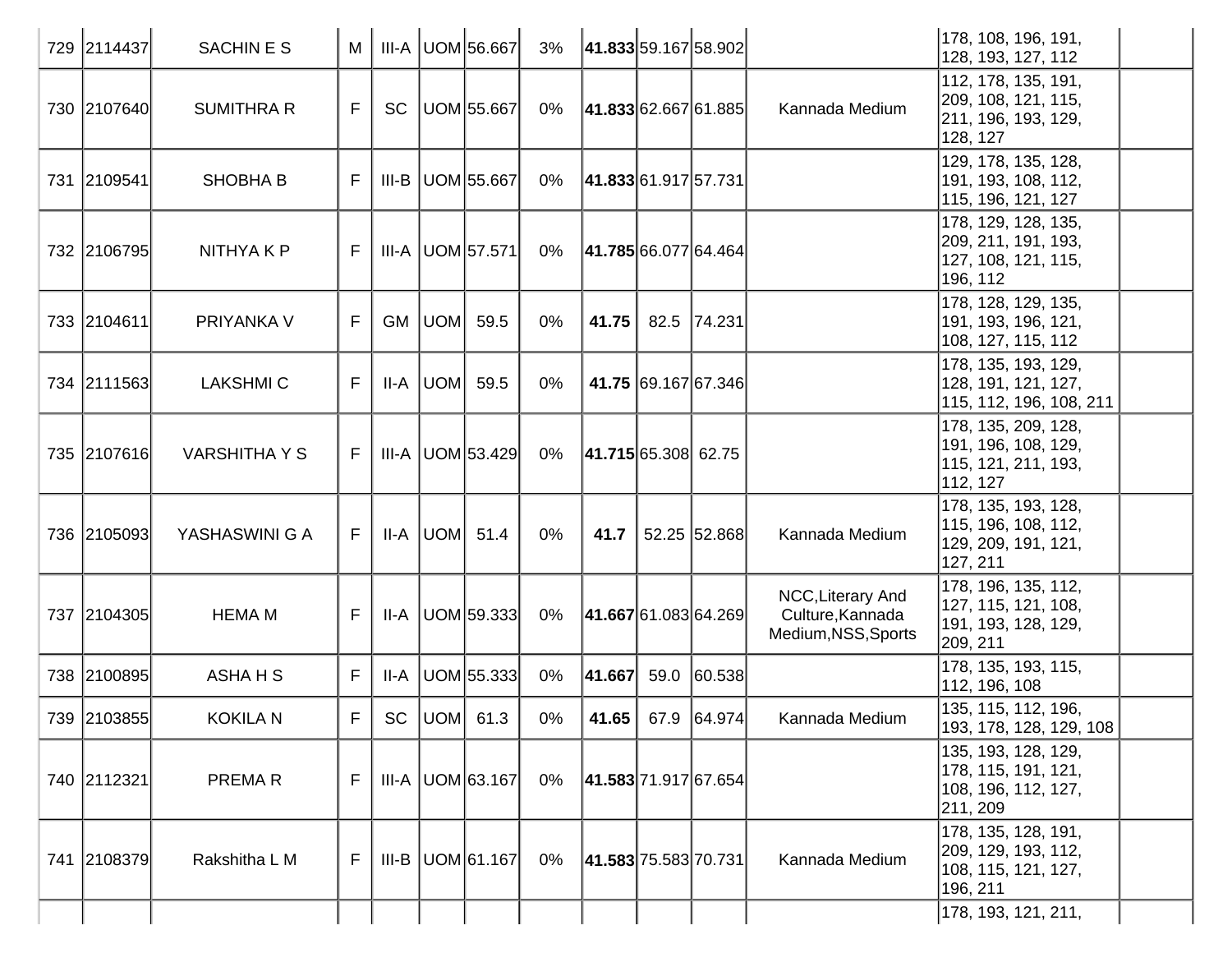| 742 2112889 | <b>CHANDANA P</b>            |             |           |                 | $F$ $ CAT - I $ UOM 59.167 | 0%    | 41.583 64.148 64.255   |                    |             |                | 209, 129, 191, 135,<br>196, 108, 112, 115,<br>127, 128                          |  |
|-------------|------------------------------|-------------|-----------|-----------------|----------------------------|-------|------------------------|--------------------|-------------|----------------|---------------------------------------------------------------------------------|--|
| 743 2110868 | <b>NIVEDITHA</b>             | F           | II-A      |                 | UOM 65.143                 | 0%    | 41.571 76.077 72.071   |                    |             |                | 135, 127, 128, 129,<br>193, 191, 115, 108,<br>178, 112, 121, 196                |  |
| 744 2106039 | <b>RUTHUK</b>                | F           |           |                 | III-A   UOM 55.077         | 0%    | 41.538 72.074 64.786   |                    |             |                | 178, 129, 128, 209,<br> 115, 135, 127, 196,<br> 121, 193, 112, 211,<br>108, 191 |  |
| 745 2101176 | SOUNDARYA A S                | F           |           |                 | $III-A$ $ UOM $ 59.0       | $0\%$ | 41.5                   | 63.75 62.462       |             | Kannada Medium | 127, 135, 129, 191,<br>128, 178, 193, 211,<br> 209, 115, 196, 108,<br>121, 112  |  |
| 746 2107769 | SUSHMITHA D S                | F           |           | III-B UOM       | 59.0                       | $0\%$ |                        | 41.5 57.833 59.923 |             |                | 128, 209, 129, 191,<br>193, 178, 135, 127,<br>211, 115, 121, 196,<br>108, 112   |  |
| 747 2114110 | <b>ANJALID</b>               | F           | <b>SC</b> | UOM             | 55.0                       | 0%    | 41.5                   |                    | 58.0 60.577 |                | 178, 135, 196, 127,<br>121, 108, 115, 128,<br>129, 191, 193, 112, 211           |  |
| 748 2114399 | Shivadarshan S               | М           |           | $III-B$ $ UOM $ | 51.0                       | 0%    |                        | 41.5 52.917 55.923 |             | Kannada Medium | 112, 178, 193, 191,<br>209, 128, 211, 108,<br>196, 127                          |  |
| 749 2100614 | <b>ASHIKA H S</b>            | F           | II-A      |                 | UOM 64.833                 | 0%    | 41.417 76.833 72.615   |                    |             | Kannada Medium | 178, 128, 209, 135,<br>193, 129, 191, 211,<br>108, 196, 121, 115,<br>112, 127   |  |
| 750 2109400 | <b>HARSHITHA B</b>           | F           | <b>ST</b> |                 | UOM 62.833                 | 0%    | 41.417 73.167 69.192   |                    |             | Kannada Medium | 178, 135, 129, 196,<br>121, 127, 193, 128,<br>108, 115, 191, 211, 112           |  |
| 751 2102533 | <b>CHETHAN N</b>             | M           | II-A      |                 | UOM 62.833                 | 0%    | $ 41.417 $ 68.5 66.885 |                    |             | Kannada Medium | 112, 128, 178, 196,<br>108, 209, 127, 191,<br>211, 193                          |  |
| 752 2108679 | <b>CHANDU BHASKAR N</b><br>В | $\mathsf F$ |           |                 | $III-A$ UOM 58.833         | 0%    | 41.417 73.417          |                    | 68.0        |                | 178, 135, 191, 128,<br> 129, 193, 196, 121,<br>112, 115, 127, 108               |  |
| 753 2105312 | <b>MARUTHESHA A P</b>        | М           | III-B     |                 | UOM 58.833                 | 0%    | 41.417 62.083 61.385   |                    |             | Kannada Medium | 108, 128, 193, 211,<br> 191, 209, 178, 196,<br>127, 112                         |  |
| 754 2103597 | <b>BHOOMIKA</b>              | F           | III-A     |                 | UOM 58.833                 | 0%    | $ 41.417 $ 59.0 61.893 |                    |             |                | 121, 196, 135, 128,<br>129, 178, 108, 115,<br>127, 211, 193, 112, 191           |  |
|             |                              |             |           |                 |                            |       |                        |                    |             |                | 178, 135, 129, 128,                                                             |  |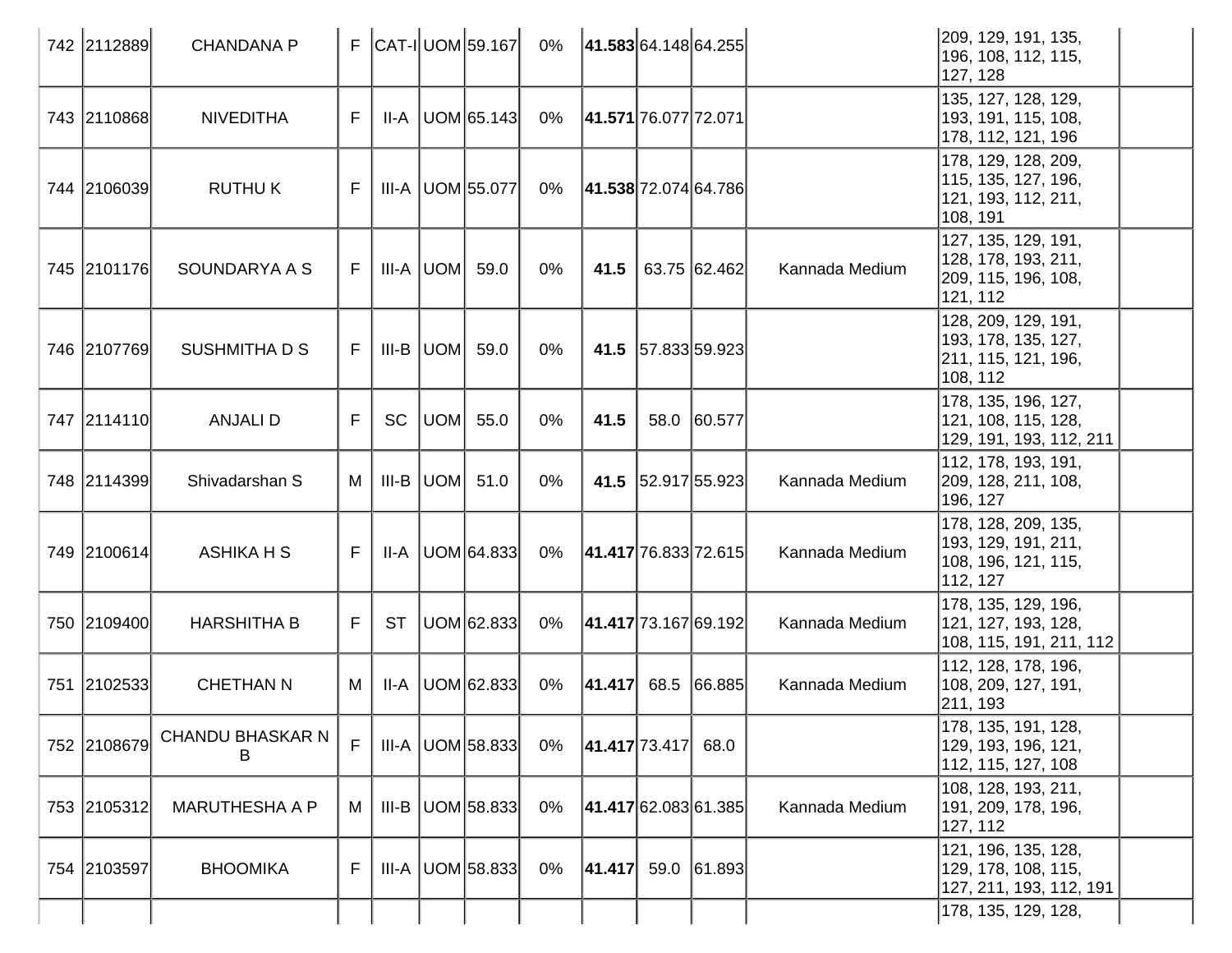| 755 2108448 | <b>RAKSHITHA B</b>  | F  |           | SC   UOM   56.833     |       |                  | 0%  41.417 69.167 64.885 | <b>NCC</b>     | 191, 193, 211, 196,<br>108, 112, 115, 127, 121                                 |
|-------------|---------------------|----|-----------|-----------------------|-------|------------------|--------------------------|----------------|--------------------------------------------------------------------------------|
| 756 2104288 | <b>CHANDANA S B</b> | F  |           | $III-B$ UOM 56.833    | 0%    |                  | 41.417 66.333 64.808     | Kannada Medium | 127, 135, 196, 112,<br>178, 115, 121, 129,<br>128, 191, 193, 108, 211          |
| 757 2104440 | <b>SHARAVATHI</b>   | F. |           | $III-B$ UOM 54.833    | 0%    |                  | 41.417 66.538 62.074     |                | 178, 135, 209, 129,<br>115, 193, 191, 108,<br>128, 112, 121, 127,<br>196, 211  |
| 758 2107421 | <b>SAHANA H S</b>   | F  |           | $II-A$ $ UOM $ 50.833 | 0%    |                  | 41.417 54.917 54.846     |                | 196, 108, 178, 135,<br> 128, 129, 209, 191,<br>211, 193, 121, 115,<br>127, 112 |
| 759 2103000 | <b>JYOTHI GK</b>    | F  |           | $III-A$ $ UOM $ 60.8  | $0\%$ | 41.4             | 62.15 60.211             |                | 178, 128, 129, 191,<br>193, 135, 211, 196,<br>127, 121, 115, 112, 108          |
| 760 2108843 | <b>SAHANA U</b>     | F  | <b>SC</b> | UOM 56.769            | 0%    |                  | 41.385 77.407 68.607     |                | 135, 178, 128, 129,<br> 191, 193, 196, 108,<br>112, 115, 121, 127              |
| 761 2106495 | <b>SONIKA V</b>     | F  | SC        | UOM 62.667            | 0%    |                  | 41.333 74.083 70.808     |                | 178, 129, 128, 209,<br>127, 115, 211, 135,<br>121, 193, 196, 108,<br>112, 191  |
| 762 2110443 | POOJASHREE K        | F  |           | III-B   UOM 58.667    | $0\%$ |                  | 41.333 58.833 59.346     |                | 115, 135, 178, 121,<br>127, 191, 193, 196,<br>128, 129, 108, 112               |
| 763 2105171 | JYOTHI V M          | F  |           | III-B   UOM 56.667    | 0%    |                  | $ 41.333 $ 61.0 62.308   |                | 191, 135, 178, 128,<br>129, 193, 211, 196,<br>112, 108, 115, 121, 127          |
| 764 2109715 | <b>MEGHANA M</b>    | F. | <b>SC</b> | UOM 54.667            | 0%    |                  | 41.333 65.083 63.192     |                | 112, 121, 115, 128,<br> 129, 135, 191, 193,<br>196, 108, 178, 127              |
| 765 2105285 | <b>KAVYASHREE M</b> | F. | SC        | UOM 54.667            | 0%    | $ 41.333 $ 61.25 | 62.0                     |                | 178, 135, 191, 193,<br>211, 129, 128, 112,<br>121, 108, 196, 115, 127          |
| 766 2105460 | <b>RANJITHA M</b>   | F  |           | $II-A$ $ UOM $ 64.5   | 0%    |                  | 41.25 72.5 69.346        |                | 178, 135, 209, 128,<br>129, 193, 211, 191,<br> 121, 115, 108, 196,<br>127, 112 |
| 767 2104009 | NITHISH PATEL M S   | M  |           | $III-A$ UOM 54.5      | 0%    |                  | 41.25 63.083 60.769      |                | 191, 209, 178, 196,<br> 108, 211, 193, 128,<br>112, 127                        |
| 768 2111382 | POORNIMA N          | F  |           | $III-A$ UOM 54.5      | $0\%$ |                  | 41.25 58.333 59.577      | Kannada Medium | 178, 135, 196, 115,<br>108, 193, 128, 112                                      |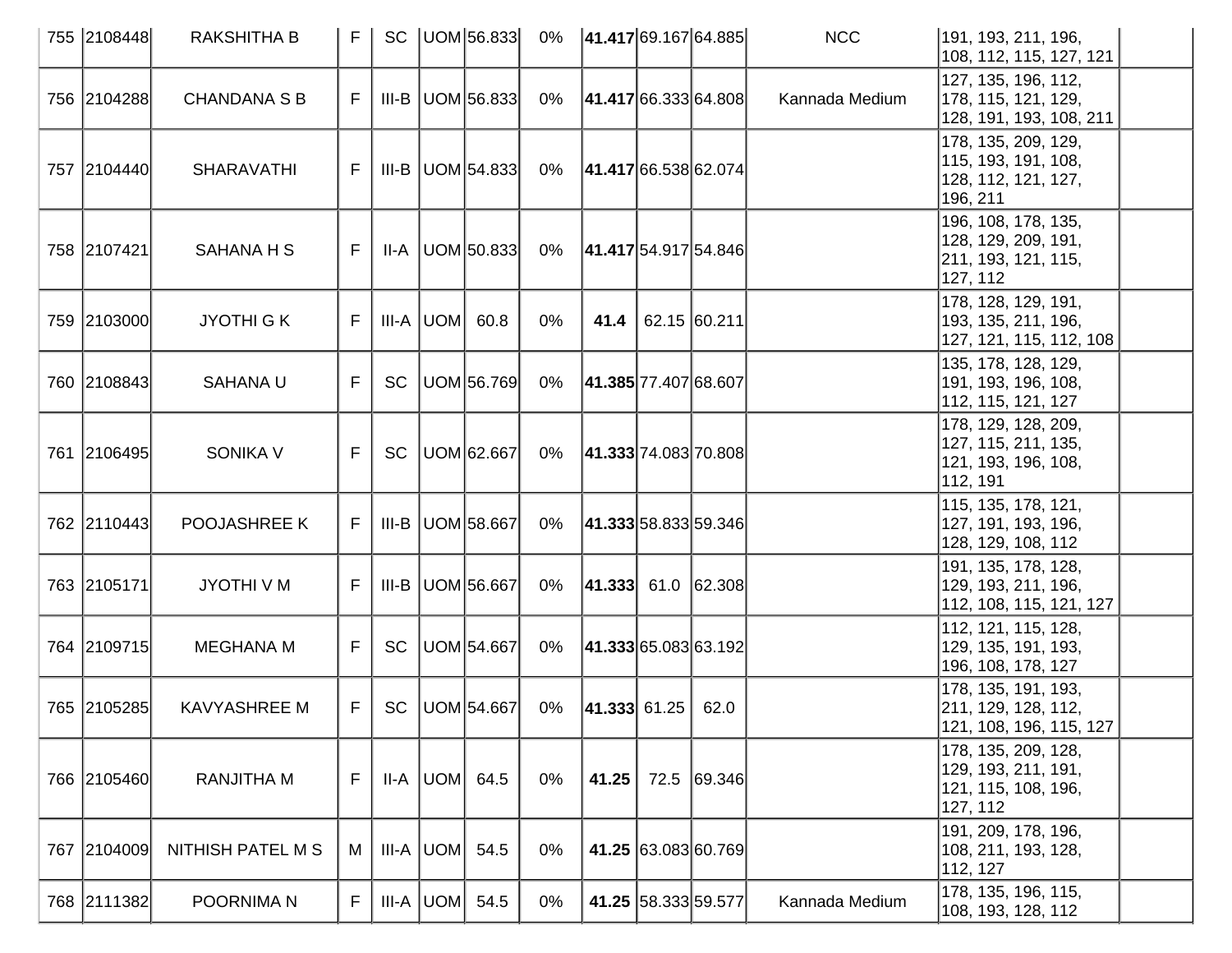| 769 2107016 | VIJAY               | M  | SC        |            | UOM  50.5              | 0%    |                        |                    | 41.25 56.667 56.462 | <b>Sports</b>  | 178, 209, 127, 128,<br>108, 191, 193, 196,<br>211, 112                        |
|-------------|---------------------|----|-----------|------------|------------------------|-------|------------------------|--------------------|---------------------|----------------|-------------------------------------------------------------------------------|
| 770 2107820 | Sneha <sub>S</sub>  | F  |           |            | $III-A$ UOM 58.333     | 0%    | 41.167 73.333 61.875   |                    |                     |                | 178, 135, 209, 191,<br>193, 211, 129, 128,<br>108, 196, 121, 115,<br>112, 127 |
| 771 2108343 | <b>NAMRATHA M</b>   | F  | II-A      |            | UOM 54.333             | $0\%$ | 41.167 56.083 56.885   |                    |                     |                | 178, 135, 128, 193,<br> 129, 191, 108, 112,<br>115, 121, 127, 196             |
| 772 2111056 | POOJA K             | F  |           |            | III-A $ $ UOM $ $ 57.3 | 3%    | 41.15                  |                    | 61.2 58.553         |                | 178, 115, 135, 121,<br>209, 112, 128, 127,<br>193, 191, 196, 211,<br>108, 129 |
| 773 2108337 | <b>SATHISH M</b>    | M  | <b>ST</b> |            | UOM  51.3              | 3%    |                        | 41.15 52.95 51.921 |                     | Kannada Medium | 178, 209, 108, 127,<br>196, 193, 112, 211,<br>191, 128                        |
| 774 2101132 | VARSHA A M          | F  |           | III-A  UOM | 53.2                   | 3%    | 41.1                   |                    | 60.75 60.395        |                | 178, 135, 211, 129,<br>191, 128, 193, 115,<br>127, 121, 196, 112, 108         |
| 775 2108426 | <b>BHOOMIKA H M</b> | F. | SC        |            | UOM 64.167             | 0%    | $ 41.083 $ 74.5 69.885 |                    |                     | Kannada Medium | 127, 178, 135, 209,<br>128, 129, 115, 121,<br>211, 193, 191, 196,<br>112, 108 |
| 776 2102632 | NAVYASHREE B A      | F  |           |            | GM   UOM 62.167        | 0%    | 41.083 68.167 70.846   |                    |                     |                | 178, 135, 209, 128,<br>193, 129, 211, 191,<br>108, 121, 196, 112,<br>115, 127 |
| 777 2106197 | SOWJANYA S          | F  | <b>SC</b> |            | UOM 58.167             | 0%    | 41.083 66.143 64.857   |                    |                     | NCC, Sports    | 178, 135, 193, 128,<br>129, 191, 108, 112,<br> 115, 121, 127, 196, 211        |
| 778 2106620 | POORNIMA N          | F  | <b>SC</b> |            | UOM 56.167             | 0%    | 41.083 72.231 66.667   |                    |                     | <b>NCC</b>     | 178, 135, 108, 115,<br>112, 193, 196, 128,<br>129, 191, 121, 127, 211         |
| 779 2108851 | <b>MEGHANA B S</b>  | F  |           |            | III-A   UOM 54.167     | $0\%$ | 41.083 59.417 61.423   |                    |                     |                | 127, 135, 178, 115,<br> 193, 108, 121, 129,<br>128, 196, 191, 112             |
| 780 2105228 | RAGINI R            | F  | SC        |            | UOM 54.154             | 0%    | 41.077 67.259 61.429   |                    |                     | Kannada Medium | 178, 135, 196, 115,<br>112, 108, 193                                          |
| 781 2107382 | SOUNDARYA H S       | F  |           |            | $III-A$ $UOM$ 62.0     | 0%    | 41.0                   |                    | 69.0 68.231         |                | 178, 135, 115, 128,<br> 129, 191, 193, 196,<br>108, 121, 127, 112             |
| 782 2103841 | <b>MAHESHA M</b>    | M  |           |            | $III-B$ UOM 62.0       | 0%    |                        |                    | 41.0 67.333 67.577  | Kannada Medium | 112, 196, 178, 108,<br>193, 128, 191, 127                                     |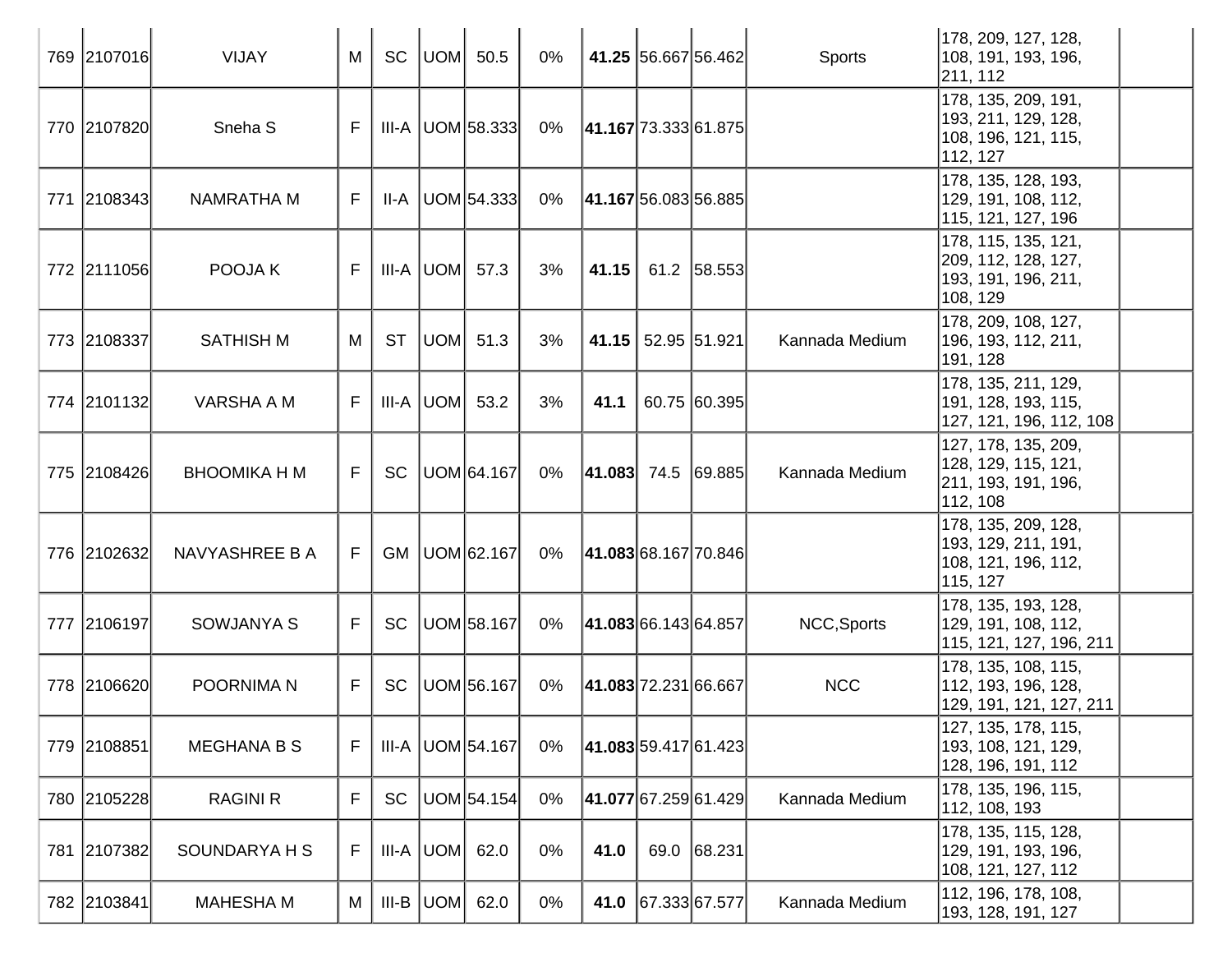|     | 783 2110556 | <b>SUSHMITHA S</b>  | F. |           |     | $III-A$ $UOM$ 54.0      | 0%    |        |                      | 41.0 59.417 60.038            |                | 178, 135, 129, 128,<br>193, 211, 191, 196,<br>108, 115, 127, 121, 112          |
|-----|-------------|---------------------|----|-----------|-----|-------------------------|-------|--------|----------------------|-------------------------------|----------------|--------------------------------------------------------------------------------|
|     | 784 2106870 | Nikhil Sagar        | M  | $II-A$    |     | UOM 51.833              | 0%    |        |                      | 40.917 61.5 58.808            |                | 191, 178, 211, 193,<br>128, 196, 112, 127, 108                                 |
|     | 785 2108481 | Priyanka M P        | F. |           |     | III-B $ $ UOM $ $ 64.75 | 3%    | 40.875 | 65.0                 | 64.25                         |                | 178, 209, 128, 135,<br> 129, 191, 211, 193,<br>108, 112, 115, 121,<br>127, 196 |
|     | 786 2110512 | Sumesh G            | M  |           |     | III-A UOM 51.667        | 0%    |        | 40.833 56.583 56.077 |                               |                | 178, 209, 196, 108,<br> 191, 193, 128, 127,<br>112, 211                        |
|     | 787 2107611 | <b>MANASA S</b>     | F  |           |     | III-A UOM 49.667        | 0%    | 40.833 |                      | 60.0 58.423                   | Kannada Medium | 178, 135, 196, 121,<br> 128, 129, 193, 108,<br> 191, 112, 115, 127, 211        |
|     | 788 2103918 | Meghapriya D        | F  | <b>SC</b> | UOM | 58.6                    | 3%    | 40.8   |                      | 56.7 57.132                   | Kannada Medium | 135, 112, 196, 115,<br>178, 193, 121, 127,<br> 128, 108, 129, 191, 211         |
|     | 789 2109929 | Shwetha A G         | F  |           |     | III-B   UOM 55.167      | $0\%$ |        |                      | <b>40.583</b> 59.167 59.346   |                | 178, 135, 129, 191,<br> 193, 128, 112, 108,<br>115, 121, 196, 211, 127         |
|     | 790 2106867 | <b>MEGHANA M</b>    | F  |           |     | III-B   UOM 53.167      | 0%    |        |                      | <b>40.583</b>   60.25  56.308 |                | 178, 135, 209, 108,<br>129, 112, 115, 193,<br>191, 121, 127, 211,<br>128, 196  |
| 791 | 2113599     | AKSHATHA H C        | F. | <b>SC</b> |     | UOM 65.111              | 0%    |        |                      | <b>40.556</b> 67.056 67.543   | Kannada Medium | 121, 178, 135, 191,<br> 128, 129, 108, 193,<br>196, 211, 112, 115, 127         |
|     | 792 2102080 | <b>SHIVA PRASAD</b> | M  | $III-B$   | UOM | 59.0                    | $0\%$ | 40.5   |                      | 67.615 65.179                 |                | 178, 191, 209, 128,<br> 193, 127, 211, 112,<br>108, 196                        |
|     | 793 2109846 | <b>SHIVANI M S</b>  | F  | <b>ST</b> |     | UOM 57.0                | $0\%$ | 40.5   |                      | 69.167 66.423                 | Kannada Medium | 178, 129, 191, 193,<br> 135, 128, 108, 121,<br>196, 112, 115, 127              |
|     | 794 2108613 | <b>CHAITHRAKS</b>   | F  |           |     | $III-A$ UOM $55.0$      | $0\%$ |        | 40.5 63.917 62.077   |                               |                | 121, 135, 108, 191,<br>193, 196, 129, 128,<br>178, 115, 127, 112,<br>209, 211  |
|     | 795 2101354 | <b>SANJANA R</b>    | F  |           |     | $II-A$ UOM 55.0         | $0\%$ | 40.5   |                      | 63.917 58.962                 |                | 178, 135, 128, 129,<br>191, 115, 108, 112,<br> 196, 193                        |
|     | 796 2112861 | SURESHA C R         | M  | SC        |     | UOM  55.0               | $0\%$ | 40.5   |                      | 58.833 58.154                 |                | 178, 108, 112, 127,<br>128, 191, 193, 196                                      |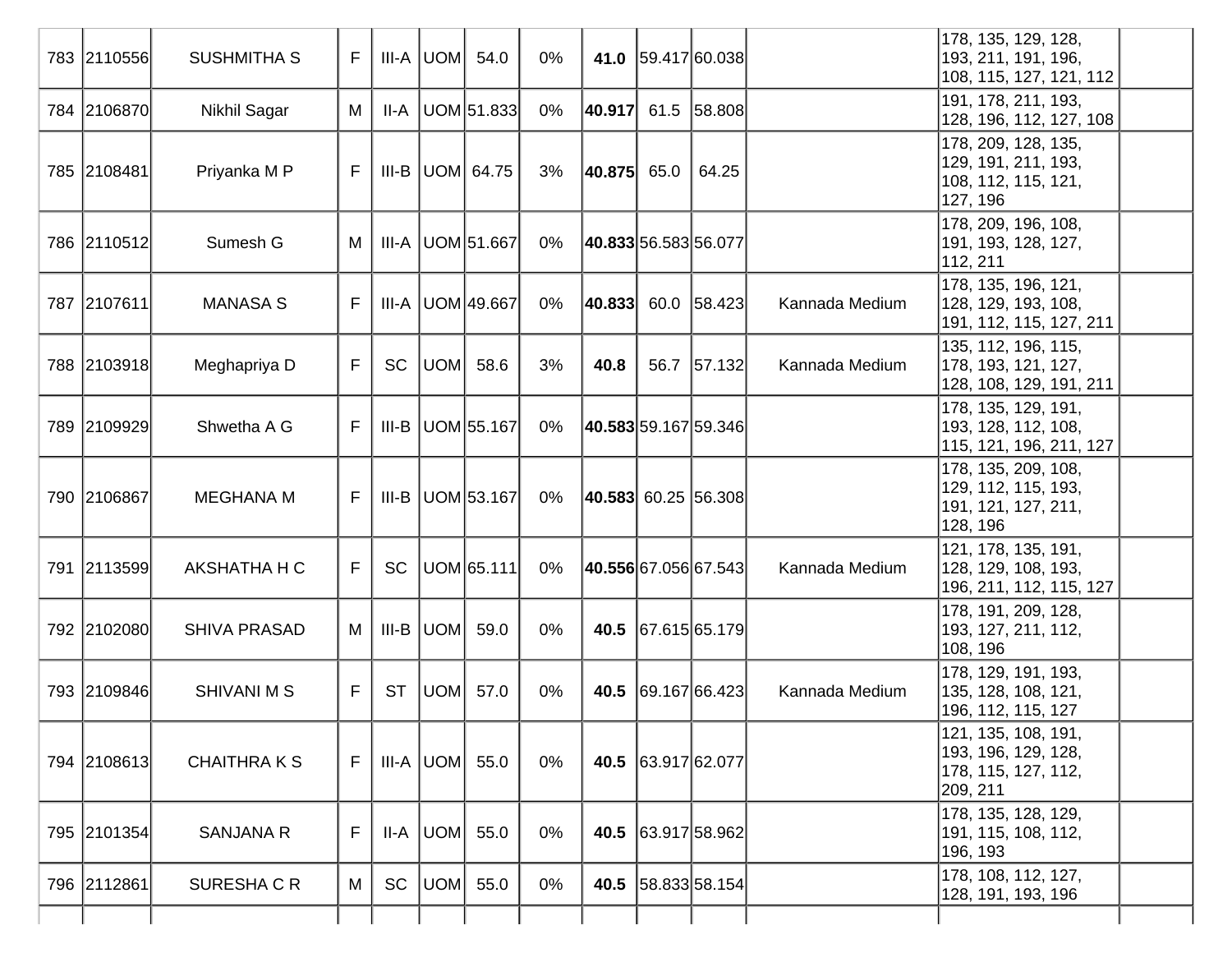| 797 2107664 | <b>RAMYASHREE N</b>           | F           |           |     | $III-B$ UOM 58.923  | $0\%$ | 40.462 71.185 65.75     |                     |                     |                | 211, 178, 135, 128,<br>129, 193, 191, 196,<br>127, 108, 115, 112, 121          |  |
|-------------|-------------------------------|-------------|-----------|-----|---------------------|-------|-------------------------|---------------------|---------------------|----------------|--------------------------------------------------------------------------------|--|
| 798 2108954 | <b>MANUGD</b>                 | M           | II-A      |     | UOM 58.833          | $0\%$ | 40.417                  |                     | 70.0 64.154         | Kannada Medium | 178, 193, 191, 128,<br>108, 127, 196, 112                                      |  |
| 799 2102268 | <b>ARCHANA Y B</b>            | F           | <b>SC</b> |     | UOM 60.667          | $0\%$ | 40.333 68.583 65.154    |                     |                     | Kannada Medium | 178, 135, 127, 191,<br>193, 108, 112, 115,<br>121, 128, 129, 196               |  |
| 800 2105304 | <b>DEEPIKAN</b>               | F           | III-B     |     | UOM 56.667          | 0%    | 40.333 62.667 61.769    |                     |                     | Kannada Medium | 178, 135, 191, 193,<br>211, 128, 129, 115,<br>196, 121, 108, 112, 127          |  |
| 801 2104309 | Rajeshwari M                  | F           | III-B     |     | UOM 54.667          | 0%    | $ 40.333 $ 62.75 63.192 |                     |                     | Kannada Medium | 135, 193, 128, 112,<br>115, 129, 191, 211,<br>196, 127, 121, 178, 108          |  |
| 802 2108122 | <b>SPANDANA SD</b>            | F           |           |     | $III-A$ UOM 58.5    | $0\%$ |                         | 40.25 68.333 66.231 |                     |                | 178, 135, 209, 193,<br>211, 129, 128, 191,<br>108, 112, 127, 121,<br>196, 115  |  |
| 803 2108203 | <b>MONIKA P C</b>             | F           | <b>ST</b> | UOM | 54.5                | 0%    |                         |                     | 40.25 64.583 63.038 |                | 178, 115, 127, 121,<br>135, 193, 191, 108,<br>112, 128, 129, 196               |  |
| 804 2113223 | <b>CHAITHRA P</b>             | F           | II-A      | UOM | 54.5                | $0\%$ |                         |                     | 40.25 62.083 60.769 |                | 178, 135, 209, 191,<br>128, 129, 193, 211,<br> 115, 121, 196, 108,<br>112, 127 |  |
|             | 805 2104653 BHASKAR AVINASH V | М           | <b>SC</b> | UOM | 54.4                | $0\%$ | 40.2                    |                     | 54.25 55.579        | <b>NSS</b>     | 178, 193, 128, 108,<br>196, 112                                                |  |
| 806 2113836 | <b>MANOJ C V</b>              |             |           |     | M  CAT-I UOM 56.333 | $0\%$ | 40.167 59.333 59.731    |                     |                     |                | 178, 196, 112, 127,<br>108, 128, 191, 193, 211                                 |  |
| 807 2108323 | Kishor S K                    | М           | II-A      |     | UOM 56.333          | $0\%$ | 40.167 58.833 59.731    |                     |                     |                | 127, 178, 193, 128,<br> 191, 108, 112, 196, 211                                |  |
| 808 2107722 | <b>KRUTHIKA B</b>             | F           | III-A     |     | UOM 60.167          | $0\%$ | 40.083 71.333 67.808    |                     |                     | Kannada Medium | 193, 128, 129, 196,<br> 191, 135, 178, 127,<br>108, 121, 115, 112              |  |
| 809 2106824 | <b>MADALAMBIKA M</b>          | F           | III-B     |     | UOM 56.167          | 0%    | 40.083                  |                     | 65.0 63.346         | Kannada Medium | 135, 209, 178, 115,<br>121, 196, 108, 127,<br>112, 193, 128, 129,<br>191, 211  |  |
| 810 2106184 | <b>NAMRATHA N</b>             | $\mathsf F$ | <b>GM</b> |     | UOM 54.0            | 0%    | 40.0                    |                     | 69.25 64.462        |                | 178, 135, 193, 108,<br>196, 115, 112, 128,<br>129, 191, 121, 127               |  |
|             |                               |             |           |     |                     |       |                         |                     |                     |                | 178, 135, 209, 108,<br>196, 193, 128, 129,                                     |  |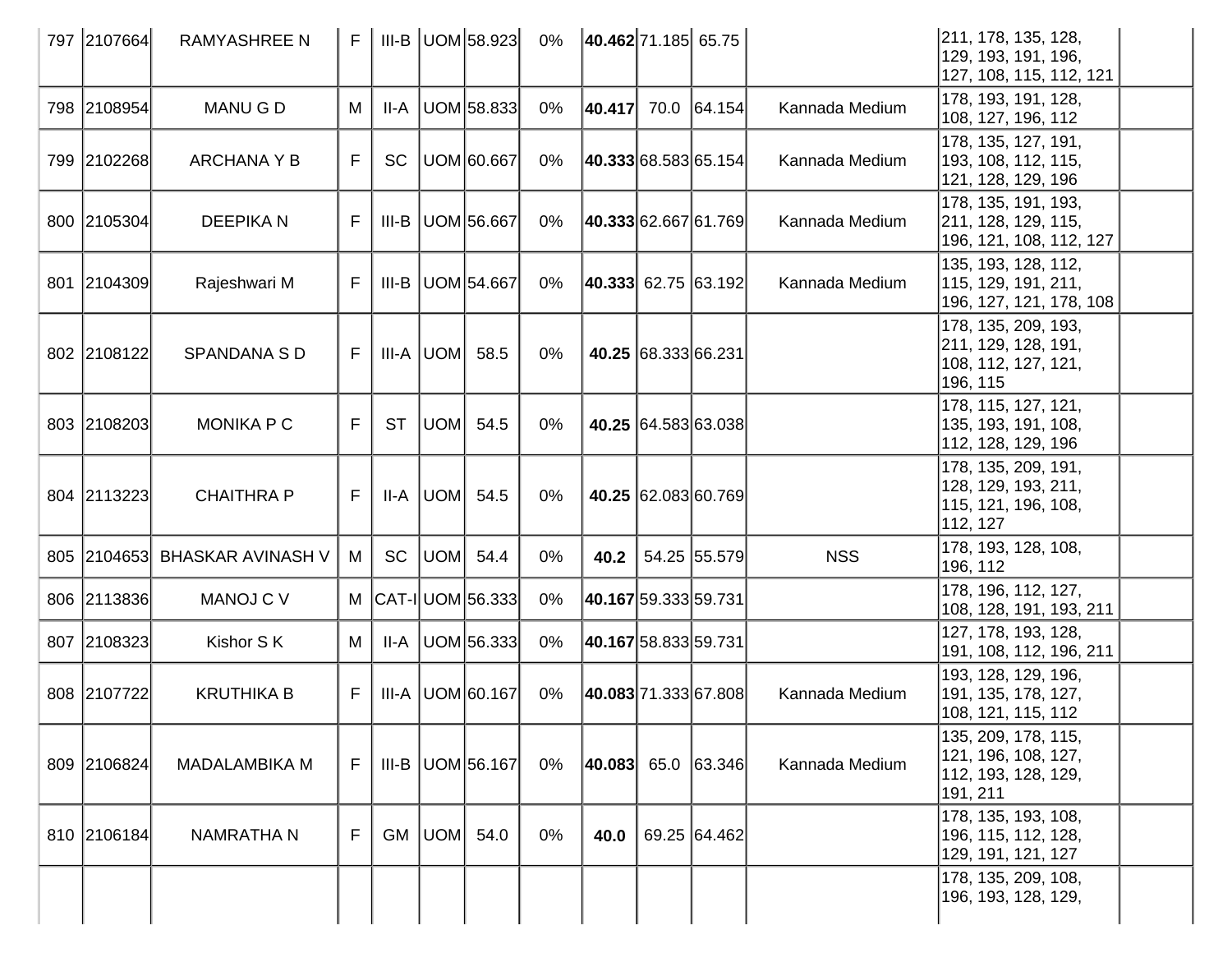| 811 2102456 | <b>KAVYA B</b>                    | F | <b>SC</b> |     | UOM  54.0          | 0%    | 40.0                        |                    | 66.15 61.579 | <b>Sports</b>                                     | 191, 121, 211, 112,<br>115, 127                                                |  |
|-------------|-----------------------------------|---|-----------|-----|--------------------|-------|-----------------------------|--------------------|--------------|---------------------------------------------------|--------------------------------------------------------------------------------|--|
|             | 812 2107974 MAHAMED MOWLALI B   M |   | II-B      |     | UOM 57.833         | $0\%$ |                             |                    |              | $ 39.917 $ 61.0 $ 59.231 $ Physically Handicapped | 108, 128, 193, 211,<br> 191, 127, 178, 196,<br>209, 112                        |  |
| 813 2101873 | KAVYA J                           | F | III-B     | UOM | 54.6               | 3%    |                             | 39.8 52.722 53.667 |              |                                                   | 191, 128, 135, 178,<br>108, 112, 115, 121,<br>127, 129, 193, 196               |  |
| 814 2100193 | <b>GAGANA H N</b>                 | F |           |     | $III-A$ UOM 61.333 | 0%    | 39.667 72.167 67.769        |                    |              | Kannada Medium                                    | 178, 209, 135, 191,<br>128, 129, 121, 211,<br> 193, 196, 108, 127,<br>115, 112 |  |
| 815 2105813 | <b>SUBHASH S</b>                  | М | <b>SC</b> |     | UOM 55.333         | 0%    | 39.667 61.308 62.37         |                    |              |                                                   | 112, 178, 108, 196,<br> 191, 193, 211, 127,<br>128, 209                        |  |
| 816 2102493 | <b>HARSHITHA D R</b>              | F | <b>SC</b> |     | UOM 51.333         | 0%    | 39.667 58.333               |                    | 59.0         | Kannada Medium                                    | 178, 135, 191, 193,<br>128, 129, 108, 115,<br>196, 112, 121, 127               |  |
| 817 2112659 | SHILPA C J                        | F | <b>SC</b> |     | UOM 55.167         | $0\%$ | $ 39.583 $ 64.5 62.808      |                    |              | Kannada Medium                                    | 178, 135, 108, 193,<br>115, 196, 112, 191,<br>121, 127, 128, 129               |  |
| 818 2105022 | <b>TUNGA P R</b>                  | F | II-A      |     | UOM 53.167         | $0\%$ | <b>39.583</b> 55.75 59.115  |                    |              |                                                   | 178, 135, 127, 196,<br>121, 115, 108, 128,<br>129, 191, 193, 112               |  |
| 819 2111421 | <b>DEEPIKAR</b>                   | F | III-A     |     | UOM 53.143         | $0\%$ | $39.572$ 56.846 58.714      |                    |              |                                                   | 178, 135, 108, 115,<br> 121, 127, 112, 128,<br>129, 191, 193, 196, 211         |  |
| 820 2101183 | Anusha B R                        | F |           |     | $III-A$ UOM 58.833 | $0\%$ | 39.41762.66761.769          |                    |              |                                                   | 178, 129, 128, 135,<br> 191, 193, 211, 209,<br>121, 115, 108, 112,<br>127, 196 |  |
| 821 2109414 | Sumithra D                        | F | III-A     |     | UOM 54.833         | 0%    | <b>39.417</b> 61.667 60.115 |                    |              |                                                   | 127, 128, 129, 191,<br>135, 193, 196, 108,<br>178, 115, 121, 112               |  |
| 822 2111703 | Shivakumar H S                    | M | III-A     |     | UOM 52.833         | 0%    | 39.417 56.167 55.769        |                    |              |                                                   | 178, 108, 209, 196,<br>191, 193, 128, 211,<br>112, 127                         |  |
| 823 2108300 | Shantharaju                       | M | <b>ST</b> |     | UOM 48.833         | 0%    | <b>39.417</b> 56.583 54.923 |                    |              | Kannada Medium                                    | 178, 209, 211, 191,<br> 128, 193, 112, 196,<br>108, 127                        |  |
| 824 2102024 | <b>BHOOMIKA J S</b>               | F | III-B     | UOM | 52.6               | 0%    | 39.3                        |                    | 55.2 56.553  | Kannada Medium                                    | 127, 135, 178, 115,<br>129, 128, 121, 196,<br>108, 112, 193, 191, 211          |  |
|             |                                   |   |           |     |                    |       |                             |                    |              |                                                   |                                                                                |  |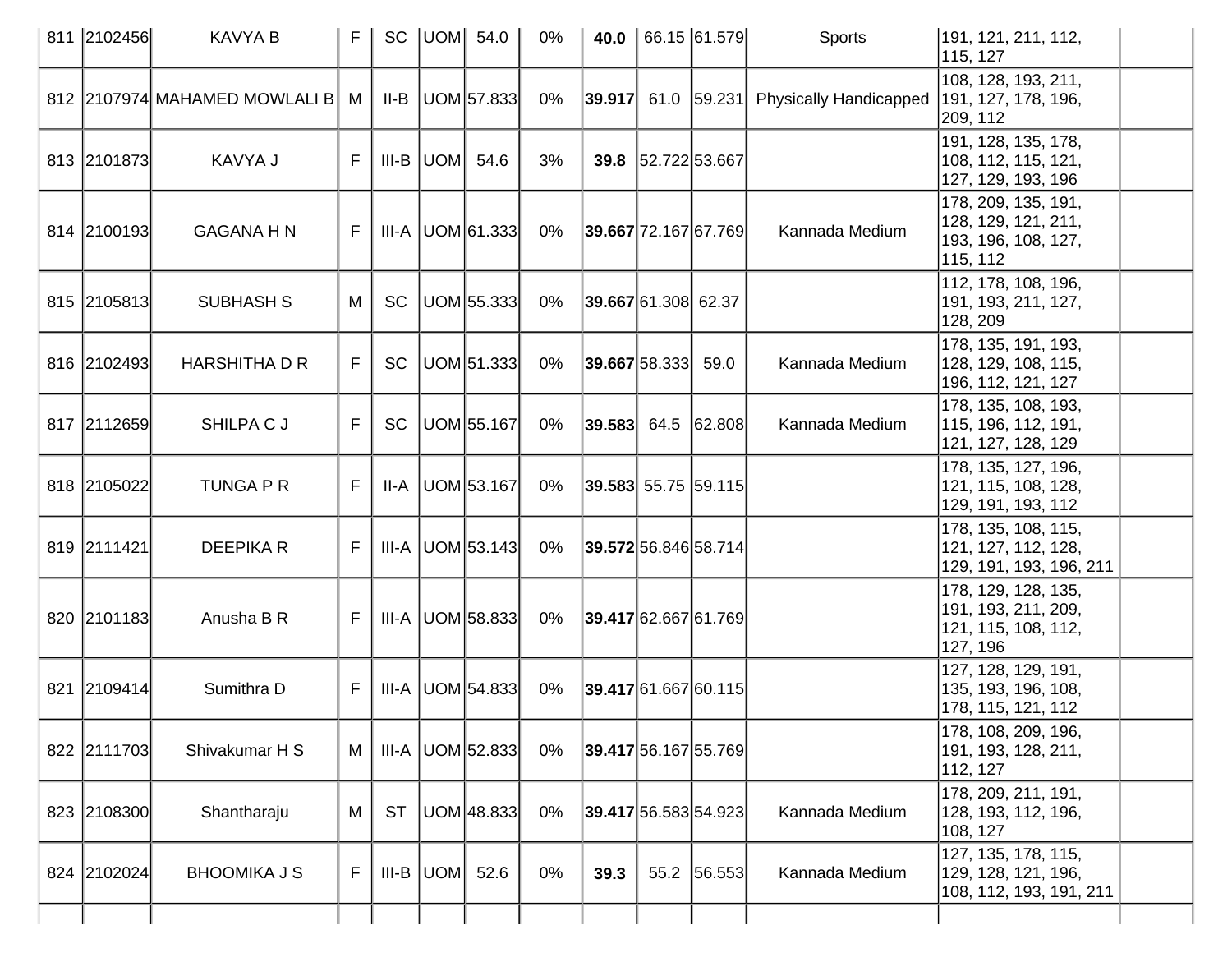| 825 2106991 | <b>CHANDAN</b>              | M        |           | SC $ UOM $ 56.5        | $0\%$ | 39.25                  |                      | 59.0 61.077                 | Kannada Medium | 178, 209, 112, 108,<br>128, 196, 127, 193,<br>191, 211                         |
|-------------|-----------------------------|----------|-----------|------------------------|-------|------------------------|----------------------|-----------------------------|----------------|--------------------------------------------------------------------------------|
|             | 826 2108660 MEGHANA BHARATH | F.       |           | SC   UOM   58.333      | 0%    | $ 39.167 $ 60.0 61.538 |                      |                             |                | 178, 191, 209, 211,<br> 128, 193, 135, 129,<br>196, 108, 112, 121,<br>127, 115 |
| 827 2109067 | NAYANA J                    | F        | <b>SC</b> | UOM 58.333             | 0%    |                        |                      | <b>39.167</b> 55.833 58.462 |                | 178, 128, 129, 193,<br>135, 127, 108, 196,<br>112, 115, 121, 191               |
| 828 2108904 | NIRANJAN N                  | M        |           | III-A   UOM 58.167     | 0%    | 39.083 74.25 68.577    |                      |                             |                | 128, 108, 196, 209,<br> 191, 211, 112, 178,<br>193, 127                        |
| 829 2102076 | POOJA B S                   | F        |           | $III-B$ UOM $56.0$     | 0%    | 39.0                   |                      | 68.0 65.692                 | Kannada Medium | 178, 112, 135, 129,<br> 128, 193, 191, 211,<br>115, 121, 127, 196, 108         |
| 830 2104996 | <b>MONISHAN</b>             | F        |           | III-A UOM 56.0         | $0\%$ |                        |                      | 39.0 58.333 59.846          |                | 178, 121, 196, 135,<br> 108, 128, 129, 191,<br>193, 127, 112, 115              |
| 831 2103145 | PALLAVI D T                 | F        |           | $III-A$ $ UOM 51.833 $ | 0%    | $ 38.917 60.333 $ 61.0 |                      |                             | Kannada Medium | 191, 178, 128, 135,<br>129, 193, 121, 196,<br>108, 127, 115, 112               |
| 832 2106357 | <b>MEGHANA</b>              | F        | II-A      | UOM 51.833             | $0\%$ |                        | 38.917 59.917 58.731 |                             |                | 178, 135, 193, 191,<br>128, 129, 115, 121,<br> 112, 108, 127, 196, 211         |
| 833 2101769 | <b>HARSHITHAN</b>           | F.       | <b>SC</b> | UOM 53.812             | 0%    |                        |                      | 38.906 53.938 55.696        |                | 178, 112, 196, 209,<br> 135, 211, 191, 129,<br>108, 115, 121, 127,<br>128, 193 |
| 834 2105768 | <b>ANITHAN</b>              | F.       | <b>ST</b> | UOM  50.8              | 3%    | 38.9                   |                      | 67.95 60.711                | Kannada Medium | 178, 209, 135, 193,<br> 108, 128, 127, 196,<br>129, 115, 121, 112,<br>211, 191 |
| 835 2106243 | <b>VISMITHA P</b>           | $F \mid$ |           | $III-A$ UOM 51.667     | 0%    | $ 38.833 $ 61.5 57.077 |                      |                             |                | 178, 135, 193, 191,<br>115, 127, 108, 112,<br>121, 128, 129, 196               |
| 836 2114517 | <b>MANOJ T N</b>            | M        |           | II-A   UOM 49.667      | 0%    |                        |                      | $ 38.833 $ 55.5 $ 55.769 $  |                | 128, 209, 191, 193,<br>178, 211, 108, 127,<br>196, 112                         |
| 837 2107868 | <b>CHETHAN G S</b>          |          |           | M CAT-I UOM 49.667     | 0%    |                        |                      | <b>38.833</b> 53.667 54.692 | Kannada Medium | 196, 108, 209, 178,<br> 191, 211, 193, 112,<br>128, 127                        |
|             |                             |          |           |                        |       |                        |                      |                             |                | 178, 209, 135, 193,<br>128, 129, 211, 191,                                     |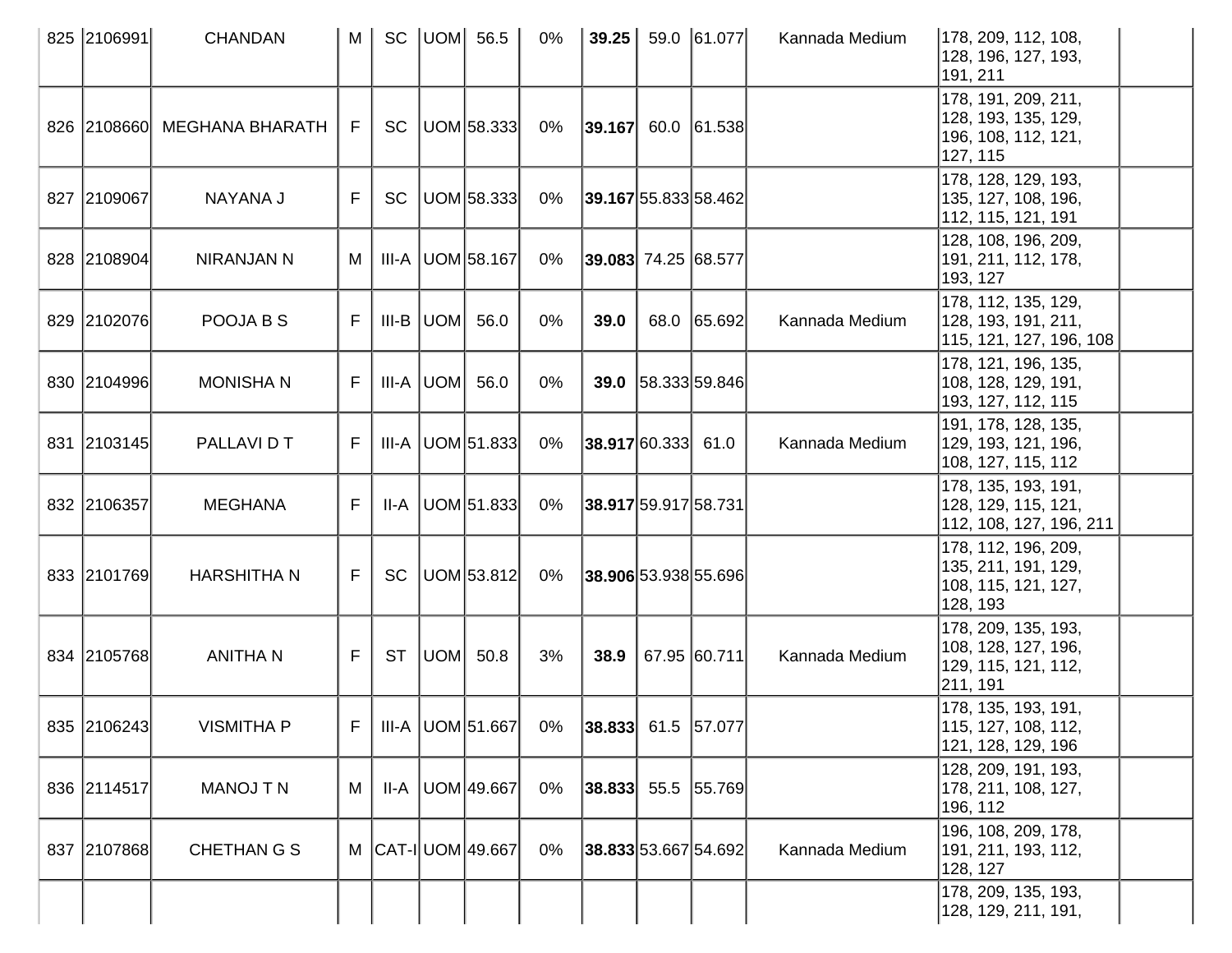| 838 2104965 | PRIYA K M                    | F. |           |     | $III-A$ UOM $51.5$      | $0\%$ |                            |     | 38.75 52.833 58.038         |                | 112, 121, 108, 196,<br>115, 127                                                |
|-------------|------------------------------|----|-----------|-----|-------------------------|-------|----------------------------|-----|-----------------------------|----------------|--------------------------------------------------------------------------------|
| 839 2106577 | Hemalatha D M                | F  | <b>SC</b> |     | UOM 55.4                | 6%    | 38.7                       |     | 46.35 51.579                | Kannada Medium | 135, 178, 128, 129,<br> 193, 191, 112, 196,<br>115, 121, 127, 108              |
| 840 2104406 | <b>SHAMBHAVIK</b>            | F. | <b>SC</b> |     | UOM 57.167              | 0%    | 38.583 59.63               |     | 58.8                        |                | 178, 135, 121, 115,<br>193, 209, 196, 108,<br> 112, 127, 128, 129,<br>191, 211 |
| 841 2102072 | NAGALAMBIKA                  | F. |           |     | III-B UOM 55.167        | 0%    |                            |     | $38.583$ 58.083 58.115      | Kannada Medium | 112, 128, 135, 178,<br> 129, 193, 196, 191,<br>115, 121, 108, 127,<br>211, 209 |
| 842 2106747 | <b>BIPINM</b>                | M  | <b>SC</b> |     | UOM 58.0                | 3%    | 38.5                       | 0.0 | 56.357                      |                | 178, 209, 211, 127,<br> 128, 191, 193, 108,<br>196, 112                        |
|             | 843 2107982 CHANDANKUMAR M C | M  |           |     | II-A   UOM 52.667       | 0%    |                            |     | <b>38.333</b> 59.583 57.154 |                | 196, 193, 191, 209,<br>178, 127, 211, 128,<br>112, 108                         |
| 844 2107269 | <b>SHARATH M S</b>           | M  | <b>SC</b> |     | UOM 58.333              | 0%    | 38.167 65.833 59.747       |     |                             | Kannada Medium | 178, 193, 128, 108,<br>191, 211, 196, 112, 127                                 |
| 845 2111222 | <b>KARTHIK H S</b>           |    |           |     | M CAT-I UOM 52.167      | 0%    |                            |     | <b>38.083</b> 61.917 58.962 | Kannada Medium | 178, 127, 196, 112,<br> 191, 108, 128, 193, 211                                |
| 846 2106402 | Pavan C K                    | M  |           |     | III-A UOM 49.286        | 0%    |                            |     | <b>37.643</b> 57.231 53.679 |                | 178, 193, 128, 191,<br>196, 112, 108, 127                                      |
| 847 2108888 | <b>BHAVANA K R</b>           | F. | <b>SC</b> |     | UOM 51.2                | 6%    | 37.6                       |     | 56.0 53.237                 | Kannada Medium | 178, 135, 112, 193,<br> 196, 191, 128, 129,<br>127, 115, 121, 108              |
| 848 2105476 | <b>SUHASINI S</b>            | F. | <b>SC</b> |     | UOM 57.1                | 3%    | 37.05                      |     | 56.4 56.342                 | Kannada Medium | 135, 112, 178, 108,<br> 115, 128, 193, 196,<br> 121, 129, 191, 127             |
| 849 2108364 | <b>BINDU</b>                 | F  | <b>SC</b> | UOM | 57.6                    | 6%    | 36.8                       |     | 65.15 62.842                |                | 178, 135, 108, 193,<br>196, 115, 112                                           |
| 850 2108793 | <b>BHOOMIKA A C</b>          | F  |           |     | II-A $ $ UOM $ $ 54.4   | 3%    | 36.7                       |     | 54.55 54.974                |                | 196, 135, 178, 108,<br>193, 128, 115, 112                                      |
| 851 2108414 | <b>ASHWINI K S</b>           | F  | $II-A$    |     | UOM  53.2               | 0%    | 36.6                       |     | 66.2 60.816                 | Kannada Medium | 178, 135, 193, 115,<br>112, 196, 108                                           |
| 852 2106853 | <b>SACHIN P N</b>            | M  | <b>ST</b> |     | UOM 51.9                | 3%    | 36.45                      |     | 54.2 54.553                 | Kannada Medium | 178, 209, 193, 191,<br>128, 211, 127, 108,<br> 196, 112                        |
| 853 2112534 | SNEHA CK                     | F  |           |     | III-A $ $ UOM $ $ 51.25 | 3%    | $ 36.125 $ 48.0 $ 51.312 $ |     |                             | Kannada Medium | 196, 108, 135, 178,<br>115, 112, 121, 128,<br> 127, 129, 191, 193, 211         |